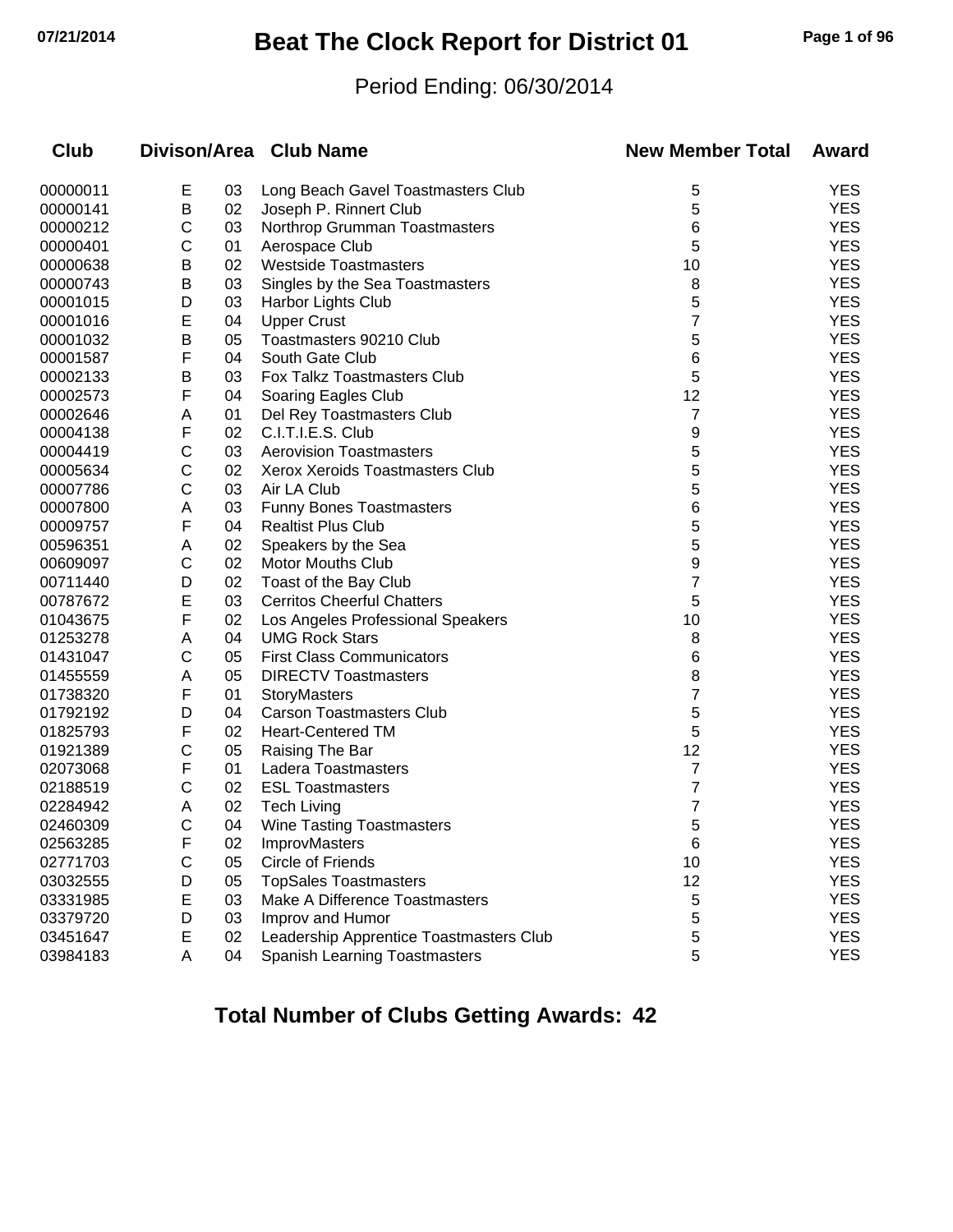## **07/21/2014 Beat The Clock Report for District 02 Page 2 of 96**

## Period Ending: 06/30/2014

| <b>Club</b> |   |    | Divison/Area Club Name                | <b>New Member Total</b> | Award      |
|-------------|---|----|---------------------------------------|-------------------------|------------|
| 00000041    | В | 23 | <b>Totem Club</b>                     | 8                       | <b>YES</b> |
| 00000277    | G | 72 | Seattle General Toastmasters Club     | 5                       | <b>YES</b> |
| 00001151    | G | 71 | Univ Of Washington Club               | 9                       | <b>YES</b> |
| 00003491    | E | 57 | Eastside Toastmasters Club            | 5                       | <b>YES</b> |
| 00003662    | Β | 24 | <b>Ballard Weekenders Club</b>        | 6                       | <b>YES</b> |
| 00009406    | Е | 54 | <b>Public Speaking Northwest Club</b> | 5                       | <b>YES</b> |
| 00009644    | A | 16 | Early Words Club                      |                         | <b>YES</b> |
| 00009856    | С | 35 | <b>FNWL Club</b>                      | 5                       | <b>YES</b> |
| 00668306    | D | 44 | <b>Plane Talkers Club</b>             | 8                       | <b>YES</b> |
| 00935462    | G | 74 | Amazon Toastmasters Club              | 11                      | <b>YES</b> |
| 01101413    | G | 72 | <b>F5 Networks Toastmasters</b>       | 9                       | <b>YES</b> |
| 01445448    | E | 52 | MicroToast                            | 11                      | <b>YES</b> |
| 02557266    | В | 22 | Lynnwood 4-1-3 Toastmasters           | 5                       | <b>YES</b> |
| 03567608    | F | 63 | <b>Conservatively Speaking</b>        | 9                       | <b>YES</b> |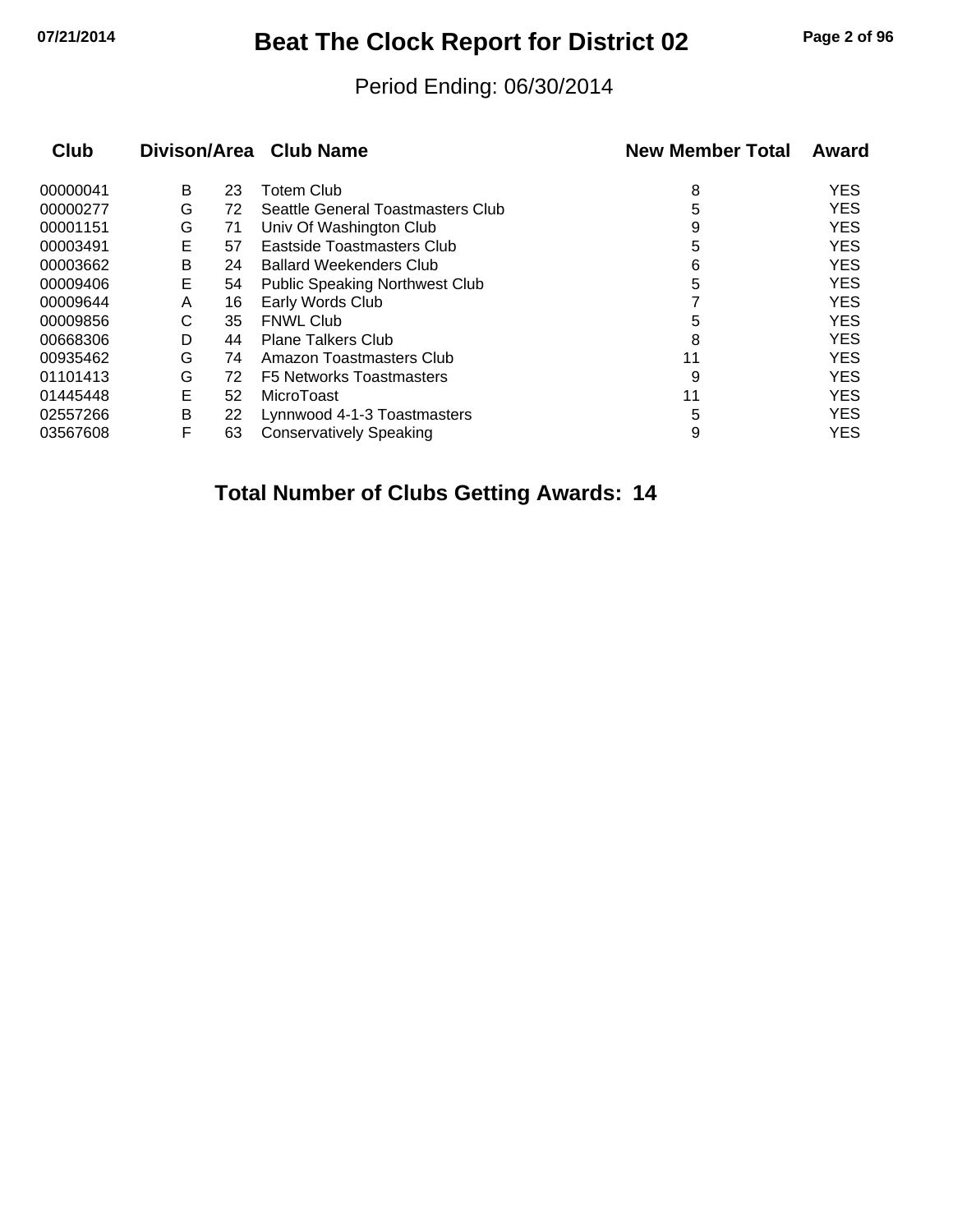## **07/21/2014 Beat The Clock Report for District 03 Page 3 of 96**

## Period Ending: 06/30/2014

| <b>Club</b> |             |    | Divison/Area Club Name                   | <b>New Member Total</b> | Award      |
|-------------|-------------|----|------------------------------------------|-------------------------|------------|
| 00000073    | S           | 05 | <b>Superstition Toastmasters Club</b>    | 7                       | <b>YES</b> |
| 00000499    | $\mathsf S$ | 04 | <b>Gilbert Toastmasters Club</b>         | 5                       | <b>YES</b> |
| 00002866    | Α           | 02 | <b>Word Processors Toastmasters Club</b> | 5                       | <b>YES</b> |
| 00003262    | Ζ           | 04 | Saguaro Speakers Club                    | 7                       | <b>YES</b> |
| 00003480    | T           | 04 | <b>Twilite Club</b>                      | 7                       | <b>YES</b> |
| 00003527    | V           | 05 | Park Central Toastmasters Club           | 5                       | <b>YES</b> |
| 00005056    | V           | 01 | Valley Toastmasters Club                 | 5                       | <b>YES</b> |
| 00005858    | C           | 01 | <b>Conquistador Toastmasters Club</b>    | 5                       | <b>YES</b> |
| 00007185    | V           | 03 | Unity Speakers TM Club                   | 6                       | <b>YES</b> |
| 00007538    | Z           | 04 | <b>Chipmasters Club</b>                  | 5                       | <b>YES</b> |
| 00009120    | Τ           | 06 | Rio Copa Toastmasters                    | 8                       | <b>YES</b> |
| 00009175    | P           | 02 | TV Toastmasters-Live                     | 9                       | <b>YES</b> |
| 00009620    | C           | 02 | <b>Tucson Twosomes Club</b>              | 5                       | <b>YES</b> |
| 00816342    | $\mathbb S$ | 01 | Power Play Toastmasters Club             | 7                       | <b>YES</b> |
| 00824624    | Z           | 04 | <b>Xcel Communicators Club</b>           | 6                       | <b>YES</b> |
| 00890453    | $\mathsf S$ | 04 | Rise and Shine                           | 6                       | <b>YES</b> |
| 01063222    | Z           | 05 | <b>AHCCCS To Success</b>                 | 5                       | <b>YES</b> |
| 01177603    | Z           | 02 | Agua Fria Toastmasters                   | 5                       | <b>YES</b> |
| 01258282    | P           | 05 | <b>Cool Town Toastmasters</b>            | 5                       | <b>YES</b> |
| 01366776    | P           | 04 | Sahuarita Toastmasters                   | 5                       | <b>YES</b> |
| 01445011    | $\mathbb S$ | 02 | San Tan Toastmasters                     | 8                       | <b>YES</b> |
| 01470599    | C           | 04 | Fire Mouth TM's                          | 5                       | <b>YES</b> |
| 01475770    | P           | 05 | <b>Carpe Diem Toastmasters</b>           | 6                       | <b>YES</b> |
| 01517531    | C           | 01 | Epicurious                               | 9                       | <b>YES</b> |
| 01566368    | $\mathbb S$ | 02 | <b>Creek Speakers</b>                    | 7                       | <b>YES</b> |
| 01573915    | N           | 03 | <b>Rhema Toastmasters</b>                | 5                       | <b>YES</b> |
| 01820981    | S           | 02 | Dos Lenguas Toastmasters                 | 13                      | <b>YES</b> |
| 01821345    | A           | 02 | S.L.E.E.K.                               | 6                       | <b>YES</b> |
| 02036831    | Α           | 03 | <b>Truth Speakers</b>                    | 5                       | <b>YES</b> |
| 02065401    | A           | 02 | West Toast of the Town                   | 5                       | <b>YES</b> |
| 02397188    | P           | 01 | Ventana Voices                           | 8                       | <b>YES</b> |
| 02688229    | $\mathbb S$ | 01 | <b>ToastPal</b>                          | 9                       | <b>YES</b> |
| 03056055    | V           | 02 | Blue 2                                   | 5                       | <b>YES</b> |
| 03457303    | T           | 03 | <b>Sustainable Voices</b>                | 5                       | <b>YES</b> |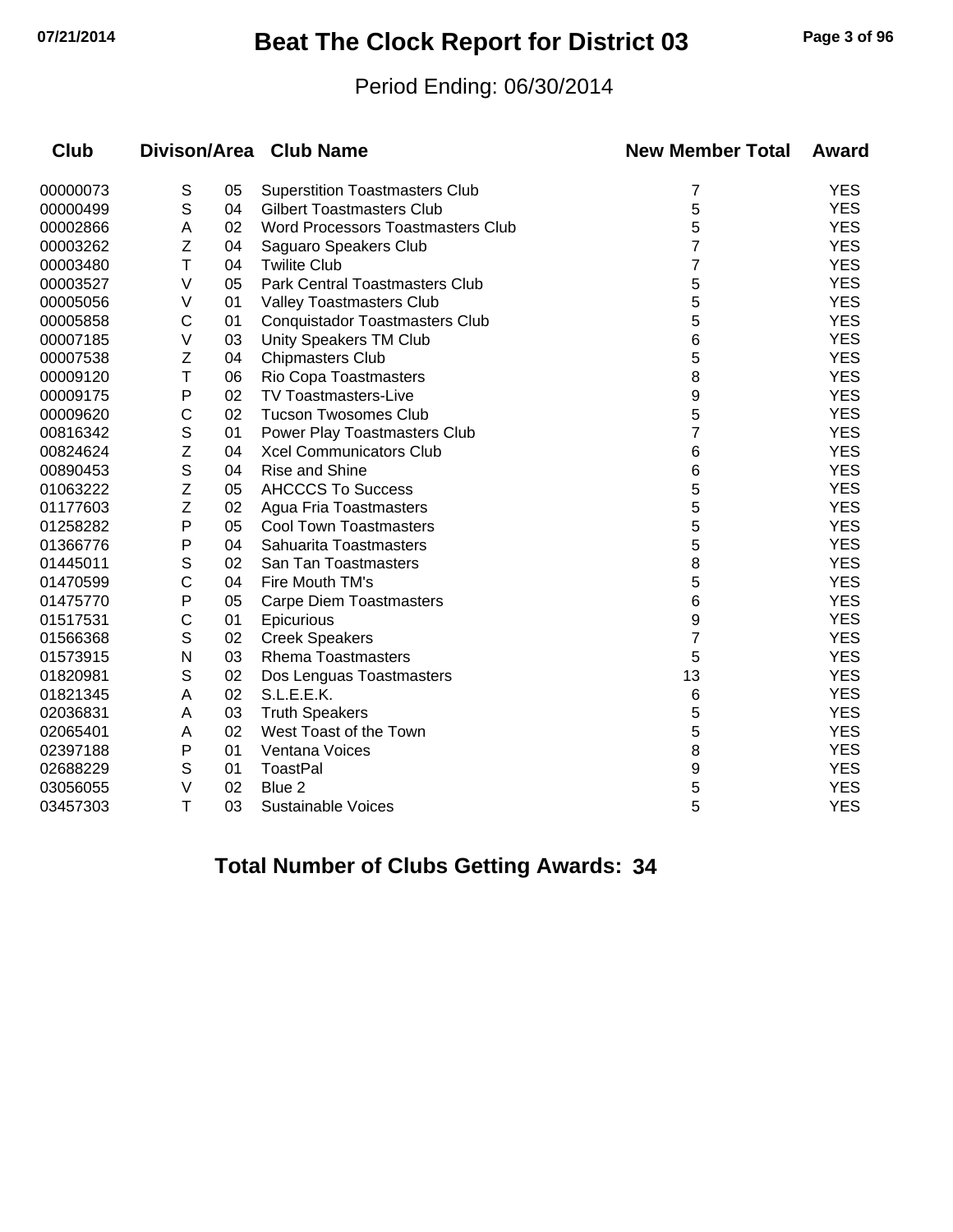## **07/21/2014 Beat The Clock Report for District 04 Page 4 of 96**

## Period Ending: 06/30/2014

| <b>Club</b> |   |    | Divison/Area Club Name                              | <b>New Member Total</b> | Award      |
|-------------|---|----|-----------------------------------------------------|-------------------------|------------|
| 00000033    | С | 05 | Lee Emerson Bassett Club                            | 5                       | <b>YES</b> |
| 00000056    | E | 05 | <b>Golden Gate Toastmasters Club</b>                | 5                       | <b>YES</b> |
| 00001577    | Β | 02 | San Jose Toastmasters Club                          | 5                       | <b>YES</b> |
| 00003572    | Β | 02 | Saratoga Toastmasters Club                          | 6                       | <b>YES</b> |
| 00003873    | D | 02 | Puc(k)sters Toastmasters Club                       | 6                       | <b>YES</b> |
| 00004014    | н | 02 | <b>Foster City Toastmasters Club</b>                | 8                       | <b>YES</b> |
| 00004515    | C | 04 | <b>HP Hilltop Speakers Club</b>                     | 5                       | <b>YES</b> |
| 00005474    | B | 06 | <b>SCUMBAT Club</b>                                 | 5                       | <b>YES</b> |
| 00006094    | E | 02 | <b>GGU Toastmasters</b>                             | 6                       | <b>YES</b> |
| 00007025    | D | 03 | SF Japanese-English Toastmasters (JETs)             | 5                       | <b>YES</b> |
| 00007201    | D | 02 | <b>Twenty-Five Alive Club</b>                       | 5                       | <b>YES</b> |
| 00007430    | G | 04 | <b>MacinTalkers Club</b>                            | 5                       | <b>YES</b> |
| 00007806    | E | 04 | <b>Bay Masters</b>                                  | 5                       | <b>YES</b> |
| 00007998    | Β | 05 | Silicon Valley JETS (Japanese English Toastmasters) | 5                       | <b>YES</b> |
| 00009825    | D | 06 | San Francisco Renaissance Toastmasters Club         | 6                       | <b>YES</b> |
| 00714439    | E | 05 | 2nd Street Masters                                  | 6                       | <b>YES</b> |
| 00827125    | B | 04 | <b>Hot Buttered Toastmasters Club</b>               | 9                       | <b>YES</b> |
| 00999399    | E | 04 | <b>Electric Toasters Club</b>                       | 9                       | <b>YES</b> |
| 01463124    | C | 04 | <b>Wharton QuakeMasters</b>                         | 6                       | <b>YES</b> |
| 01567667    | E | 03 | <b>Upwardly Global Toastmasters Club</b>            | 8                       | <b>YES</b> |
| 01576533    | E | 06 | <b>Riverbed Toastmasters</b>                        | 5                       | <b>YES</b> |
| 01776130    | F | 06 | <b>Sunpower Toastmasters</b>                        | 5                       | <b>YES</b> |
| 01828921    | F | 04 | <b>Silicon Valley Entrepreneurs Toastmasters</b>    | 5                       | <b>YES</b> |
| 02072562    | F | 02 | Mandarin English Toastmasters Silicon Valley        | 5                       | <b>YES</b> |
| 02410520    | F | 05 | Mandarin English Toastmasters San Jose              | $\overline{7}$          | <b>YES</b> |
| 02663147    | F | 05 | Silicon Valley English-Vietnamese Toastmasters      | 5                       | <b>YES</b> |
| 02811817    | F | 01 | <b>Dell Silicon Valley Toastmasters</b>             | 13                      | <b>YES</b> |
| 02929202    | G | 06 | <b>APPADAA Toastmasters</b>                         | 5                       | <b>YES</b> |
| 03030595    | E | 01 | <b>Toastmasters For Health</b>                      | 5                       | <b>YES</b> |
| 03461760    | н | 05 | San Mateo Storytellers                              | 8                       | <b>YES</b> |
| 03844625    | B | 06 | Viet My                                             | 6                       | <b>YES</b> |
| 03890460    | F | 01 | <b>Burning Man Toastmasters</b>                     | 5                       | <b>YES</b> |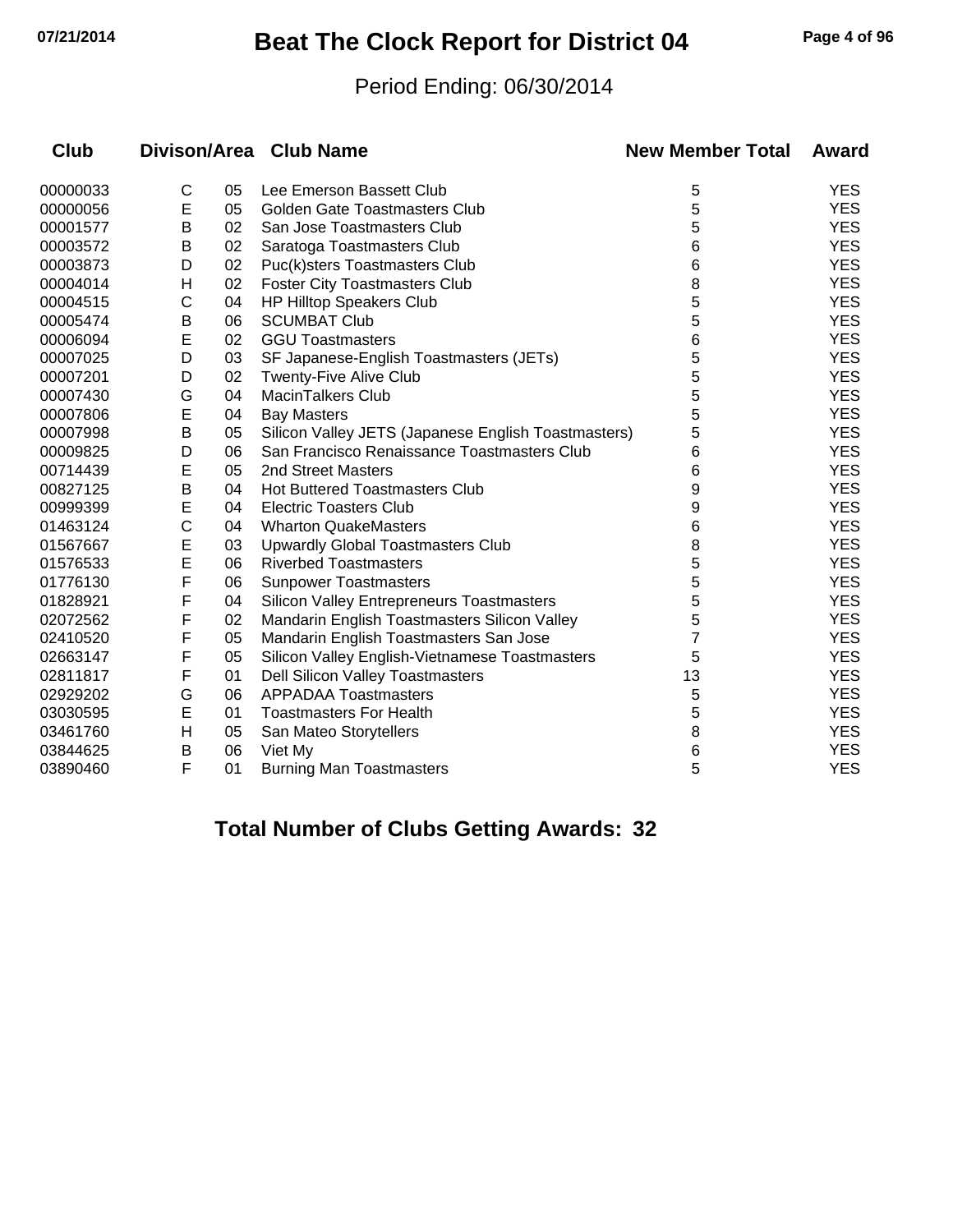# **07/21/2014 Beat The Clock Report for District 05 Page 5 of 96**

## Period Ending: 06/30/2014

| Club     |   |    | Divison/Area Club Name              | <b>New Member Total</b> | Award      |
|----------|---|----|-------------------------------------|-------------------------|------------|
| 00000888 | W | 13 | Undersea Toastmasters Club          | 5                       | <b>YES</b> |
| 00000895 | W | 08 | Toastmasters Of La Jolla Club       | 5                       | <b>YES</b> |
| 00001985 | С | 19 | Toastmasters By Design              |                         | <b>YES</b> |
| 00002012 | W | 08 | Toastmasters of the Cove Club       |                         | <b>YES</b> |
| 00003052 | S | 01 | Bilingue Club                       |                         | <b>YES</b> |
| 00005223 | S | 09 | <b>Career Builders Toastmasters</b> | 8                       | <b>YES</b> |
| 00006398 | W | 24 | B.I.A. Club                         |                         | <b>YES</b> |
| 00007070 | S | 06 | The Depot Talkers Club              | 6                       | <b>YES</b> |
| 00998741 | С | 19 | ToastBusters                        | 5                       | <b>YES</b> |
| 02606450 | W | 13 | YOLO                                | 6                       | <b>YES</b> |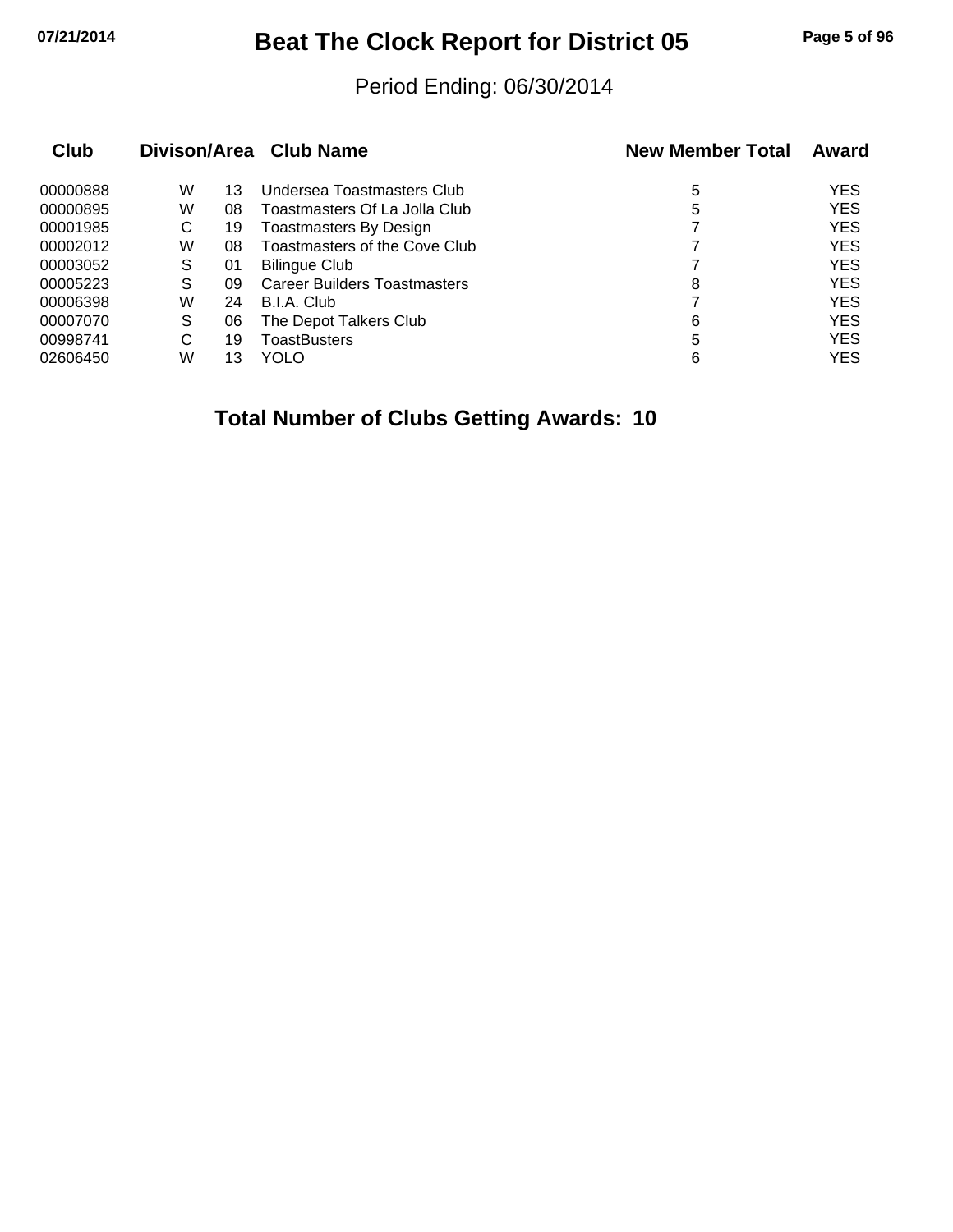## **07/21/2014 Beat The Clock Report for District 06 Page 6 of 96**

## Period Ending: 06/30/2014

| <b>Club</b> |   |    | Divison/Area Club Name                                        | <b>New Member Total</b> | Award      |
|-------------|---|----|---------------------------------------------------------------|-------------------------|------------|
| 00000183    | М | 45 | Gopher Toastmasters Club                                      | 7                       | <b>YES</b> |
| 00000987    | С | 05 | Attention Getters Club (Limited Membership Space Available) 8 |                         | <b>YES</b> |
| 00002512    | С | 02 | <b>Realtors Toastmasters Club</b>                             | 5                       | YES.       |
| 00003096    | P | 66 | <b>Speakers Under Pressure</b>                                | 12                      | <b>YES</b> |
| 00003107    | M | 44 | Converse All Stars Club                                       | 5                       | <b>YES</b> |
| 00004020    | P | 61 | Humorous Toastmasters Club                                    | 6                       | <b>YES</b> |
| 00004324    | P | 64 | Hutchinson Toastmasters II                                    | 6                       | YES.       |
| 00004749    | N | 51 | G.R.E. Energizers Club                                        | 5                       | YES.       |
| 00004805    | F | 23 | Shock, Rhythm And Talk Toastmasters Club                      |                         | YES.       |
| 00005290    | W | 93 | <b>Talking Meds Club</b>                                      | 6                       | YES.       |
| 00006025    | P | 62 | <b>Creative Memories Club</b>                                 | 5                       | <b>YES</b> |
| 00007507    | E | 12 | Lawson Thrill Speakers Club                                   |                         | <b>YES</b> |
| 00008783    | P | 61 | Out of Towners                                                | 5                       | <b>YES</b> |
| 00009313    | M | 43 | The Lacek Group Speakeasy                                     | 6                       | YES.       |
| 00933954    | R | 75 | <b>Blue Toasters Club</b>                                     |                         | YES.       |
| 01036446    |   | 31 | <b>ALLETE "Power Cord" Toastmasters</b>                       | 6                       | <b>YES</b> |
| 01055613    | N | 57 | Spirit of Leadership                                          | 10                      | YES.       |
| 01311729    | P | 63 | <b>Elk River Area Toastmasters</b>                            | 8                       | <b>YES</b> |
| 01459687    | R | 72 | <b>ALCO Orators</b>                                           | 5                       | YES.       |
| 01505727    | S | 86 | <b>Bright Monday</b>                                          | 5                       | <b>YES</b> |
| 01746748    | W | 93 | <b>PowerTalk Toastmasters</b>                                 | 5                       | YES.       |
| 01848034    | E | 15 | Ecolab St. Paul Toastmasters Club                             | 6                       | <b>YES</b> |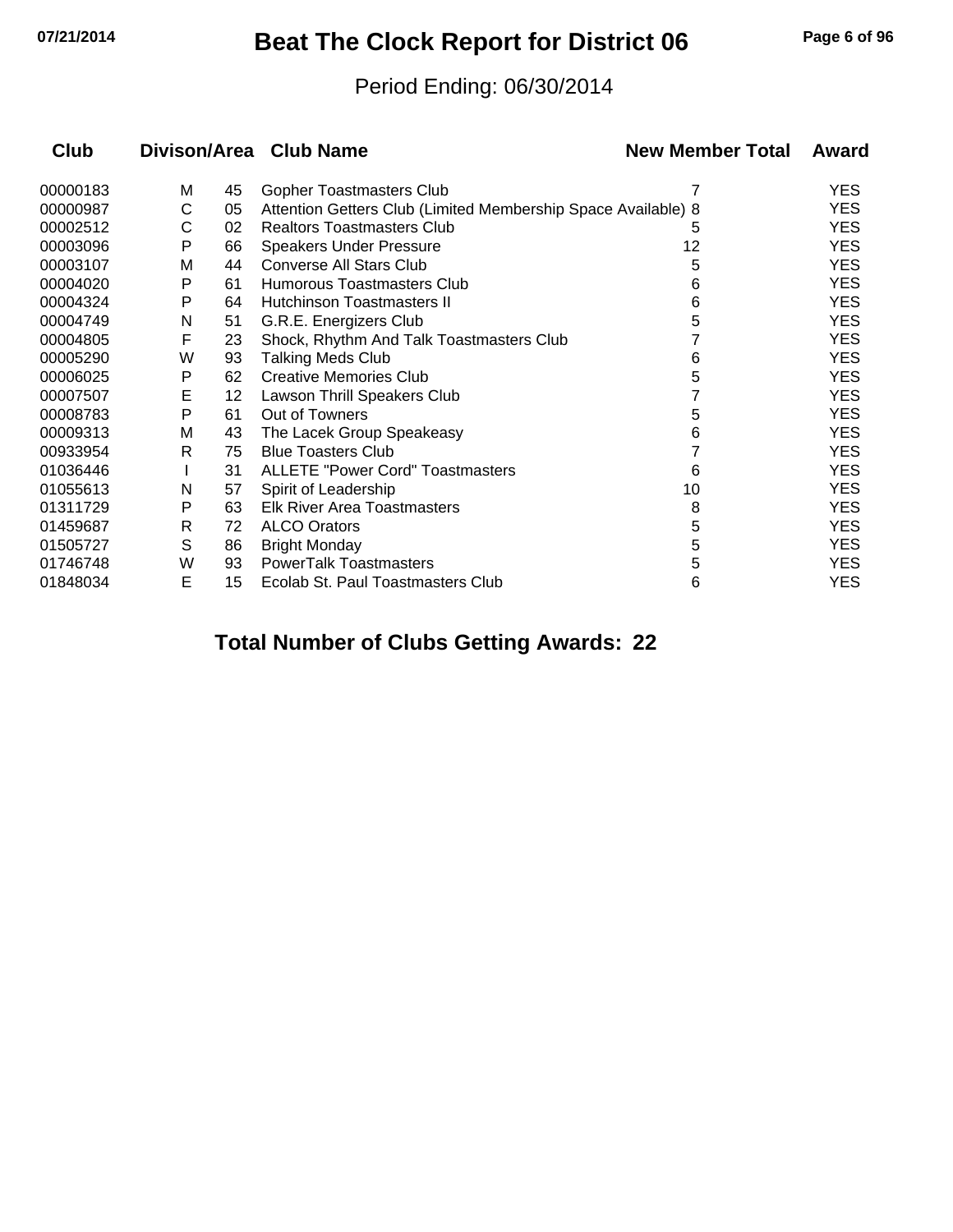## **07/21/2014 Beat The Clock Report for District 07 Page 7 of 96**

## Period Ending: 06/30/2014

| Club     |    |    | Divison/Area Club Name                 | <b>New Member Total</b> | Award      |
|----------|----|----|----------------------------------------|-------------------------|------------|
| 00002265 | F. | 73 | Essayons Club                          | 9                       | <b>YES</b> |
| 00006869 | Е  | 62 | <b>Courtyard Communicators</b>         | 12                      | <b>YES</b> |
| 00009777 | D  | 51 | The Dalles Toastmasters Club           | 5                       | <b>YES</b> |
| 00595492 | В  | 35 | Downtown Public Speakers Club          | 5                       | <b>YES</b> |
| 00882561 | С  | 41 | <b>Tabula Rasa Toastmasters</b>        | 5                       | <b>YES</b> |
| 01431066 | F  | 73 | Professionals of Portland Toastmasters | 6                       | <b>YES</b> |
| 02711902 | н  | 91 | Audacious Orators                      | 10                      | <b>YES</b> |
| 03558672 | н  | 95 | <b>Comcast Communicators</b>           | 11                      | YES        |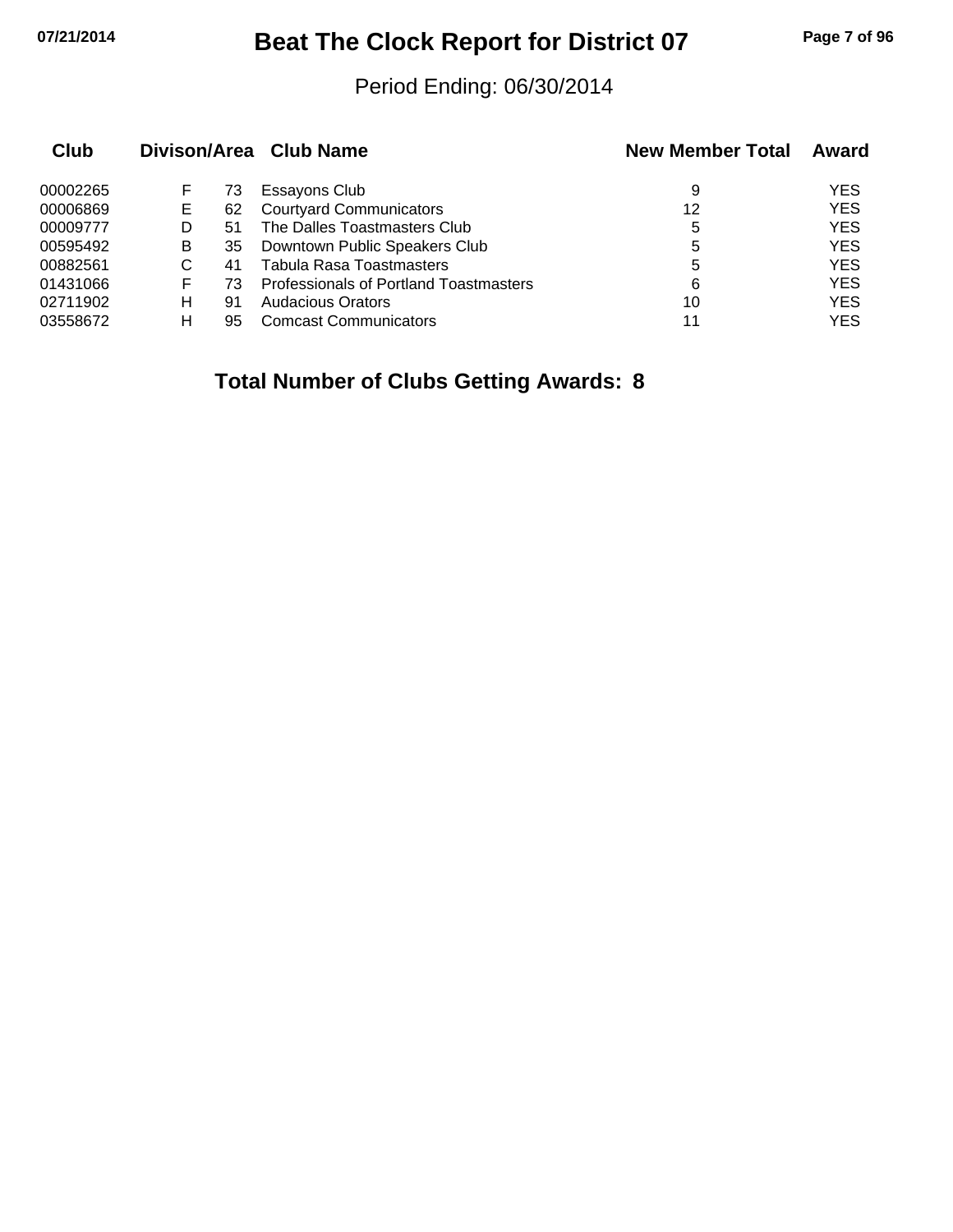## **07/21/2014 Beat The Clock Report for District 08 Page 8 of 96**

## Period Ending: 06/30/2014

| Club     |   |     | Divison/Area Club Name              | <b>New Member Total</b> | Award |
|----------|---|-----|-------------------------------------|-------------------------|-------|
| 00002075 | B | 18  | Money Talks Club                    | 5                       | YES   |
| 00009793 |   | 06. | Scott Toastmasters Club             |                         | YES   |
| 00606012 |   | 05. | Southern Illinois Toastmasters Club | 6                       | YES   |
| 03483811 | в | 16  | WWT-HQ Toastmasters                 | 6                       | YES   |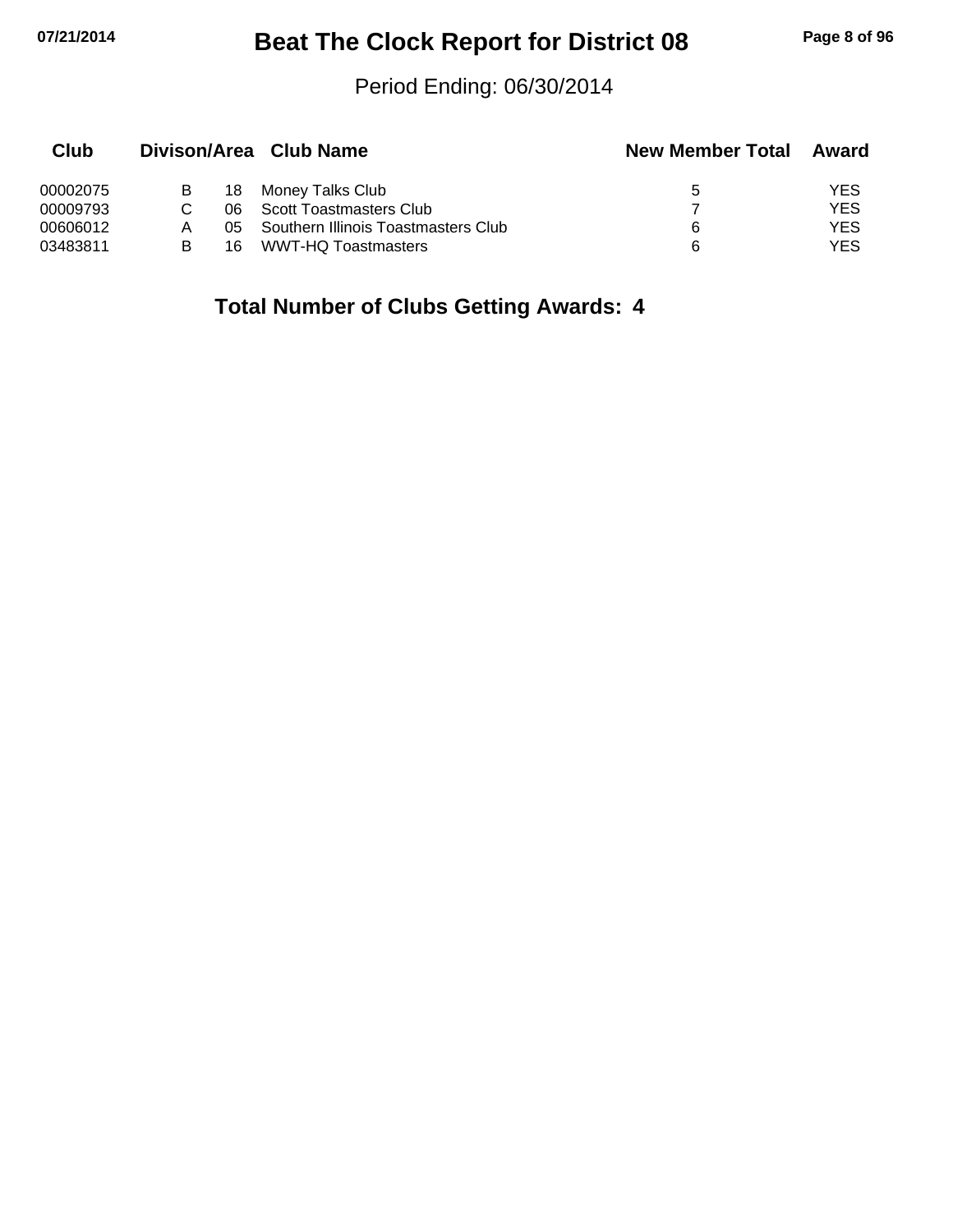## **07/21/2014 Beat The Clock Report for District 09 Page 9 of 96**

## Period Ending: 06/30/2014

| Club     |   |    | Divison/Area Club Name                       | <b>New Member Total</b> | Award      |
|----------|---|----|----------------------------------------------|-------------------------|------------|
| 00004061 |   | 01 | Cascade Speakeasy Club                       | 5                       | YES.       |
| 00004659 | В | 04 | Speech Masters Advanced Toastmasters Club    | 5                       | <b>YES</b> |
| 01010891 |   | 03 | <b>Insiders</b>                              |                         | <b>YES</b> |
| 01817601 |   | 03 | Verbal Architects                            | 5                       | YES        |
| 01855382 | А | 04 | <b>Toastmasters International of Connell</b> |                         | YES.       |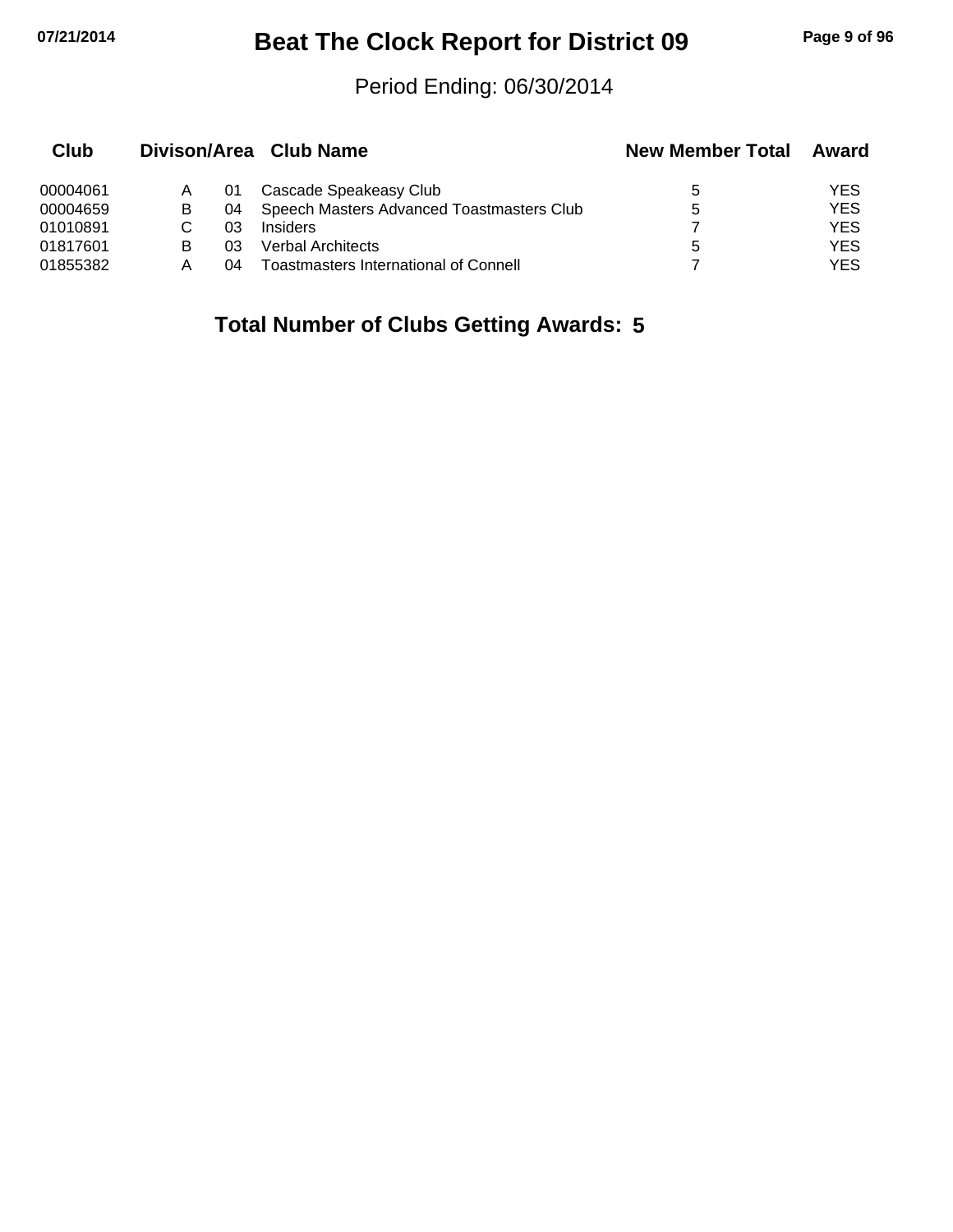# **07/21/2014 Beat The Clock Report for District 10 Page 10 of 96**

## Period Ending: 06/30/2014

| Club     |   |    | Divison/Area Club Name                     | <b>New Member Total</b> | Award      |
|----------|---|----|--------------------------------------------|-------------------------|------------|
| 00000351 | N | 50 | Cleveland Club                             | 6                       | <b>YES</b> |
| 00000533 | E | 24 | Parker SpeakEasies Club                    | 5                       | <b>YES</b> |
| 00002666 | N | 54 | First Class Speakers Toastmasters Club     |                         | <b>YES</b> |
| 00002825 | N | 54 | <b>Greater Cleveland Toastmasters Club</b> | 5                       | <b>YES</b> |
| 00003315 | С | 11 | <b>Bridgestone Firestone Club</b>          | 5                       | <b>YES</b> |
| 00005923 | N | 53 | <b>Citadel of Hope Toastmasters Club</b>   | 6                       | <b>YES</b> |
| 00006500 | E | 21 | Eastside Toastmasters Club                 | 6                       | <b>YES</b> |
| 00009124 | С | 10 | Swagelok Impact Toastmasters Club          | 5                       | <b>YES</b> |
| 00887592 | Е | 21 | <b>Transformative Toastmasters</b>         |                         | <b>YES</b> |
| 01815722 | S | 30 | Men With Voice/Men With Vision             | 10                      | <b>YES</b> |
| 02291177 | С | 15 | <b>Twinspirations Toastmasters Club</b>    |                         | <b>YES</b> |
| 03154914 | S | 32 | Ariel Toastmasters 1                       | 6                       | <b>YES</b> |
| 03154949 | S | 32 | Ariel Toastmasters 2                       | 5                       | <b>YES</b> |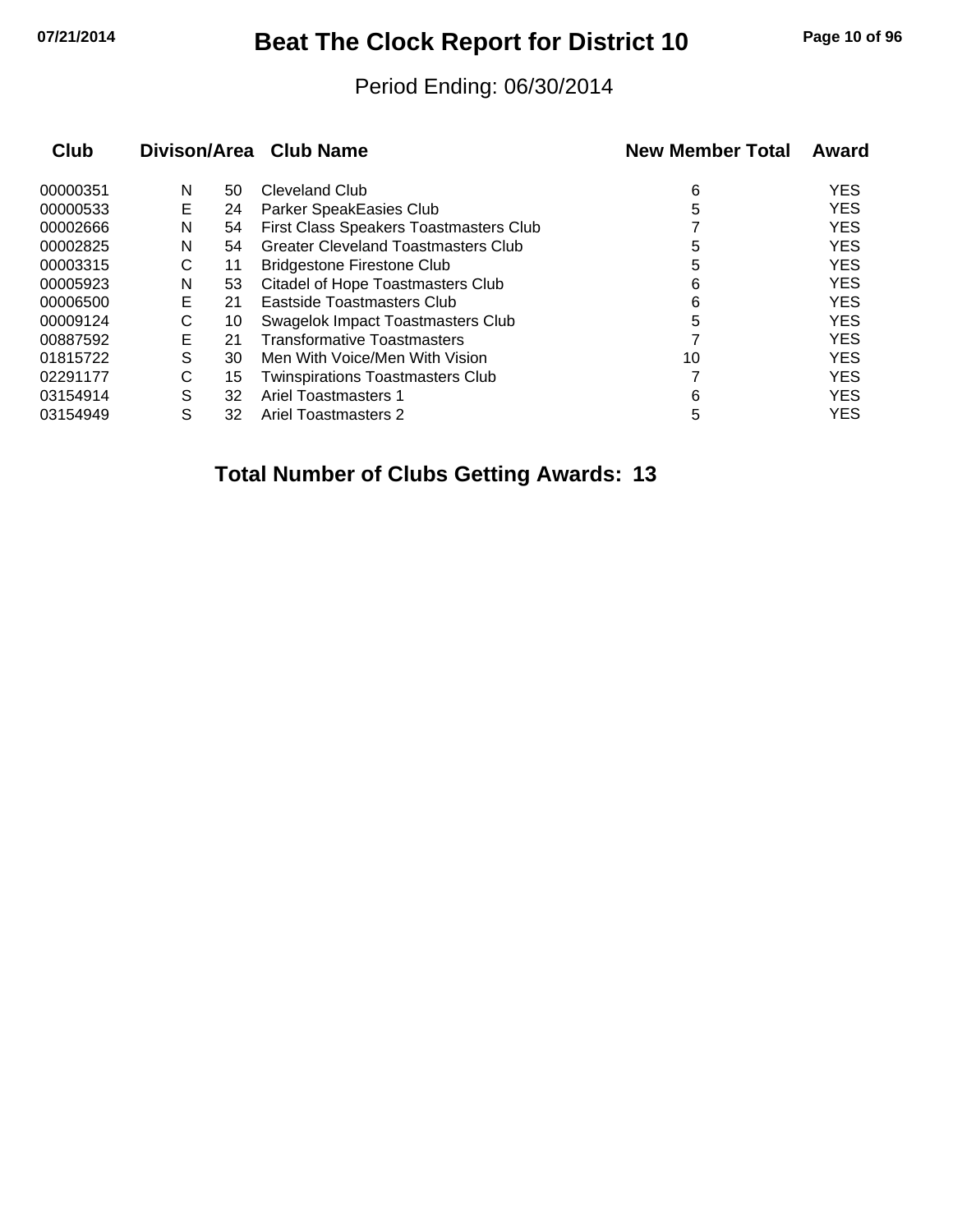# **07/21/2014 Beat The Clock Report for District 11 Page 11 of 96**

## Period Ending: 06/30/2014

| <b>Club</b> |    |    | Divison/Area Club Name                       | <b>New Member Total</b> | Award      |
|-------------|----|----|----------------------------------------------|-------------------------|------------|
| 00003566    | н  | 82 | DayPeepers Club                              | 9                       | <b>YES</b> |
| 00004742    | A  | 11 | The Great Communicators of Northwest Indiana | 5                       | <b>YES</b> |
| 00005946    | н  | 84 | Sallie Mae Fishers                           | 8                       | <b>YES</b> |
| 00869008    | F  | 62 | Paducah Toastmasters Sam Sloan Chapter       | 6                       | <b>YES</b> |
| 01052439    | F  | 63 | <b>Correctly Speaking</b>                    | 6                       | <b>YES</b> |
| 01109991    | E. | 51 | <b>Vineyard Toastmasters</b>                 | 6                       | <b>YES</b> |
| 01387174    | Е  | 53 | Brownsburg Toastmasters Club                 | 5                       | <b>YES</b> |
| 01811475    | B  | 24 | <b>Advanced Speakers &amp; Leaders</b>       | 6                       | <b>YES</b> |
| 01820966    | н  | 85 | <b>Key Master Communicators</b>              | 5                       | <b>YES</b> |
| 02009339    | н  | 85 | Defender Toastmasters                        | 10                      | <b>YES</b> |
| 02832962    | F  | 62 | <b>Best Side Toastmasters</b>                | 5                       | <b>YES</b> |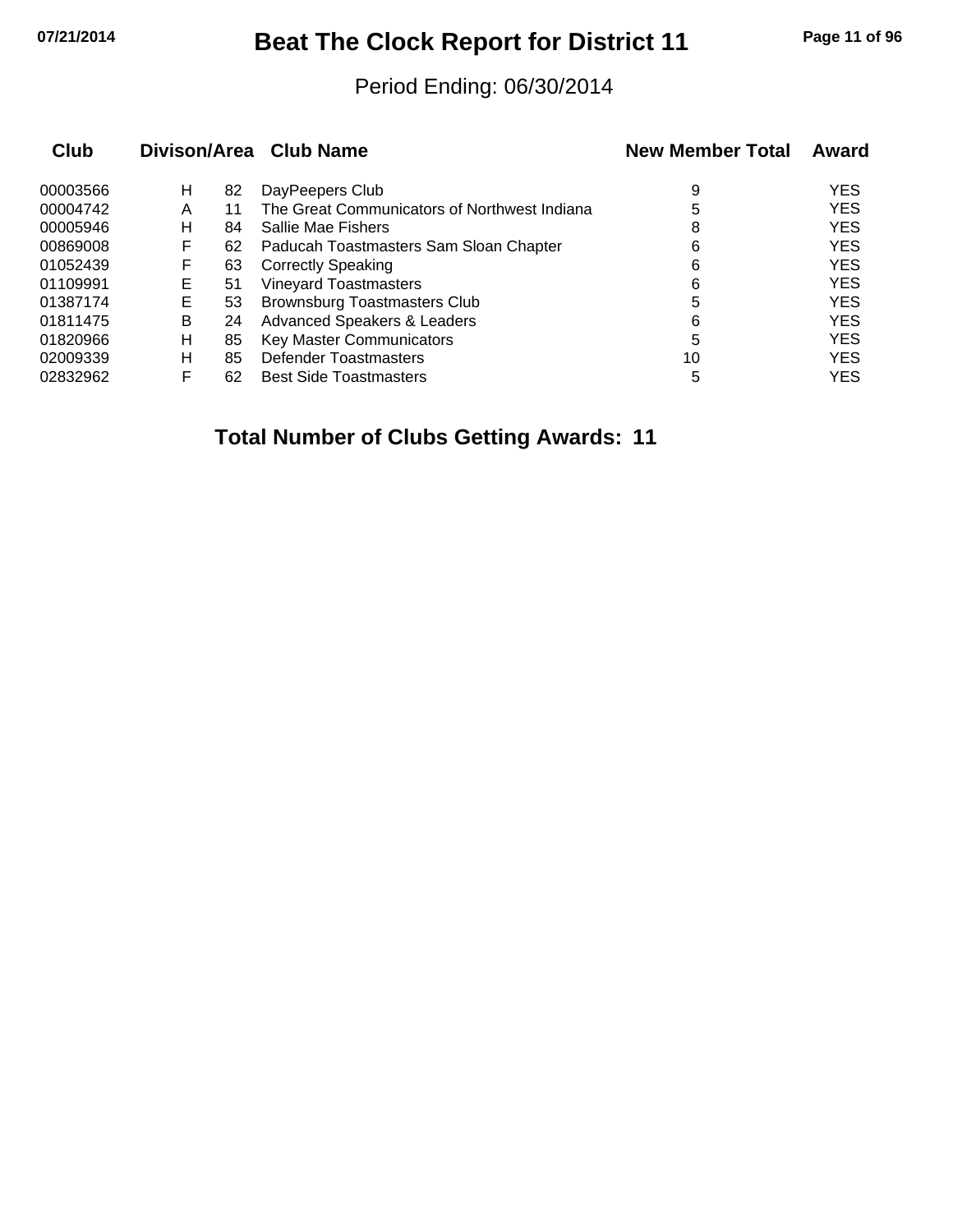## **07/21/2014 Beat The Clock Report for District 12 Page 12 of 96**

## Period Ending: 06/30/2014

| <b>Club</b> |   |    | Divison/Area Club Name                              | <b>New Member Total</b> | Award      |
|-------------|---|----|-----------------------------------------------------|-------------------------|------------|
| 00000414    | С | 05 | <b>Millennium Toastmasters</b>                      | 5                       | <b>YES</b> |
| 00001166    | Β | 01 | <b>County Employees Club</b>                        | 5                       | <b>YES</b> |
| 00001475    | A | 06 | <b>Claremont Foothills Club</b>                     | 5                       | <b>YES</b> |
| 00001969    | D | 03 | <b>Desert Sunrise Speakers</b>                      | 10                      | <b>YES</b> |
| 00002485    | A | 06 | <b>Twisted Toastmasters Club</b>                    | 5                       | <b>YES</b> |
| 00004199    | D | 04 | The Confident Speakers Club                         | 5                       | <b>YES</b> |
| 00004209    | D | 04 | <b>Desert Toasters Club</b>                         | 5                       | <b>YES</b> |
| 00005247    | A | 01 | Rancho Cucamonga Toastmasters                       | 5                       | <b>YES</b> |
| 00008396    | D | 03 | Palm Springs Toastmasters                           | 6                       | <b>YES</b> |
| 00820481    | D | 03 | <b>Spiritually Speaking Toastmasters</b>            | 6                       | <b>YES</b> |
| 00947243    | A | 05 | Club ADP                                            | 6                       | <b>YES</b> |
| 00956101    | A | 05 | Toast of the Towne TM Club                          | 5                       | <b>YES</b> |
| 01001501    | A | 02 | <b>Power Persuaders</b>                             | 5                       | <b>YES</b> |
| 01122263    | E | 03 | <b>CHAT</b>                                         |                         | <b>YES</b> |
| 01424859    | A | 04 | <b>Eastvale Toastmasters</b>                        | 12                      | <b>YES</b> |
| 01522965    | С | 03 | <b>Competitively Speaking Social Media Twisters</b> | 10                      | <b>YES</b> |
| 02002786    | C | 06 | <b>Menifee Toastmasters</b>                         | 5                       | <b>YES</b> |
| 02962927    | A | 05 | <b>Gilead San Dimas Toastmasters</b>                | 5                       | <b>YES</b> |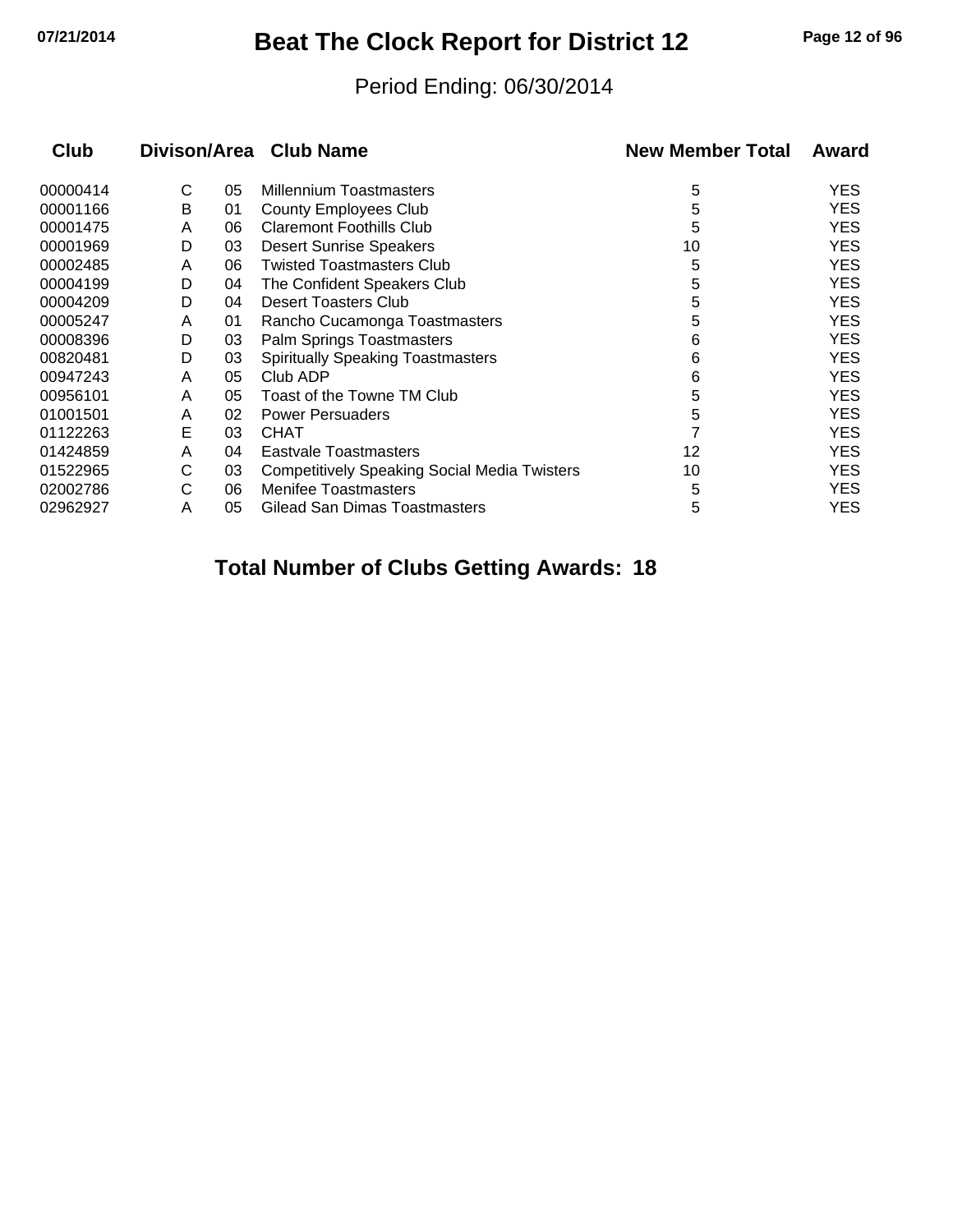## **07/21/2014 Beat The Clock Report for District 13 Page 13 of 96**

## Period Ending: 06/30/2014

| Club     |   |    | Divison/Area Club Name                    | <b>New Member Total</b> | Award      |
|----------|---|----|-------------------------------------------|-------------------------|------------|
| 00000144 | A | 01 | Pittsburgh Club                           | 5                       | <b>YES</b> |
| 00001646 | D | 15 | Dawn Patrol Club                          | 5                       | <b>YES</b> |
| 00003749 | D | 14 | <b>PPG Toastmasters Club</b>              |                         | <b>YES</b> |
| 00008197 | B | 08 | <b>Bayview Club</b>                       | 5                       | <b>YES</b> |
| 00009881 | D | 16 | Oakland Club                              | 5                       | <b>YES</b> |
| 01567681 | Α | 01 | West Liberty University Toastmasters Club | 5                       | <b>YES</b> |
| 01887763 | в | 08 | Meadville Toastmasters                    | 5                       | YES        |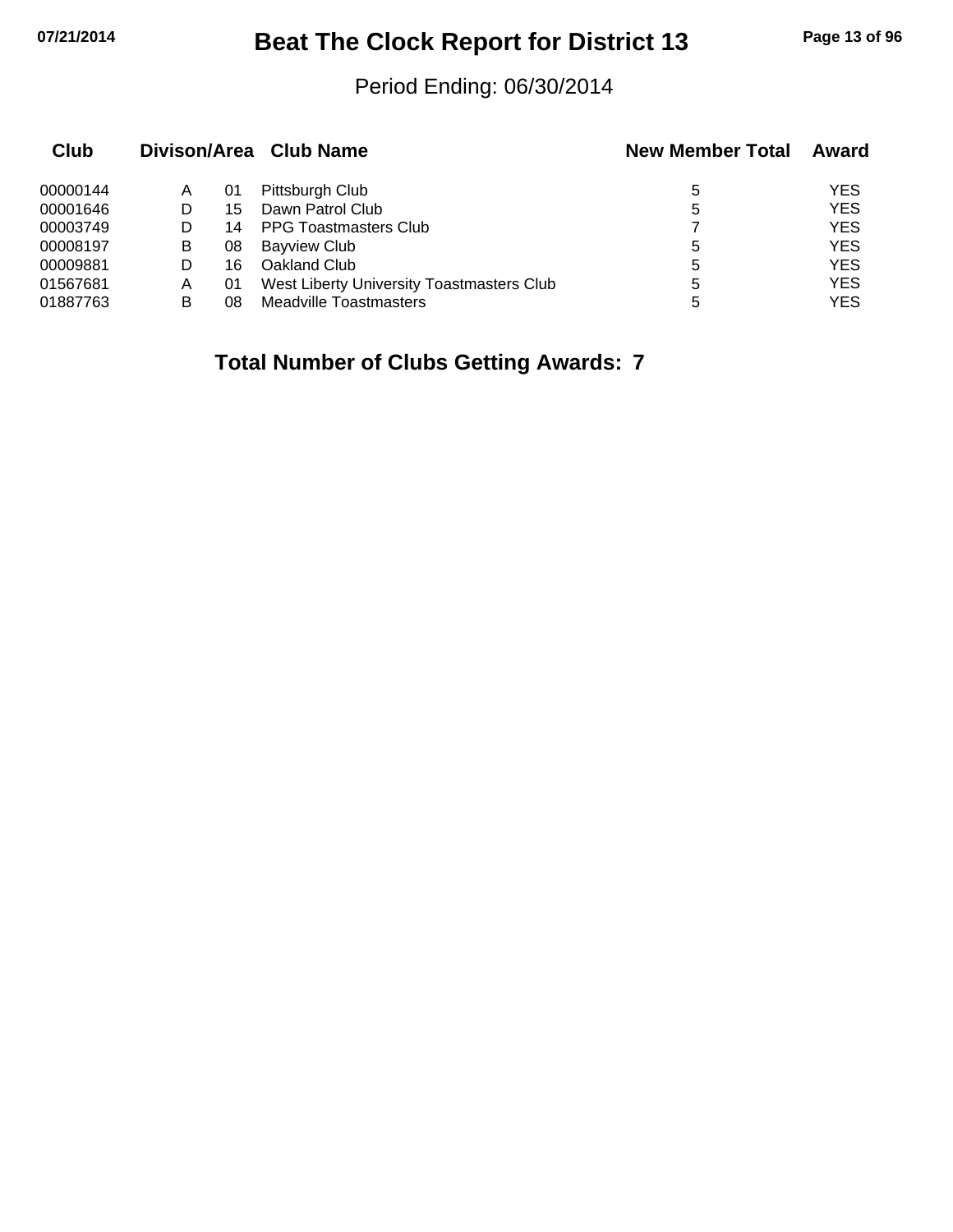## **07/21/2014 Beat The Clock Report for District 14 Page 14 of 96**

## Period Ending: 06/30/2014

| <b>Club</b> |   |    | Divison/Area Club Name                       | <b>New Member Total</b> | Award      |
|-------------|---|----|----------------------------------------------|-------------------------|------------|
| 00000833    | A | 14 | <b>Gwinnett-Tucker Toastmasters Club</b>     | 5                       | <b>YES</b> |
| 00004048    | A | 13 | <b>Classic City Toastmasters</b>             | 5                       | <b>YES</b> |
| 00005572    | н | 81 | <b>Hostess City Toastmasters</b>             | 5                       | <b>YES</b> |
| 00005748    | С | 33 | Voices Of Aaron Club                         | 10                      | <b>YES</b> |
| 00007106    | E | 53 | <b>Riverwalk Club</b>                        | 6                       | <b>YES</b> |
| 00007876    | н | 81 | Castle Club                                  | 9                       | <b>YES</b> |
| 00008352    | С | 31 | <b>Toast Of Rockdale Club</b>                | 5                       | <b>YES</b> |
| 00589248    | F | 61 | <b>Ridge Masters Club</b>                    | 8                       | <b>YES</b> |
| 00643697    | A | 12 | <b>Gwinnett Harbingers Toastmasters Club</b> | 8                       | <b>YES</b> |
| 00877554    | A | 14 | The Real Toastmasters of Tucker              | 6                       | <b>YES</b> |
| 00922073    | A | 12 | <b>Toastmasters of Centerville Club</b>      | 5                       | <b>YES</b> |
| 01298625    | D | 44 | New Macedonia Communicators                  | 5                       | <b>YES</b> |
| 01305731    | D | 41 | <b>Piedmont Fayette Toastmasters</b>         |                         | <b>YES</b> |
| 01341233    | A | 12 | <b>Toastmasters R Toastmasters</b>           | 5                       | <b>YES</b> |
| 01813937    | B | 21 | <b>ATT Midtown Toastmasters</b>              | 5                       | <b>YES</b> |
| 01825489    | С | 31 | SpeakLife Toastmasters Club                  | 5                       | <b>YES</b> |
| 01834049    | н | 83 | <b>Liberty Speaks</b>                        | 6                       | <b>YES</b> |
| 02075029    | С | 33 | Three Angels Toastmasters Club               |                         | <b>YES</b> |
| 02490904    | D | 42 | <b>Fairburn Toastmasters</b>                 |                         | <b>YES</b> |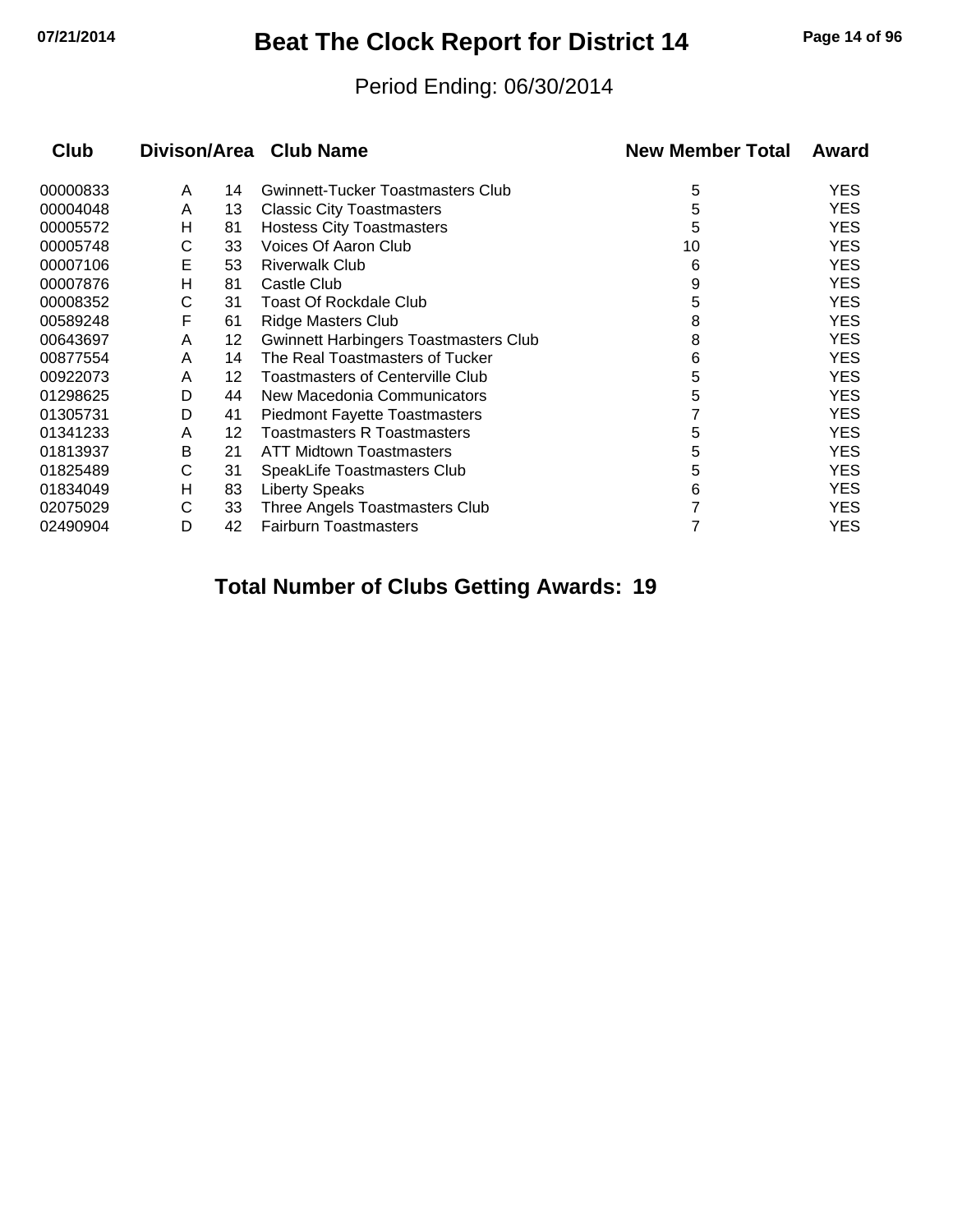## **07/21/2014 Beat The Clock Report for District 15 Page 15 of 96**

## Period Ending: 06/30/2014

| Club     |    |    | Divison/Area Club Name        | <b>New Member Total</b> | Award |
|----------|----|----|-------------------------------|-------------------------|-------|
| 00006318 |    | 01 | <b>TURN Club</b>              | 6                       | YES   |
| 00603698 | Е  | 01 | Murray Chamber Chatters Club  | 6                       | YES   |
| 02410464 | E. | 03 | Lone Peak Toastmasters        | 6                       | YES   |
| 03712994 |    | 01 | Surpassing Excellence Academy |                         | YES   |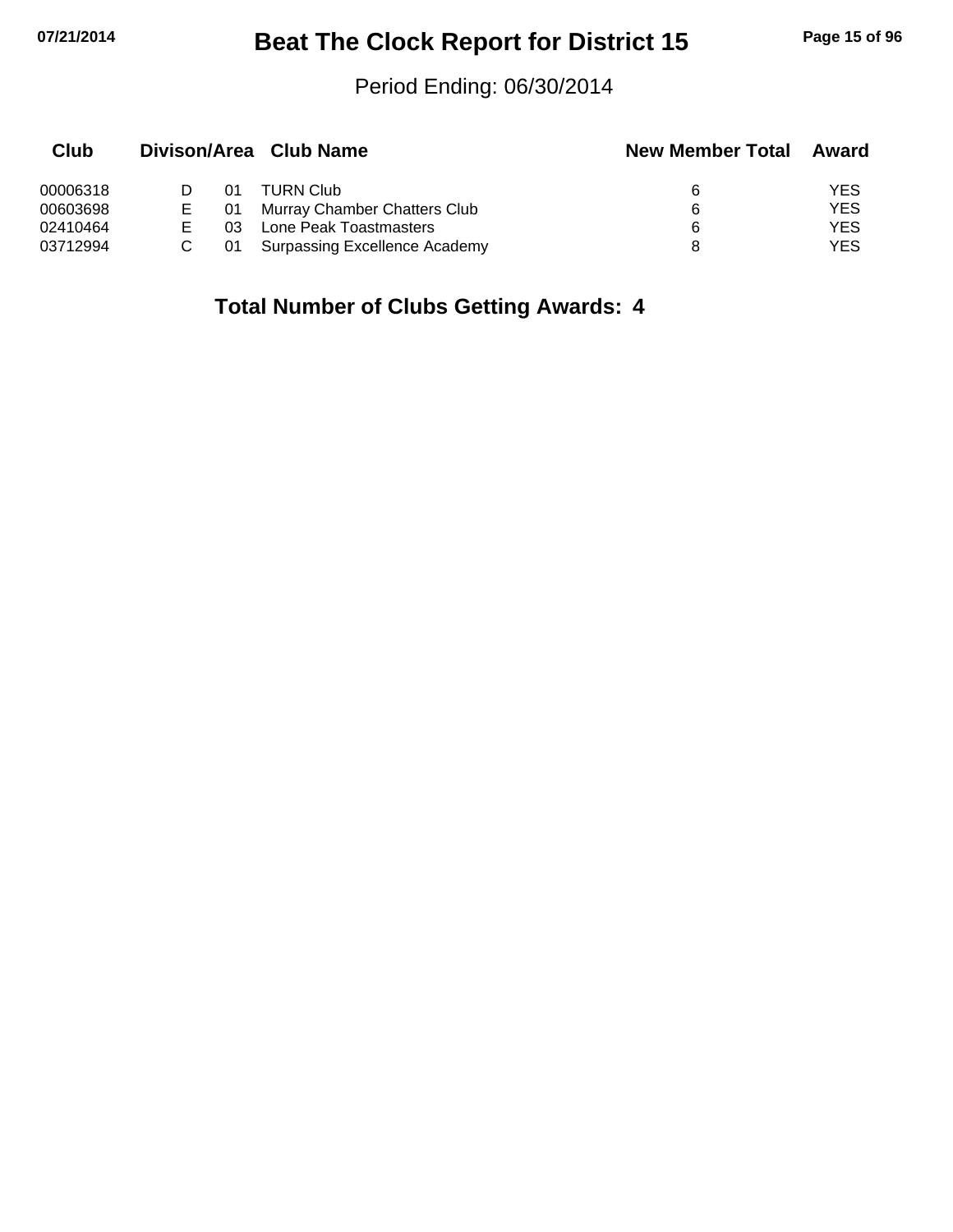# **07/21/2014 Beat The Clock Report for District 16 Page 16 of 96**

## Period Ending: 06/30/2014

| <b>Club</b> |   |    | Divison/Area Club Name                     | <b>New Member Total</b> | Award      |
|-------------|---|----|--------------------------------------------|-------------------------|------------|
| 00000148    | U | 02 | Tulsa Club                                 | 9                       | <b>YES</b> |
| 00002106    | O | 02 | Penn Square Toastmasters Club              | 5                       | <b>YES</b> |
| 00002337    | U | 02 | Green Country Neighbor Toastmasters Club   | 5                       | <b>YES</b> |
| 00002599    | U | 04 | Jenks America Toastmasters Club            | 5                       | <b>YES</b> |
| 00003031    | С | 04 | The Governor's Club                        |                         | <b>YES</b> |
| 00003816    | U | 03 | Speaking Up                                | 8                       | <b>YES</b> |
| 00004906    | O | 02 | The OKC SPEAKERS                           |                         | <b>YES</b> |
| 00005467    | Κ | 04 | <b>FAA Toastmasters</b>                    | 5                       | <b>YES</b> |
| 00681261    | Κ | 01 | Asian and American Christian Speakers Club | 5                       | <b>YES</b> |
| 01036139    | Κ | 03 | <b>Distinguished Toastmasters</b>          | 6                       | <b>YES</b> |
| 01252783    | т | 03 | <b>Okmulgee Orators</b>                    |                         | <b>YES</b> |
| 01855494    | С | 01 | Limitless Toastmasters                     | 6                       | <b>YES</b> |
| 02100509    | O | 05 | Paycom                                     | 18                      | <b>YES</b> |
| 02492334    | С | 05 | <b>Chesapeake Shale Masters</b>            | 6                       | <b>YES</b> |
| 02528175    | С | 05 | ChesaSpeake                                | 5                       | <b>YES</b> |
| 03869364    | Κ | 02 | <b>Talkin Lawton</b>                       | 5                       | YES        |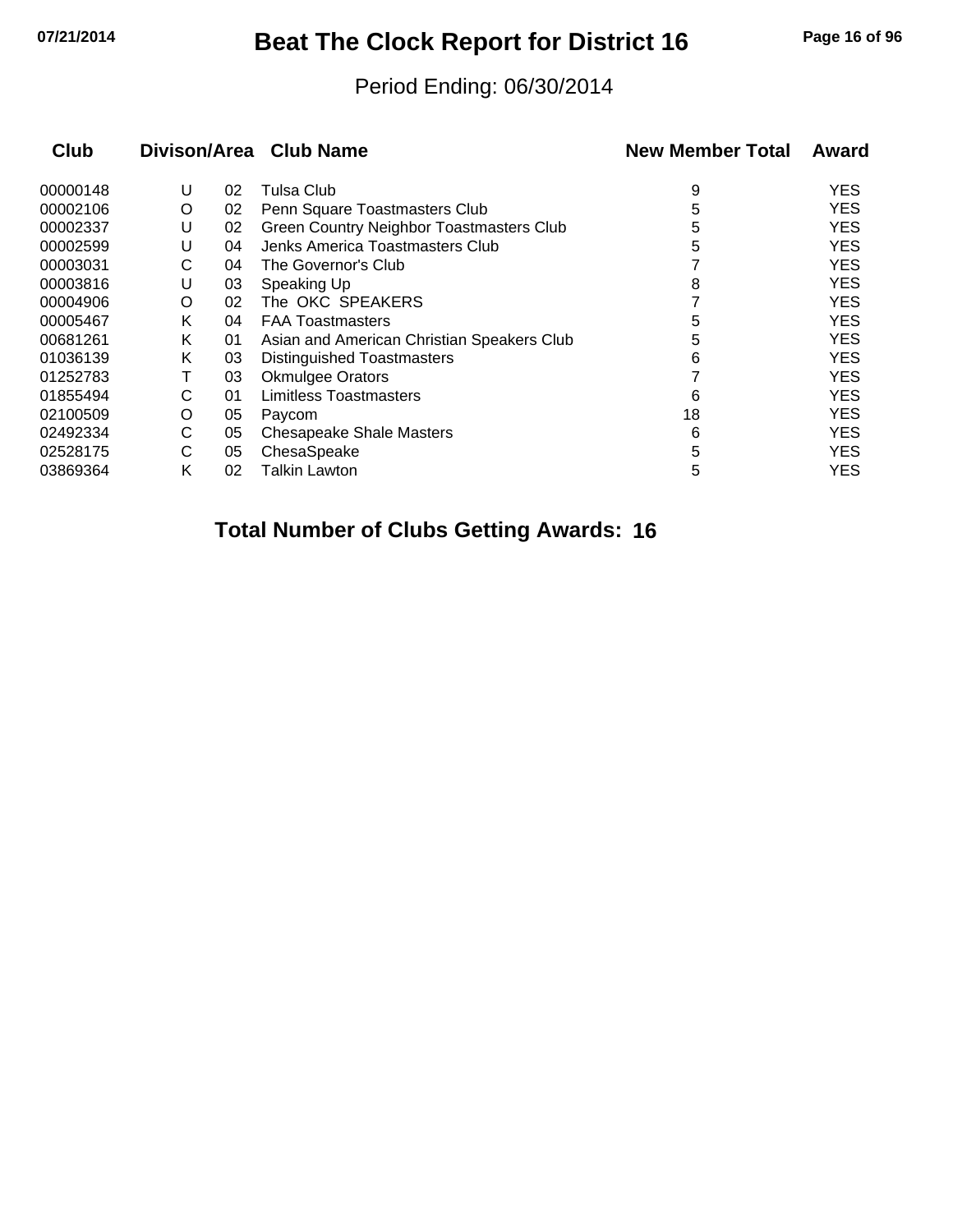# **07/21/2014 Beat The Clock Report for District 17 Page 17 of 96**

## Period Ending: 06/30/2014

| Club     |   |    | Divison/Area Club Name                     | <b>New Member Total</b> | Award      |
|----------|---|----|--------------------------------------------|-------------------------|------------|
| 00001285 | N | 24 | Banyandah Toastmasters Club                | 6                       | <b>YES</b> |
| 00002236 | S | 33 | <b>Belmont Toastmasters Club</b>           | 6                       | <b>YES</b> |
| 00004416 | N | 21 | <b>Stirling Club</b>                       | 6                       | <b>YES</b> |
| 00005491 | S | 32 | Fremantle Gateway Toastmasters Club        | 5                       | <b>YES</b> |
| 00006312 | N | 22 | St George's Toastmasters Club              | 5                       | <b>YES</b> |
| 00995774 | С | 01 | Young Guns                                 | 5                       | <b>YES</b> |
| 01068213 | S | 33 | Fremantle Gourmet Toastmasters Club        | 5                       | <b>YES</b> |
| 01077268 | С | 03 | <b>WA Governors</b>                        | 18                      | <b>YES</b> |
| 01110743 | N | 24 | Touch of Gold Toastmasters Club            | 6                       | <b>YES</b> |
| 01196041 | N | 24 | Highgate Toastmasters Club                 | 10                      | <b>YES</b> |
| 01204793 | N | 22 | <b>TLI Training Group</b>                  | 5                       | <b>YES</b> |
| 01304157 | S | 35 | <b>Applecross Toastmasters</b>             | 5                       | <b>YES</b> |
| 01375364 | S | 32 | Rockingham Toastmasters                    | 5                       | <b>YES</b> |
| 01437841 | S | 33 | Victoria Park                              | 8                       | <b>YES</b> |
| 01584173 | С | 04 | <b>Water Corporation Toastmasters Club</b> | 5                       | <b>YES</b> |
| 02459315 | С | 04 | Banksia Speakers Toastmasters Club         | 5                       | YES        |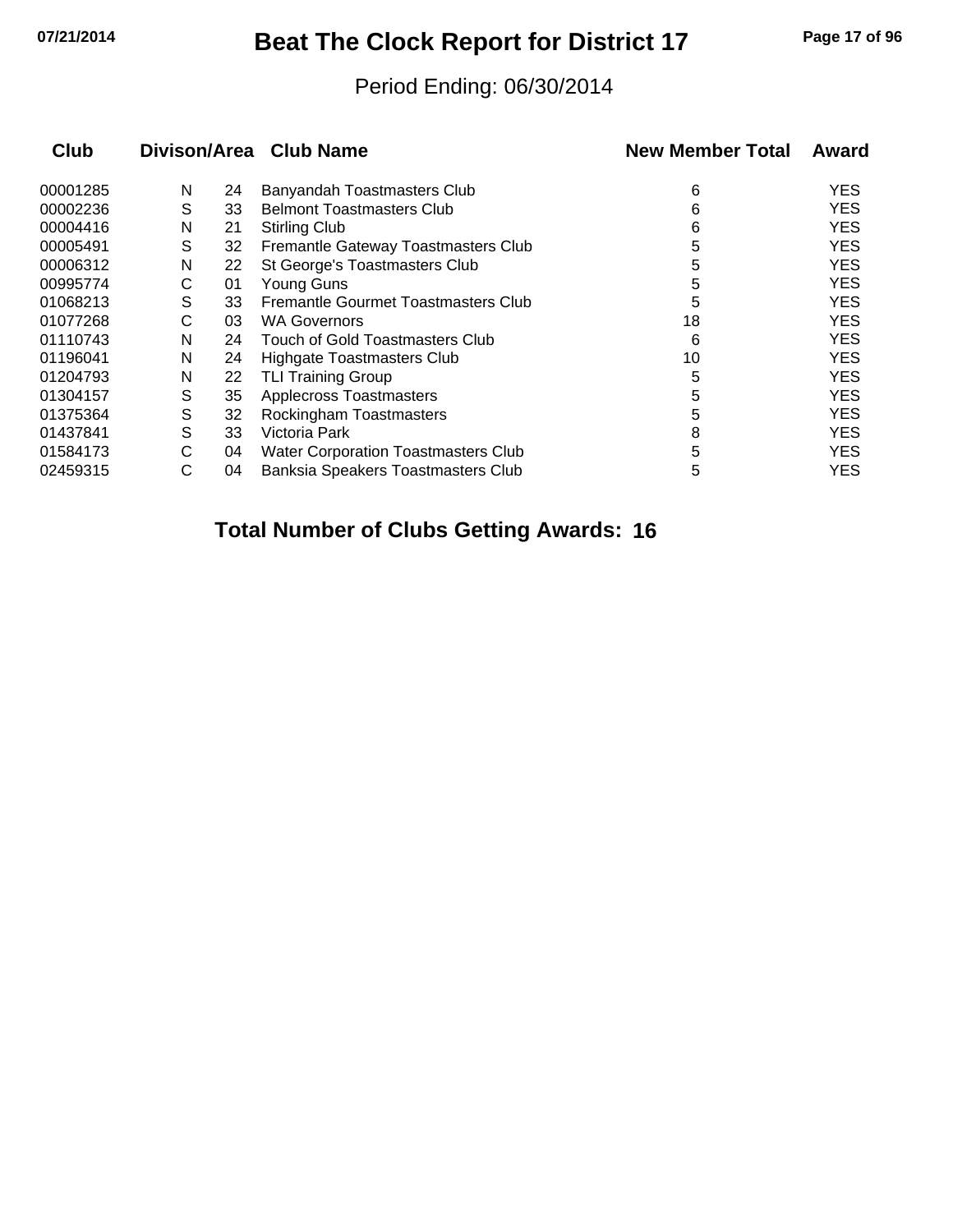## **07/21/2014 Beat The Clock Report for District 18 Page 18 of 96**

## Period Ending: 06/30/2014

| Club     |    |     | Divison/Area Club Name              | <b>New Member Total</b> | Award      |
|----------|----|-----|-------------------------------------|-------------------------|------------|
| 00002240 | Α  |     | <b>DESEAA Toastmasters Club</b>     | 6                       | YES        |
| 00007412 | E. | 56. | <b>Patuxent Toastmasters Club</b>   | 5                       | <b>YES</b> |
| 00008050 | в  | 24  | Bel Air Toastmasters Club           | 6                       | <b>YES</b> |
| 00982013 | Α  | 12  | <b>BAC</b> to the Future            | 5                       | <b>YES</b> |
| 01041822 | E  | 55  | Speak Always with Confidence (SAIC) | 6                       | <b>YES</b> |
| 03314854 | А  | 12  | Air Liquide R&D                     | 5                       | YES        |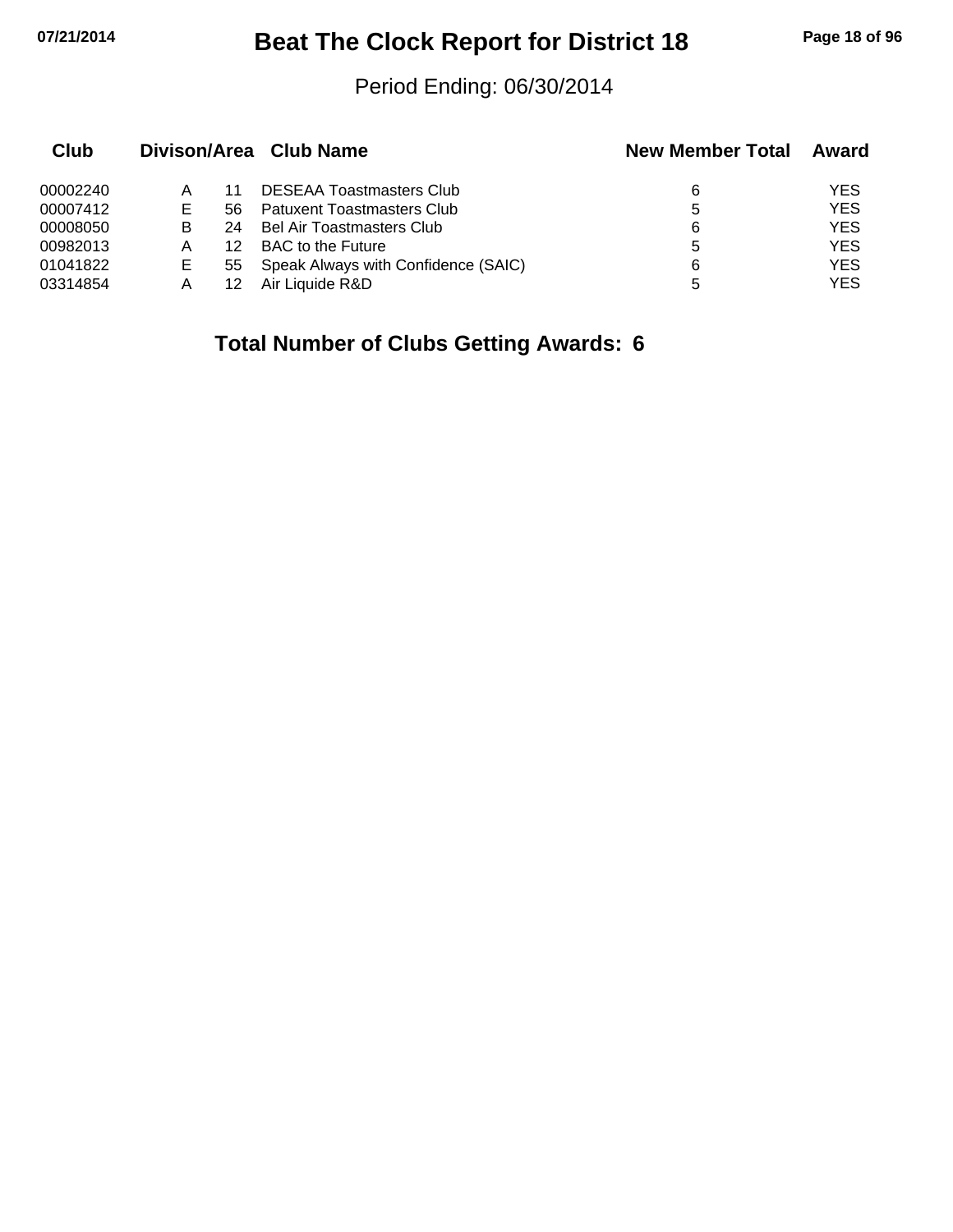## **07/21/2014 Beat The Clock Report for District 19 Page 19 of 96**

## Period Ending: 06/30/2014

| Club     |   |     | Divison/Area Club Name      | <b>New Member Total</b> | Award      |
|----------|---|-----|-----------------------------|-------------------------|------------|
| 00002187 |   | 74  | Ames Toastmasters           |                         | <b>YES</b> |
| 00007889 | E | 94  | Hilltop Toaster Club        |                         | <b>YES</b> |
| 00009513 |   | 92. | Conscious Communicator Club | 6                       | <b>YES</b> |
| 00645182 |   | 54  | Nexus Toastmasters Club     | 5                       | <b>YES</b> |
| 00878932 | В | 36  | North Dodge Toastmasters    | 6                       | YES        |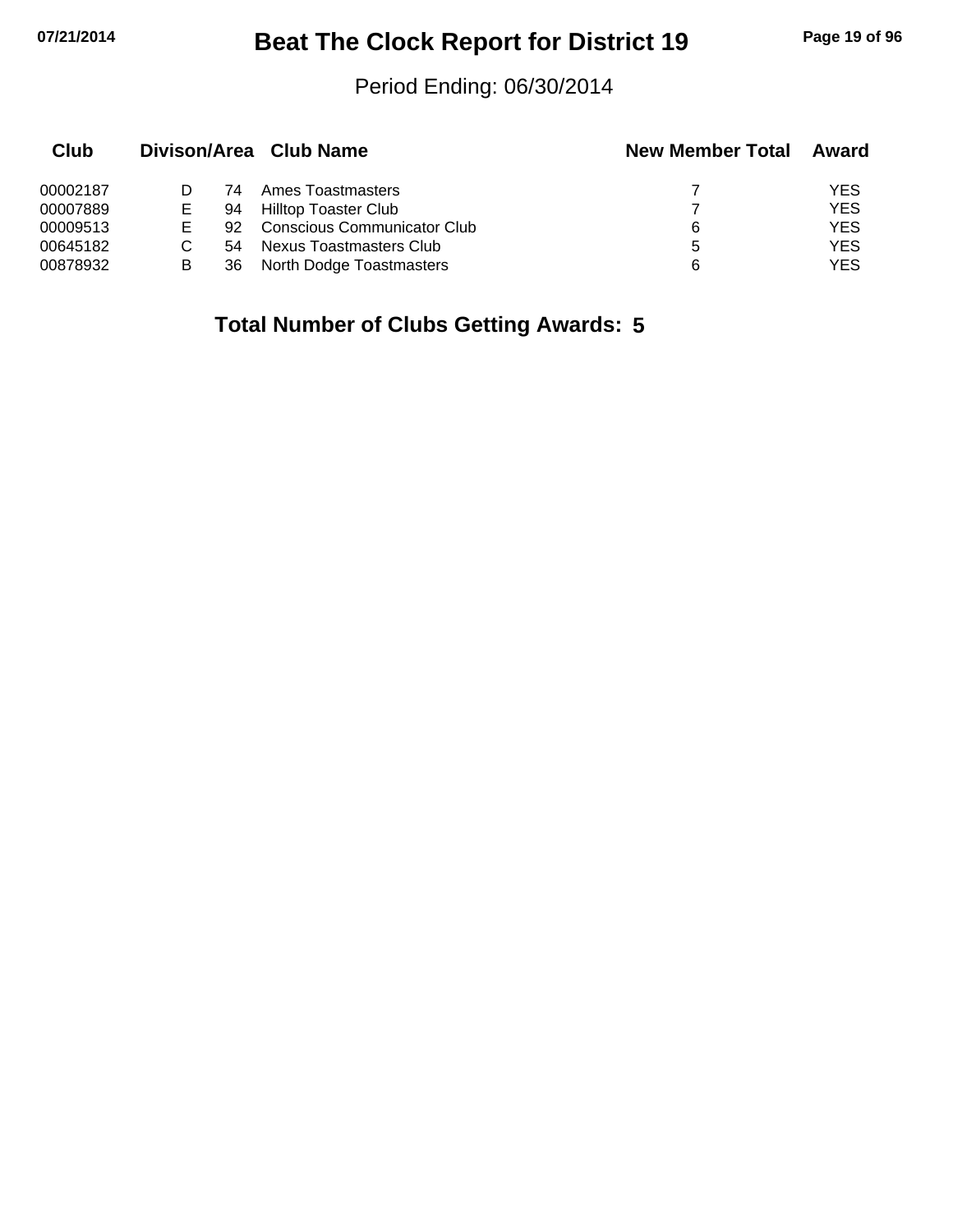# **07/21/2014 Beat The Clock Report for District 20 Page 20 of 96**

## Period Ending: 06/30/2014

| <b>Club</b> |              |    | Divison/Area Club Name                        | <b>New Member Total</b> | Award      |
|-------------|--------------|----|-----------------------------------------------|-------------------------|------------|
| 00001599    | Κ            | 47 | <b>Pakistan Community Toastmasters</b>        | 7                       | <b>YES</b> |
| 00004066    | Η            | 09 | NMC Corporate Chapter Club                    | 6                       | <b>YES</b> |
| 00006392    | J            | 30 | Lagoon Club                                   | 5                       | <b>YES</b> |
| 00007148    | E            | 28 | <b>DOHA Club</b>                              | 5                       | <b>YES</b> |
| 00007492    | B            | 07 | Dubai Toastmasters Club                       | 5                       | <b>YES</b> |
| 00007980    | $\mathbf{I}$ | 14 | Kuwait                                        | 5                       | <b>YES</b> |
| 00701868    | M            | 13 | Al-Hayat                                      | 6                       | <b>YES</b> |
| 00788926    | H            | 55 | <b>NMC Community Chapter</b>                  | 5                       | <b>YES</b> |
| 00804519    | Β            | 07 | TGIS Toastmasters Club, Dubai, UAE            | 5                       | <b>YES</b> |
| 00820149    | E            | 68 | Konkan Club                                   | 5                       | <b>YES</b> |
| 00882137    | Η            | 26 | Intilaaqah Abu Dhabi Club                     | 5                       | <b>YES</b> |
| 00892110    | M            | 29 | Al-Thuraya                                    | 16                      | <b>YES</b> |
| 00976090    | н            | 11 | Spectrum                                      | 8                       | <b>YES</b> |
| 01003504    | Κ            | 15 | <b>Bohra Toastmasters</b>                     | 6                       | <b>YES</b> |
| 01079197    | D            | 06 | NTI Toastmasters                              | 12                      | <b>YES</b> |
| 01166642    | C            | 46 | <b>OFOOQ Toastmasters Club</b>                | 8                       | <b>YES</b> |
| 01184433    | N            | 16 | <b>Creative Toastmasters Club</b>             | 6                       | <b>YES</b> |
| 01266442    | O            | 19 | Arifjan Articulators                          | 6                       | <b>YES</b> |
| 01345105    | Κ            | 35 | FC Mabuhay Toastmasters                       | 5                       | <b>YES</b> |
| 01347513    | F            | 05 | <b>ECC Toastmasters Club</b>                  | 11                      | <b>YES</b> |
| 01349612    | E            | 18 | <b>Galfar Toastmasters</b>                    | 5                       | <b>YES</b> |
| 01354047    | F            | 66 | Dubai Advanced Toastmasters Club              | 7                       | <b>YES</b> |
| 01491664    | Κ            | 35 | <b>BIMA Toastmasters Club</b>                 | 5                       | <b>YES</b> |
| 01670793    | J            | 57 | Digerati Toastmasters Club                    | 6                       | <b>YES</b> |
| 01896236    | н            | 11 | <b>ETA Ascon Star Toastmasters</b>            | 9                       | <b>YES</b> |
| 01940491    | D            | 06 | <b>Omantel Toastmasters</b>                   | 6                       | <b>YES</b> |
| 02046498    | E            | 43 | <b>Smedley Toastmasters</b>                   | 5                       | <b>YES</b> |
| 02165361    | J            | 30 | <b>Skyline Toastmasters Club</b>              | 12                      | <b>YES</b> |
| 02259542    |              | 14 | Aim High Toastmasters Club                    | 5                       | <b>YES</b> |
| 02527551    | F            | 05 | <b>Welfare of Mankind</b>                     | 5                       | <b>YES</b> |
| 02771902    | E            | 51 | <b>BC Toastmasters Club</b>                   | 11                      | <b>YES</b> |
| 02827566    | Β            | 25 | <b>Career Hunters Toastmasters</b>            | 5                       | <b>YES</b> |
| 02861678    | O            | 38 | <b>Bhavans Community</b>                      | 5                       | <b>YES</b> |
| 02924441    | Α            | 76 | Pilipino sa Bansang Bahrain Toastmasters Club | 6                       | <b>YES</b> |
| 02952979    | O            | 38 | <b>Rising Star</b>                            | 6                       | <b>YES</b> |
| 02980001    | D            | 22 | <b>Sohar Toastmasters</b>                     | 8                       | YES        |
| 02991308    | F            | 66 | Discovery Gardens Toastmasters Club           | 5                       | <b>YES</b> |
| 03015147    | E            | 69 | Wakra Toastmaster Club                        | 10                      | <b>YES</b> |
| 03041786    | O            | 38 | Rawasi                                        | 8                       | <b>YES</b> |
| 03061915    | L            | 64 | Al Adrak Toastmasters Club                    | 13                      | <b>YES</b> |
| 03168805    | O            | 17 | Don Bosco Community                           | 5                       | <b>YES</b> |
| 03220387    | M            | 13 | Salam                                         | 8                       | <b>YES</b> |
| 03256429    | B            | 40 | Apples Toastmasters Club                      | 7                       | <b>YES</b> |
| 03264327    | O            | 38 | <b>Kuwait Leaders Toastmasters Club</b>       | 5                       | <b>YES</b> |
| 03499112    | E            | 12 | PICE-QATAR Toastmasters Club                  | 5                       | <b>YES</b> |
| 03589758    | J            | 57 | <b>Barsha Toastmasters Club</b>               | 5                       | <b>YES</b> |
| 03592094    | E            | 51 | Qatar Malayalam Toastmasters Club             | 8                       | <b>YES</b> |
| 03634644    | E            | 12 | <b>Stafford Toastmasters Club</b>             | 10                      | <b>YES</b> |
| 03655781    | н            | 11 | <b>Tebodin Toastmasters Club</b>              | 8                       | <b>YES</b> |
| 03703955    | Κ            | 15 | Indian Academy Toastmaster                    | 5                       | <b>YES</b> |
| 03746020    | J            | 08 | UAE Exchange CHQ Toastmasters                 | 5                       | <b>YES</b> |
| 03894467    | $\mathsf{C}$ | 03 | <b>Bahrain Elite Speakers Toastmasters</b>    | 7                       | <b>YES</b> |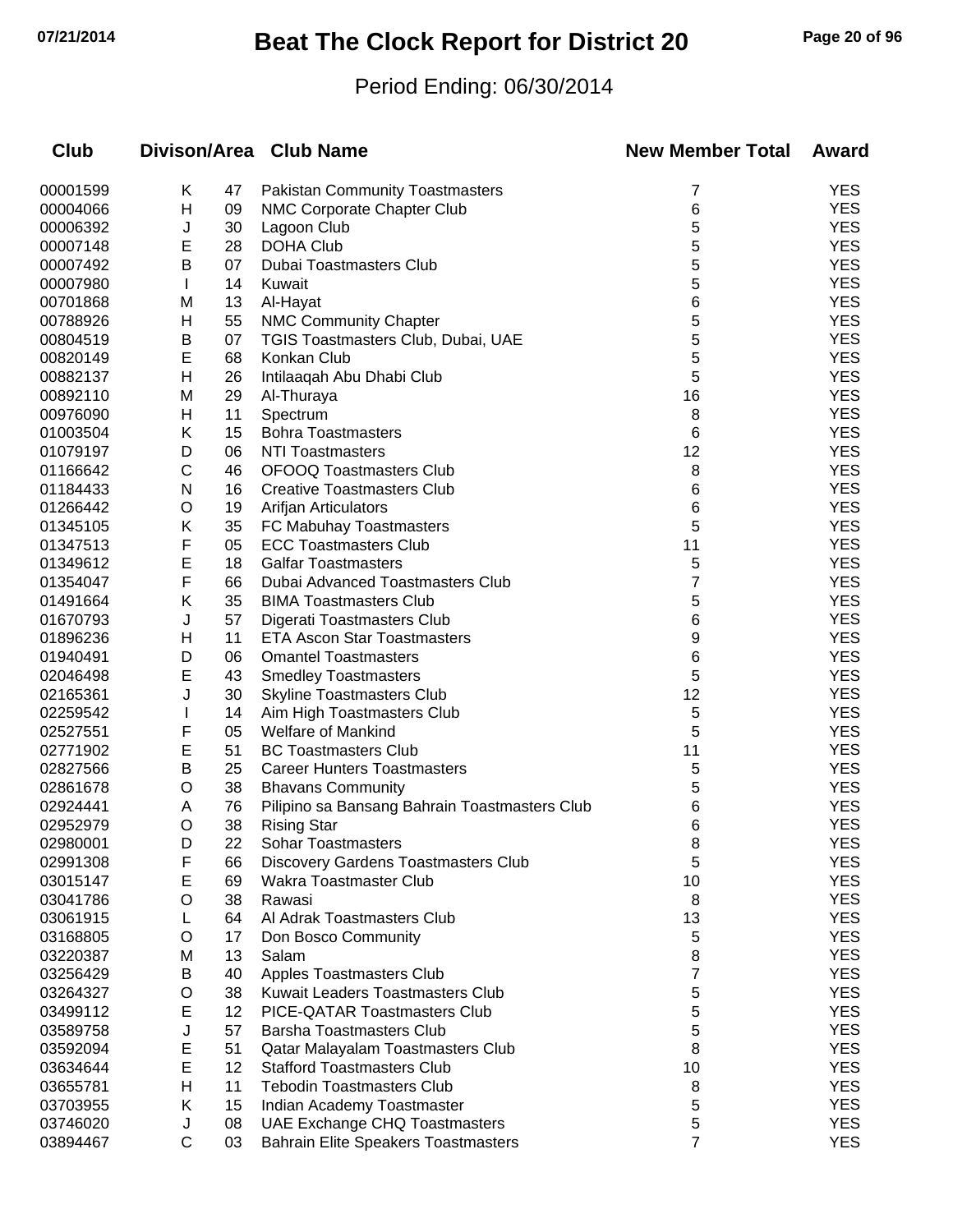## **07/21/2014 Beat The Clock Report for District 20 Page 21 of 96**

Period Ending: 06/30/2014

| Club     |  | Divison/Area Club Name      | <b>New Member Total Award</b> |     |
|----------|--|-----------------------------|-------------------------------|-----|
| 03922931 |  | F 21 DIC2 Toastmasters Club |                               | YES |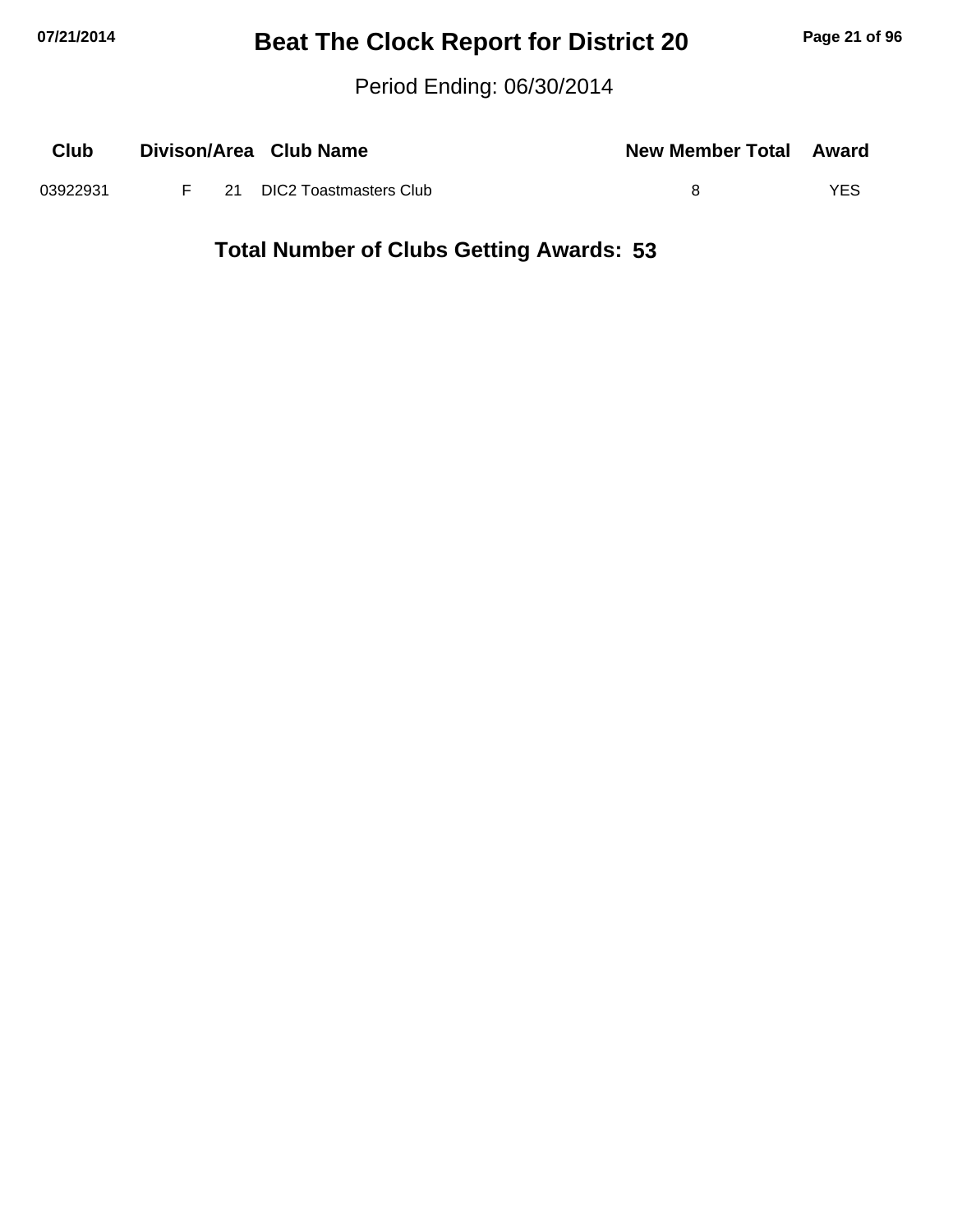## **07/21/2014 Beat The Clock Report for District 21 Page 22 of 96**

## Period Ending: 06/30/2014

| <b>Club</b> |   |    | Divison/Area Club Name                           | <b>New Member Total</b> | Award      |
|-------------|---|----|--------------------------------------------------|-------------------------|------------|
| 00000790    | V | 03 | Victoria Beaver Toastmasters Club                | 5                       | <b>YES</b> |
| 00001709    | N | 75 | <b>Advanced Aurators Club</b>                    | 6                       | <b>YES</b> |
| 00002590    | W | 64 | <b>Surrey Club</b>                               | 6                       | <b>YES</b> |
| 00004548    | S | 25 | <b>Declarations Toastmasters Club</b>            | 5                       | <b>YES</b> |
| 00004560    | D | 42 | Achievers Toastmasters Club                      | 5                       | <b>YES</b> |
| 00004814    | W | 65 | <b>Surrey Business Friends Toastmasters Club</b> |                         | <b>YES</b> |
| 00004931    | L | 87 | Salsa Speakers Club                              |                         | <b>YES</b> |
| 00005449    | J | 81 | Stimulight Toastmasters Club                     | 5                       | <b>YES</b> |
| 00005501    | В | 22 | Positive Expressions Club                        | 6                       | <b>YES</b> |
| 00005818    | L | 86 | Speakeasy Club                                   | 10                      | <b>YES</b> |
| 00006676    | A | 02 | NiteShifters Toastmasters Club                   | 5                       | <b>YES</b> |
| 00008051    | В | 21 | Fyrebyrde Toastmasters Club                      | 6                       | <b>YES</b> |
| 00008237    | B | 22 | Earth Aware Toastmasters Club                    | 5                       | <b>YES</b> |
| 00008650    | N | 70 | Speechless Club                                  | 21                      | <b>YES</b> |
| 00008784    | S | 27 | <b>Newspeakers Club</b>                          | 5                       | <b>YES</b> |
| 00605658    | J | 90 | Talk of the Town                                 | 6                       | <b>YES</b> |
| 00813223    | A | 07 | <b>Night Hawks Club</b>                          | 5                       | <b>YES</b> |
| 01086799    | L | 87 | Spoken Word Toastmasters                         | 5                       | <b>YES</b> |
| 01134527    | N | 70 | <b>Absolutely Toasted</b>                        | 7                       | <b>YES</b> |
| 01189681    | Κ | 93 | <b>Trinity Toastmasters</b>                      | 5                       | <b>YES</b> |
| 01378547    |   | 82 | <b>PMI Vancouver Toastmasters</b>                | 6                       | <b>YES</b> |
| 01501250    | A | 01 | GenoJabbers                                      | 5                       | <b>YES</b> |
| 01703259    | J | 80 | <b>Just Pros Toastmasters</b>                    | 5                       | <b>YES</b> |
| 01876839    | A | 01 | <b>Gateway Elocutionists</b>                     | 6                       | <b>YES</b> |
| 02196677    | X | 38 | <b>Penticton Toasties</b>                        | 11                      | <b>YES</b> |
| 02228252    | W | 65 | Kwantlen Toastmasters                            | 9                       | <b>YES</b> |
| 02470494    | G | 12 | <b>Toast To the Coast Toastmasters</b>           | 7                       | <b>YES</b> |
| 03334989    | S | 26 | <b>Network Hub Toastmasters</b>                  | 5                       | <b>YES</b> |
| 03337150    | J | 90 | Downtown Coquitlam TM Club                       | 5                       | <b>YES</b> |
| 03844160    | F | 63 | <b>Finding Vino Toastmasters Club</b>            | 5                       | <b>YES</b> |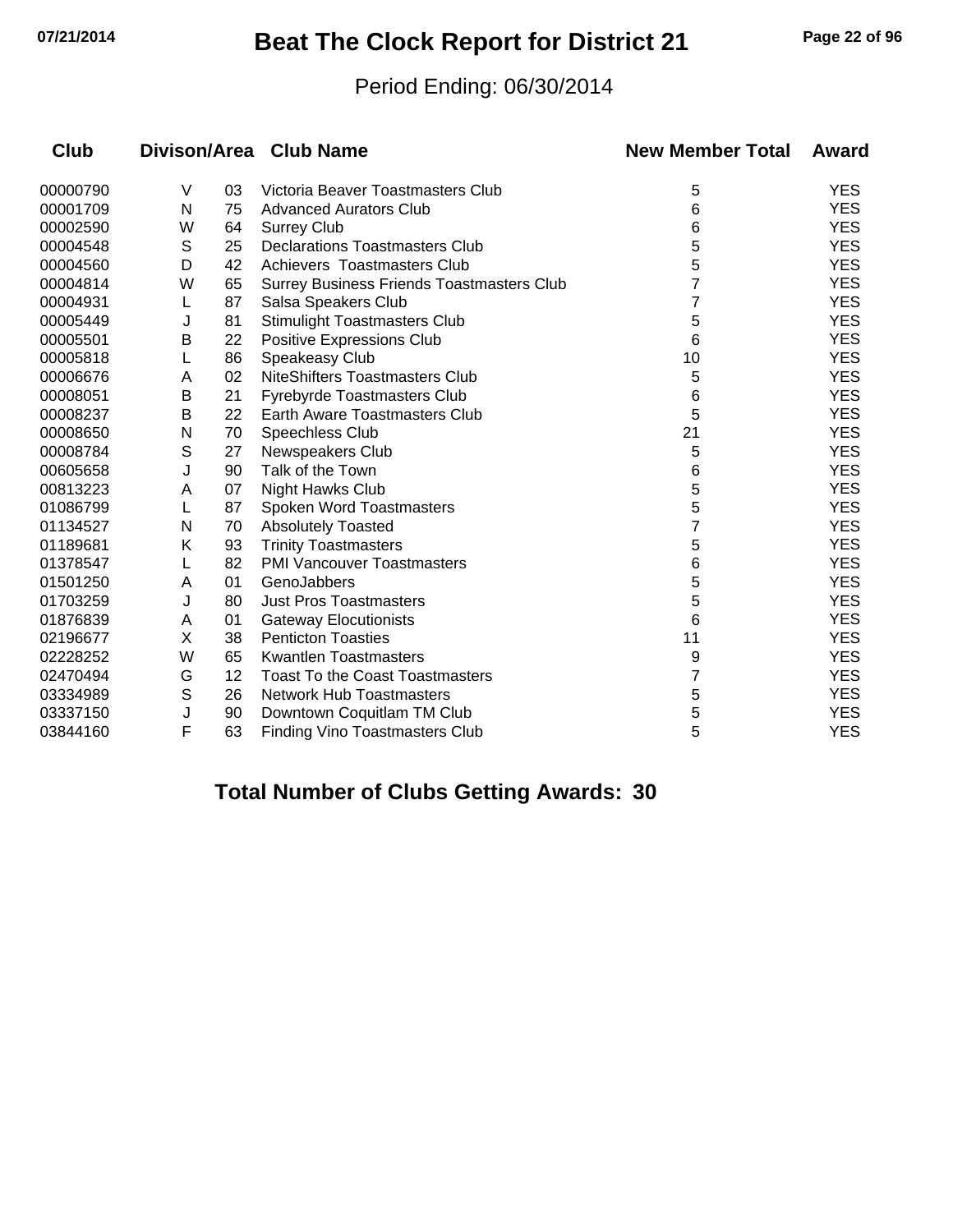## **07/21/2014 Beat The Clock Report for District 22 Page 23 of 96**

## Period Ending: 06/30/2014

| Club     |   |    | Divison/Area Club Name                   | <b>New Member Total</b> | Award      |
|----------|---|----|------------------------------------------|-------------------------|------------|
| 00000099 |   | 34 | Downtown Club                            | 5                       | <b>YES</b> |
| 00000193 | A | 23 | Haworth-Wichita Club                     | 5                       | <b>YES</b> |
| 00000458 | Κ | 43 | <b>Farmers Ins Group Club</b>            | 10                      | <b>YES</b> |
| 00000518 | R | 61 | <b>Agmasters Toastmasters Club</b>       | 5                       | <b>YES</b> |
| 00003808 |   | 33 | Northern Nights Club                     | 5                       | <b>YES</b> |
| 00005664 | S | 71 | Que Masters Club                         | 5                       | <b>YES</b> |
| 00007703 | S | 71 | MarathonMasters Club                     | 6                       | <b>YES</b> |
| 00008315 |   | 31 | <b>Fed Masters Toastmasters Club</b>     | 5                       | <b>YES</b> |
| 00636291 |   | 32 | Top Box Toasters Club                    | 8                       | <b>YES</b> |
| 00793002 | R | 62 | Cerner's PowerSpeak IT Toastmasters Club | 8                       | <b>YES</b> |
| 03016502 |   | 31 | <b>Shook Masters</b>                     | 8                       | <b>YES</b> |
| 03535204 | A | 23 | Aerospeech Talk Club                     | 6                       | <b>YES</b> |
| 03630599 | R | 63 | <b>Lockton Toastmasters</b>              | 10                      | <b>YES</b> |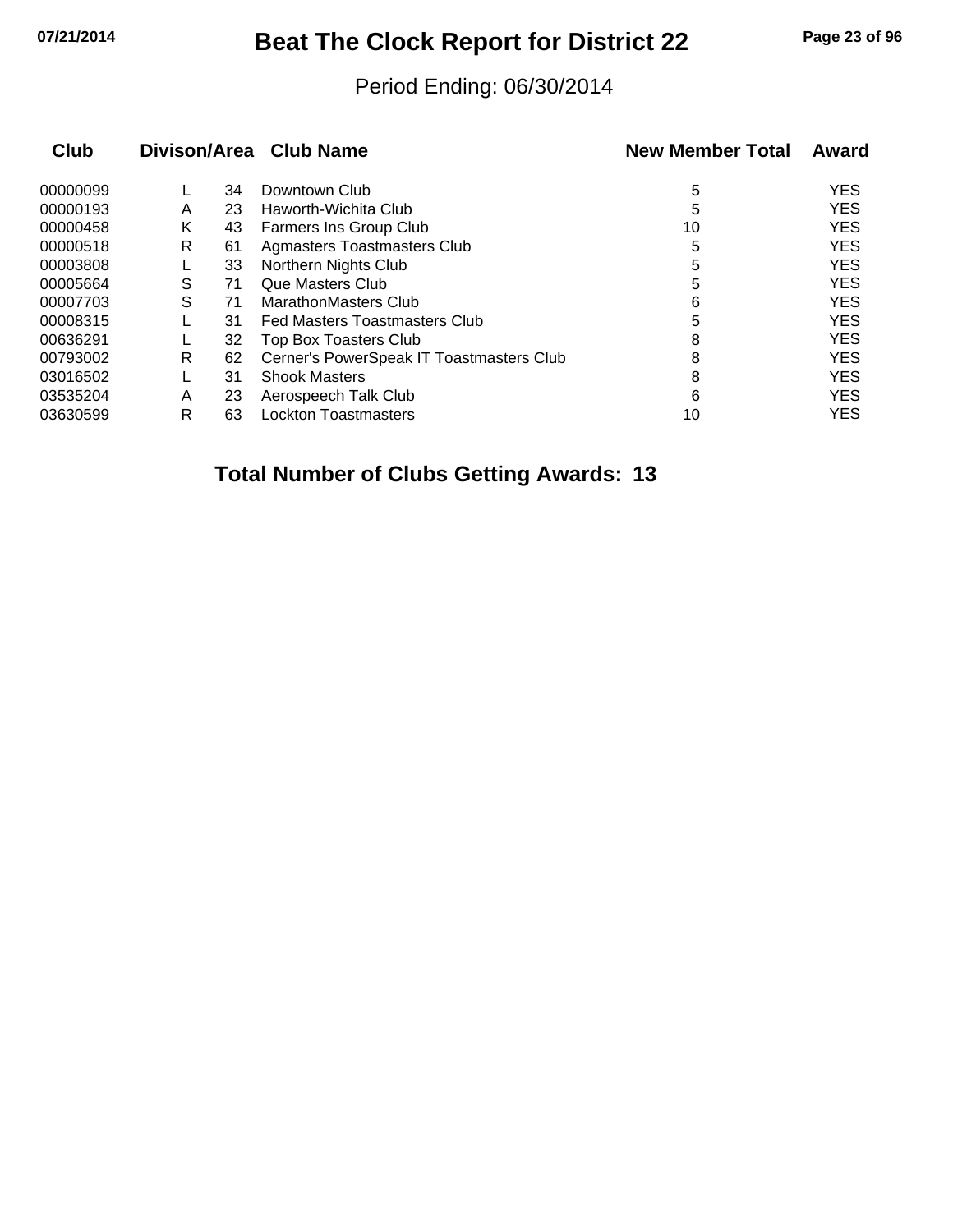## **07/21/2014 Beat The Clock Report for District 23 Page 24 of 96**

## Period Ending: 06/30/2014

| Club     |   |    | Divison/Area Club Name    | <b>New Member Total</b> | Award      |
|----------|---|----|---------------------------|-------------------------|------------|
| 00005011 |   | 61 | Lubbock Professional Club | 6                       | YES        |
| 00005731 | B | 23 | Honeywell Sunrisers Club  | 6                       | <b>YES</b> |
| 00006002 |   | 32 | Lobo Toastmasters         | 5                       | <b>YES</b> |
| 00007072 | F | 63 | Odessa Toastmasters Club  | 5                       | <b>YES</b> |
| 00771996 |   | 32 | Tumbleweeds               | 8                       | <b>YES</b> |
| 00830155 |   | 43 | Gateway Toastmasters Club |                         | YES        |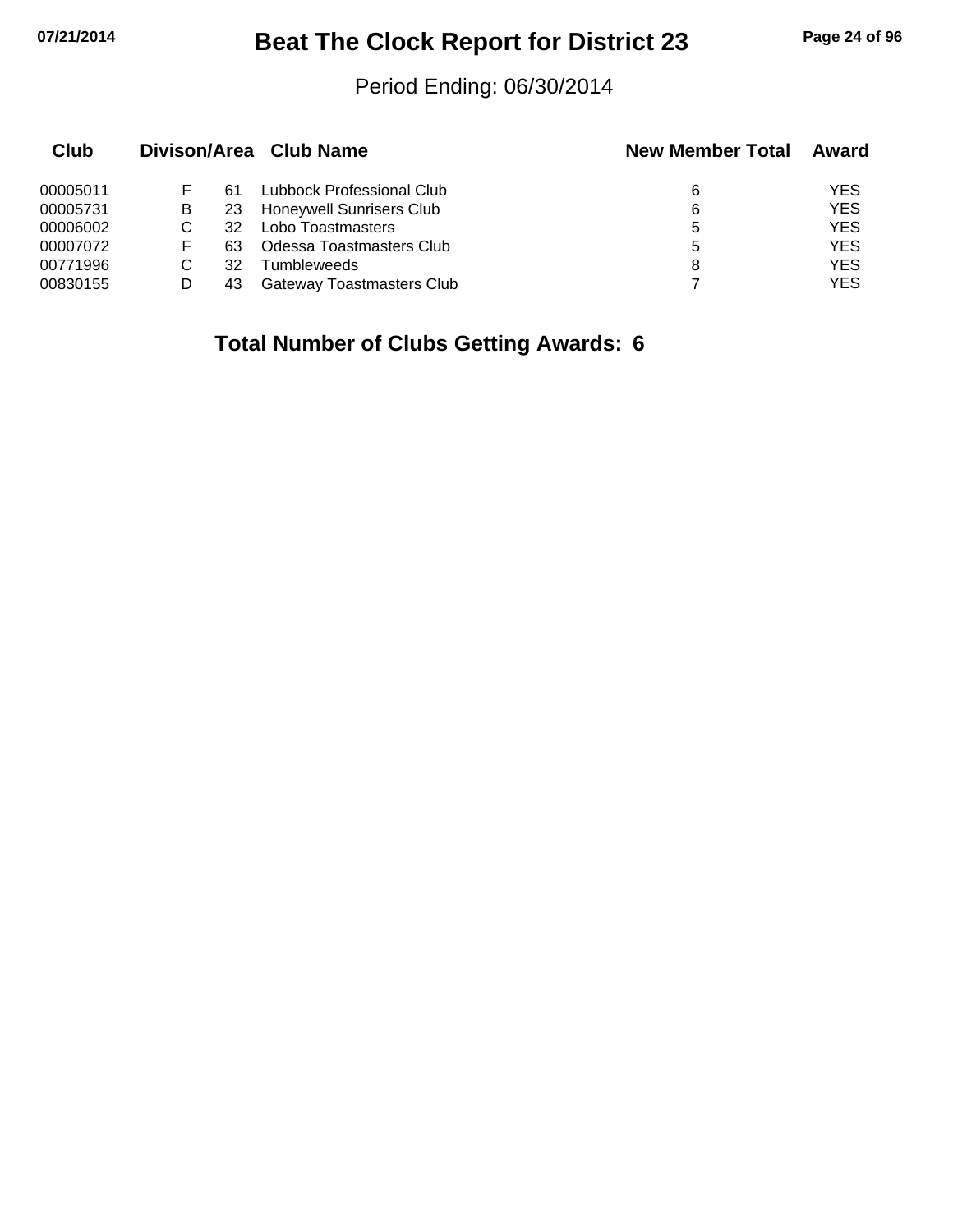## **07/21/2014 Beat The Clock Report for District 24 Page 25 of 96**

## Period Ending: 06/30/2014

| Club     |    |    | Divison/Area Club Name         | <b>New Member Total</b> | Award      |
|----------|----|----|--------------------------------|-------------------------|------------|
| 00000281 | B  | 13 | Omaha Toastmasters Club 281    | 5                       | YES        |
| 00002393 | E. | 44 | <b>Offutt Toastmasters</b>     | 5                       | <b>YES</b> |
| 00003420 |    | 31 | Rail Talkers Club              | 6                       | <b>YES</b> |
| 00006757 |    | 32 | <b>Blue Ah Busters Club</b>    | 6                       | <b>YES</b> |
| 00634544 | C  | 24 | Landmark Toastmasters Club     | 5                       | <b>YES</b> |
| 01282109 | B  | 10 | Advanced Toastmasters of Omaha | 5                       | <b>YES</b> |
| 03238517 |    | 33 | Road 2 DTM                     | 5                       | <b>YES</b> |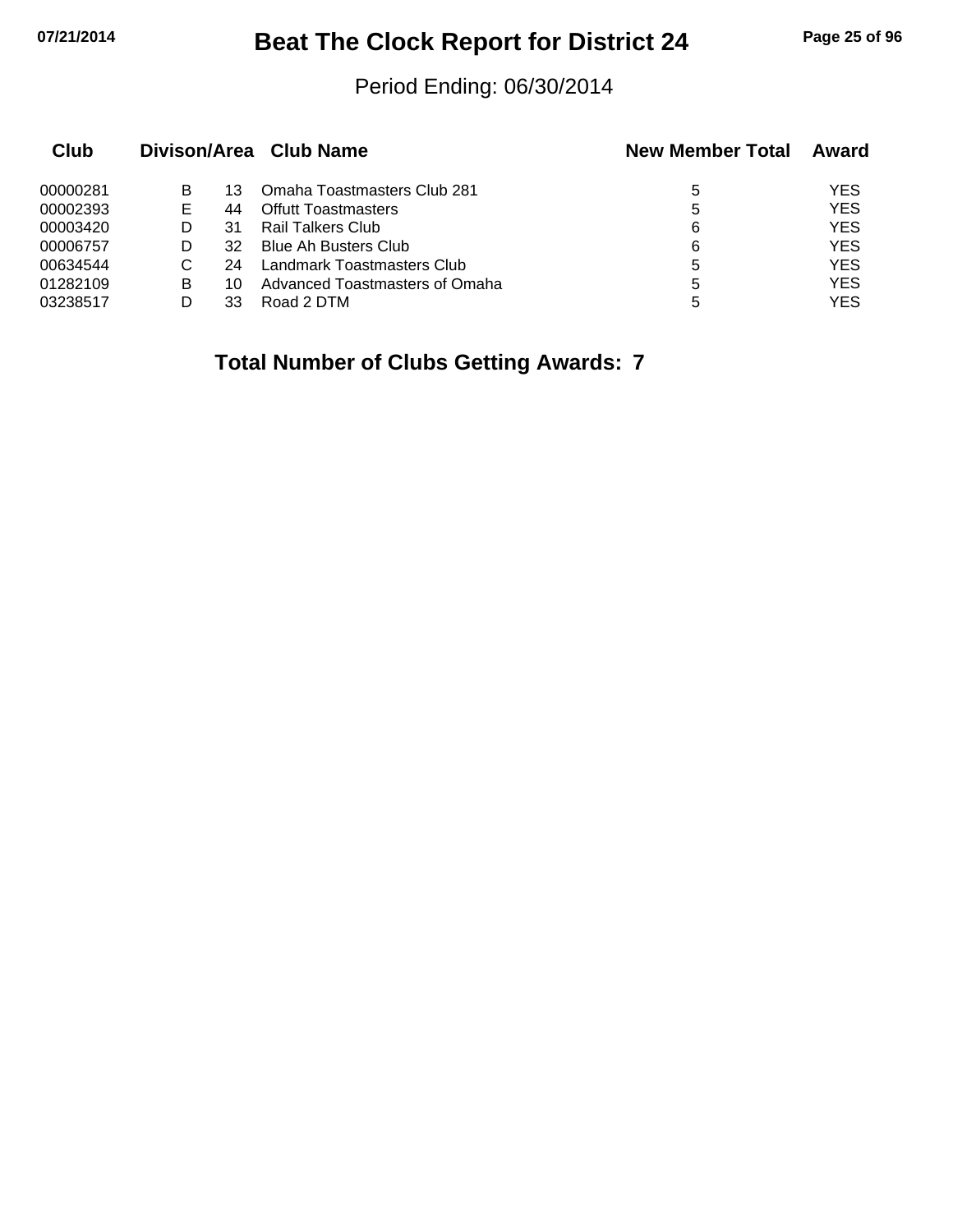## **07/21/2014 Beat The Clock Report for District 25 Page 26 of 96**

## Period Ending: 06/30/2014

| Club     |   |    | Divison/Area Club Name                         | <b>New Member Total</b> | Award      |
|----------|---|----|------------------------------------------------|-------------------------|------------|
| 00004987 | F | 64 | Southlake Club                                 | 6                       | <b>YES</b> |
| 00005718 | Е | 53 | <b>Alliance Networks</b>                       | 7                       | <b>YES</b> |
| 00005922 | B | 21 | Nissan Toastmasters Club                       | 5                       | <b>YES</b> |
| 00006017 | В | 23 | <b>Talk Blue Toastmasters Club</b>             | 6                       | <b>YES</b> |
| 00006191 | A | 12 | <b>Afterburners Club</b>                       | 6                       | <b>YES</b> |
| 00006332 | C | 33 | World Renowned Grand Prairie Toastmasters Club | 6                       | <b>YES</b> |
| 00007407 | D | 43 | Pro A.M. Toastmasters Club                     | 10                      | <b>YES</b> |
| 00007694 | С | 34 | <b>MidCities Achievers</b>                     | 6                       | <b>YES</b> |
| 00009916 | A | 15 | <b>LM AeroSpeakers Club</b>                    | 5                       | <b>YES</b> |
| 00621025 | E | 53 | <b>Keller Communicators Club</b>               |                         | <b>YES</b> |
| 00643446 | F | 65 | <b>AAFCU Flying Toasters Club</b>              | 5                       | <b>YES</b> |
| 00771978 | B | 24 | <b>Connection Communicators Club</b>           | 5                       | <b>YES</b> |
| 00778421 | B | 24 | Lake Vista Toastmasters                        | 15                      | <b>YES</b> |
| 00897575 | D | 43 | Out On The Town                                | 7                       | <b>YES</b> |
| 00988129 | Е | 53 | Logically Speaking                             | 9                       | <b>YES</b> |
| 01061347 | D | 45 | <b>Main Street Speakers</b>                    | 6                       | <b>YES</b> |
| 01082726 | E | 55 | <b>Bethesda Toastmasters</b>                   | 5                       | <b>YES</b> |
| 01378170 | F | 65 | Fort Worth Project Management                  | 6                       | <b>YES</b> |
| 01535257 | E | 52 | <b>Truckin' Toastmasters</b>                   | 5                       | <b>YES</b> |
| 01826942 | A | 12 | <b>Tarrant County Toastmasters</b>             | 9                       | <b>YES</b> |
| 01895830 | E | 52 | <b>Cooke County Area Toasters</b>              | 5                       | <b>YES</b> |
| 02287526 | E | 54 | <b>Texas Toast</b>                             | 8                       | <b>YES</b> |
| 03017469 | C | 31 | <b>NCTCOG Toastmasters</b>                     | 7                       | <b>YES</b> |
| 03312462 | B | 21 | <b>Ridgepoint Toastmasters</b>                 | 10                      | <b>YES</b> |
| 03748764 | D | 41 | <b>TDG Toastmasters</b>                        | 6                       | <b>YES</b> |
| 03860648 | A | 11 | <b>United Regional</b>                         | 13                      | <b>YES</b> |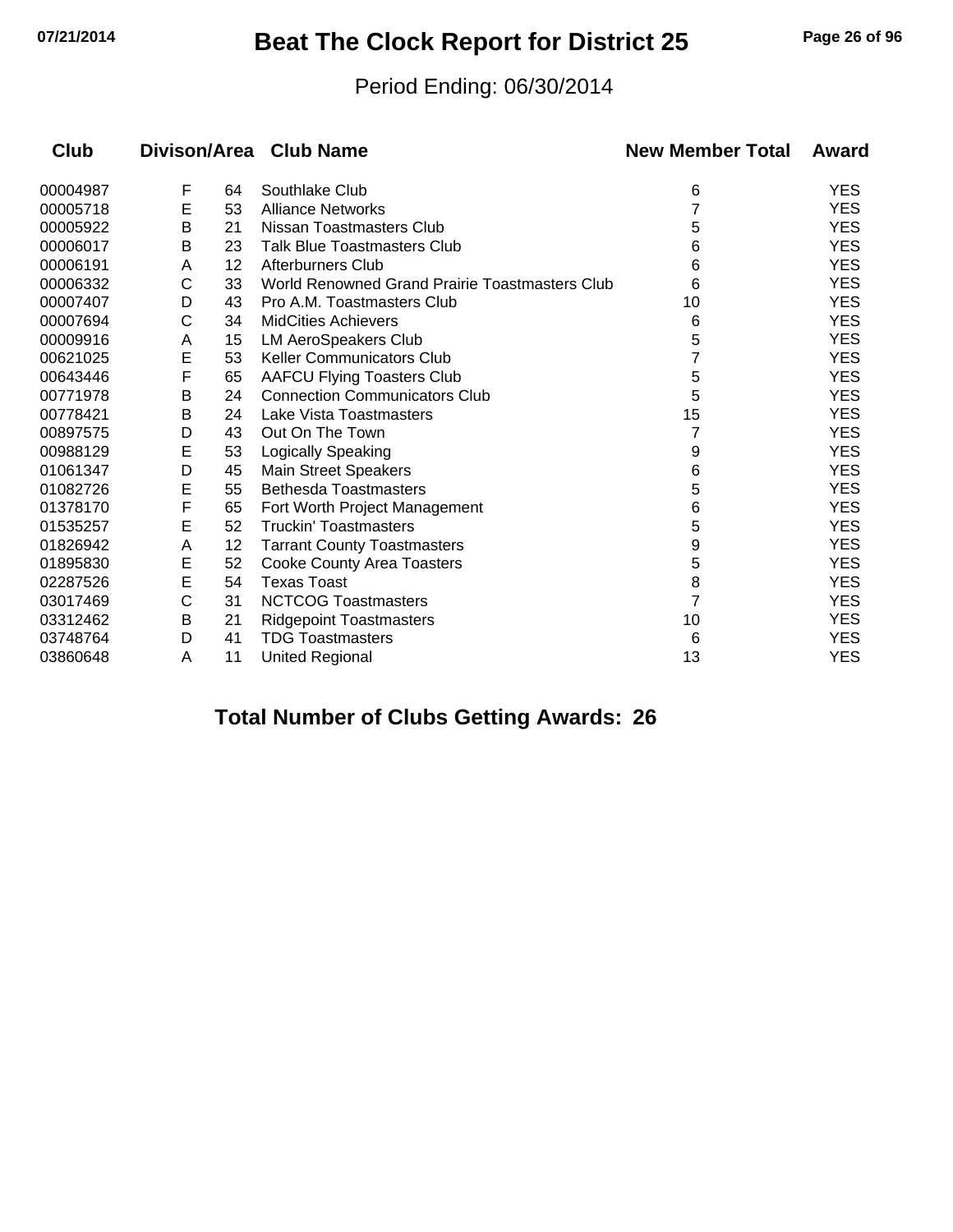# **07/21/2014 Beat The Clock Report for District 26 Page 27 of 96**

## Period Ending: 06/30/2014

| Club     |   |    | Divison/Area Club Name                   | <b>New Member Total</b> | Award      |
|----------|---|----|------------------------------------------|-------------------------|------------|
| 00000739 | D | 05 | Rocky Mountain Toastmasters Club         | 6                       | <b>YES</b> |
| 00000899 | F | 04 | <b>Westminster Communicators Club</b>    | 5                       | <b>YES</b> |
| 00002626 | F | 03 | <b>Golden Orators</b>                    | 5                       | <b>YES</b> |
| 00002977 | D | 05 | <b>Cherry Creek Toastmasters Club</b>    | 6                       | <b>YES</b> |
| 00003557 | E | 07 | Speakeasy II Club                        |                         | <b>YES</b> |
| 00004881 | M | 06 | <b>Parker Toastmasters</b>               | 6                       | <b>YES</b> |
| 00004950 | М | 04 | Columbine Communicator Club              | 5                       | <b>YES</b> |
| 00006633 | N | 03 | <b>High Plains Club</b>                  | 5                       | <b>YES</b> |
| 00007326 | M | 05 | Meridian Mid-Day Toast                   | 6                       | <b>YES</b> |
| 00008404 | S | 01 | <b>Artfully Speaking</b>                 | 5                       | <b>YES</b> |
| 00009375 | F | 04 | Talking Ideas Toastmasters Club          |                         | <b>YES</b> |
| 00601385 | M | 03 | Highlands Ranch Toastmasters Club        | 6                       | <b>YES</b> |
| 00677476 | D | 06 | <b>Simply Speaking Toastmasters Club</b> | 6                       | <b>YES</b> |
| 00897557 | D | 06 | Defenders of Speech                      | 8                       | <b>YES</b> |
| 01272692 | D | 06 | <b>Absolutely Articulate</b>             | 6                       | <b>YES</b> |
| 01440289 | M | 05 | <b>Spirited Speakers</b>                 |                         | YES        |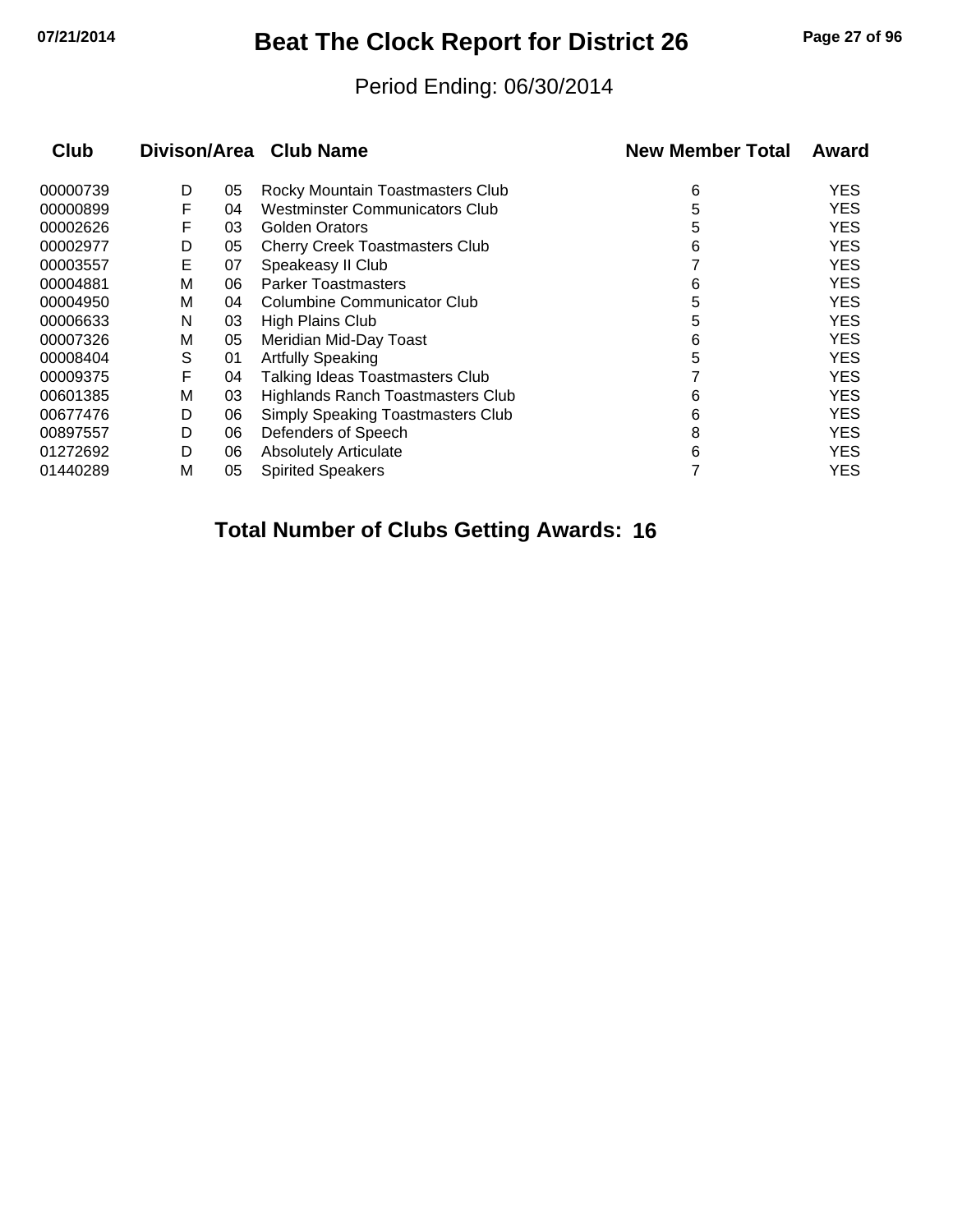## **07/21/2014 Beat The Clock Report for District 27 Page 28 of 96**

## Period Ending: 06/30/2014

| <b>Club</b> |   |    | Divison/Area Club Name                 | <b>New Member Total</b> | Award      |
|-------------|---|----|----------------------------------------|-------------------------|------------|
| 00000018    | Е | 51 | <b>SAM FOX Toastmasters</b>            | 5                       | YES.       |
| 00001460    | D | 43 | <b>Capitol Hill Toastmasters</b>       | 5                       | <b>YES</b> |
| 00001642    | B | 22 | <b>Challenger Toastmasters Club</b>    | 6                       | <b>YES</b> |
| 00003122    | F | 62 | Annandale Toastmasters Club            | 5                       | <b>YES</b> |
| 00003349    | Е | 53 | <b>Suitland Federal Club</b>           | 5                       | <b>YES</b> |
| 00004103    | D | 43 | Library of Congress Club               | 6                       | <b>YES</b> |
| 00004184    | D | 42 | <b>Personnelly Speaking Club</b>       | 6                       | <b>YES</b> |
| 00008666    | A | 13 | Bloomberg BNA Toastmasters Club        |                         | <b>YES</b> |
| 00008714    | С | 34 | Komen Toastmasters                     | 5                       | <b>YES</b> |
| 00596358    | В | 22 | <b>Ballston Toastmasters</b>           | 6                       | <b>YES</b> |
| 00918991    | A | 13 | Potomac Club                           | 6                       | <b>YES</b> |
| 01051517    | Е | 53 | <b>Fast Forward Toastmasters</b>       | 5                       | <b>YES</b> |
| 01205249    | D | 44 | <b>BAE Systems 80 M Street</b>         | 5                       | <b>YES</b> |
| 01388469    | B | 22 | Front-Line Ballston Toastmasters Club  | 6                       | <b>YES</b> |
| 01504337    | Β | 21 | <b>SBA</b>                             | 5                       | <b>YES</b> |
| 01526172    | В | 23 | <b>CACI Toastmasters Ballston Club</b> | 8                       | <b>YES</b> |
| 03299696    | F | 62 | APS Advanced Toastmasters              | 5                       | <b>YES</b> |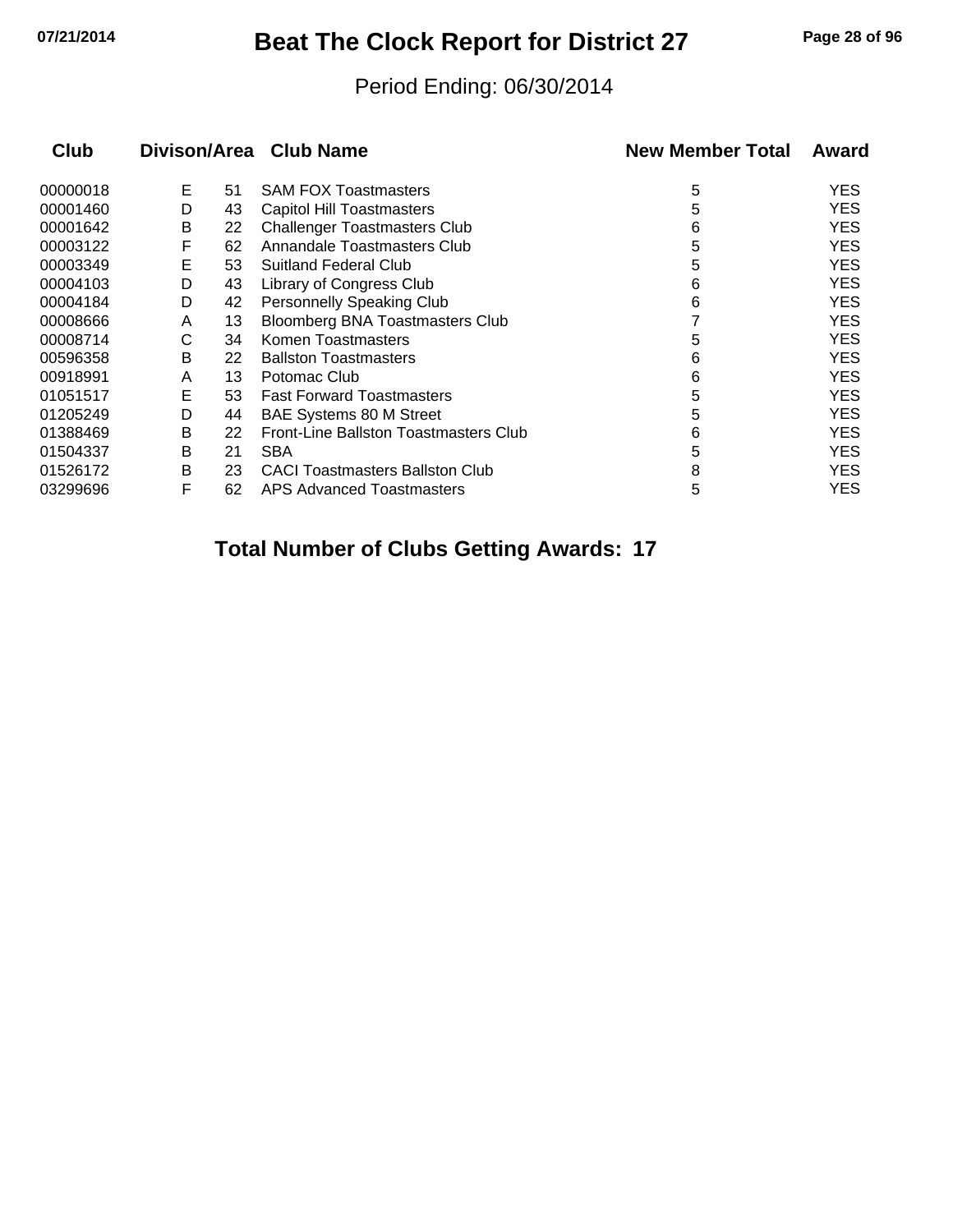## **07/21/2014 Beat The Clock Report for District 28 Page 29 of 96**

## Period Ending: 06/30/2014

| Club     |   |    | Divison/Area Club Name                  | <b>New Member Total</b> | Award      |
|----------|---|----|-----------------------------------------|-------------------------|------------|
| 00000726 | G | 32 | Dearborn Dynamic Toastmasters Club      |                         | <b>YES</b> |
| 00000957 | D | 17 | Birmingham Club                         | 12                      | <b>YES</b> |
| 00002883 |   | 19 | Innovative Orators                      | 5                       | <b>YES</b> |
| 00004740 | G | 33 | <b>Bosch Igniters Club</b>              | 5                       | <b>YES</b> |
| 00005089 | G | 34 | Friends of Farmington                   | 6                       | <b>YES</b> |
| 00006563 | С | 13 | Ann Arbor Toastmasters And Friends Club | 5                       | <b>YES</b> |
| 00647634 | G | 34 | Great Lakes Real Orators Club           | 5                       | <b>YES</b> |
| 01308870 | н | 36 | <b>RCB Toastmasters</b>                 |                         | <b>YES</b> |
| 01321150 |   | 42 | Union Gas LDN Toastmasters              | 5                       | YES        |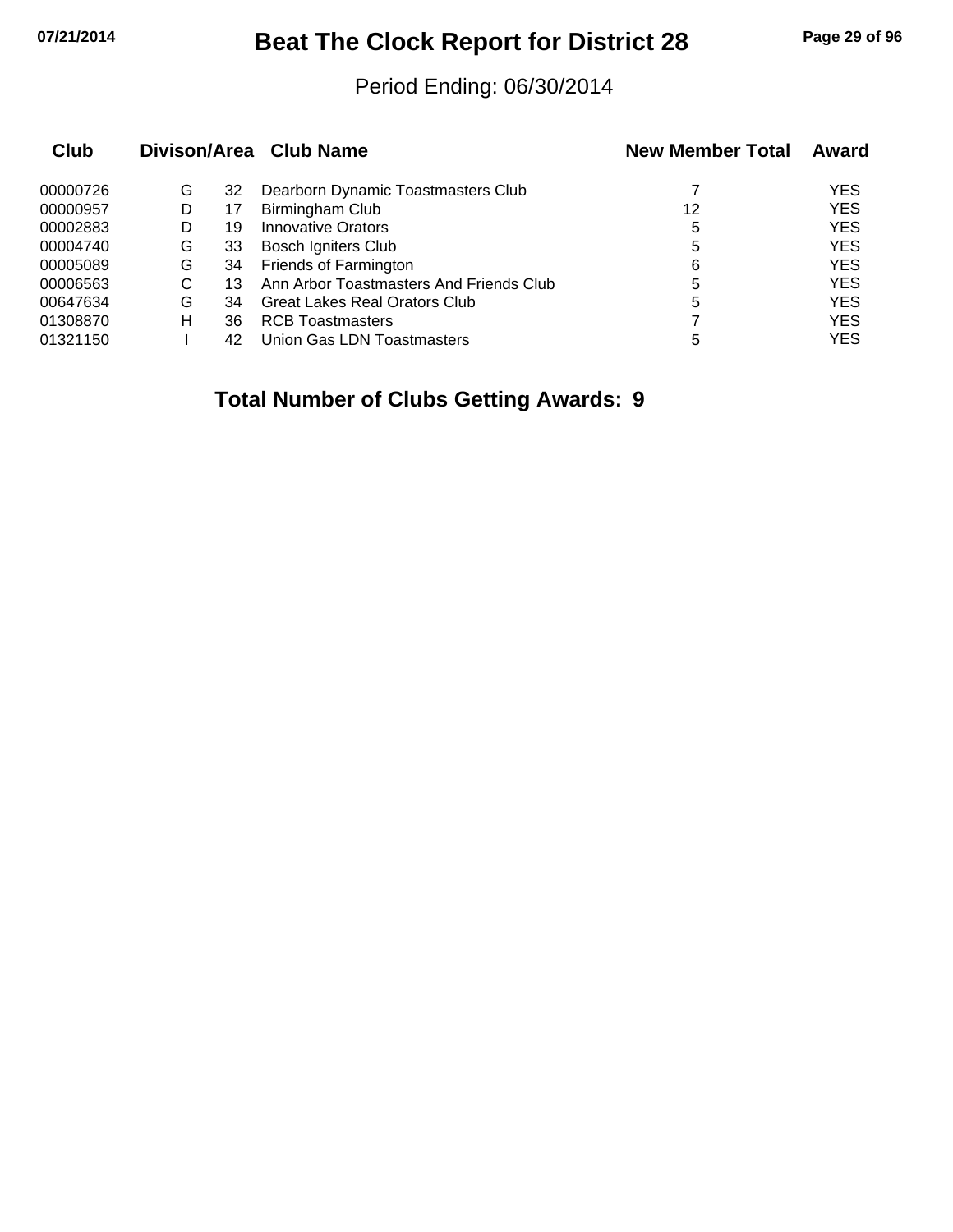# **07/21/2014 Beat The Clock Report for District 29 Page 30 of 96**

## Period Ending: 06/30/2014

| <b>Club</b> |   |    | Divison/Area Club Name                   | <b>New Member Total</b> | Award      |
|-------------|---|----|------------------------------------------|-------------------------|------------|
| 00001899    | В | 23 | <b>Fairfax Toastmasters Club</b>         | 5                       | <b>YES</b> |
| 00002635    | A | 14 | Chopawamsic Club                         | 5                       | <b>YES</b> |
| 00003660    | A | 12 | Geographically Speaking Club             | 6                       | <b>YES</b> |
| 00008224    | Е | 52 | U2 Can Speak Toastmasters                |                         | <b>YES</b> |
| 00008532    | B | 26 | <b>Burke Toastmasters</b>                | 6                       | <b>YES</b> |
| 00008806    | F | 63 | Centreville Club                         | 9                       | <b>YES</b> |
| 00009064    | Е | 53 | Cascades Communicators Toastmasters Club | 5                       | <b>YES</b> |
| 00980049    | Е | 52 | <b>AOL Toastmasters Club</b>             |                         | <b>YES</b> |
| 01049826    | С | 35 | <b>Liberty Crosstalkers</b>              | 5                       | <b>YES</b> |
| 01071650    | E | 54 | <b>BAE Lunchbreak Toasters</b>           | 9                       | <b>YES</b> |
| 01187532    | E | 51 | <b>ADAMS Speakers</b>                    | 5                       | <b>YES</b> |
| 01513491    | C | 33 | Capital One McLean                       | 12                      | <b>YES</b> |
| 01600912    | В | 24 | <b>Springhill Speakers</b>               | 5                       | <b>YES</b> |
| 01955470    | С | 32 | Octo Toastmasters                        | 5                       | <b>YES</b> |
| 02104843    | С | 34 | <b>Colshire Cavern Club</b>              | 5                       | <b>YES</b> |
| 03025105    | E | 52 | <b>Brambleton Toastmasters</b>           | 6                       | <b>YES</b> |
| 03803601    | F | 62 | SI Toastmasters                          | 6                       | <b>YES</b> |
| 04006171    | D | 42 | <b>EMC McLean</b>                        | 5                       | <b>YES</b> |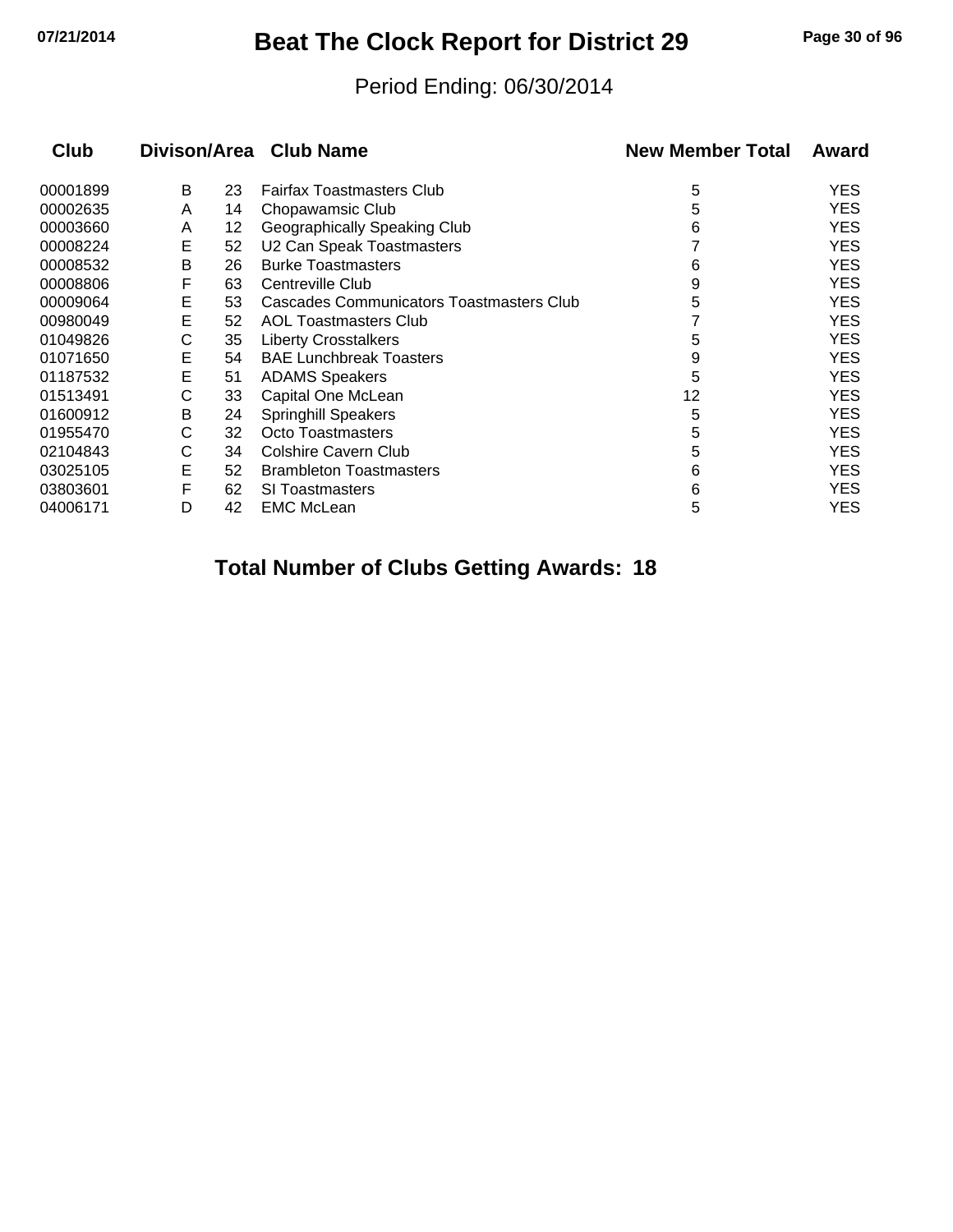# **07/21/2014 Beat The Clock Report for District 30 Page 31 of 96**

## Period Ending: 06/30/2014

| Club     |              |    | Divison/Area Club Name                       | <b>New Member Total</b> | Award      |
|----------|--------------|----|----------------------------------------------|-------------------------|------------|
| 00000169 | A            | 02 | Long Grove/Lake Zurich Club                  | 5                       | <b>YES</b> |
| 00000665 | E            | 65 | Niles Township Toastmasters Club             |                         | <b>YES</b> |
| 00000930 | D            | 35 | West Suburban Club                           | 6                       | <b>YES</b> |
| 00001526 | A            | 04 | AT&T Chicagoland Club                        | 5                       | <b>YES</b> |
| 00001856 | N            | 45 | Figures Of Speech Toastmasters               | 9                       | <b>YES</b> |
| 00003288 | Β            | 13 | Two-One-Nine Toastmasters Club               | 6                       | <b>YES</b> |
| 00003591 | B            | 15 | <b>FRB Chi-Masters Toastmasters Club</b>     | 5                       | <b>YES</b> |
| 00005677 | A            | 04 | <b>Toastmasters Plus</b>                     | 5                       | <b>YES</b> |
| 00005752 | С            | 22 | Michigan Avenue Club                         | 5                       | <b>YES</b> |
| 00006149 | E            | 65 | <b>Unity Toastmasters</b>                    | 6                       | <b>YES</b> |
| 00007060 | D            | 32 | <b>Acxiomasters DG Club</b>                  |                         | <b>YES</b> |
| 00007906 | N            | 43 | Speakers of the House Toastmasters Club      | 5                       | <b>YES</b> |
| 00008249 | B            | 11 | PricewaterhouseCoopers Club                  | 5                       | <b>YES</b> |
| 00008623 | E            | 62 | <b>UOP Toastmasters Club</b>                 | 5                       | <b>YES</b> |
| 00872531 | S            | 53 | Oak Lawn Toastmasters                        | 6                       | <b>YES</b> |
| 01048321 | Α            | 01 | <b>Cary Grove Toastmasters</b>               | 6                       | <b>YES</b> |
| 01345144 | A            | 04 | Harper College Toastmasters                  | 6                       | <b>YES</b> |
| 01752928 | C            | 27 | Blue Cross Blue Shield of Illinois Chicago 2 | 5                       | <b>YES</b> |
| 01982805 | W            | 71 | <b>Menlo Masters</b>                         | 13                      | <b>YES</b> |
| 02137437 | Е            | 65 | <b>Westminster Place Toastmasters</b>        | 5                       | <b>YES</b> |
| 02674010 | W            | 74 | Be Confident Be Strong                       | 12                      | <b>YES</b> |
| 02884532 | Ν            | 42 | <b>CareMasters Toastmasters</b>              | 5                       | <b>YES</b> |
| 02900788 | Α            | 02 | Kavi Toastmasters Club                       | 5                       | <b>YES</b> |
| 02918455 | B            | 12 | <b>CDW Toastmasters - RS</b>                 | 6                       | <b>YES</b> |
| 03303269 | B            | 17 | South Loop Toastmasters                      | 6                       | <b>YES</b> |
| 03575552 | D            | 36 | <b>Fraud Masters</b>                         | 5                       | <b>YES</b> |
| 03922455 | $\mathsf{C}$ | 22 | <b>ADP Toastmasters</b>                      | 14                      | <b>YES</b> |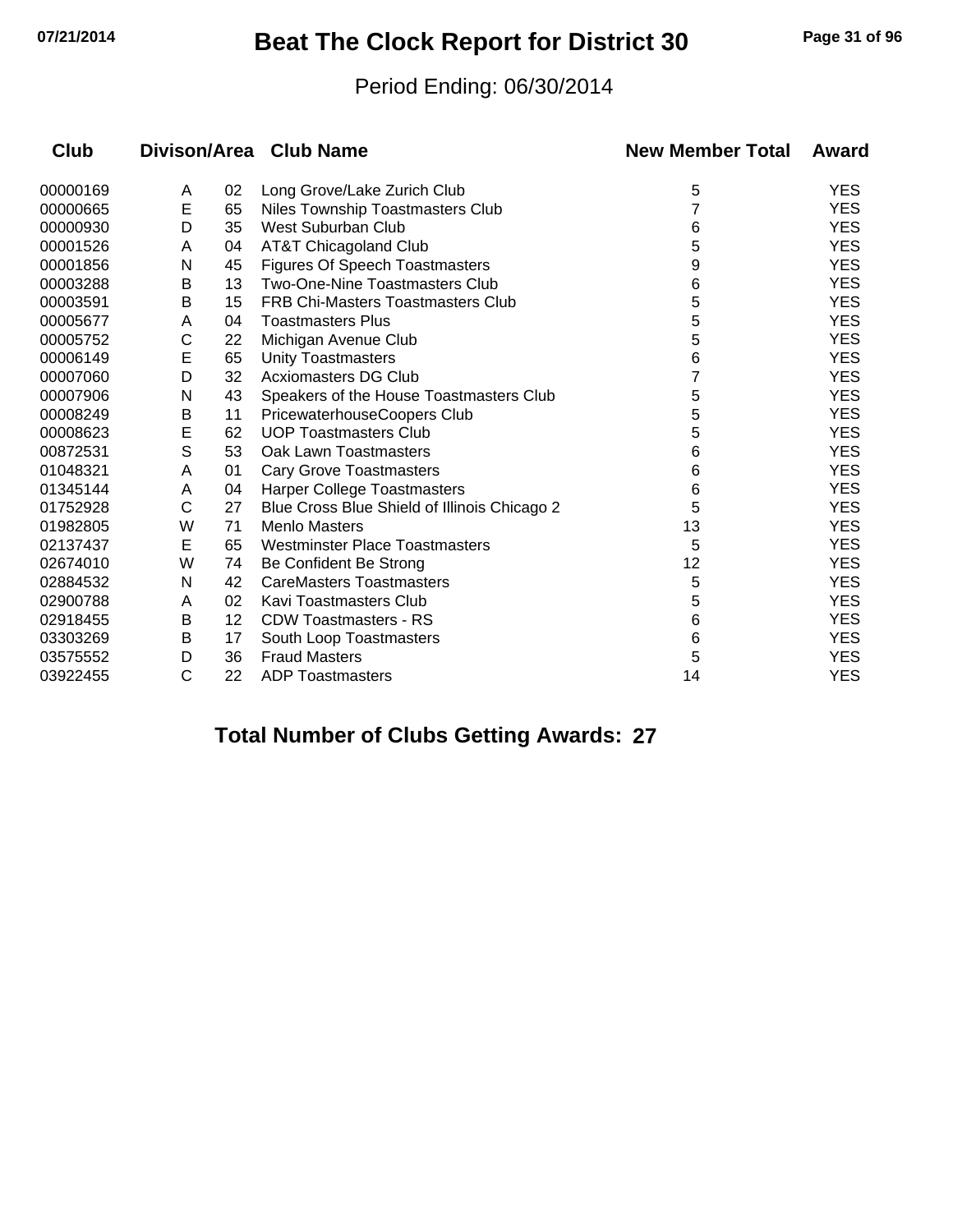## **07/21/2014 Beat The Clock Report for District 31 Page 32 of 96**

## Period Ending: 06/30/2014

| Club     |   |    | Divison/Area Club Name                            | <b>New Member Total</b> | Award      |
|----------|---|----|---------------------------------------------------|-------------------------|------------|
| 00000508 | A | 14 | Merrimack Toastmasters Club                       | 5                       | <b>YES</b> |
| 00000675 | F | 65 | <b>Quincy Toastmasters Club</b>                   | 5                       | <b>YES</b> |
| 00000849 | F | 65 | Quannapowitt Club                                 | 5                       | <b>YES</b> |
| 00001074 | н | 83 | <b>Boston Toastmasters</b>                        | 10                      | <b>YES</b> |
| 00001330 | G | 72 | <b>Providence Toastmasters Club</b>               | 5                       | <b>YES</b> |
| 00003565 | A | 11 | Eastern Middlesex Club                            | 5                       | <b>YES</b> |
| 00003991 | D | 42 | <b>Boston Seaport Toastmasters</b>                | 8                       | <b>YES</b> |
| 00006670 | С | 35 | Mount Auburn Club                                 | 9                       | <b>YES</b> |
| 00007831 | С | 33 | <b>Humor And Drama Toastmasters</b>               | 5                       | <b>YES</b> |
| 00008310 | F | 61 | <b>Upper Cape Club</b>                            | 6                       | <b>YES</b> |
| 00008331 | F | 63 | <b>Blue Masters Toastmasters Club</b>             | 11                      | <b>YES</b> |
| 00743989 | Е | 56 | <b>EMC Hopkinton</b>                              | 5                       | <b>YES</b> |
| 01225457 | A | 14 | Toastmasters At Sylvania                          | 5                       | <b>YES</b> |
| 01576564 | F | 62 | Toastmasters in Motion                            | 6                       | <b>YES</b> |
| 01928495 | С | 33 | Novartis Toastmasters @ Cambridge                 |                         | <b>YES</b> |
| 02078400 | A | 16 | <b>Mill City Toastmasters</b>                     | 6                       | <b>YES</b> |
| 02263055 | С | 36 | <b>Watertown Saturday Toastmasters</b>            | 5                       | <b>YES</b> |
| 02339728 | н | 84 | Sallie Mae Newton Toastmasters                    | 9                       | <b>YES</b> |
| 02882237 | н | 83 | Toastmasters @ MathWorks                          | 5                       | <b>YES</b> |
| 03163158 | С | 36 | Dassault Systemes Boston Campus Toastmasters Club | 5                       | <b>YES</b> |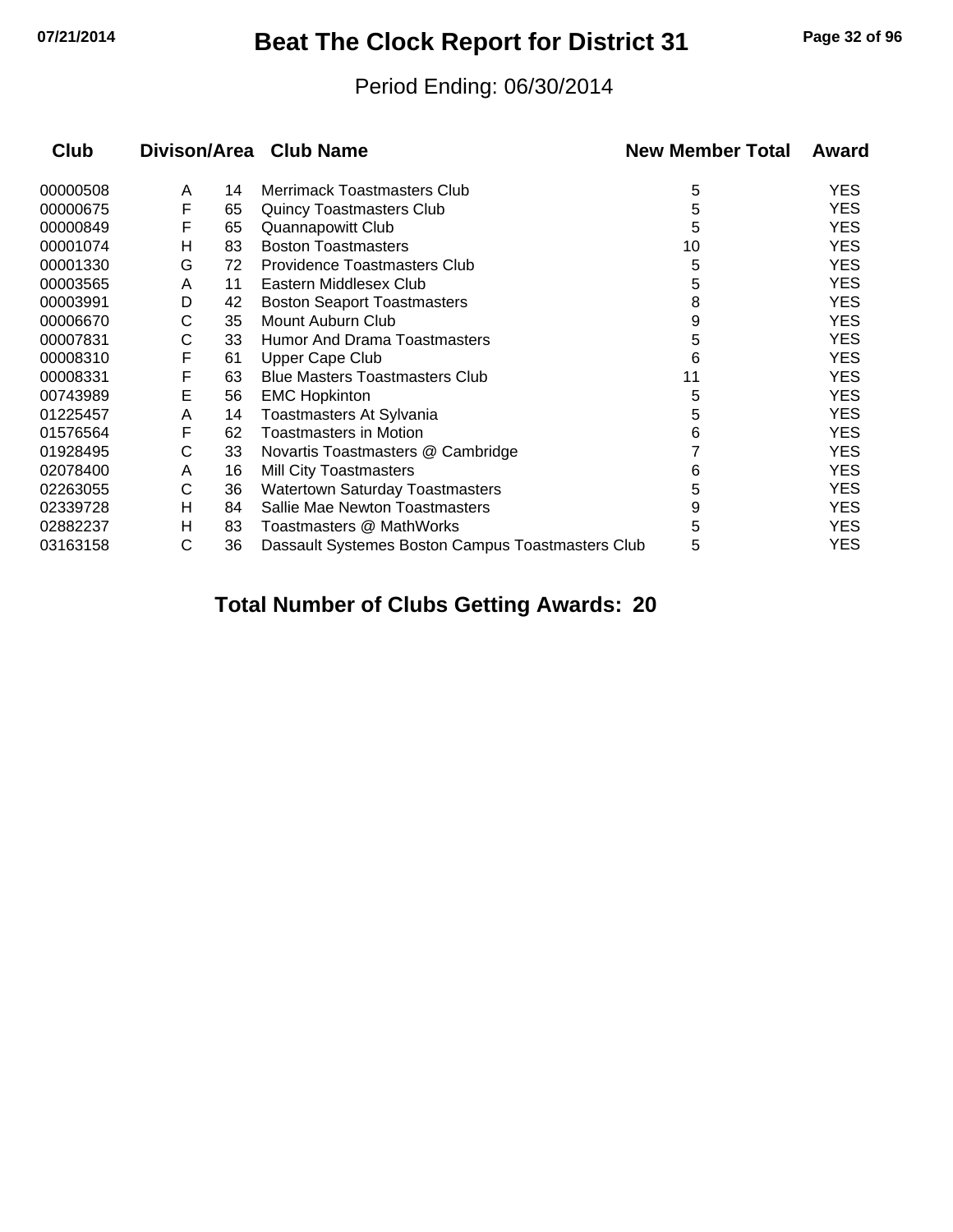# **07/21/2014 Beat The Clock Report for District 32 Page 33 of 96**

## Period Ending: 06/30/2014

| Club     |    | Divison/Area Club Name                                       | <b>New Member Total</b> | Award      |
|----------|----|--------------------------------------------------------------|-------------------------|------------|
| 00003205 |    | 42 Pursuing Perfection Advanced Club                         | 9                       | YES        |
| 00007342 | 44 | Success Speaks Club                                          | 5                       | <b>YES</b> |
| 00008985 | 32 | Tumwater Talkers                                             |                         | YES        |
| 01191438 | 11 | TSPA(The Salon Professional Academy) Tacoma Toastmaster& Clu |                         | <b>YES</b> |
| 01341388 | 31 | Easy Speakers                                                |                         | YES        |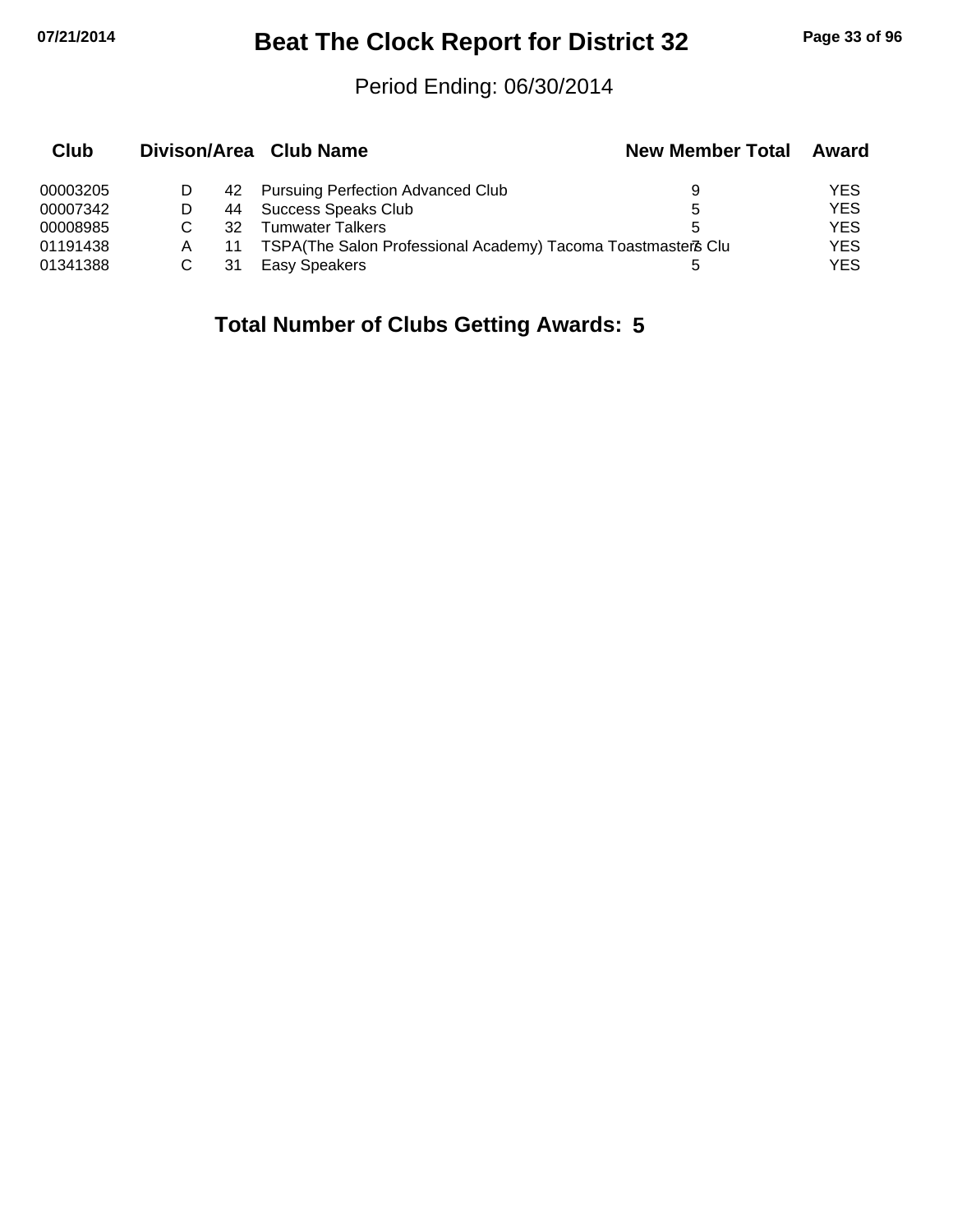## **07/21/2014 Beat The Clock Report for District 33 Page 34 of 96**

## Period Ending: 06/30/2014

| Club     |   |    | Divison/Area Club Name                             | <b>New Member Total</b> | Award      |
|----------|---|----|----------------------------------------------------|-------------------------|------------|
| 00000005 | E | 04 | Santa Barbara Toastmasters Club                    | 7                       | <b>YES</b> |
| 00000828 | G | 04 | <b>Orangebelt Toastmasters Club</b>                | 5                       | <b>YES</b> |
| 00001970 | Η | 01 | Pahrump Toastmasters Club                          | 6                       | <b>YES</b> |
| 00003374 | н | 04 | Bachelors/Bachelorettes Club                       | 7                       | <b>YES</b> |
| 00003494 | F | 03 | <b>Smart Talkers Club</b>                          | 5                       | <b>YES</b> |
| 00003533 | J | 01 | Simi Valley Toastmasters Club                      | 5                       | <b>YES</b> |
| 00004230 | J | 04 | Amgen Noon Talkers Club                            | 5                       | <b>YES</b> |
| 00006150 | С | 01 | <b>Bon Appetit Club</b>                            | 5                       | <b>YES</b> |
| 00006639 | C | 01 | <b>H2Orators Toastmasters</b>                      | 5                       | <b>YES</b> |
| 00006765 | J | 03 | <b>Rhetorical Link Toastmasters Club</b>           | 5                       | <b>YES</b> |
| 00008243 | A | 03 | <b>Pro Talk Toastmasters</b>                       | 6                       | <b>YES</b> |
| 00008327 | E | 03 | <b>Whitehatters Ovation Club</b>                   | 5                       | <b>YES</b> |
| 00008417 | C | 04 | Northern Voices Club                               | 8                       | <b>YES</b> |
| 00008527 | F | 04 | Voices of the Valley Toastmasters                  | 6                       | <b>YES</b> |
| 00008675 | A | 05 | Tehachapi Toastmasters Club                        | 5                       | <b>YES</b> |
| 00009557 | J | 02 | Simi Risers                                        | 6                       | <b>YES</b> |
| 00795528 | Н | 04 | Carrington College Toastmasters Club               | 14                      | <b>YES</b> |
| 00800498 | В | 01 | Ventura East 1st and 3rd Monday Night Toastmasters | 10                      | <b>YES</b> |
| 00811670 | H | 01 | <b>LVMPD Toastmasters</b>                          | 9                       | <b>YES</b> |
| 00849625 | D | 02 | Toastmasters en Espanol                            | 8                       | <b>YES</b> |
| 01158956 | C | 04 | <b>Veritas Speaks</b>                              | 5                       | <b>YES</b> |
| 01192871 | B | 03 | <b>VC Star Toastmasters</b>                        | 6                       | <b>YES</b> |
| 01389069 | E | 05 | <b>SLO Motion Toastmasters</b>                     | 5                       | <b>YES</b> |
| 01416457 | D | 03 | <b>Coyote Toastmasters</b>                         | 5                       | <b>YES</b> |
| 01527138 | C | 02 | "OPENING DOORS"                                    | 24                      | <b>YES</b> |
| 01599838 | G | 04 | <b>Speech Conductors</b>                           | 7                       | <b>YES</b> |
| 01810140 | B | 03 | <b>Heritage Valley Toastmasters</b>                | 8                       | <b>YES</b> |
| 01850064 | E | 06 | CJ Affiliate By Conversant                         | 5                       | <b>YES</b> |
| 02072172 | F | 02 | <b>Yosemite Toastmasters</b>                       | 12                      | <b>YES</b> |
| 02299061 | Β | 02 | <b>Ventura County Master Communicators</b>         | 6                       | <b>YES</b> |
| 03861531 | E | 04 | Talk Abouts @ Nusil                                | 7                       | <b>YES</b> |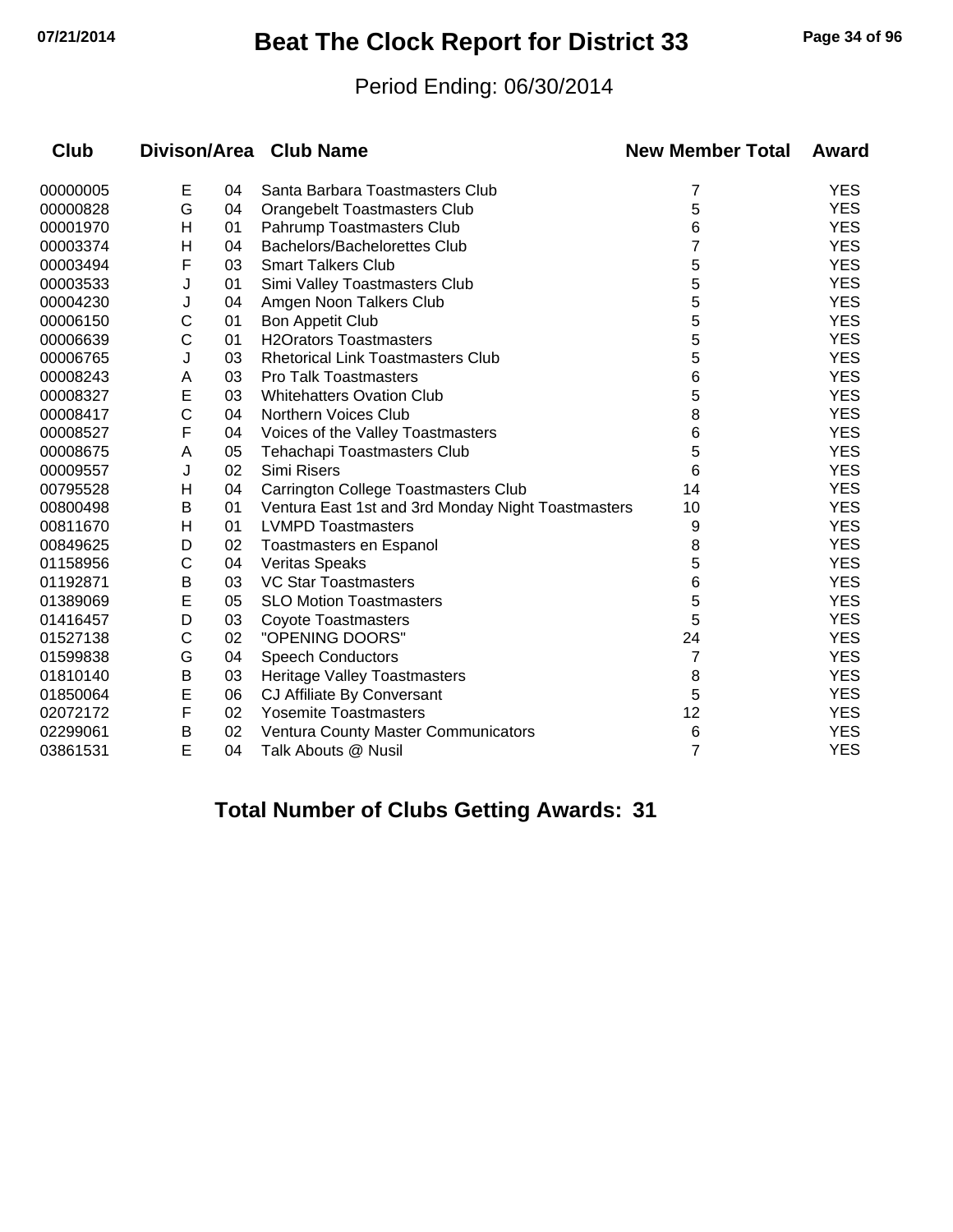## **07/21/2014 Beat The Clock Report for District 34 Page 35 of 96**

## Period Ending: 06/30/2014

| Club     |   |    | Divison/Area Club Name                       | <b>New Member Total</b> | Award      |
|----------|---|----|----------------------------------------------|-------------------------|------------|
| 00000574 | В | 41 | Excelencia Club                              | 12                      | <b>YES</b> |
| 00001828 | O | 49 | Guadalajara A.C. Club                        |                         | <b>YES</b> |
| 00004568 | A | 34 | Unete                                        | 5                       | <b>YES</b> |
| 00005617 | N | 22 | Tlaquepaque Club                             | 5                       | <b>YES</b> |
| 00007520 | E | 13 | Zyanya Toastmasters Club                     | 7                       | <b>YES</b> |
| 00007631 | P | 47 | <b>CARIBE CETEC</b>                          | 5                       | <b>YES</b> |
| 00008037 | J | 26 | Chihuahua Toastmasters Club                  | 9                       | <b>YES</b> |
| 00009435 | E | 14 | <b>CLUB TOASTMASTERS "VERACRUZ"</b>          | 6                       | <b>YES</b> |
| 00009684 | J | 29 | Laguna Torreon Club                          | 5                       | <b>YES</b> |
| 00588773 | G | 24 | Centenario Club                              | 5                       | <b>YES</b> |
| 00727913 | F | 17 | Angelopolis Club                             | 5                       | <b>YES</b> |
| 00743557 | С | 10 | Viva Voz Club                                | 5                       | <b>YES</b> |
| 00905018 | D | 08 | Club Toastmasters Colegio Ingenieros Civiles | 6                       | <b>YES</b> |
| 01042000 | B | 04 | Luis Calderon Vega-Pan                       | 5                       | <b>YES</b> |
| 01063928 | G | 37 | <b>BICENTENARIO</b>                          | 9                       | <b>YES</b> |
| 01174464 | A | 34 | Comunicacion Amistad y Cultura               | 5                       | <b>YES</b> |
| 01354888 | A | 02 | <b>TEC De Monterrey</b>                      | 5                       | <b>YES</b> |
| 01374025 | P | 55 | Xaman Ha                                     | 5                       | <b>YES</b> |
| 01550111 | X | 32 | Club Ibero                                   | 7                       | <b>YES</b> |
| 01588172 | P | 47 | <b>Centro Cultural Petrus</b>                | 10                      | <b>YES</b> |
| 01766506 | F | 17 | "instituto Tecnologico De Puebla             | 6                       | <b>YES</b> |
| 01895396 | G | 37 | Lic. Federico Valdes Martinez                | 5                       | <b>YES</b> |
| 02334798 | F | 17 | Ibero Puebla                                 | 5                       | <b>YES</b> |
| 02341698 | A | 01 | Teleperformance                              | 5                       | <b>YES</b> |
| 02684476 | Χ | 46 | <b>Toluca Word Warriors</b>                  | 5                       | <b>YES</b> |
| 03278007 | A | 34 | Mexicrea                                     | 6                       | <b>YES</b> |
| 03881963 | B | 06 | Miguel Hidalgo                               | 5                       | <b>YES</b> |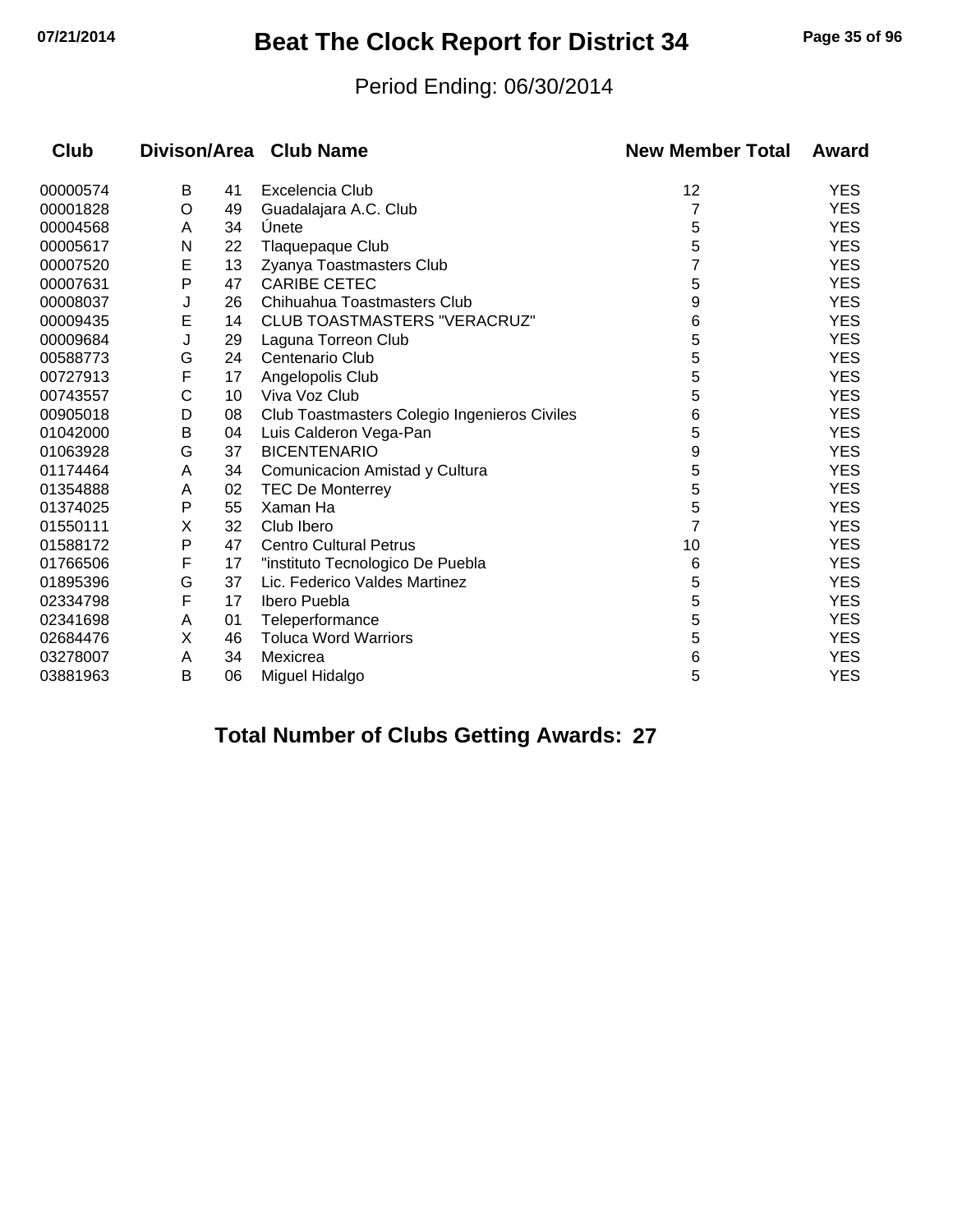# **07/21/2014 Beat The Clock Report for District 35 Page 36 of 96**

## Period Ending: 06/30/2014

| Club     |   |      | Divison/Area Club Name             | <b>New Member Total</b> | Award      |
|----------|---|------|------------------------------------|-------------------------|------------|
| 00001366 |   | 04.  | Eastside Madison Toastmasters Club | 5                       | YES.       |
| 00009143 |   | 03   | Bay De Noc Club                    | 5                       | <b>YES</b> |
| 00790417 |   | - 04 | SpeakEasy Toastmasters             | 6                       | YES.       |
| 01295732 | м | 04   | GE Speaks Toastmasters Club        | 5                       | YES.       |
| 02778462 |   | 05   | <b>Six Rivers Toastmasters</b>     | 9                       | YES.       |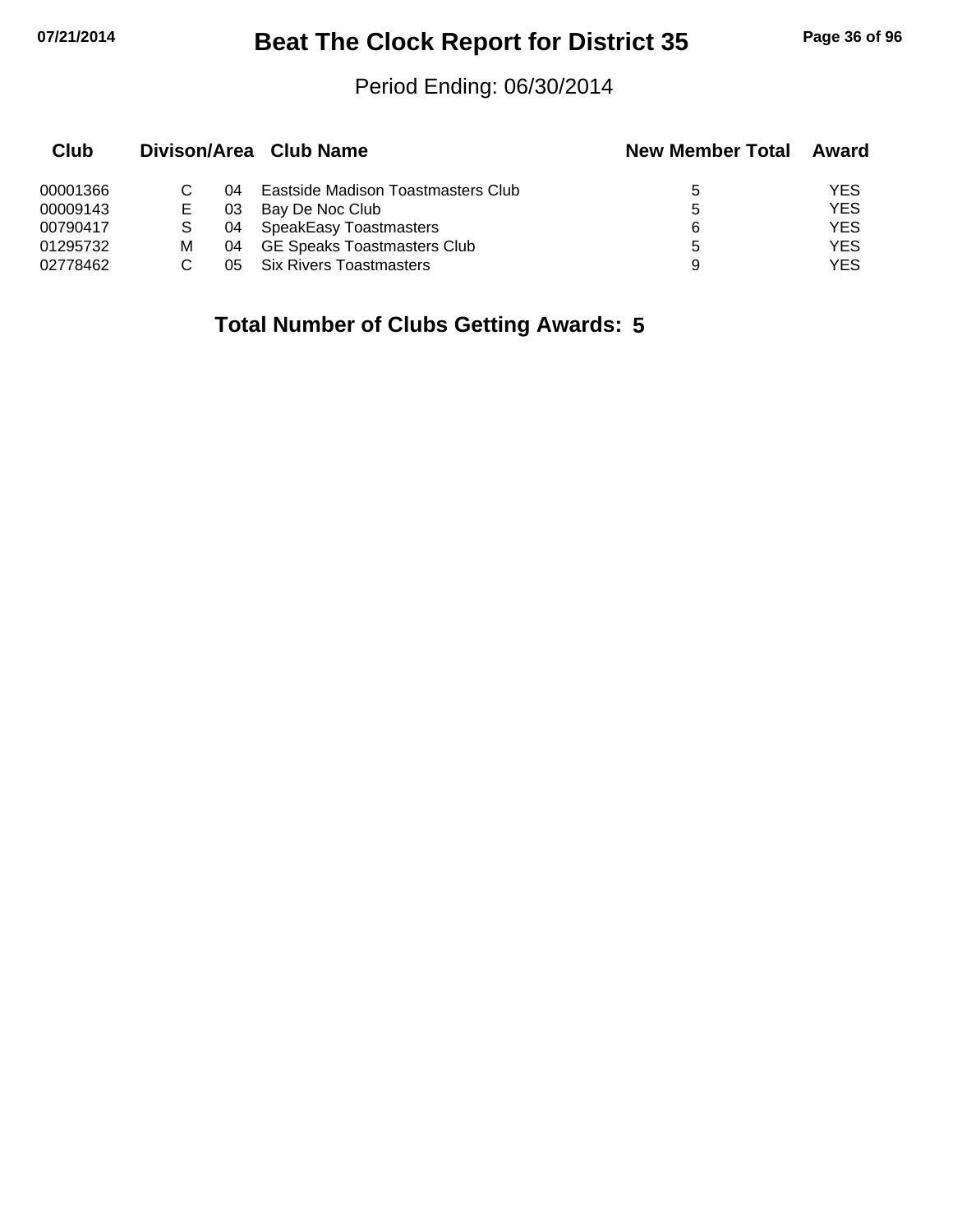# **07/21/2014 Beat The Clock Report for District 36 Page 37 of 96**

#### Period Ending: 06/30/2014

| Club     |             |    | Divison/Area Club Name                                 | <b>New Member Total</b> | Award      |
|----------|-------------|----|--------------------------------------------------------|-------------------------|------------|
| 00000139 | B           | 23 | <b>Articulators Club</b>                               | 6                       | <b>YES</b> |
| 00000502 | F           | 62 | Parklawn Toastmasters Club No. 502, Division F Area 62 | 5                       | <b>YES</b> |
| 00002920 | С           | 32 | VA Gaveliers Club 2920                                 | 6                       | <b>YES</b> |
| 00003263 | G           | 75 | <b>Columbians Toastmasters Club</b>                    | 5                       | <b>YES</b> |
| 00003793 | A           | 16 | Federal Triangle Club                                  | 6                       | <b>YES</b> |
| 00004818 | E           | 54 | <b>Gene Toasters Toastmasters Club</b>                 | 8                       | <b>YES</b> |
| 00004889 | F           | 66 | Tally Ho Club                                          |                         | <b>YES</b> |
| 00005198 | A           | 16 | National Press Toastmasters Club                       | 5                       | <b>YES</b> |
| 00006124 | A           | 14 | Capitol Hill Speakers Club                             | 6                       | <b>YES</b> |
| 00006973 | F           | 63 | Locke and Key Toastmasters                             | 5                       | <b>YES</b> |
| 00007012 | E           | 55 | Li-Ming Club                                           | 6                       | <b>YES</b> |
| 00007808 | B           | 24 | <b>IMF Club</b>                                        | 9                       | <b>YES</b> |
| 00009720 | D           | 45 | Professionals Reaching Out for Success (PROS) Club     | 6                       | <b>YES</b> |
| 00614319 | E           | 55 | The Bloody Orators Club                                | 8                       | <b>YES</b> |
| 00688297 | A           | 11 | <b>PowerToasters Toastmasters Club</b>                 | 8                       | <b>YES</b> |
| 00899228 | E           | 51 | Toasted by Proxy Club                                  | 5                       | <b>YES</b> |
| 00911520 | $\mathsf C$ | 31 | <b>MBC Toastmasters Club</b>                           | 5                       | <b>YES</b> |
| 01045566 | F           | 63 | <b>Clark Construction Toastmasters</b>                 | 19                      | <b>YES</b> |
| 01059567 | C           | 31 | Talk For Change Toastmasters Club                      | 10                      | <b>YES</b> |
| 01346349 | A           | 13 | DC Stars and Bars                                      | 7                       | <b>YES</b> |
| 01387805 | С           | 31 | <b>Unity Toastmasters</b>                              | 6                       | <b>YES</b> |
| 01763170 | Е           | 54 | <b>BioReliance Speaks!</b>                             | 9                       | <b>YES</b> |
| 02265115 | В           | 24 | <b>Diplomatically Speaking</b>                         | 5                       | <b>YES</b> |
| 02303809 | D           | 44 | <b>Calvary Speaks</b>                                  | 5                       | <b>YES</b> |
| 02436218 | Е           | 55 | <b>CCACC</b>                                           | $\overline{7}$          | <b>YES</b> |
| 02789724 | D           | 45 | Metro CTF                                              | 11                      | <b>YES</b> |
| 03119491 | G           | 75 | <b>History Makers</b>                                  | 10                      | <b>YES</b> |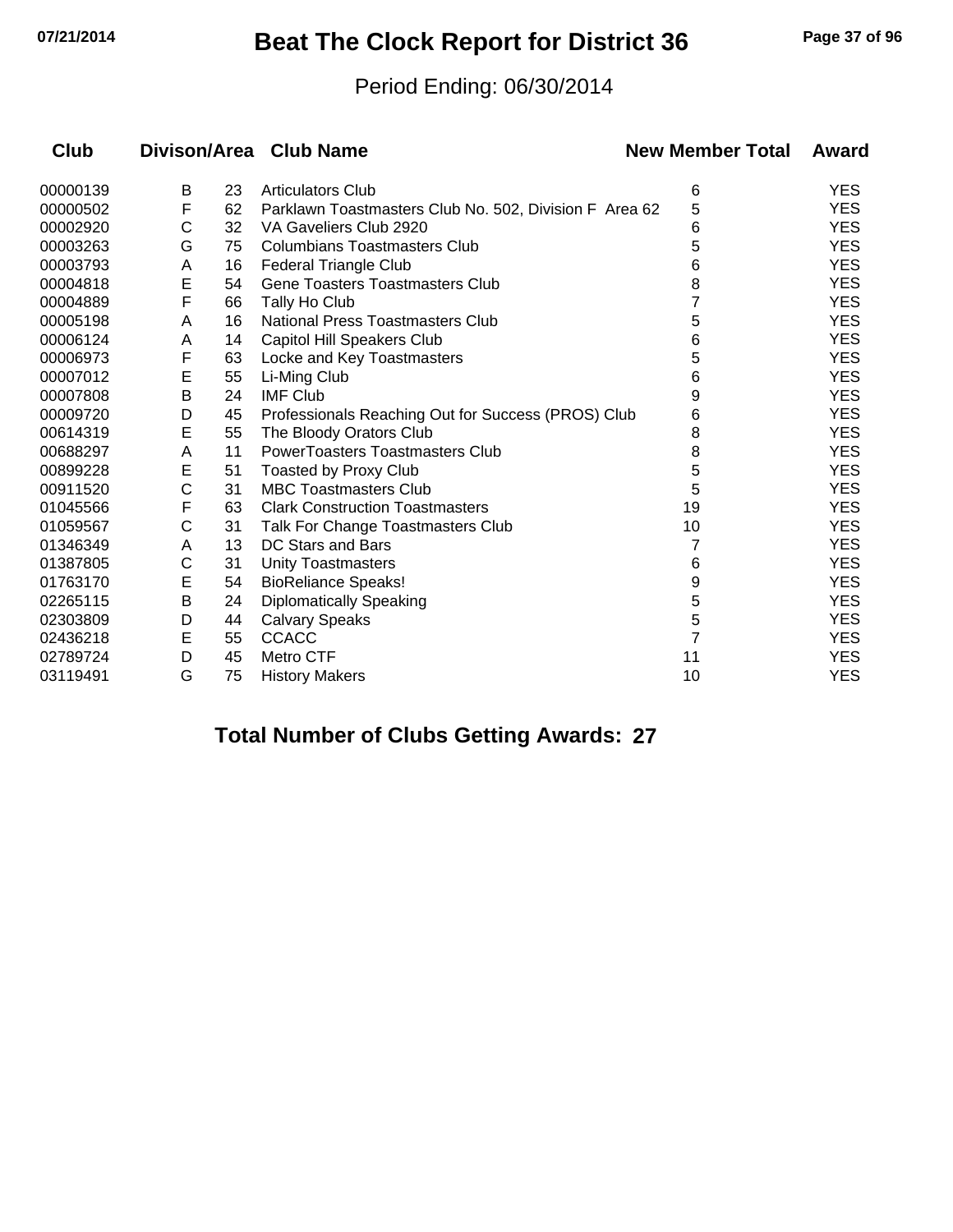## **07/21/2014 Beat The Clock Report for District 37 Page 38 of 96**

#### Period Ending: 06/30/2014

| <b>Club</b> |   |    | Divison/Area Club Name                | <b>New Member Total</b> | Award |
|-------------|---|----|---------------------------------------|-------------------------|-------|
| 00001203    | G | 62 | Durham Club                           | 6                       | YES   |
| 00001293    |   | 82 | <b>Tarheel Toastmasters Club</b>      | 9                       | YES.  |
| 00001420    | С | 22 | Queen City Toastmasters Club          | 18                      | YES   |
| 00001835    | F | 54 | <b>Burlington Toastmasters</b>        | 5                       | YES   |
| 00003437    | J | 93 | Lamplighters Toastmasters             | 5                       | YES   |
| 00003961    | D | 33 | <b>Steele Creek Toastmasters Club</b> | 6                       | YES   |
| 00770360    | С | 24 | Friendship Toastmasters Club          | 6                       | YES   |
| 00928514    | н | 72 | <b>B-C-P Toastmasters</b>             | 5                       | YES   |
| 01267227    | D | 32 | <b>Ship Masters</b>                   | 5                       | YES   |
| 01296715    | G | 61 | After 5 Bell Tower                    | 10                      | YES   |
| 01352053    | A | 04 | Corning Wizards of Ahs                | 6                       | YES   |
| 01366689    | F | 54 | <b>Reddy Talkers</b>                  | 6                       | YES   |
| 01377580    | D | 33 | <b>Ballantyne Lunch Toastmasters</b>  | 6                       | YES   |
| 01407099    | F | 54 | Speakerpreneur Toastmasters           | 8                       | YES   |
| 01459795    | D | 31 | Belk's Sto-Re-Tellers Club            | 5                       | YES.  |
| 02188607    | D | 33 | <b>Premier Toastmasters</b>           | 5                       | YES.  |
| 02483771    | E | 41 | Winston-Salem Toastmasters            | 5                       | YES   |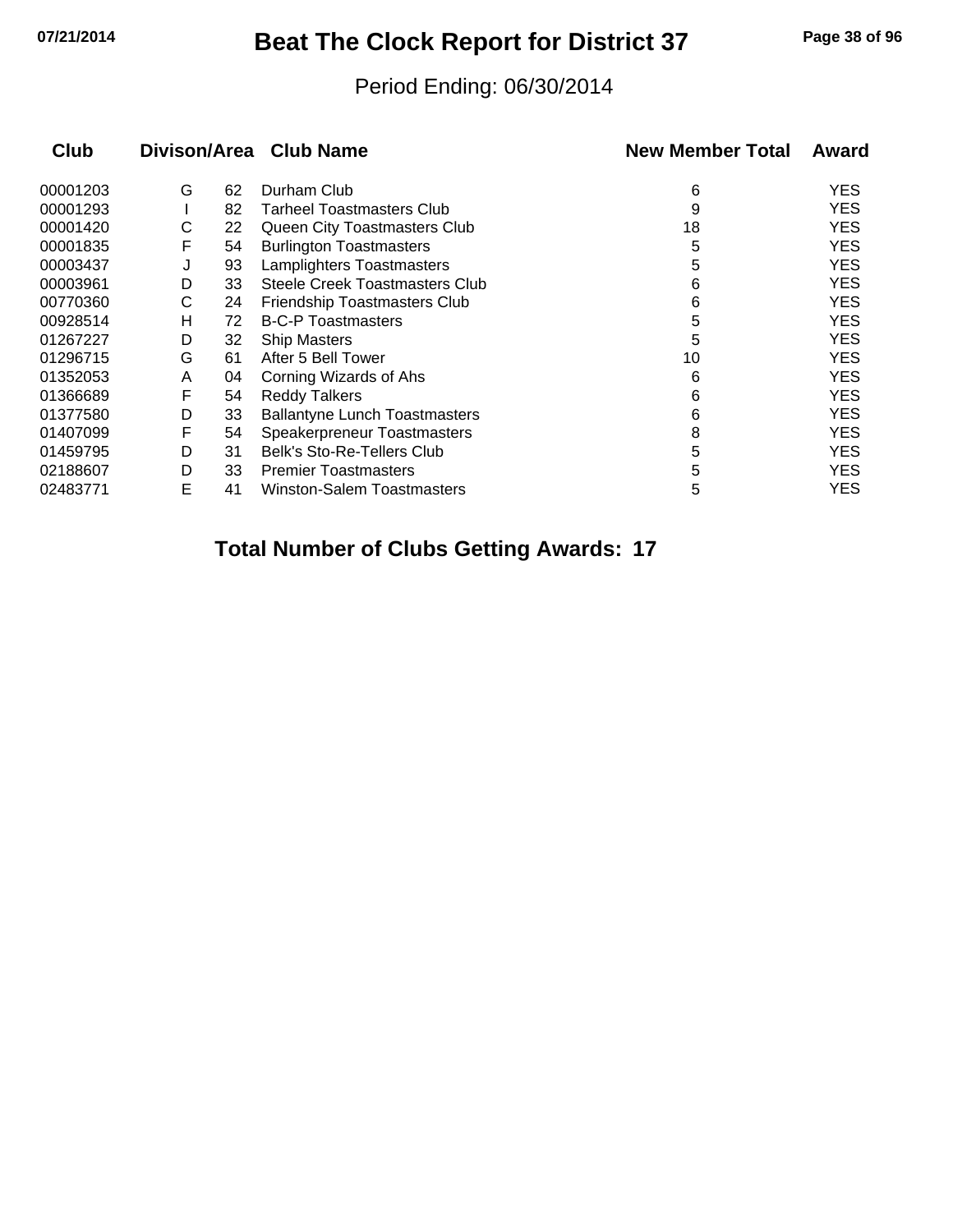## **07/21/2014 Beat The Clock Report for District 38 Page 39 of 96**

#### Period Ending: 06/30/2014

| <b>Club</b> |   |    | Divison/Area Club Name                      | <b>New Member Total</b> | Award      |
|-------------|---|----|---------------------------------------------|-------------------------|------------|
| 00001100    | F | 25 | <b>Washington Crossing Club</b>             | 5                       | <b>YES</b> |
| 00001107    | D | 04 | <b>Mainland FAA Toastmasters</b>            | 5                       | <b>YES</b> |
| 00001189    | D | 05 | <b>Camden County Toastmasters Club</b>      | 5                       | <b>YES</b> |
| 00001376    | F | 27 | <b>HDR Lawrenceville Toastmasters Club</b>  | 5                       | <b>YES</b> |
| 00002118    | A | 11 | <b>Central Penn Club</b>                    | 5                       | <b>YES</b> |
| 00002128    | A | 11 | Penn Harris Toastmasters Club               | 5                       | <b>YES</b> |
| 00004479    | С | 02 | Covenant Toastmasters Club                  |                         | <b>YES</b> |
| 00006692    | D | 14 | <b>Silver Tongues Toastmasters Club</b>     |                         | <b>YES</b> |
| 00007848    | В | 09 | Merck West Point Toastmasters Club          | 5                       | <b>YES</b> |
| 00009945    | A | 28 | Susquehanna Icebreaker Club                 | 5                       | <b>YES</b> |
| 00643401    | В | 08 | Fort Washington Communicators Toastmasters  |                         | <b>YES</b> |
| 00682559    | F | 27 | <b>ML Bull Masters</b>                      | 5                       | <b>YES</b> |
| 00819848    | В | 09 | Aetna Articulators Toastmasters Club        | 6                       | <b>YES</b> |
| 01009854    | D | 05 | <b>Voorhees Toastmasters Club</b>           | 6                       | <b>YES</b> |
| 01134526    | С | 24 | Northeast Philly Toastmasters               | 6                       | <b>YES</b> |
| 01234456    | E | 26 | Koinonia Speakers                           | 5                       | <b>YES</b> |
| 01530453    | E | 26 | Bethel And Pottstown Community Toastmasters | 5                       | <b>YES</b> |
| 01555961    | A | 28 | Susquehanna Advanced Toastmasters           | 9                       | <b>YES</b> |
| 02813954    | С | 02 | Main Line Speaks                            | 5                       | <b>YES</b> |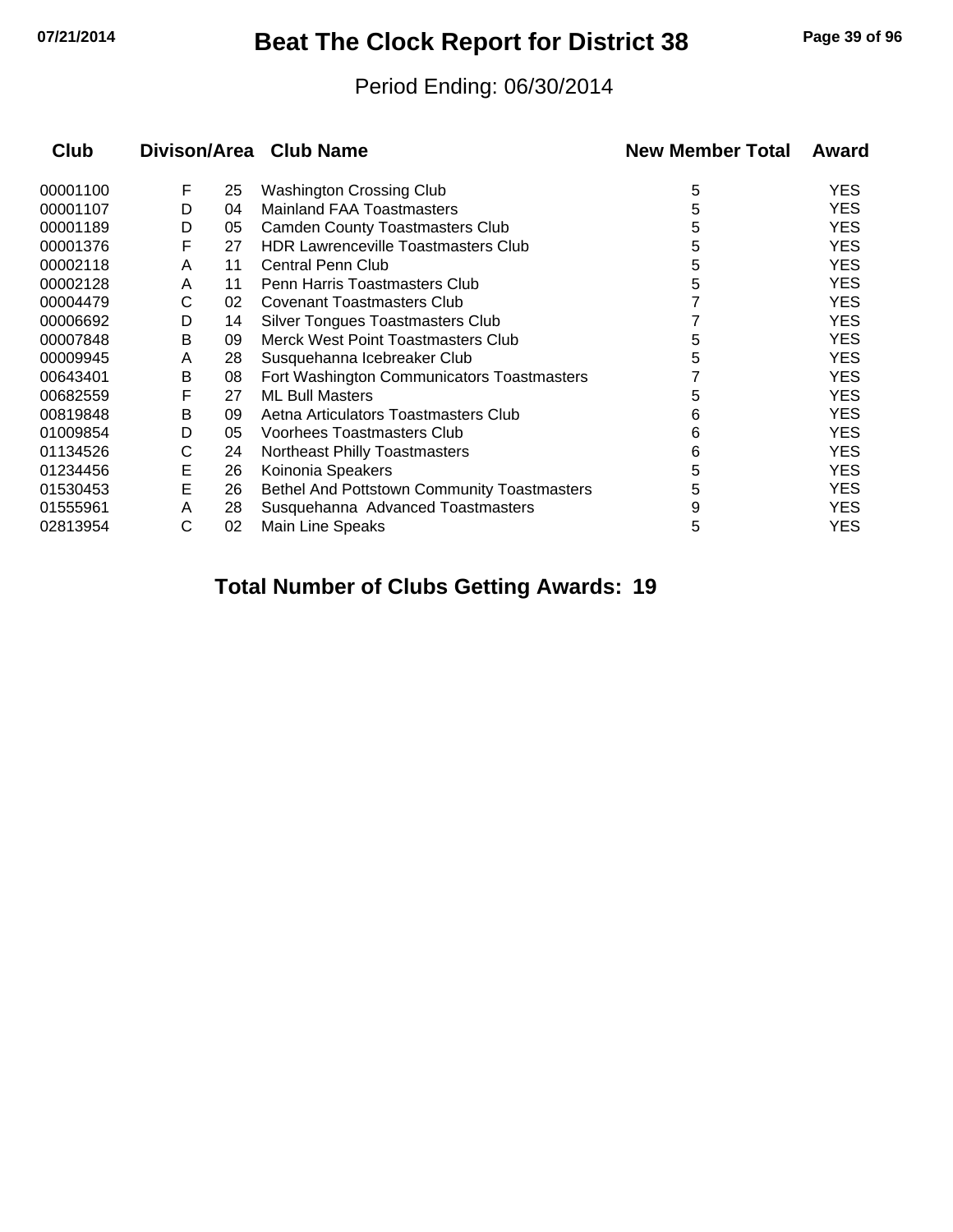## **07/21/2014 Beat The Clock Report for District 39 Page 40 of 96**

#### Period Ending: 06/30/2014

| Club     |   |    | Divison/Area Club Name                 | <b>New Member Total</b> | Award      |
|----------|---|----|----------------------------------------|-------------------------|------------|
| 00002695 | G | 71 | Mather Toastmasters Club               | 5                       | <b>YES</b> |
| 00005783 | В | 21 | University Club                        | 5                       | <b>YES</b> |
| 00006864 | G | 71 | <b>Tax Talkers Club</b>                | 6                       | <b>YES</b> |
| 00007489 | Е | 54 | Golden State Capitol Toastmasters Club | 5                       | <b>YES</b> |
| 00008175 | D | 45 | Sacramento Downtowners' Club           | 6                       | <b>YES</b> |
| 00589646 | F | 62 | Roseville Toasters Club                | 5                       | <b>YES</b> |
| 00648350 | F | 62 | Foothills ROC Toastmasters Club        | 5                       | <b>YES</b> |
| 01055258 | A | 13 | <b>Tracy Leadership Club</b>           | 5                       | <b>YES</b> |
| 01114291 | н | 85 | <b>Fair Weather Toastmasters</b>       | 6                       | <b>YES</b> |
| 01121113 | В | 26 | <b>Silver Tongue Toastmasters</b>      | 5                       | <b>YES</b> |
| 01191261 | н | 83 | <b>Cal Center Communicators</b>        | 6                       | <b>YES</b> |
| 01373428 | В | 24 | <b>Biggest Little Talkers</b>          | 5                       | <b>YES</b> |
| 01530887 | В | 25 | <b>Truckee Talkers</b>                 | 5                       | <b>YES</b> |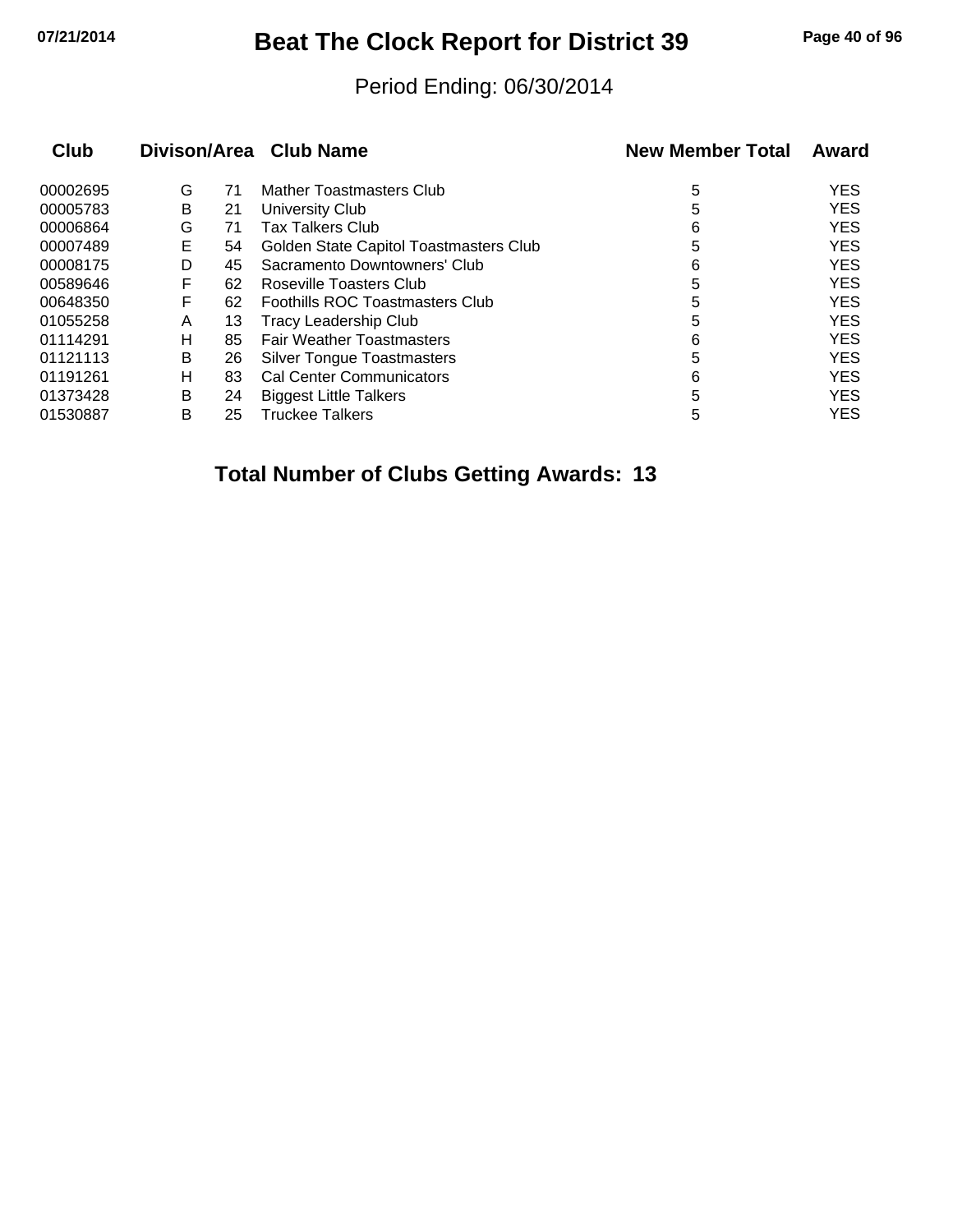# **07/21/2014 Beat The Clock Report for District 40 Page 41 of 96**

#### Period Ending: 06/30/2014

| <b>Club</b> |   |    | Divison/Area Club Name            | <b>New Member Total</b> | Award      |
|-------------|---|----|-----------------------------------|-------------------------|------------|
| 00000526    | н | 75 | Lancaster Toastmasters Club       |                         | <b>YES</b> |
| 00000753    | н | 74 | Nationwide                        | 13                      | <b>YES</b> |
| 00001108    | A | 01 | Kittyhawk Club                    | 6                       | <b>YES</b> |
| 00001745    | н | 72 | <b>Columbus Communicators</b>     | 5                       | <b>YES</b> |
| 00001861    | D | 32 | Mt. Auburn Toastmasters           |                         | <b>YES</b> |
| 00003002    | С | 25 | Columbus-Whitehall Club           | 8                       | <b>YES</b> |
| 00005093    | н | 71 | <b>Battelle Toastmasters Club</b> |                         | <b>YES</b> |
| 00009056    | D | 33 | Speak With US                     | 10                      | <b>YES</b> |
| 00647621    | С | 21 | <b>SOAR Toastmasters Club</b>     | 10                      | <b>YES</b> |
| 00707357    | G | 61 | The Athenian Toastmasters Club    | 5                       | <b>YES</b> |
| 00749359    | B | 15 | Anthem Toastmasters On High Club  | 5                       | <b>YES</b> |
| 01330791    | A | 01 | Sinclair                          | 6                       | <b>YES</b> |
| 01825615    | В | 15 | Progressive Speaking Club         | 11                      | <b>YES</b> |
| 02110152    | Е | 42 | <b>EKU Toastmasters</b>           | 6                       | <b>YES</b> |
| 02158270    | Α | 06 | <b>Heartbeat Toastmasters</b>     | 8                       | <b>YES</b> |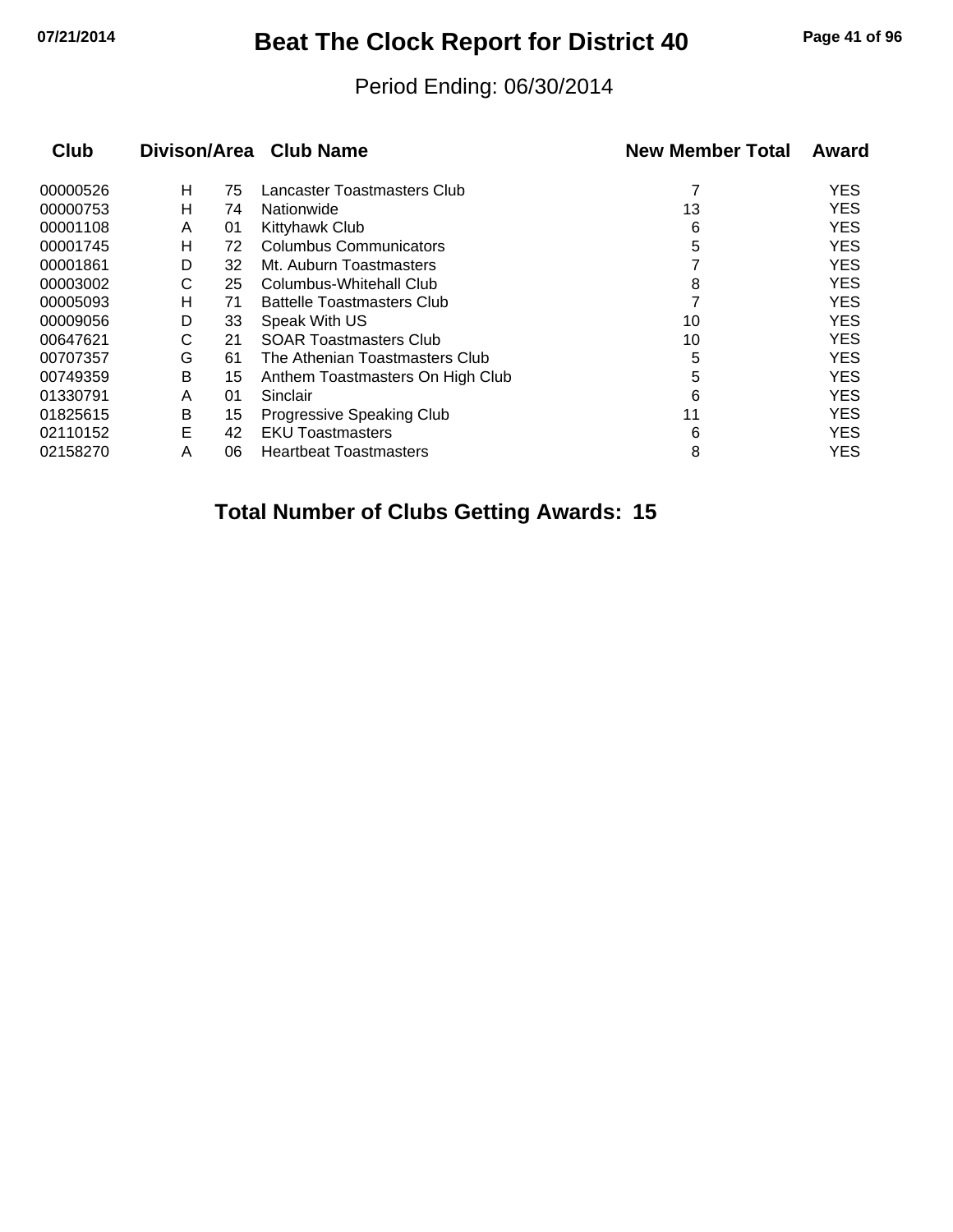# **07/21/2014 Beat The Clock Report for District 41 Page 42 of 96**

### Period Ending: 06/30/2014

| Club     |   |    | Divison/Area Club Name                                    | <b>New Member Total</b> | Award      |
|----------|---|----|-----------------------------------------------------------|-------------------------|------------|
| 00003936 | С | 02 | <b>Toastmasters Club of New Delhi</b>                     | 14                      | <b>YES</b> |
| 00616631 | Κ | 01 | <b>TCS Maitree Toastmasters Club</b>                      | 7                       | <b>YES</b> |
| 00776544 | E | 02 | <b>Genesis Toastmasters Club</b>                          | 6                       | <b>YES</b> |
| 00858173 | C | 03 | <b>JPKU Toastmasters Club</b>                             | 12                      | <b>YES</b> |
| 00916446 | E | 02 | Infosys Pune Toastmasters Club                            | 11                      | <b>YES</b> |
| 00946002 | F | 01 | <b>Hyderabad Toastmasters</b>                             | 7                       | <b>YES</b> |
| 00993448 | D | 03 | Mumbai Toastmasters                                       | 26                      | <b>YES</b> |
| 01039812 | B | 02 | <b>Adobe Toastmasters Club</b>                            | 6                       | <b>YES</b> |
| 01059126 | Β | 03 | Noida Toastmasters Club                                   | 10                      | <b>YES</b> |
| 01095031 | L | 02 | Indian School of Business Toastmasters                    | 23                      | <b>YES</b> |
| 01098597 | C | 04 | <b>Chandigarh Toastmasters Club</b>                       | 6                       | <b>YES</b> |
| 01135184 | Κ | 02 | <b>Bombay Toastmasters</b>                                | 6                       | <b>YES</b> |
| 01179292 | G | 02 | Kolkata Toastmasters Club                                 | 6                       | <b>YES</b> |
| 01200975 | J | 01 | <b>Gurgaon Toastmasters Club</b>                          | 6                       | <b>YES</b> |
| 01223942 | Β | 02 | <b>TCS Maitree</b>                                        | 12                      | <b>YES</b> |
| 01241346 | В | 01 | <b>Symphony Club</b>                                      | 8                       | <b>YES</b> |
| 01309237 | G | 04 | Infosys Toastmasters, Bhubaneswar                         | 5                       | <b>YES</b> |
| 01378822 | C | 01 | <b>Firebirds Toastmasters Club</b>                        | 5                       | <b>YES</b> |
| 01381947 | G | 01 | Salt Lake Toastmasters Club                               | 6                       | <b>YES</b> |
| 01453281 | C | 05 | Ludhiana Toastmasters Club                                | 6                       | <b>YES</b> |
| 01534609 | Ε | 03 | <b>Toastmasters Club of Pune-West</b>                     | 6                       | <b>YES</b> |
| 01543586 |   | 01 | <b>Toastmasters Club of Pune South East</b>               | 7                       | <b>YES</b> |
| 01574616 | С | 05 | <b>Toastmasters Club of West Delhi</b>                    | 7                       | <b>YES</b> |
| 01867633 | A | 02 | <b>Faridabad Toastmasters Club</b>                        | 5                       | <b>YES</b> |
| 01937401 | н | 01 | <b>BACI HYDERABAD Toastmasters Club</b>                   | 6                       | <b>YES</b> |
| 02017514 | Κ | 02 | General Mills India Toastmasters Club                     | 13                      | <b>YES</b> |
| 02038997 | J | 02 | <b>TCS Maitree Toastmasters Rendezvous</b>                | 12                      | <b>YES</b> |
| 02178041 | в | 02 | TCS Noida V Toastmasters Club                             | 12                      | <b>YES</b> |
| 02305303 | L | 01 | <b>IBM Visakha Hills</b>                                  | 7                       | <b>YES</b> |
| 02380536 | Κ | 03 | <b>Agnel Toastmasters Club</b>                            | 6                       | <b>YES</b> |
| 02472534 | D | 01 | <b>Amdavad Toastmasters Club</b>                          | 14                      | <b>YES</b> |
| 02497646 | С | 04 | ISB Mohali Toastmasters Club                              | 11                      | <b>YES</b> |
| 02543055 | D | 03 | <b>Tech Talkers</b>                                       | 21                      | <b>YES</b> |
| 02569129 | J | 02 | <b>Deloitte Delhi Toastmasters</b>                        | 5                       | <b>YES</b> |
| 02575847 | I | 03 | Toastmasters International Margao                         | 8                       | <b>YES</b> |
| 02741754 | G | 02 | <b>BIT Patna Toastmasters Club</b>                        | 6                       | <b>YES</b> |
| 02798803 | Κ | 02 | <b>NITIE Toastmasters Club</b>                            | 12                      | <b>YES</b> |
| 02804439 | F | 02 | iLEAD - GE CP HYD Toastmasters Club                       | 5                       | <b>YES</b> |
| 02854357 | Κ | 01 | <b>BACI</b>                                               | 5                       | <b>YES</b> |
| 02973814 | Е | 01 | The Speakers Guild                                        | 11                      | <b>YES</b> |
| 03022494 | F | 03 | Accenture Hyderabad Toastmasters Club                     | 5                       | <b>YES</b> |
| 03123534 | Α | 03 | North Spark Toastmasters Club                             | 8                       | <b>YES</b> |
| 03216981 | L | 04 | Toastmasters of Capgemini Hyderabad                       | 8                       | <b>YES</b> |
| 03281416 | С | 03 | <b>Central Delhi Toastmasters Club</b>                    | 6                       | <b>YES</b> |
| 03499545 |   | 01 | <b>Toastmasters Club of AMDOCS</b>                        | 5                       | <b>YES</b> |
| 03527887 | J | 03 | <b>Stryker Toastmasters Club</b>                          | 7                       | <b>YES</b> |
| 03598561 | J | 03 | <b>CWAVE-100 Toastmasters Club</b>                        | 19                      | <b>YES</b> |
| 03614476 | Κ | 03 | Syntel Speak & Shine Toastmasters Club                    | 6                       | <b>YES</b> |
| 03743725 |   | 03 | <b>Ben's Toastmasters</b>                                 | 7                       | <b>YES</b> |
| 03902116 |   | 02 | <b>Cosmos Bank Toastmasters Club</b>                      | 20                      | <b>YES</b> |
| 03950801 | E | 03 | Avalara Technologies Toastmasters Club                    | 20                      | <b>YES</b> |
| 04055099 |   | 02 | Toastmasters Club of BMC Software Communication Knights17 |                         | <b>YES</b> |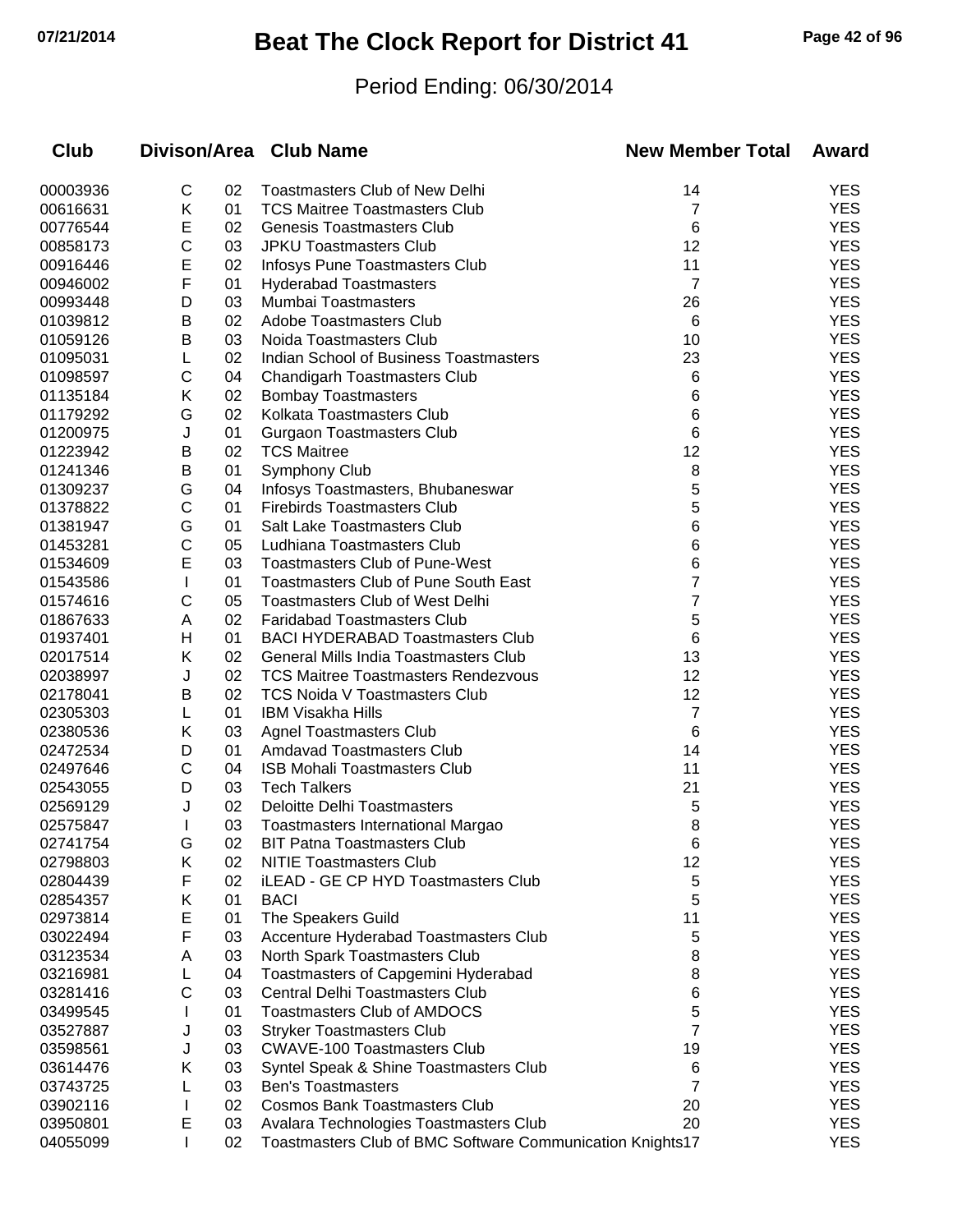Period Ending: 06/30/2014

Club Divison/Area Club Name **New Member Total Award**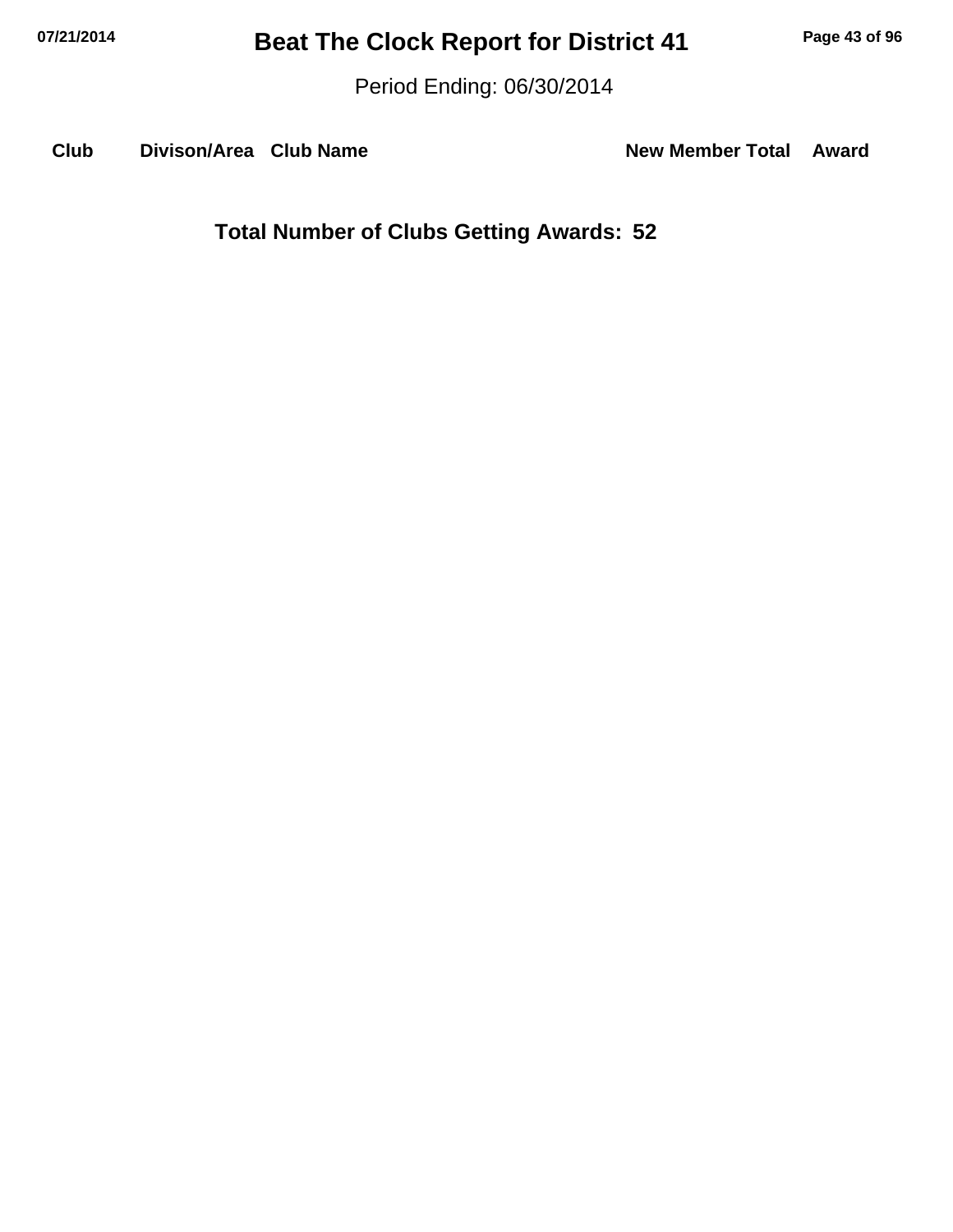## **07/21/2014 Beat The Clock Report for District 42 Page 44 of 96**

#### Period Ending: 06/30/2014

| <b>Club</b> |   |    | Divison/Area Club Name                  | <b>New Member Total</b> | Award      |
|-------------|---|----|-----------------------------------------|-------------------------|------------|
| 00001596    | D | 29 | Capital Communicators Toastmasters Club | 5                       | <b>YES</b> |
| 00003146    | F | 17 | Fun Speakers Toastmasters Club          | 5                       | <b>YES</b> |
| 00003482    | G | 35 | <b>Cypress Toastmasters</b>             | 5                       | <b>YES</b> |
| 00004699    | F | 22 | Confidence Builders Club                | 5                       | <b>YES</b> |
| 00005143    | D | 30 | Dawnbreakers Toastmasters               | 5                       | <b>YES</b> |
| 00006436    | D | 07 | <b>Fabulous Facilitators Club</b>       | 5                       | <b>YES</b> |
| 00007878    | Е | 32 | Talk Of The Square                      | 12                      | <b>YES</b> |
| 00008135    | G | 36 | <b>Sunny South Speakers Club</b>        |                         | <b>YES</b> |
| 00009220    | D | 15 | Wood Buffalo Toastmasters Club          | 6                       | <b>YES</b> |
| 00737481    | D | 30 | Pipe-Up Toastmasters Club               | 6                       | <b>YES</b> |
| 00778761    | F | 31 | Dream Catchers Toastmasters Club        | 8                       | <b>YES</b> |
| 00881463    | G | 38 | <b>Naturally Speaking</b>               | 5                       | <b>YES</b> |
| 00980055    | D | 07 | Excalibur's Edge                        | 6                       | <b>YES</b> |
| 01216243    | F | 31 | <b>Sylvan's Slick Speakers</b>          | 6                       | <b>YES</b> |
| 01290221    | С | 39 | After Five Toastmasters Club            | 8                       | <b>YES</b> |
| 01994128    | C | 05 | <b>ShawMasters</b>                      | 5                       | <b>YES</b> |
| 03332391    | A | 16 | Toast of the Town Toastmasters Club     | 6                       | YES.       |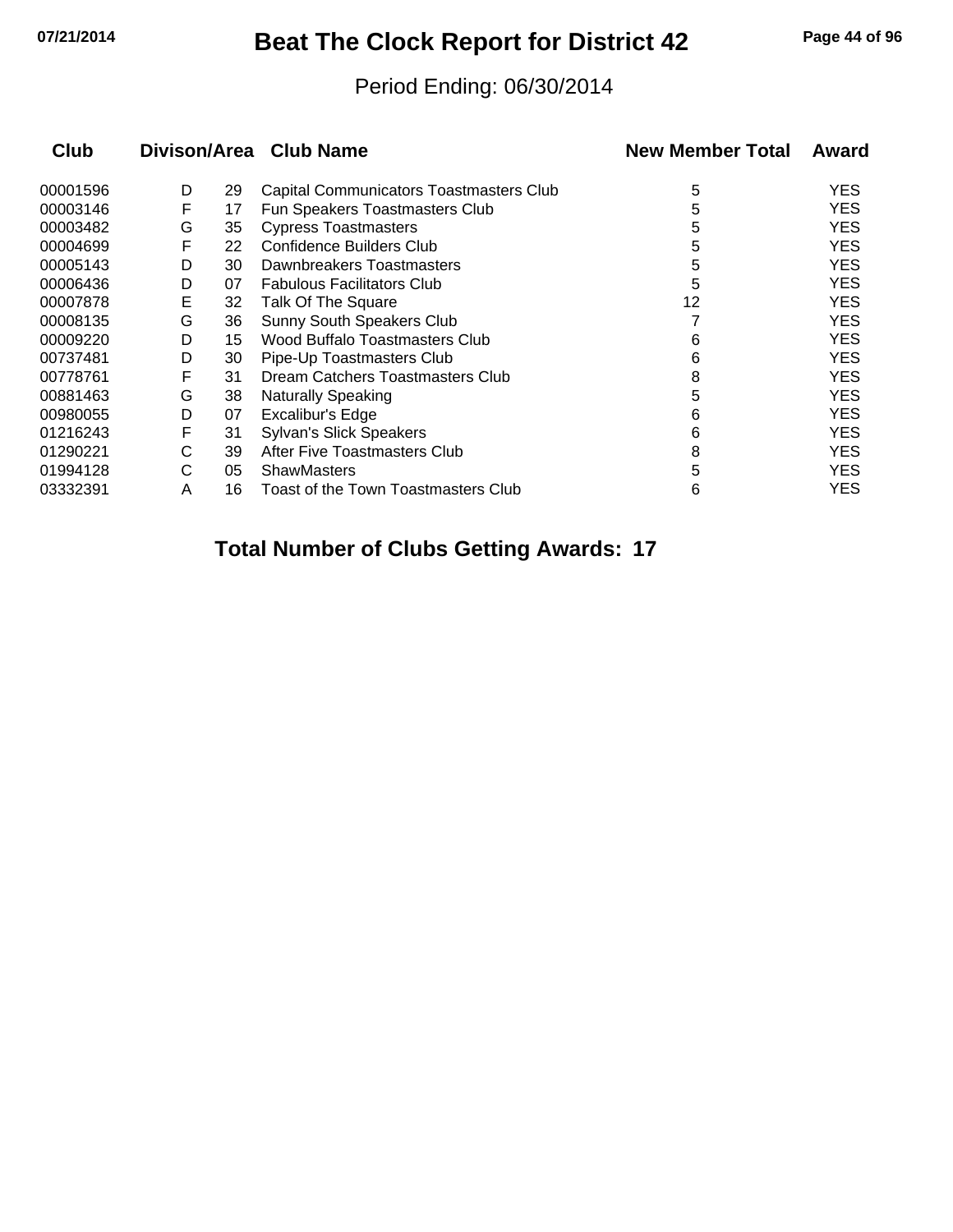# **07/21/2014 Beat The Clock Report for District 43 Page 45 of 96**

#### Period Ending: 06/30/2014

| Club     |   |    | Divison/Area Club Name                 | <b>New Member Total</b> | Award      |
|----------|---|----|----------------------------------------|-------------------------|------------|
| 00001310 | С | 04 | King Cotton Club                       | 8                       | <b>YES</b> |
| 00001684 | Е | 01 | Capital City TMC                       |                         | <b>YES</b> |
| 00003538 | С | 04 | Memphis Advanced Toastmasters Club     | 5                       | <b>YES</b> |
| 00005281 | E | 03 | <b>Starkville Downtown Club</b>        | 6                       | <b>YES</b> |
| 00005666 | A | 02 | CrossTalk TM Club                      | 5                       | <b>YES</b> |
| 00006930 | E | 02 | Jackson VA Club 6930                   | 5                       | <b>YES</b> |
| 00008317 | С | 01 | <b>Batmasters Club</b>                 | 5                       | <b>YES</b> |
| 00008689 | E | 02 | <b>Public Policy Toastmasters Club</b> | 10                      | <b>YES</b> |
| 00008936 | A | 03 | Saline County Club                     | 5                       | <b>YES</b> |
| 00009499 | D | 03 | <b>Unity Toastmasters</b>              |                         | <b>YES</b> |
| 00702994 | Е | 01 | New Foundation Club 702994             | 6                       | <b>YES</b> |
| 00817161 | D | 02 | Toast of the Towers Toastmasters Club  | 5                       | <b>YES</b> |
| 00827374 | D | 04 | The Sounding Board Club                |                         | <b>YES</b> |
| 01275010 | E | 02 | Downtown Jackson Toastmasters          | 5                       | <b>YES</b> |
| 01350487 | E | 04 | Central MS Advanced TMC                | 8                       | <b>YES</b> |
| 01530301 | С | 03 | <b>Brain Builders</b>                  | 6                       | <b>YES</b> |
| 02147269 | С | 04 | Fogelman College of Business           | 6                       | <b>YES</b> |
| 03180811 | С | 01 | Le Bonheur Voices                      | 5                       | <b>YES</b> |
| 03323744 | D | 03 | Blue Nile Toastmasters, Memphis        | 6                       | <b>YES</b> |
| 03939700 | A | 04 | <b>Team Little Rock Toastmasters</b>   | 5                       | <b>YES</b> |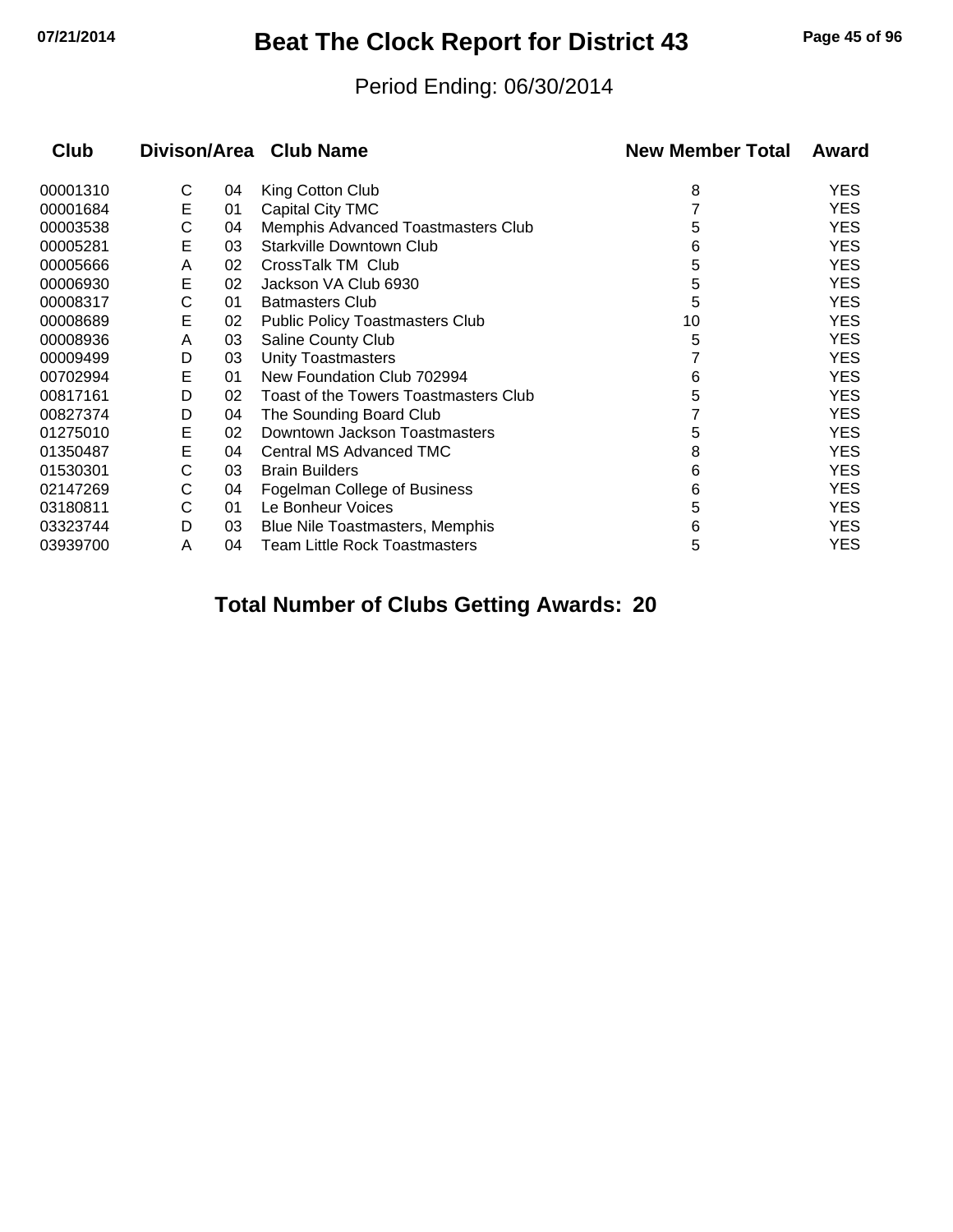## **07/21/2014 Beat The Clock Report for District 44 Page 46 of 96**

#### Period Ending: 06/30/2014

| Club     |   |    | Divison/Area Club Name                         | <b>New Member Total</b> | Award      |
|----------|---|----|------------------------------------------------|-------------------------|------------|
| 00000266 | E | 55 | <b>Executive Toastmasters Club</b>             | 5                       | <b>YES</b> |
| 00000393 | F | 62 | <b>Premier Toastmasters</b>                    | 5                       | <b>YES</b> |
| 00000671 | Н | 83 | <b>Atlanta MasterCrafters</b>                  | $\overline{7}$          | <b>YES</b> |
| 00001520 | C | 34 | <b>Buckhead Toastmasters</b>                   | 16                      | <b>YES</b> |
| 00002195 | B | 23 | 310 North Toastmasters Club                    | 9                       | <b>YES</b> |
| 00002490 | A | 15 | <b>Tri-Cities Toastmasters Club</b>            | 7                       | <b>YES</b> |
| 00004465 | Н | 83 | <b>Horizon Club</b>                            | 6                       | <b>YES</b> |
| 00004941 | G | 75 | Alpharetta Club                                | 6                       | <b>YES</b> |
| 00005259 | Н | 81 | <b>Community Voice Toastmasters</b>            | 10                      | <b>YES</b> |
| 00006458 | D | 44 | The Real Thing Toastmasters                    | 8                       | <b>YES</b> |
| 00006484 | B | 22 | Fulton County Professional Speakers #6484 Club | 5                       | <b>YES</b> |
| 00007424 | A | 12 | E.B.C. Club                                    | 8                       | <b>YES</b> |
| 00007727 | A | 14 | FAA 7727 Toastmasters Club                     | 7                       | <b>YES</b> |
| 00007789 | C | 34 | <b>Herzing Toastmasters</b>                    | 5                       | <b>YES</b> |
| 00007804 | D | 41 | <b>T-Toasters of Vinings</b>                   | 7                       | <b>YES</b> |
| 00009130 | D | 42 | Atlanta Galleria Toastmasters                  | 5                       | <b>YES</b> |
| 00678903 | Α | 11 | South Cobb Club                                | 5                       | <b>YES</b> |
| 00679886 | F | 63 | <b>Cox Toastmasters Club</b>                   | 6                       | <b>YES</b> |
| 00778777 | B | 26 | <b>Turner Toastmasters</b>                     | 5                       | <b>YES</b> |
| 00814138 | H | 84 | <b>Duluth Speaks Club</b>                      | 28                      | <b>YES</b> |
| 00936049 | A | 12 | Speaking with Power Toastmasters Club          | $6\phantom{1}$          | <b>YES</b> |
| 00955874 | E | 53 | Legacy Owls Toastmasters                       | 5                       | <b>YES</b> |
| 01202015 | H | 84 | <b>Satellite Toastmasters Club</b>             | 5                       | <b>YES</b> |
| 01216412 | D | 44 | Q-Toast                                        | 5                       | <b>YES</b> |
| 01249244 | D | 43 | <b>Beyond Talkers</b>                          | 6                       | <b>YES</b> |
| 01263718 | E | 55 | <b>Marietta Motivators</b>                     | 8                       | <b>YES</b> |
| 01538605 | E | 51 | <b>Calhoun Toastmasters Club</b>               | 5                       | <b>YES</b> |
| 01561778 | С | 33 | Brookhaven Toastmasters at St. James           | 5                       | <b>YES</b> |
| 02151683 | C | 31 | <b>The Great Orators</b>                       | 5                       | <b>YES</b> |
| 02397019 | С | 32 | <b>Piedmont Toastmasters</b>                   | 5                       | <b>YES</b> |
| 02520603 | F | 64 | AmeriMasters                                   | 5                       | <b>YES</b> |
| 02878863 | A | 14 | Manheim Atlanta Driving Force Toastmasters     | 5                       | <b>YES</b> |
| 03131796 | F | 63 | <b>APOC Silver Tongues</b>                     | 6                       | <b>YES</b> |
| 03157180 | G | 73 | <b>Healthy Dialogue</b>                        | 7                       | <b>YES</b> |
| 03575651 | F | 63 | Speakers Extraordinaire                        | 6                       | <b>YES</b> |
| 03651737 | F | 63 | League of Extraordinary Speakers               | 6                       | <b>YES</b> |
| 03815348 | E | 51 | <b>Shaw Toastmasters</b>                       | 6                       | <b>YES</b> |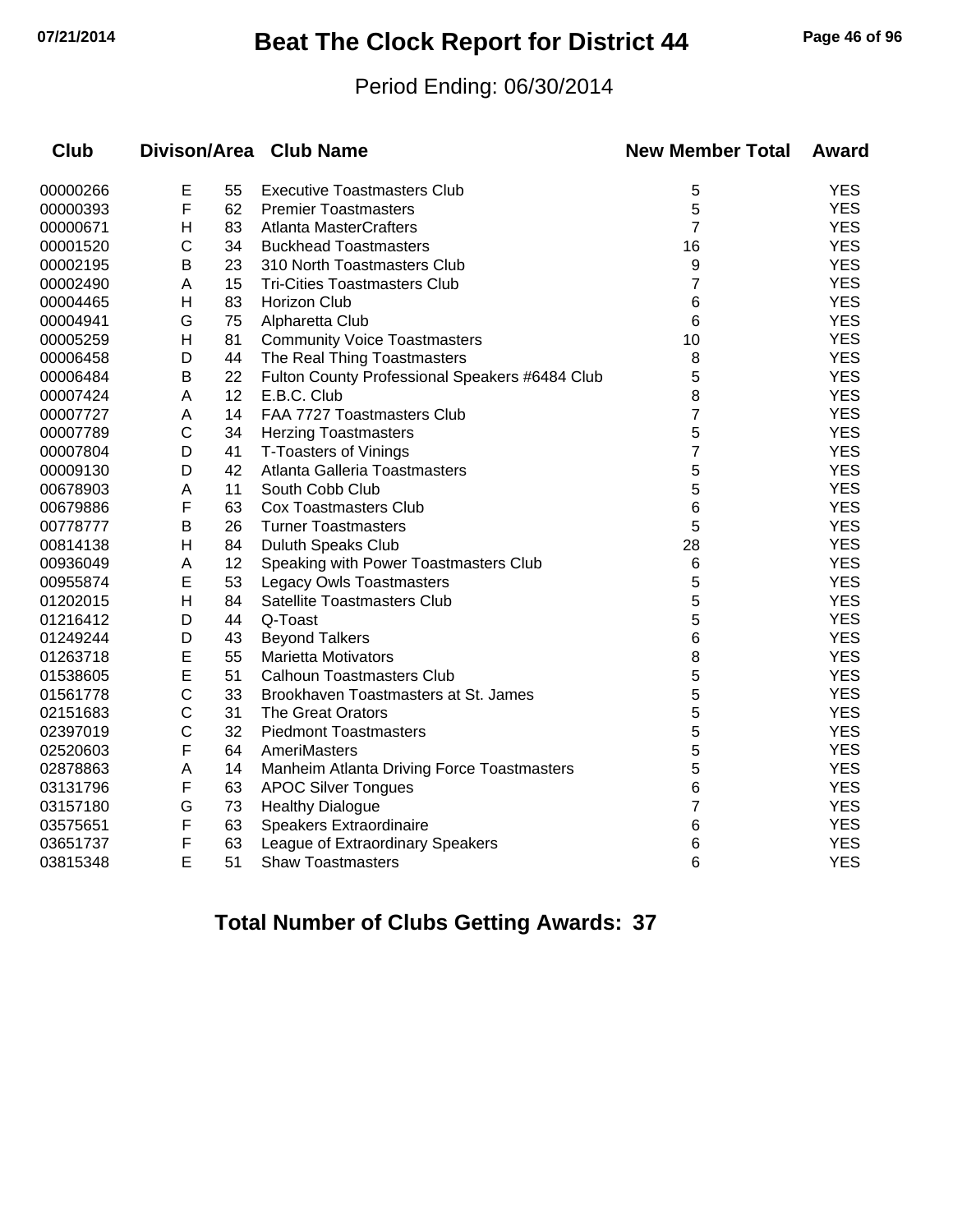## **07/21/2014 Beat The Clock Report for District 45 Page 47 of 96**

#### Period Ending: 06/30/2014

| Club     |   |    | Divison/Area Club Name                | <b>New Member Total</b> | Award      |
|----------|---|----|---------------------------------------|-------------------------|------------|
| 00000897 | B | 05 | <b>Bangor Toastmasters Club</b>       | 5                       | <b>YES</b> |
| 00005785 | G | 07 | Souhegan Speakers and Leadership Club | 8                       | <b>YES</b> |
| 00006423 | С | 13 | <b>Civil Speakers Club</b>            | 5                       | <b>YES</b> |
| 00007268 | B | 06 | <b>Blueberry Hill Club</b>            | 5                       | <b>YES</b> |
| 00007682 | B | 10 | <b>Tri-City Toastmasters</b>          | 8                       | <b>YES</b> |
| 01431722 | Α | 20 | North Country Toastmasters            | 6                       | <b>YES</b> |
| 01557734 | B | 05 | <b>MDI Toastmasters</b>               | 8                       | <b>YES</b> |
| 01721491 | E | 03 | <b>Bagtown Babblers</b>               | 9                       | <b>YES</b> |
| 02419498 | D | 21 | <b>Wolfville Toastmasters</b>         | 6                       | <b>YES</b> |
| 02927245 | С | 04 | Xerographically Speaking              | 6                       | <b>YES</b> |
| 03277975 | С | 19 | Mid Day Toastmasters                  | 6                       | <b>YES</b> |
| 03717340 | Α | 16 | <b>Topshelf Toastmasters</b>          | 5                       | <b>YES</b> |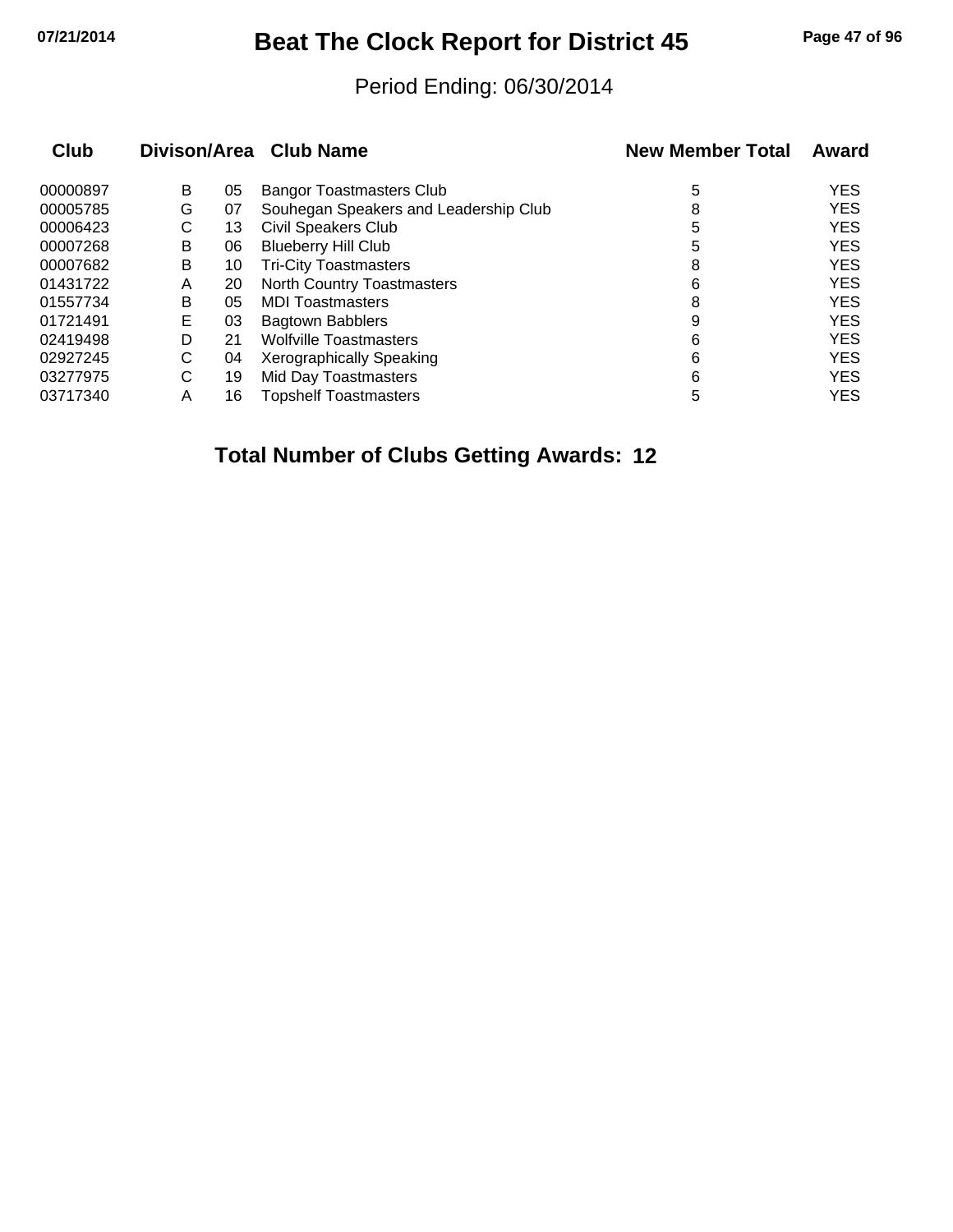## **07/21/2014 Beat The Clock Report for District 46 Page 48 of 96**

#### Period Ending: 06/30/2014

| <b>Club</b> |   |    | Divison/Area Club Name                     | <b>New Member Total</b> | Award      |
|-------------|---|----|--------------------------------------------|-------------------------|------------|
| 00000334    | E | 53 | <b>World Financial Center Toastmasters</b> | 11                      | <b>YES</b> |
| 00000863    | A | 12 | <b>Westchester Toastmasters</b>            | 5                       | <b>YES</b> |
| 00001636    | B | 25 | Leadership Roundtable Toastmasters Club    | 8                       | <b>YES</b> |
| 00001876    | C | 31 | <b>SEC Roughriders Club</b>                | 6                       | <b>YES</b> |
| 00002413    | Η | 85 | Northern Brookhaven Club                   | 5                       | <b>YES</b> |
| 00002608    | G | 71 | <b>Pacers Toastmasters Club</b>            | 5                       | <b>YES</b> |
| 00002676    | В | 21 | <b>TIC Toastmasters Club</b>               | 5                       | <b>YES</b> |
| 00002895    | В | 24 | <b>Bryant Park Toastmasters Club</b>       | 7                       | <b>YES</b> |
| 00003188    | Η | 82 | <b>Bethpage Toastmasters</b>               | 9                       | <b>YES</b> |
| 00004000    | D | 42 | <b>Premier Club</b>                        | 5                       | <b>YES</b> |
| 00004242    | G | 75 | <b>Toast of Queens</b>                     | 5                       | <b>YES</b> |
| 00005002    | D | 41 | <b>Omni Toastmasters Club</b>              | 7                       | <b>YES</b> |
| 00005394    | G | 75 | <b>True Potential Toastmasters Club</b>    | 6                       | <b>YES</b> |
| 00005446    | D | 45 | <b>Talk Of The Towers Club</b>             | 6                       | <b>YES</b> |
| 00005521    | B | 22 | <b>Genesis Toastmasters Club</b>           | 5                       | <b>YES</b> |
| 00006138    | G | 71 | <b>Hunter Toastmasters Club</b>            | 6                       | <b>YES</b> |
| 00007641    | C | 31 | <b>Thomson Reuters Rooters</b>             | 8                       | <b>YES</b> |
| 00008926    | н | 83 | L.I. Speakers Toastmasters Club            | 8                       | <b>YES</b> |
| 00009938    | A | 13 | United We Stand Toastmasters Club          | 6                       | <b>YES</b> |
| 00695803    | A | 13 | <b>Westchester Advanced Club</b>           | 6                       | <b>YES</b> |
| 00782559    | н | 83 | Voice of The Gecko Club                    | 6                       | <b>YES</b> |
| 00870753    | G | 74 | <b>Blue &amp; Green Toastmasters</b>       | 6                       | <b>YES</b> |
| 01180341    | B | 21 | <b>West Side Talkers</b>                   | 6                       | <b>YES</b> |
| 01267403    | C | 32 | <b>Pride Toastmasters</b>                  | 6                       | <b>YES</b> |
| 01296797    | G | 73 | <b>Humorous Toastmasters</b>               | 7                       | <b>YES</b> |
| 01721565    | F | 64 | <b>Jade Toastmasters</b>                   | 9                       | <b>YES</b> |
| 01908609    | E | 51 | Utilivoice                                 | $\overline{7}$          | <b>YES</b> |
| 02218018    | A | 11 | Monroe College Toastmasters                | 11                      | <b>YES</b> |
| 02560548    | C | 34 | <b>EY NYC Toastmasters</b>                 | 11                      | <b>YES</b> |
| 03618250    | F | 62 | <b>Bloomberg New York Toastmasters</b>     | 6                       | <b>YES</b> |
| 03777478    | G | 73 | <b>NYU Toastmasters</b>                    | 6                       | <b>YES</b> |
| 03793452    | F | 62 | JPMorgan Toastmasters NYC                  | 21                      | <b>YES</b> |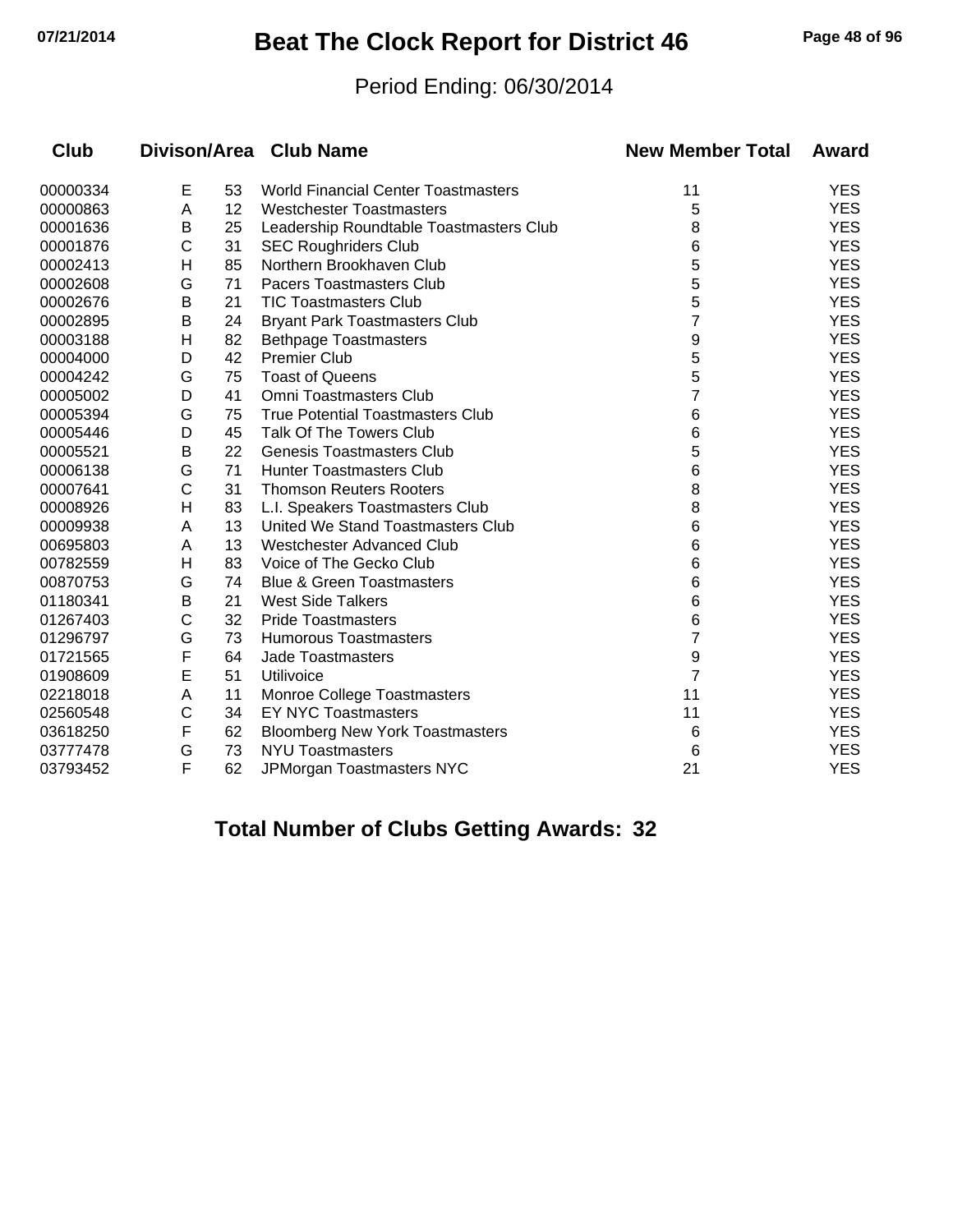## **07/21/2014 Beat The Clock Report for District 47 Page 49 of 96**

#### Period Ending: 06/30/2014

| <b>Club</b> |              |    | Divison/Area Club Name                       | <b>New Member Total</b> | Award      |
|-------------|--------------|----|----------------------------------------------|-------------------------|------------|
| 00001425    |              | 93 | <b>Freeport Eagles</b>                       | 6                       | <b>YES</b> |
| 00002445    | В            | 24 | <b>Club Awesome Toastmasters</b>             | 5                       | <b>YES</b> |
| 00002463    | E            | 53 | South Dade Toastmasters Club                 | 5                       | <b>YES</b> |
| 00002727    | D            | 43 | <b>Gold Coast Toastmasters Club</b>          | 5                       | <b>YES</b> |
| 00002798    | E            | 54 | Miami Advanced Toastmasters Club (CTM's)     | 5                       | <b>YES</b> |
| 00003001    | В            | 22 | Friendly Club of Fort Lauderdale             | 7                       | <b>YES</b> |
| 00003299    | С            | 31 | <b>Boca Raton Toastmasters</b>               | 6                       | <b>YES</b> |
| 00003956    | $\mathbf{I}$ | 90 | Destined For Success Toastmasters Club       | 9                       | <b>YES</b> |
| 00005173    | D            | 44 | Freddy's Forum Toastmasters Club             | 5                       | <b>YES</b> |
| 00005222    | D            | 43 | <b>Sunset Speakers Toastmasters Club</b>     | 9                       | <b>YES</b> |
| 00005758    | A            | 10 | <b>Weston Area Toastmasters Club</b>         | 5                       | <b>YES</b> |
| 00006775    | D            | 44 | Wellington Toastmasters Club                 | 5                       | <b>YES</b> |
| 00007178    | F            | 60 | <b>Healing Communicators Club</b>            | 9                       | <b>YES</b> |
| 00008664    | D            | 44 | <b>RiverWalk Toastmasters Club</b>           | 5                       | <b>YES</b> |
| 00808677    | Α            | 10 | <b>Beacon Point Advanced</b>                 | 6                       | <b>YES</b> |
| 00839960    | $\mathbf{I}$ | 93 | <b>Club Destiny</b>                          | 7                       | <b>YES</b> |
| 01007807    | A            | 11 | DeVry University                             | 5                       | <b>YES</b> |
| 01293723    | Е            | 52 | Miami Beach Toastmasters                     | 15                      | <b>YES</b> |
| 01348034    | Α            | 12 | Seminole Casino Hollywood Toastmasters       | 6                       | <b>YES</b> |
| 01358961    |              | 92 | <b>B.U.T. Nation Builders</b>                | 5                       | <b>YES</b> |
| 01360579    | F            | 62 | P.T.A.B. Toastmasters Club                   | 5                       | <b>YES</b> |
| 01376226    | D            | 41 | <b>High Voltage Voices</b>                   | 5                       | <b>YES</b> |
| 01412303    | E            | 55 | Florida City Speedway Speakers               | 5                       | <b>YES</b> |
| 01498739    | В            | 21 | <b>Broward Bilingual Toastmasters Club</b>   | 10                      | <b>YES</b> |
| 01510120    | D            | 43 | Palm Beach Advanced Toastmasters             | 5                       | <b>YES</b> |
| 01513325    | F            | 60 | <b>Pinnacle Seekers</b>                      | 5                       | <b>YES</b> |
| 01588575    | D            | 43 | The Palm Beach Toastmasters Club             | 5                       | <b>YES</b> |
| 02231493    | D            | 40 | <b>Stuart Martin Chamber</b>                 | 6                       | <b>YES</b> |
| 02439314    | D            | 41 | Juno How To Talk                             | 10                      | <b>YES</b> |
| 02662937    | Е            | 51 | <b>Toastmasters At FIU Business</b>          | 6                       | <b>YES</b> |
| 02813816    | A            | 11 | <b>Destino Toastmasters</b>                  | 8                       | <b>YES</b> |
| 03043022    | В            | 20 | Latamasters                                  | 5                       | <b>YES</b> |
| 03196587    | C            | 33 | Coral Springs Chinese Bilingual Toastmasters | 5                       | <b>YES</b> |
| 03248923    | Α            | 13 | The Fountain of New Life Toastmasters Club   | 5                       | <b>YES</b> |
| 03299156    | C            | 30 | City of Delray Beach                         | 5                       | <b>YES</b> |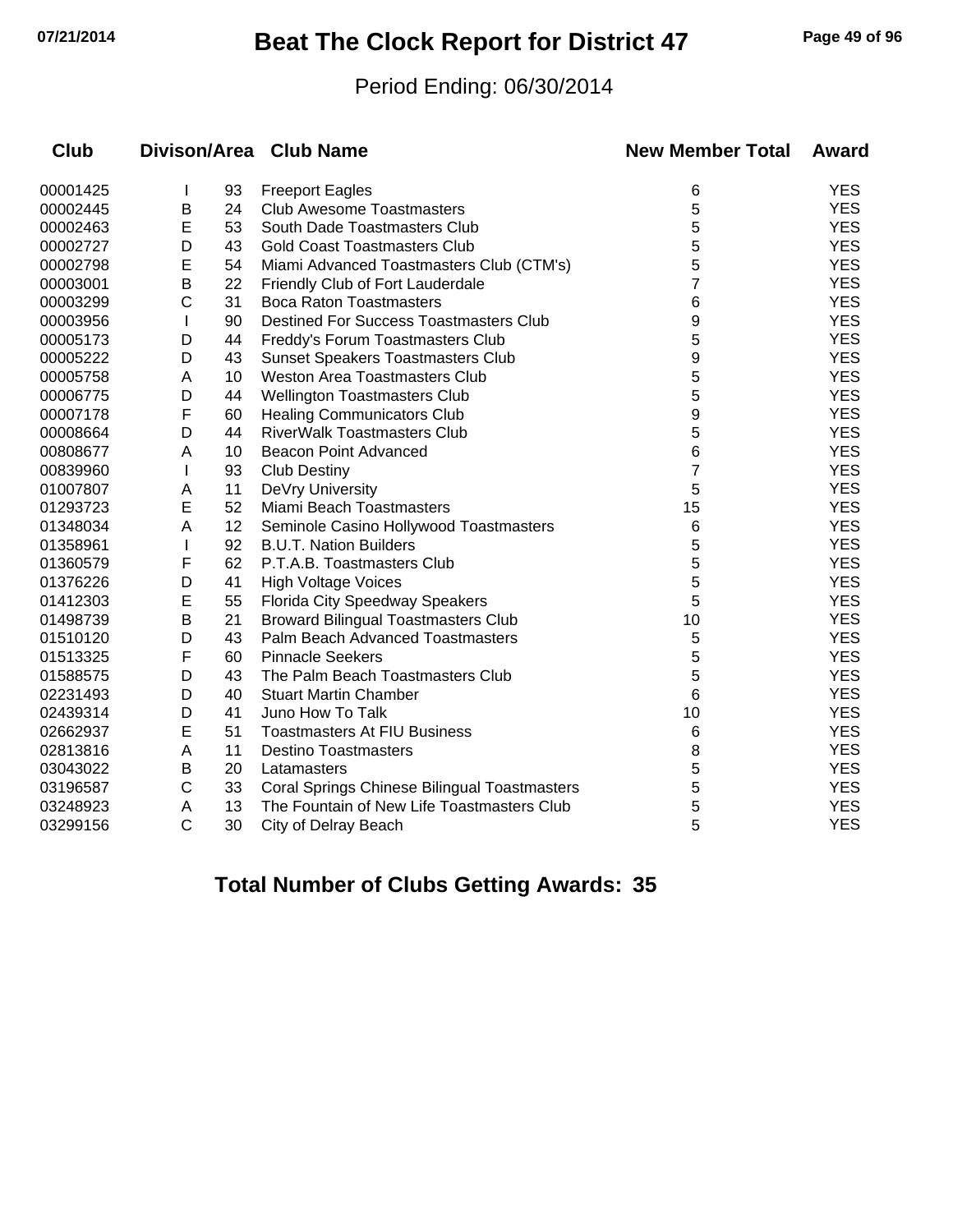# **07/21/2014 Beat The Clock Report for District 48 Page 50 of 96**

#### Period Ending: 06/30/2014

| <b>Club</b> |   |    | Divison/Area Club Name                      | <b>New Member Total</b> | Award      |
|-------------|---|----|---------------------------------------------|-------------------------|------------|
| 00000968    | С | 31 | <b>Advanced Articulators</b>                | 5                       | <b>YES</b> |
| 00001958    | E | 53 | Sarasota Toastmasters Club                  | 5                       | <b>YES</b> |
| 00002824    | B | 23 | West Pasco Toastmasters Club                | 8                       | <b>YES</b> |
| 00005083    | С | 35 | Carrollwood Toastmasters                    | 8                       | <b>YES</b> |
| 00005933    | A | 14 | <b>STAR Toastmasters</b>                    | 5                       | <b>YES</b> |
| 00006273    | В | 20 | Honeywell Toastmasters Club                 | 6                       | <b>YES</b> |
| 00006544    | F | 62 | <b>Toast of The Coast Toastmasters Club</b> | 5                       | <b>YES</b> |
| 00007362    | С | 30 | Highrisers Toastmasters Club                | 5                       | <b>YES</b> |
| 00587295    | В | 23 | Oldsmar Top of the Morning Club             |                         | <b>YES</b> |
| 01146909    | D | 40 | <b>DTCC Tampa Toastmasters</b>              | 5                       | <b>YES</b> |
| 01159751    | С | 32 | <b>HDR Tampa Toastmasters</b>               | 6                       | <b>YES</b> |
| 01361268    | A | 12 | <b>Bankers Toastmasters</b>                 | 6                       | <b>YES</b> |
| 01373645    | A | 12 | <b>FIS Toastmasters</b>                     | 5                       | <b>YES</b> |
| 01427169    | B | 22 | Tampa Bay Women Speakers                    | 5                       | <b>YES</b> |
| 01670612    | В | 23 | Laughter Masters                            | 6                       | <b>YES</b> |
| 01682353    | В | 22 | Ambassadors Club                            | 5                       | <b>YES</b> |
| 02799085    | D | 41 | Questmasters                                | 9                       | <b>YES</b> |
| 03414409    | Α | 10 | <b>AMEX Toastmasters</b>                    |                         | <b>YES</b> |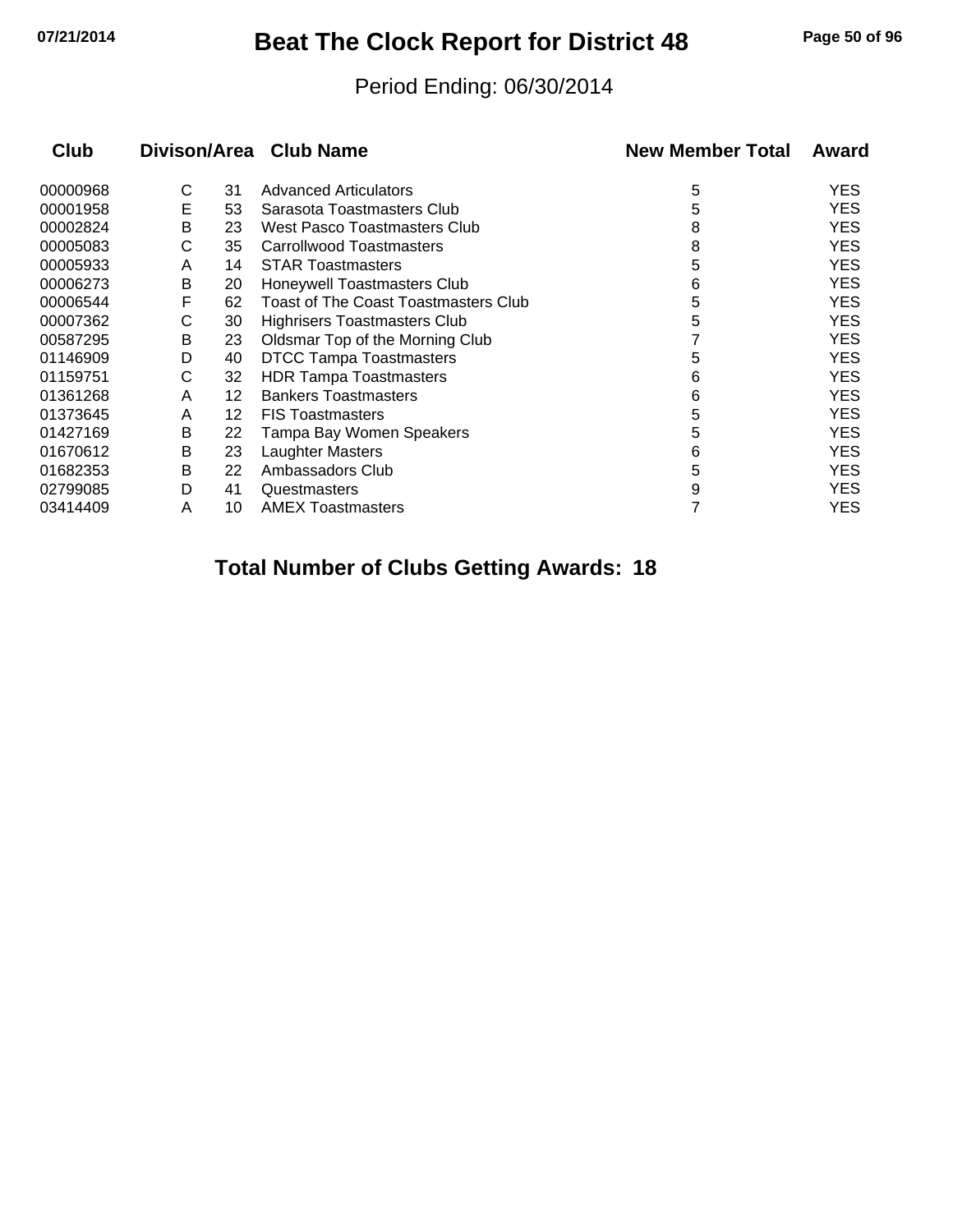# **07/21/2014 Beat The Clock Report for District 49 Page 51 of 96**

#### Period Ending: 06/30/2014

| Club     |     | Divison/Area Club Name                    | <b>New Member Total</b> | Award |
|----------|-----|-------------------------------------------|-------------------------|-------|
| 00000520 | 11  | Hickam AFB Club #520                      | 5.                      | YES   |
| 00007356 |     | 12 Ho'oponopono Pa'ahao Toastmasters Club | 5                       | YES   |
| 00008179 | 03. | Olelo Wahine Pa'ahao Toastmasters Club    | 12                      | YES   |
| 01055548 | 08  | Na Hoku Kai Toastmasters                  |                         | YES   |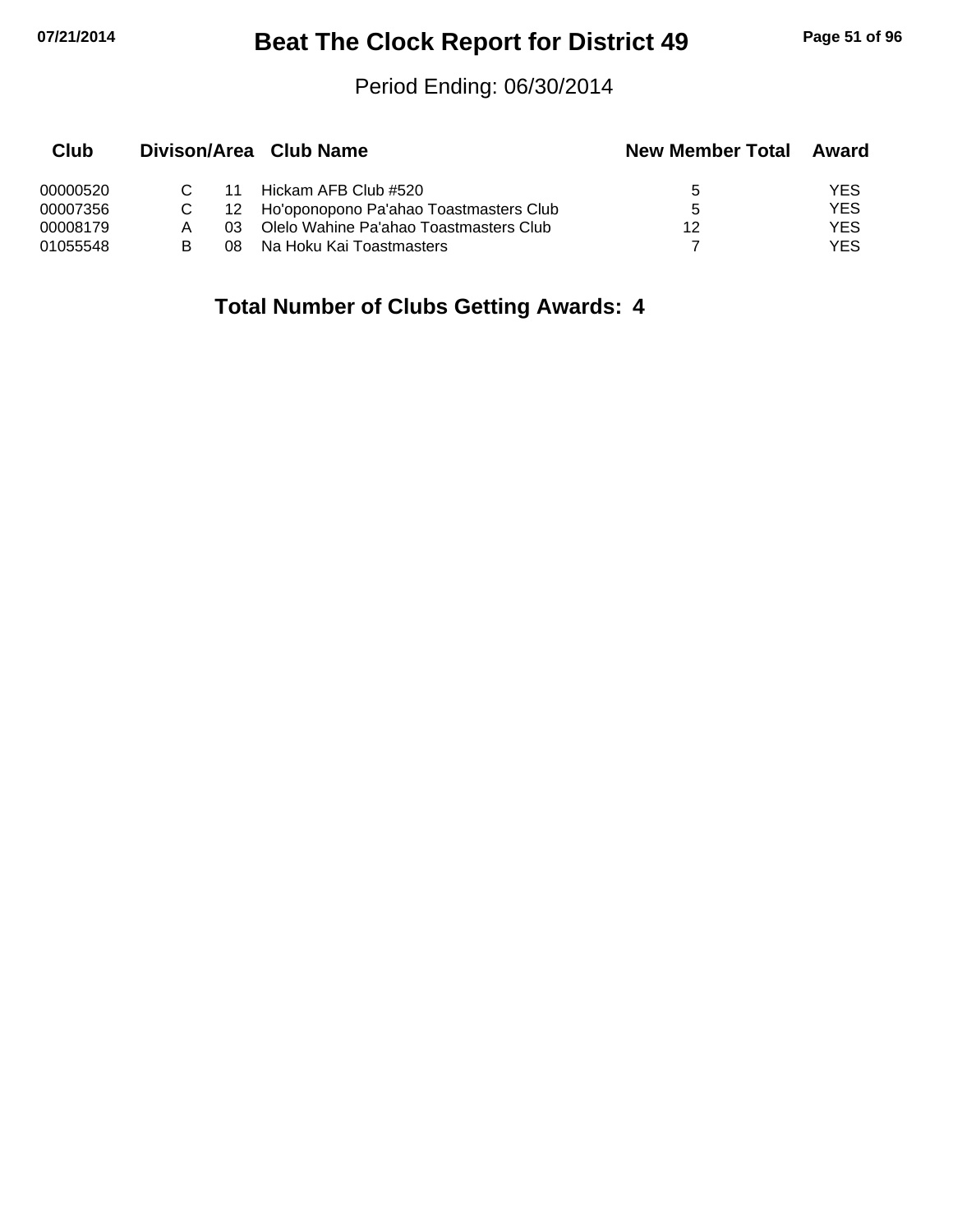# **07/21/2014 Beat The Clock Report for District 50 Page 52 of 96**

#### Period Ending: 06/30/2014

| <b>Club</b> |   |    | Divison/Area Club Name                 | <b>New Member Total</b> | Award      |
|-------------|---|----|----------------------------------------|-------------------------|------------|
| 00006523    | V | 71 | <b>Garland Communicators Club</b>      |                         | <b>YES</b> |
| 00007587    |   | 65 | Easy. Really. Speakers Club            | 5                       | <b>YES</b> |
| 00008941    | S | 54 | Bank of America Texas Talkers Club     | 5                       | <b>YES</b> |
| 00008952    | V | 74 | Talk Of The Tower Toastmasters Club    |                         | <b>YES</b> |
| 00009161    | V | 73 | <b>Texas Dragon Toastmasters Club</b>  | 6                       | <b>YES</b> |
| 00584516    | S | 53 | Talkitecture Club                      | 5                       | <b>YES</b> |
| 00845547    | P | 45 | <b>Wylie Wisecrackers</b>              | 6                       | <b>YES</b> |
| 00953233    | S | 52 | <b>HKS DoubleCheck Chatters</b>        | 6                       | <b>YES</b> |
| 01176566    | M | 33 | Dallas ISD Talk It Up!                 | 8                       | <b>YES</b> |
| 01258241    | Е | 11 | NorthEast Texas ToastMasters           |                         | <b>YES</b> |
| 01565753    | P | 43 | Jindal Management Toastmasters Society | 10                      | <b>YES</b> |
| 01581643    | F | 22 | Speak Up Allen                         | 8                       | <b>YES</b> |
| 01595518    | F | 24 | McAfee Toastmasters                    | 6                       | <b>YES</b> |
| 02342008    | M | 34 | <b>UPS Red River District</b>          | 8                       | <b>YES</b> |
| 03240871    | F | 23 | Visigoth Toastmasters                  | 6                       | <b>YES</b> |
| 03898264    | P | 43 | WildChatters                           | 20                      | YES        |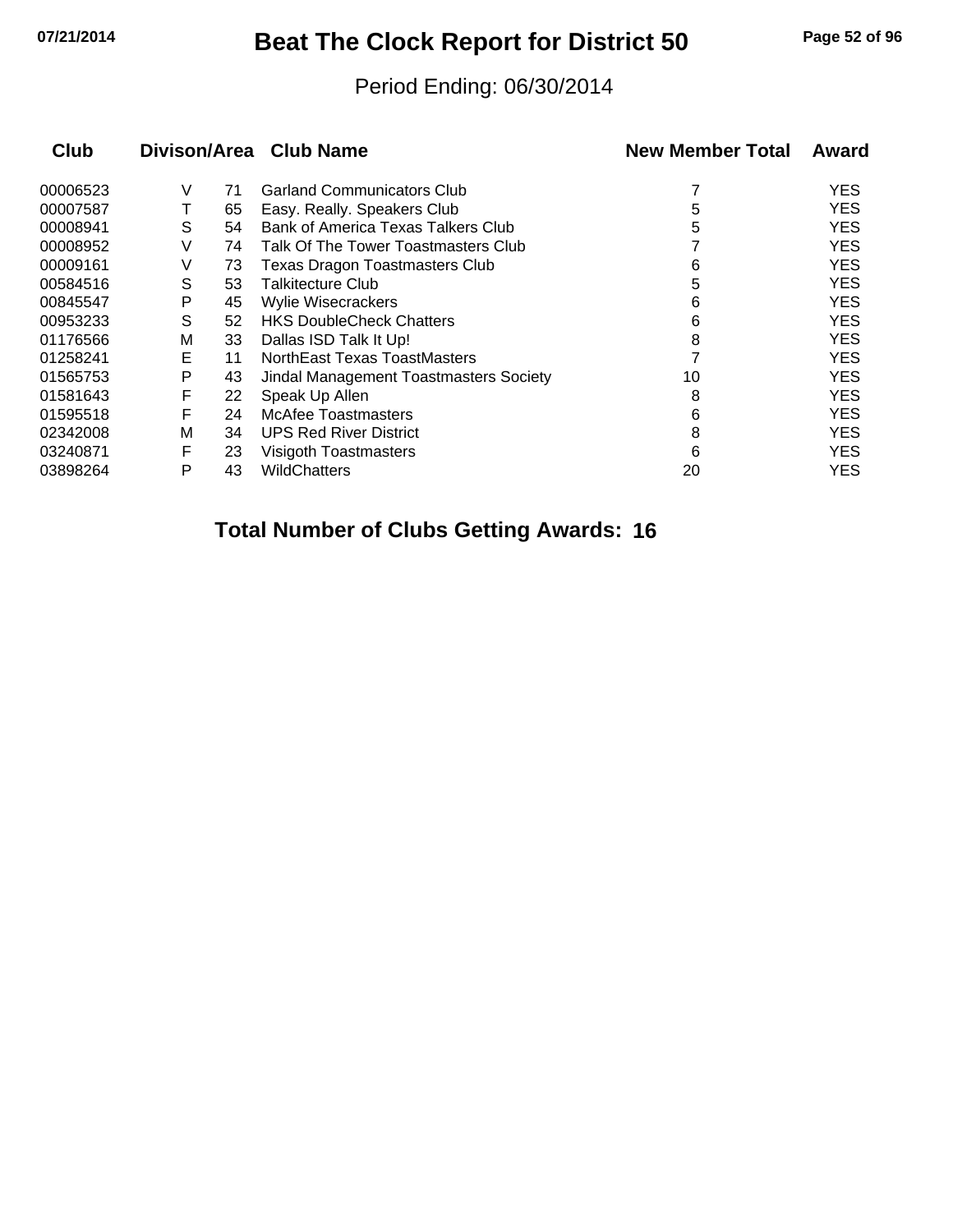## **07/21/2014 Beat The Clock Report for District 51 Page 53 of 96**

#### Period Ending: 06/30/2014

| Club     |   |    | Divison/Area Club Name                             | <b>New Member Total</b> | Award      |
|----------|---|----|----------------------------------------------------|-------------------------|------------|
| 00000552 | Н | 01 | <b>Taiping Toastmasters Club</b>                   | 6                       | <b>YES</b> |
| 00003015 | M | 02 | Chung Hwa Alumni Assoc Club                        | 6                       | <b>YES</b> |
| 00005039 | G | 01 | Ernst & Young's Toastmasters Club                  | 6                       | <b>YES</b> |
| 00005219 | M | 01 | <b>Best Toastmasters Club</b>                      | 10                      | <b>YES</b> |
| 00007211 | N | 04 | Kulim Toastmasters Club                            | 6                       | <b>YES</b> |
| 00008052 | P | 03 | Telekom Malaysia Toastmasters Club, KL             | 6                       | <b>YES</b> |
| 00627611 | P | 02 | <b>Maxis Toastmasters Club</b>                     | 9                       | <b>YES</b> |
| 00791325 | Н | 02 | Langkap Toastmasters Club                          | 8                       | <b>YES</b> |
| 00810576 | Е | 03 | Multimedia University Toastmasters Club (MMU TMC)  | 5                       | <b>YES</b> |
| 00849962 | C | 02 | Klang Bilingual Toastmasters Club                  | 7                       | <b>YES</b> |
| 00931425 | S | 04 | <b>Bukit Gelugor Toastmasters Club</b>             | 5                       | <b>YES</b> |
| 00931428 | S | 03 | Penang Sungai Ara Toastmasters Club                | 5                       | <b>YES</b> |
| 00950005 | W | 02 | <b>Great Eastern Toastmasters Club</b>             | 5                       | <b>YES</b> |
| 01125121 | Н | 04 | <b>Team Flantech</b>                               | 6                       | <b>YES</b> |
| 01206962 | С | 01 | <b>UTC - UMW Toastmasters Club</b>                 | 11                      | <b>YES</b> |
| 01206984 | A | 03 | <b>JB North Toastmasters Club</b>                  | 8                       | <b>YES</b> |
| 01211904 | Т | 02 | Tamil Toastmasters Club, Petaling Jaya             | 9                       | <b>YES</b> |
| 01285147 | G | 02 | PJ Bilingual Toastmasters Club                     | 5                       | <b>YES</b> |
| 01358084 | S | 01 | Helping Hand Advanced Toastmasters Club            | 5                       | <b>YES</b> |
| 01759651 | W | 02 | <b>TARC Toastmasters Club</b>                      | 5                       | <b>YES</b> |
| 01840045 | Т | 03 | Lavangam Tamil Toastmasters Club                   | 8                       | <b>YES</b> |
| 02081354 | н | 01 | UTAR Tin Talks Toastmasters Club                   | 8                       | <b>YES</b> |
| 02116808 | W | 03 | IBM Malaysia Toastmasters Club                     | 8                       | <b>YES</b> |
| 02472127 | Β | 06 | <b>Sunway University Toastmasters Club</b>         | 17                      | <b>YES</b> |
| 02474885 | E | 04 | T-Systems Cyberjaya Toastmasters Club              | 5                       | <b>YES</b> |
| 02549085 | E | 03 | <b>OUM Toastmasters Club</b>                       | 5                       | <b>YES</b> |
| 02908853 | E | 01 | <b>GSK Malaysia Toastmasters Club</b>              | 9                       | <b>YES</b> |
| 03223653 | G | 02 | <b>INTI IU NILAI Toastmasters Club</b>             | 6                       | <b>YES</b> |
| 03275375 | N | 02 | <b>INTI Penang Allie Gaters' Toastmasters Club</b> | 7                       | <b>YES</b> |
| 03287262 | P | 03 | Perwira Toastmasters Club                          | 9                       | <b>YES</b> |
| 03651665 | E | 04 | SmartPidato Bi-Lingual Toastmasters Club           | 9                       | <b>YES</b> |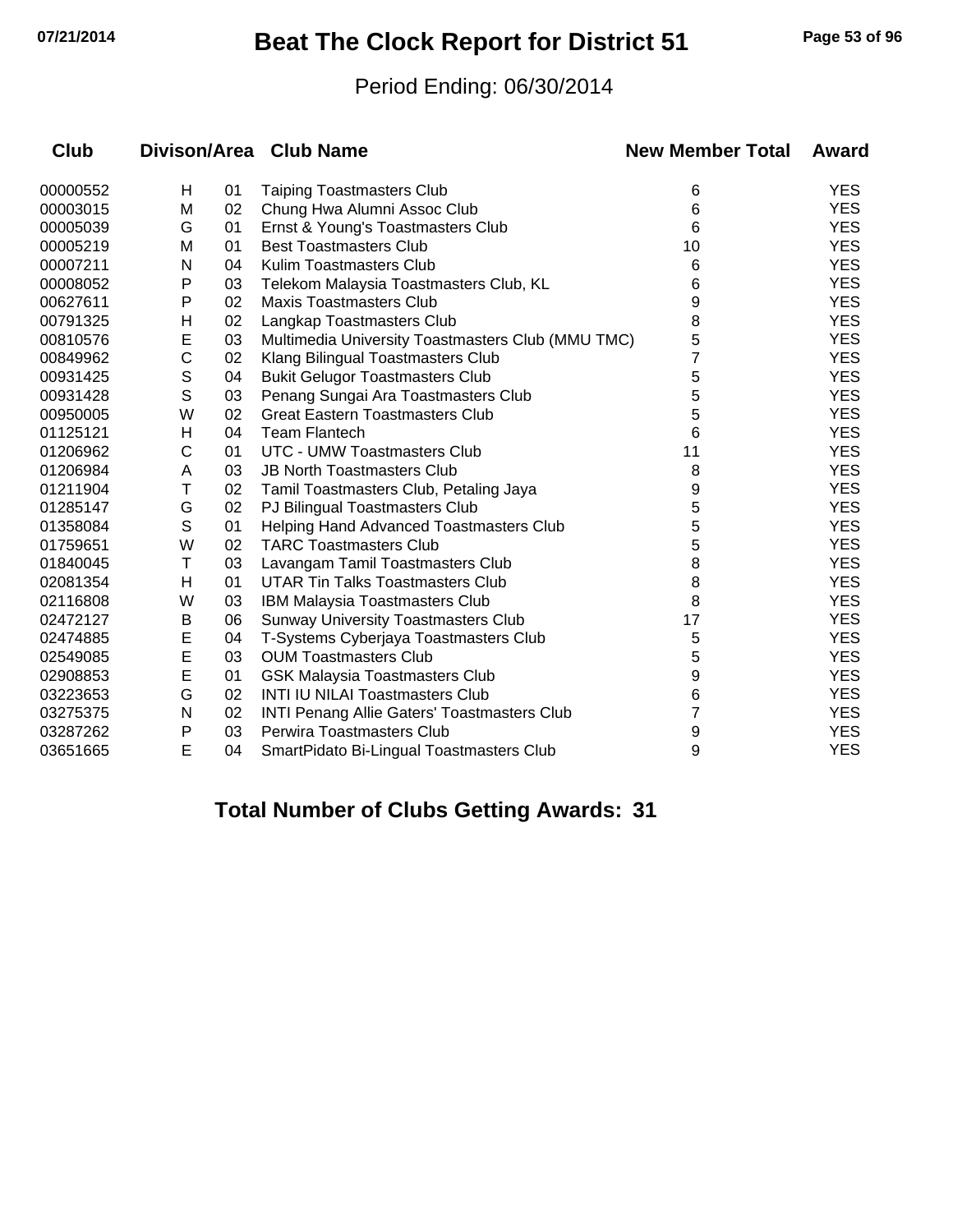## **07/21/2014 Beat The Clock Report for District 52 Page 54 of 96**

#### Period Ending: 06/30/2014

| Club     |   |    | Divison/Area Club Name                         | <b>New Member Total</b> | Award      |
|----------|---|----|------------------------------------------------|-------------------------|------------|
| 00000172 | B | 20 | Cosmopolitan Tech Club                         | 5                       | <b>YES</b> |
| 00000298 | D | 42 | <b>Watermasters Club</b>                       | 5                       | <b>YES</b> |
| 00000616 | Е | 53 | Downtown L.A. Toastmasters                     | 5                       | <b>YES</b> |
| 00006178 | B | 23 | Salesmastery Club                              | 5                       | <b>YES</b> |
| 00009641 | B | 22 | Daybreak Santa Clarita Toastmasters Club       | 5                       | <b>YES</b> |
| 01311423 | С | 32 | Imagination at NBC Universal Toastmasters Club | 5                       | <b>YES</b> |
| 02510651 | B | 23 | Improv & Comedy Toastmasters                   | 6                       | <b>YES</b> |
| 02941014 | В | 23 | <b>Getty Toastmasters</b>                      | 5                       | <b>YES</b> |
| 02981519 | B | 20 | Elite Business Professionals (EBP)             | 11                      | <b>YES</b> |
| 03797097 | A | 13 | Universal Music Group Toastmasters             | 6                       | <b>YES</b> |
| 03944160 | в | 20 | V.O.L.T. Voices Of Leadership Toastmasters     | 5                       | <b>YES</b> |
|          |   |    |                                                |                         |            |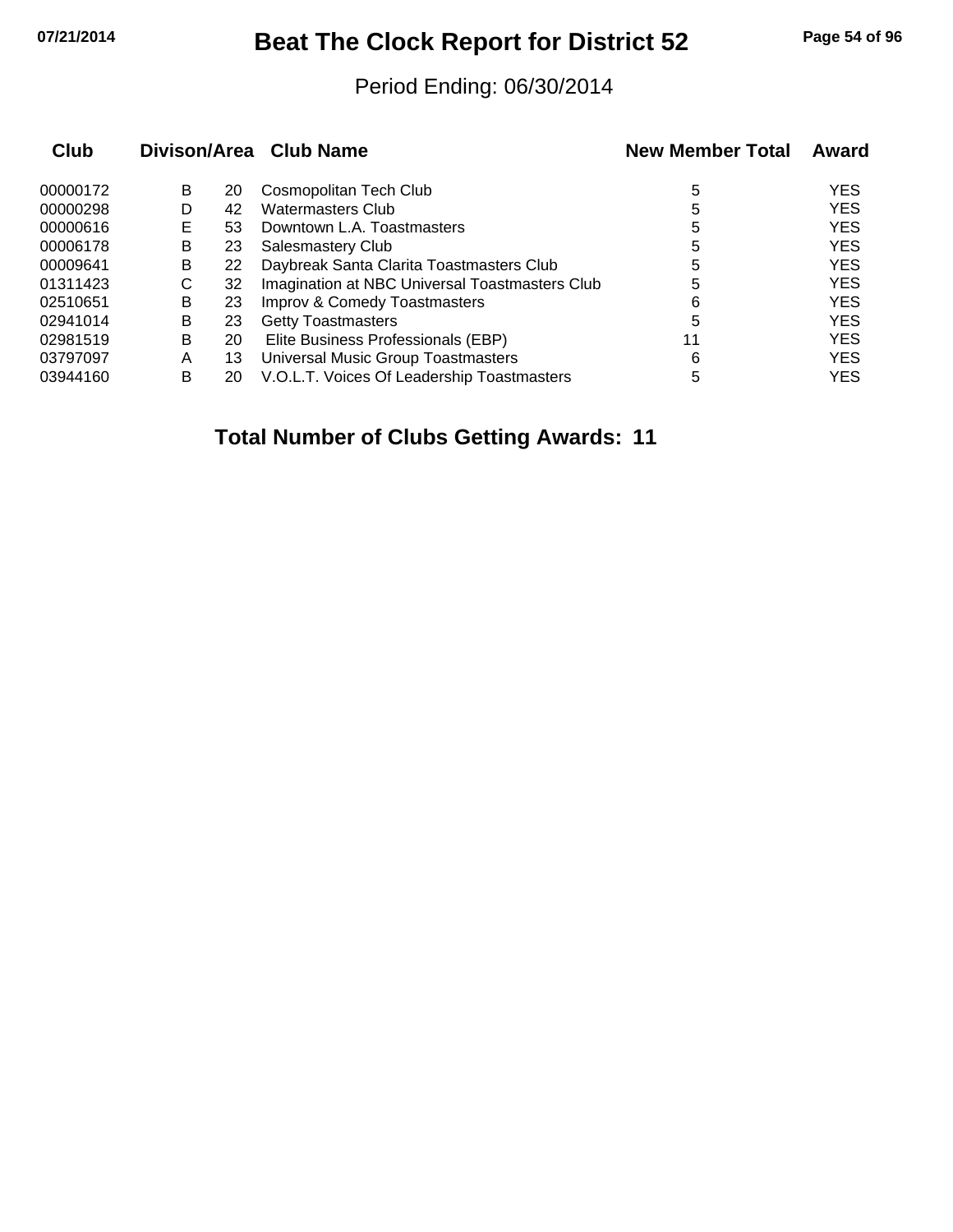## **07/21/2014 Beat The Clock Report for District 53 Page 55 of 96**

#### Period Ending: 06/30/2014

| Club     |   |     | Divison/Area Club Name                | <b>New Member Total</b> | Award      |
|----------|---|-----|---------------------------------------|-------------------------|------------|
| 00000865 |   |     | <b>Greater Stamford Toastmasters</b>  | 9                       | <b>YES</b> |
| 00003610 | В | 21  | Aetna Speaks up!                      |                         | <b>YES</b> |
| 00005520 | В | 23. | Cedar Hill Toastmasters Club          | 5                       | <b>YES</b> |
| 00008792 | F | 64  | Southern Berkshire Toastmasters Club  | 5                       | <b>YES</b> |
| 01344654 |   | 42  | <b>High Ridge Toasters</b>            | 5                       | <b>YES</b> |
| 01436813 | А |     | <b>Southern Dutchess Toastmasters</b> | 5                       | <b>YES</b> |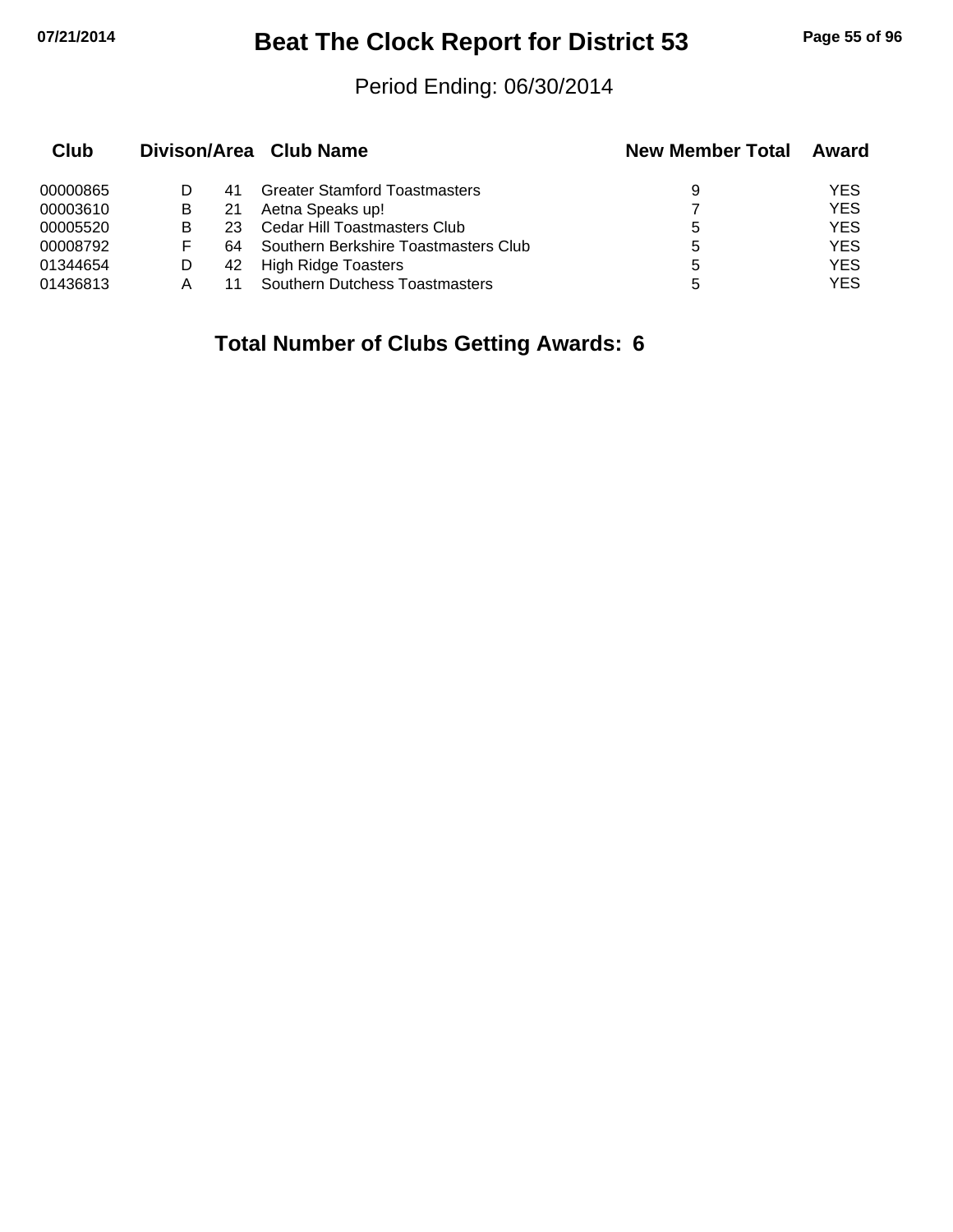# **07/21/2014 Beat The Clock Report for District 54 Page 56 of 96**

#### Period Ending: 06/30/2014

| Club     |         |     | Divison/Area Club Name           | <b>New Member Total</b> | Award      |
|----------|---------|-----|----------------------------------|-------------------------|------------|
| 00000467 | $E = 1$ | -51 | McKinley Club                    |                         | <b>YES</b> |
| 00003228 |         | 42. | State Farm Talk Of The Town Club | h.                      | <b>YES</b> |
| 01278195 |         | 31  | <b>Astounding Communicators</b>  | 6                       | <b>YES</b> |
| 01351517 |         | 22  | DTM Advanced                     |                         | YES        |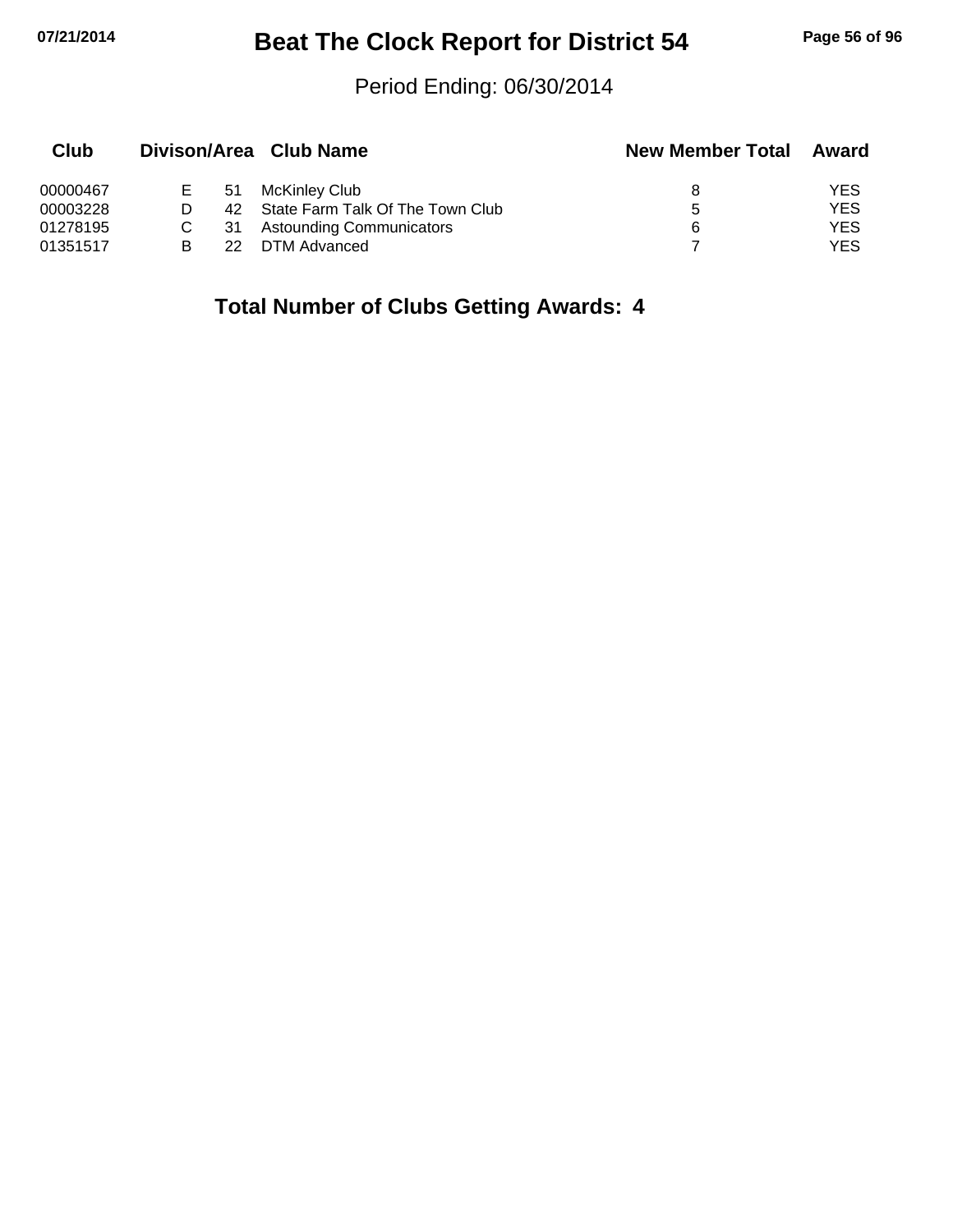# **07/21/2014 Beat The Clock Report for District 55 Page 57 of 96**

#### Period Ending: 06/30/2014

| Club     |   |    | Divison/Area Club Name                  | <b>New Member Total</b> | Award      |
|----------|---|----|-----------------------------------------|-------------------------|------------|
| 00000181 | F | 20 | <b>USAA Toastmasters</b>                | 5                       | <b>YES</b> |
| 00004573 | Κ | 50 | <b>DPS Toastmasters Club</b>            | 6                       | <b>YES</b> |
| 00004591 | М | 32 | <b>Round Rock Chambermasters Club</b>   | 5                       | <b>YES</b> |
| 00004601 |   | 75 | Talk of the Tower Club                  | 5                       | <b>YES</b> |
| 00005531 | Κ | 54 | <b>West Austin I Toastmasters Club</b>  |                         | <b>YES</b> |
| 00005590 | М | 31 | <b>Big T Toastmasters Club</b>          | 5                       | <b>YES</b> |
| 00006379 | J | 61 | <b>West Austin II Club</b>              | 5                       | <b>YES</b> |
| 00006427 | н | 82 | Alamo Heights Club                      | 5                       | <b>YES</b> |
| 00007947 | J | 62 | <b>Barton Springs Club</b>              | 5                       | <b>YES</b> |
| 00008737 | F | 20 | <b>Texas Tongue Twisters Club</b>       | 5                       | <b>YES</b> |
| 00009174 |   | 42 | NI Speechmeisters Club                  | 5                       | <b>YES</b> |
| 00009325 | J | 62 | <b>TXDOT Club</b>                       | 5                       | <b>YES</b> |
| 00590635 | M | 33 | Lakeline Toastmasters                   | 6                       | <b>YES</b> |
| 00966756 | F | 21 | <b>Kinetically Speaking</b>             | 6                       | <b>YES</b> |
| 01085173 | J | 60 | South Austin                            | 5                       | <b>YES</b> |
| 01144256 | Κ | 52 | UT Sciences Toastmasters Club           | 6                       | <b>YES</b> |
| 01498200 | G | 92 | <b>Third Coast Toasters</b>             | 6                       | <b>YES</b> |
| 01498774 |   | 45 | <b>Digital Toast</b>                    | 5                       | <b>YES</b> |
| 01565503 | G | 93 | <b>ELITE Toastmasters</b>               | 6                       | <b>YES</b> |
| 01706861 | Κ | 52 | <b>CREST</b>                            | 9                       | <b>YES</b> |
| 02442151 | J | 62 | <b>Bilingual Toastmasters of Austin</b> | 6                       | <b>YES</b> |
| 02475290 |   | 72 | <b>Living Water Toastmasters</b>        | 5                       | <b>YES</b> |
| 02884053 | M | 30 | <b>Killeen Toastmasters</b>             | 5                       | <b>YES</b> |
| 03022729 | G | 93 | <b>Small Biz Buzz</b>                   | 7                       | <b>YES</b> |
| 03331574 | H | 80 | Second To None                          | 8                       | <b>YES</b> |
| 03338503 | J | 65 | Swab the DEC                            | 5                       | <b>YES</b> |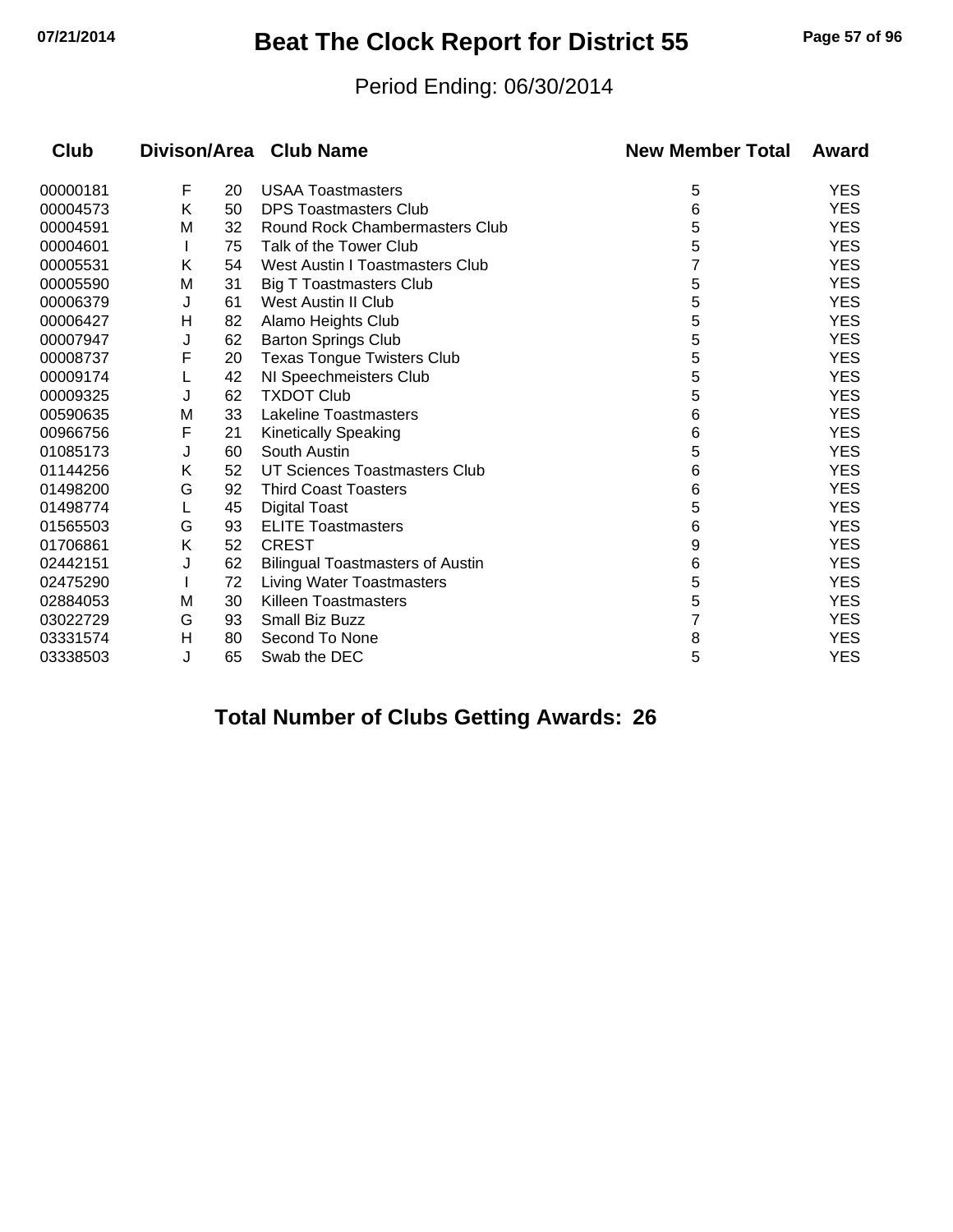# **07/21/2014 Beat The Clock Report for District 56 Page 58 of 96**

#### Period Ending: 06/30/2014

| Club     |   |    | Divison/Area Club Name                  | <b>New Member Total</b> | Award      |
|----------|---|----|-----------------------------------------|-------------------------|------------|
| 00002521 | O | 13 | Firm Speakers Toastmasters Club         | 5                       | <b>YES</b> |
| 00002755 | N | 25 | Katy Toastmasters Club                  | 5                       | <b>YES</b> |
| 00002972 | O | 11 | Downtown Houston Toastmasters Club      |                         | <b>YES</b> |
| 00003907 | M | 33 | The High Energy Speakers                | 5                       | <b>YES</b> |
| 00004969 | R | 61 | Talk of the Town Toastmasters           | 5                       | <b>YES</b> |
| 00006659 | Q | 53 | Unity Toastmasters Club                 | 6                       | <b>YES</b> |
| 00006918 |   | 45 | Woodlands Toastmasters Club             | 6                       | <b>YES</b> |
| 00008937 |   | 45 | Spring Ahead Speakers Toastmasters Club | 5                       | <b>YES</b> |
| 00694851 | N | 24 | Pensadores de Houston Club              | 5                       | <b>YES</b> |
| 00804715 |   | 45 | Anadarko Speaks Toastmasters Club       | 5                       | <b>YES</b> |
| 00850925 | O | 14 | Young Professional                      | 8                       | <b>YES</b> |
| 01001993 | O | 14 | <b>Master Evaluators</b>                | 6                       | <b>YES</b> |
| 01042102 | м | 34 | <b>Mudslingers</b>                      |                         | <b>YES</b> |
| 01247746 |   | 43 | Southwestern Energy                     | 5                       | <b>YES</b> |
| 01295052 | R | 65 | <b>RICH Toastmasters</b>                | 5                       | <b>YES</b> |
| 01903819 | M | 30 | <b>Sweet Talkers</b>                    | 6                       | <b>YES</b> |
| 02306655 | P | 02 | LZ Toastmasters Club                    | 8                       | <b>YES</b> |
| 02453651 | R | 64 | Harris County PID Toastmasters Club     |                         | <b>YES</b> |
| 02953015 | Q | 53 | <b>Yackity Yack</b>                     | 16                      | <b>YES</b> |
| 03041739 | м | 33 | <b>Blue Frog Toastmasters Club</b>      | 6                       | <b>YES</b> |
| 03614557 | Р | 04 | <b>West Pearland Toastmasters</b>       | 5                       | <b>YES</b> |
| 03689219 | P | 01 | <b>Constructively Speaking</b>          | 5                       | <b>YES</b> |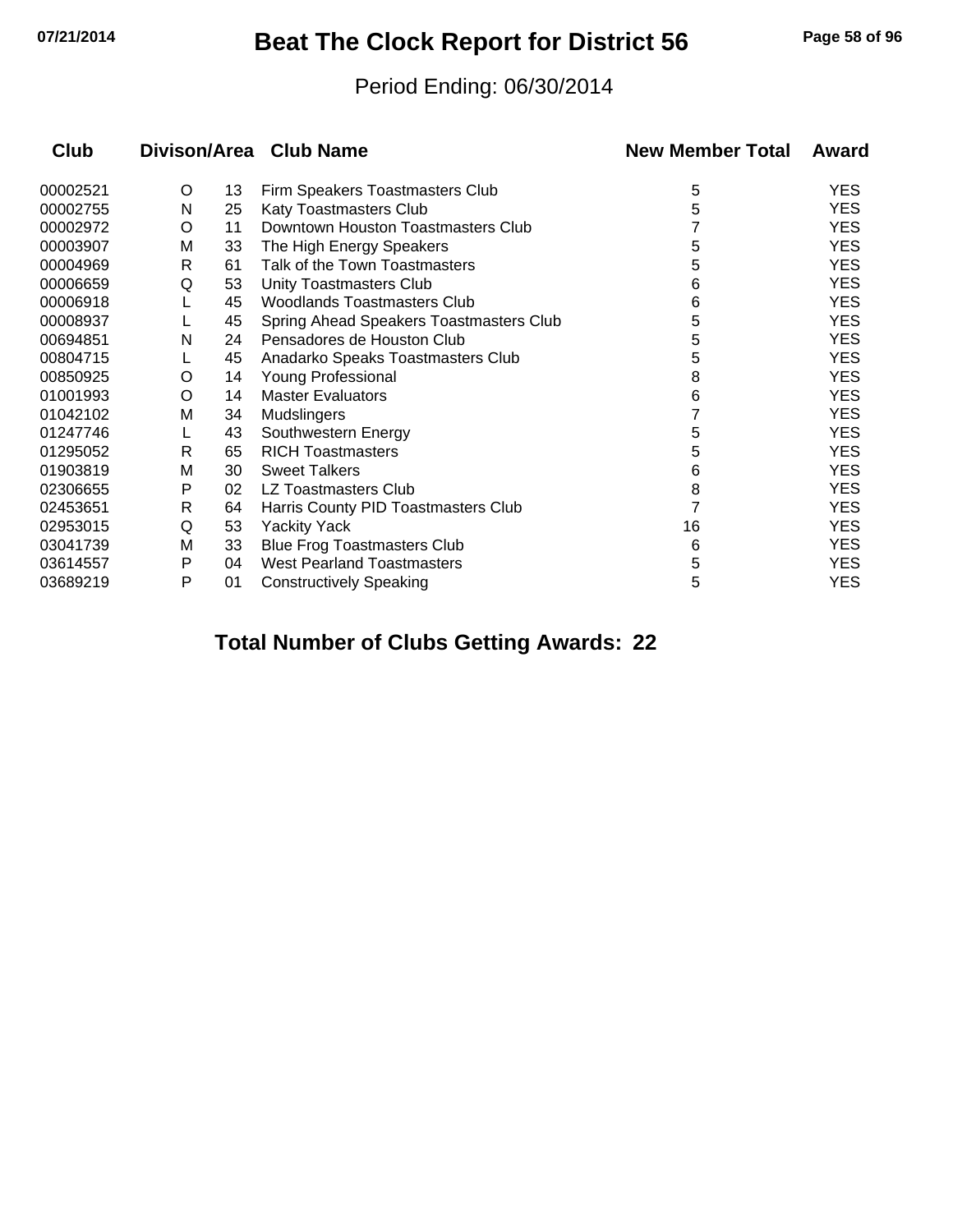# **07/21/2014 Beat The Clock Report for District 57 Page 59 of 96**

#### Period Ending: 06/30/2014

| Club     |   |    | Divison/Area Club Name                       | <b>New Member Total</b> | Award      |
|----------|---|----|----------------------------------------------|-------------------------|------------|
| 00000182 | G | 31 | Santa Rosa Club                              | 6                       | <b>YES</b> |
| 00000598 | B | 06 | Diablo Toastmasters Club                     | 5                       | <b>YES</b> |
| 00000682 | A | 13 | <b>Fantastic Toastmasters</b>                | 5                       | <b>YES</b> |
| 00001250 | D | 12 | <b>Oakland City Center Toastmasters Club</b> | 5                       | <b>YES</b> |
| 00001441 | С | 09 | Southern Marin Toastmasters Club             | 6                       | YES        |
| 00001785 | F | 16 | Danville Toastmasters Club 1785              | 5                       | <b>YES</b> |
| 00002056 | B | 17 | <b>Early Words Toastmasters</b>              | 5                       | YES        |
| 00004755 | С | 24 | <b>Standing Orations Toastmasters Club</b>   | 6                       | YES.       |
| 00005306 | Е | 15 | Toastmasters on Campus Club                  | 5                       | YES        |
| 00648709 | F | 20 | <b>Ring Masters Club</b>                     |                         | <b>YES</b> |
| 00795293 | F | 32 | Tales & Tellers Toastmasters Club            | 6                       | YES        |
| 01069027 | Е | 18 | <b>XoMasters</b>                             | 5                       | YES.       |
| 01385983 | A | 22 | Sweet Talkers-ADC                            | 5                       | <b>YES</b> |
| 02188234 | D | 12 | Scopemasters East Bay                        | 5                       | YES        |
| 03179353 | F | 16 | Talk and Thrive                              | 11                      | YES.       |
| 03286983 | F | 05 | Speakers of the House                        | 6                       | YES        |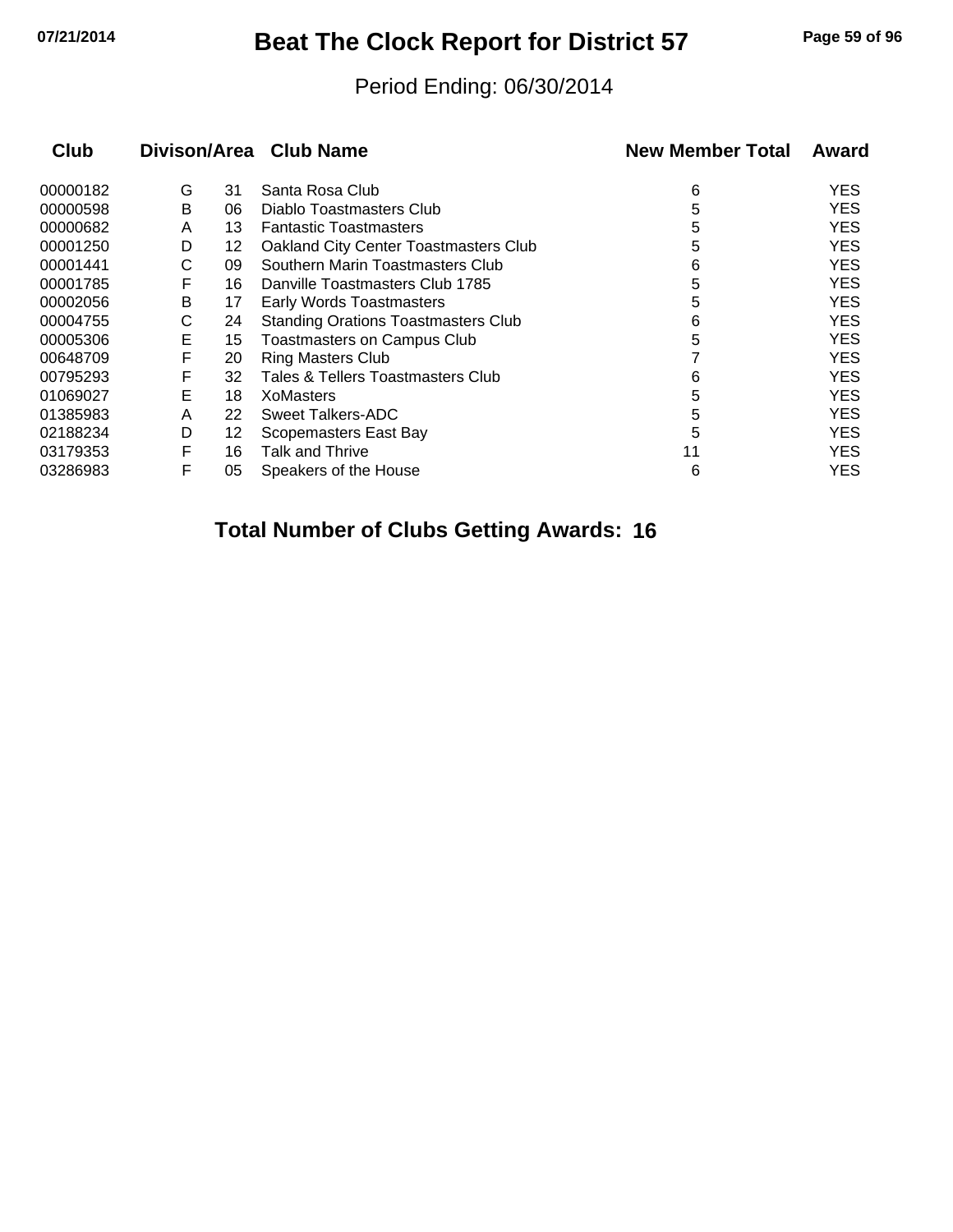# **07/21/2014 Beat The Clock Report for District 58 Page 60 of 96**

#### Period Ending: 06/30/2014

| Club     |   |    | Divison/Area Club Name                               | <b>New Member Total</b> | Award      |
|----------|---|----|------------------------------------------------------|-------------------------|------------|
| 00001214 | Α | 11 | <b>MUSC Club</b>                                     |                         | YES        |
| 00001946 | F | 61 | Anderson Toastmasters Club                           | 10                      | <b>YES</b> |
| 00002406 | С | 32 | <b>Lexington County Toastmasters</b>                 | 5                       | <b>YES</b> |
| 00002515 | Α | 15 | The Leadership and Public Speaking Toastmasters Club |                         | <b>YES</b> |
| 00004848 | Е | 52 | <b>Sumter Area Club</b>                              | 6                       | <b>YES</b> |
| 00006183 | C | 32 | <b>Officers Club</b>                                 | 6                       | <b>YES</b> |
| 00006299 | B | 21 | <b>Trolley Talkers Club</b>                          | 5                       | <b>YES</b> |
| 01342573 | F | 51 | The Acers Toastmasters                               | 6                       | <b>YES</b> |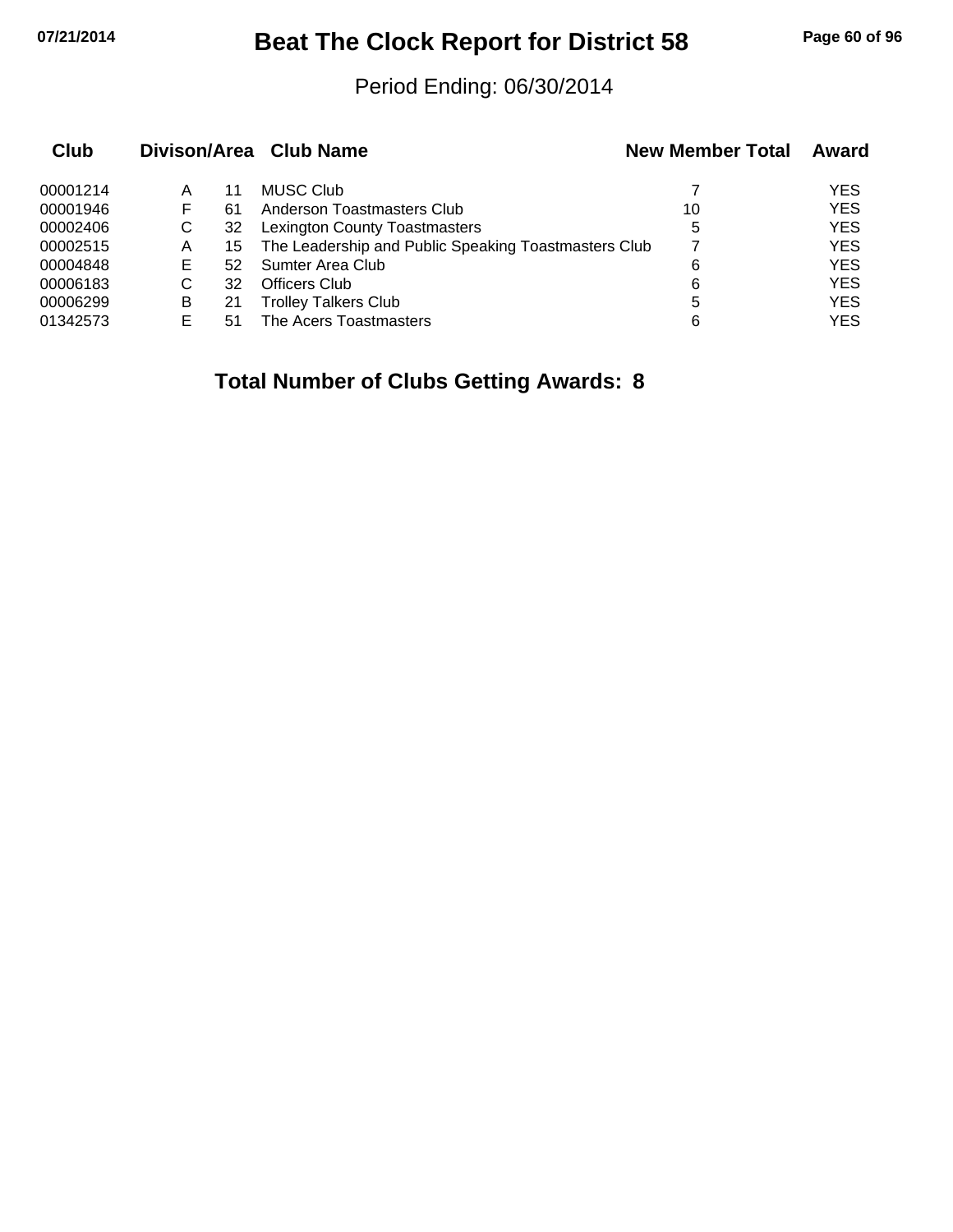# **07/21/2014 Beat The Clock Report for District 59 Page 61 of 96**

#### Period Ending: 06/30/2014

| 00000551<br>D<br>01<br>Vienna Toastmasters Club<br>6<br>5<br>00003871<br>G<br>02<br>Copenhagen Toastmasters Club<br>5<br>Η<br>04<br>00005183<br><b>Achievers Club</b><br>5<br>01<br>Stockholm International<br>00005320<br>G<br>5<br>02<br>00006286<br>A<br>Agora 75 Club<br>5<br>F<br>04<br><b>Rhetorik Club Frankfurt</b><br>00006409<br>5<br>01<br>Forum des Rives de Seine<br>00006631<br>A<br>5<br>E<br>05<br>00006634<br>Lausanne International Club<br>Н<br>5<br>03<br><b>Madrid Toastmasters Club</b><br>00009605<br>E<br>5<br>05<br><b>EPFL Toastmasters</b><br>00619641<br>Κ<br>04<br><b>Duesseldorfer Toastmasters</b><br>6<br>00680945<br>5<br>05<br>00906542<br>M<br><b>Top Careers Toastmasters Club</b><br>7<br>00965761<br>04<br>Oporto Toastmasters Club<br>L<br>01022941<br>07<br>Sedina Toastmasters<br>6<br>M<br>01112264<br>02<br>6<br>M<br>Silesia Toastmasters<br>8<br>01138065<br>07<br>M<br><b>Toastmasters Poznan</b><br>5<br>04<br>01174825<br>M<br><b>Speaking Elephants</b><br>7<br>04<br>01276679<br>в<br><b>Toastmasters Gent</b><br>5<br>07<br>Verbal Victory<br>01345699<br>M<br>13<br>02<br>01361615<br>Young Entrepreneurs Toastmasters Club<br>8<br>01425176<br>01<br><b>Business Speakers Toastmasters Club</b><br>L<br>7<br>03<br>01570181<br>Coimbra Toastmasters Club<br>L<br>5<br>Н<br>04<br>Malaga PTA<br>01578352<br>02<br>5<br>Н<br><b>BCN Pride Toastmasters</b><br>01588110<br>5<br>06<br>01600547<br>M<br><b>Tricity Toastmasters</b><br>5<br>01727456<br>Κ<br>05<br>Kölner Sprechbar<br>05<br>01833481<br>11<br>M<br><b>Toastmasters Leaders</b><br>05<br>5<br>01961400<br>Beja Toastmasters Club<br>L<br>01<br>6<br>01965705<br>D<br>Vox Fortis<br>04<br>02137369<br>5<br>D<br><b>Budapest ExxonMobil Associates' Toastmasters Club</b><br>04<br>6<br>02490276<br>M<br><b>Lodz Toastmasters</b><br>7<br>02<br><b>Aarhus Toastmasters</b><br>02560410<br>G<br>С<br>5<br>01<br>02643782<br><b>Steglitz Toastmasters</b><br>02931301<br>02<br><b>Funchal Toastmasters Club</b><br>23<br>L<br>E<br>5<br>06<br>02959165<br><b>Toastmasters Luzern</b><br>Bydgoszcz Toastmasters Professionals<br>03046561<br>M<br>01<br>5<br><b>TAGUSPARK Toastmasters Club</b><br>03263044<br>02<br>17<br>Portimao Toastmasters Club<br>03651492<br>05<br>7<br>03735431<br>S.E.A. Sharks of ExxonMobil Association<br>02<br>14<br>D<br><b>Invicta Toastmasters Club</b><br>03743181<br>04<br>7<br>Castelo Branco Toastmasters Club<br>03750897<br>03<br>6 | Club |  | Divison/Area Club Name | <b>New Member Total</b> | Award      |
|----------------------------------------------------------------------------------------------------------------------------------------------------------------------------------------------------------------------------------------------------------------------------------------------------------------------------------------------------------------------------------------------------------------------------------------------------------------------------------------------------------------------------------------------------------------------------------------------------------------------------------------------------------------------------------------------------------------------------------------------------------------------------------------------------------------------------------------------------------------------------------------------------------------------------------------------------------------------------------------------------------------------------------------------------------------------------------------------------------------------------------------------------------------------------------------------------------------------------------------------------------------------------------------------------------------------------------------------------------------------------------------------------------------------------------------------------------------------------------------------------------------------------------------------------------------------------------------------------------------------------------------------------------------------------------------------------------------------------------------------------------------------------------------------------------------------------------------------------------------------------------------------------------------------------------------------------------------------------------------------------------------------------------------------------------------------------------------------------------------------------------------------------------------------------------------------------------------------------------------------------------------------------------------------------------------------------------------------------------------------------------------------------------------------------------------------------------------------------------------|------|--|------------------------|-------------------------|------------|
|                                                                                                                                                                                                                                                                                                                                                                                                                                                                                                                                                                                                                                                                                                                                                                                                                                                                                                                                                                                                                                                                                                                                                                                                                                                                                                                                                                                                                                                                                                                                                                                                                                                                                                                                                                                                                                                                                                                                                                                                                                                                                                                                                                                                                                                                                                                                                                                                                                                                                        |      |  |                        |                         | <b>YES</b> |
|                                                                                                                                                                                                                                                                                                                                                                                                                                                                                                                                                                                                                                                                                                                                                                                                                                                                                                                                                                                                                                                                                                                                                                                                                                                                                                                                                                                                                                                                                                                                                                                                                                                                                                                                                                                                                                                                                                                                                                                                                                                                                                                                                                                                                                                                                                                                                                                                                                                                                        |      |  |                        |                         | <b>YES</b> |
|                                                                                                                                                                                                                                                                                                                                                                                                                                                                                                                                                                                                                                                                                                                                                                                                                                                                                                                                                                                                                                                                                                                                                                                                                                                                                                                                                                                                                                                                                                                                                                                                                                                                                                                                                                                                                                                                                                                                                                                                                                                                                                                                                                                                                                                                                                                                                                                                                                                                                        |      |  |                        |                         | <b>YES</b> |
|                                                                                                                                                                                                                                                                                                                                                                                                                                                                                                                                                                                                                                                                                                                                                                                                                                                                                                                                                                                                                                                                                                                                                                                                                                                                                                                                                                                                                                                                                                                                                                                                                                                                                                                                                                                                                                                                                                                                                                                                                                                                                                                                                                                                                                                                                                                                                                                                                                                                                        |      |  |                        |                         | <b>YES</b> |
|                                                                                                                                                                                                                                                                                                                                                                                                                                                                                                                                                                                                                                                                                                                                                                                                                                                                                                                                                                                                                                                                                                                                                                                                                                                                                                                                                                                                                                                                                                                                                                                                                                                                                                                                                                                                                                                                                                                                                                                                                                                                                                                                                                                                                                                                                                                                                                                                                                                                                        |      |  |                        |                         | <b>YES</b> |
|                                                                                                                                                                                                                                                                                                                                                                                                                                                                                                                                                                                                                                                                                                                                                                                                                                                                                                                                                                                                                                                                                                                                                                                                                                                                                                                                                                                                                                                                                                                                                                                                                                                                                                                                                                                                                                                                                                                                                                                                                                                                                                                                                                                                                                                                                                                                                                                                                                                                                        |      |  |                        |                         | <b>YES</b> |
|                                                                                                                                                                                                                                                                                                                                                                                                                                                                                                                                                                                                                                                                                                                                                                                                                                                                                                                                                                                                                                                                                                                                                                                                                                                                                                                                                                                                                                                                                                                                                                                                                                                                                                                                                                                                                                                                                                                                                                                                                                                                                                                                                                                                                                                                                                                                                                                                                                                                                        |      |  |                        |                         | <b>YES</b> |
|                                                                                                                                                                                                                                                                                                                                                                                                                                                                                                                                                                                                                                                                                                                                                                                                                                                                                                                                                                                                                                                                                                                                                                                                                                                                                                                                                                                                                                                                                                                                                                                                                                                                                                                                                                                                                                                                                                                                                                                                                                                                                                                                                                                                                                                                                                                                                                                                                                                                                        |      |  |                        |                         | <b>YES</b> |
|                                                                                                                                                                                                                                                                                                                                                                                                                                                                                                                                                                                                                                                                                                                                                                                                                                                                                                                                                                                                                                                                                                                                                                                                                                                                                                                                                                                                                                                                                                                                                                                                                                                                                                                                                                                                                                                                                                                                                                                                                                                                                                                                                                                                                                                                                                                                                                                                                                                                                        |      |  |                        |                         | <b>YES</b> |
|                                                                                                                                                                                                                                                                                                                                                                                                                                                                                                                                                                                                                                                                                                                                                                                                                                                                                                                                                                                                                                                                                                                                                                                                                                                                                                                                                                                                                                                                                                                                                                                                                                                                                                                                                                                                                                                                                                                                                                                                                                                                                                                                                                                                                                                                                                                                                                                                                                                                                        |      |  |                        |                         | <b>YES</b> |
|                                                                                                                                                                                                                                                                                                                                                                                                                                                                                                                                                                                                                                                                                                                                                                                                                                                                                                                                                                                                                                                                                                                                                                                                                                                                                                                                                                                                                                                                                                                                                                                                                                                                                                                                                                                                                                                                                                                                                                                                                                                                                                                                                                                                                                                                                                                                                                                                                                                                                        |      |  |                        |                         | <b>YES</b> |
|                                                                                                                                                                                                                                                                                                                                                                                                                                                                                                                                                                                                                                                                                                                                                                                                                                                                                                                                                                                                                                                                                                                                                                                                                                                                                                                                                                                                                                                                                                                                                                                                                                                                                                                                                                                                                                                                                                                                                                                                                                                                                                                                                                                                                                                                                                                                                                                                                                                                                        |      |  |                        |                         | <b>YES</b> |
|                                                                                                                                                                                                                                                                                                                                                                                                                                                                                                                                                                                                                                                                                                                                                                                                                                                                                                                                                                                                                                                                                                                                                                                                                                                                                                                                                                                                                                                                                                                                                                                                                                                                                                                                                                                                                                                                                                                                                                                                                                                                                                                                                                                                                                                                                                                                                                                                                                                                                        |      |  |                        |                         | <b>YES</b> |
|                                                                                                                                                                                                                                                                                                                                                                                                                                                                                                                                                                                                                                                                                                                                                                                                                                                                                                                                                                                                                                                                                                                                                                                                                                                                                                                                                                                                                                                                                                                                                                                                                                                                                                                                                                                                                                                                                                                                                                                                                                                                                                                                                                                                                                                                                                                                                                                                                                                                                        |      |  |                        |                         | <b>YES</b> |
|                                                                                                                                                                                                                                                                                                                                                                                                                                                                                                                                                                                                                                                                                                                                                                                                                                                                                                                                                                                                                                                                                                                                                                                                                                                                                                                                                                                                                                                                                                                                                                                                                                                                                                                                                                                                                                                                                                                                                                                                                                                                                                                                                                                                                                                                                                                                                                                                                                                                                        |      |  |                        |                         | <b>YES</b> |
|                                                                                                                                                                                                                                                                                                                                                                                                                                                                                                                                                                                                                                                                                                                                                                                                                                                                                                                                                                                                                                                                                                                                                                                                                                                                                                                                                                                                                                                                                                                                                                                                                                                                                                                                                                                                                                                                                                                                                                                                                                                                                                                                                                                                                                                                                                                                                                                                                                                                                        |      |  |                        |                         | <b>YES</b> |
|                                                                                                                                                                                                                                                                                                                                                                                                                                                                                                                                                                                                                                                                                                                                                                                                                                                                                                                                                                                                                                                                                                                                                                                                                                                                                                                                                                                                                                                                                                                                                                                                                                                                                                                                                                                                                                                                                                                                                                                                                                                                                                                                                                                                                                                                                                                                                                                                                                                                                        |      |  |                        |                         | <b>YES</b> |
|                                                                                                                                                                                                                                                                                                                                                                                                                                                                                                                                                                                                                                                                                                                                                                                                                                                                                                                                                                                                                                                                                                                                                                                                                                                                                                                                                                                                                                                                                                                                                                                                                                                                                                                                                                                                                                                                                                                                                                                                                                                                                                                                                                                                                                                                                                                                                                                                                                                                                        |      |  |                        |                         | <b>YES</b> |
|                                                                                                                                                                                                                                                                                                                                                                                                                                                                                                                                                                                                                                                                                                                                                                                                                                                                                                                                                                                                                                                                                                                                                                                                                                                                                                                                                                                                                                                                                                                                                                                                                                                                                                                                                                                                                                                                                                                                                                                                                                                                                                                                                                                                                                                                                                                                                                                                                                                                                        |      |  |                        |                         | <b>YES</b> |
|                                                                                                                                                                                                                                                                                                                                                                                                                                                                                                                                                                                                                                                                                                                                                                                                                                                                                                                                                                                                                                                                                                                                                                                                                                                                                                                                                                                                                                                                                                                                                                                                                                                                                                                                                                                                                                                                                                                                                                                                                                                                                                                                                                                                                                                                                                                                                                                                                                                                                        |      |  |                        |                         | <b>YES</b> |
|                                                                                                                                                                                                                                                                                                                                                                                                                                                                                                                                                                                                                                                                                                                                                                                                                                                                                                                                                                                                                                                                                                                                                                                                                                                                                                                                                                                                                                                                                                                                                                                                                                                                                                                                                                                                                                                                                                                                                                                                                                                                                                                                                                                                                                                                                                                                                                                                                                                                                        |      |  |                        |                         | <b>YES</b> |
|                                                                                                                                                                                                                                                                                                                                                                                                                                                                                                                                                                                                                                                                                                                                                                                                                                                                                                                                                                                                                                                                                                                                                                                                                                                                                                                                                                                                                                                                                                                                                                                                                                                                                                                                                                                                                                                                                                                                                                                                                                                                                                                                                                                                                                                                                                                                                                                                                                                                                        |      |  |                        |                         | <b>YES</b> |
|                                                                                                                                                                                                                                                                                                                                                                                                                                                                                                                                                                                                                                                                                                                                                                                                                                                                                                                                                                                                                                                                                                                                                                                                                                                                                                                                                                                                                                                                                                                                                                                                                                                                                                                                                                                                                                                                                                                                                                                                                                                                                                                                                                                                                                                                                                                                                                                                                                                                                        |      |  |                        |                         | <b>YES</b> |
|                                                                                                                                                                                                                                                                                                                                                                                                                                                                                                                                                                                                                                                                                                                                                                                                                                                                                                                                                                                                                                                                                                                                                                                                                                                                                                                                                                                                                                                                                                                                                                                                                                                                                                                                                                                                                                                                                                                                                                                                                                                                                                                                                                                                                                                                                                                                                                                                                                                                                        |      |  |                        |                         | <b>YES</b> |
|                                                                                                                                                                                                                                                                                                                                                                                                                                                                                                                                                                                                                                                                                                                                                                                                                                                                                                                                                                                                                                                                                                                                                                                                                                                                                                                                                                                                                                                                                                                                                                                                                                                                                                                                                                                                                                                                                                                                                                                                                                                                                                                                                                                                                                                                                                                                                                                                                                                                                        |      |  |                        |                         | <b>YES</b> |
|                                                                                                                                                                                                                                                                                                                                                                                                                                                                                                                                                                                                                                                                                                                                                                                                                                                                                                                                                                                                                                                                                                                                                                                                                                                                                                                                                                                                                                                                                                                                                                                                                                                                                                                                                                                                                                                                                                                                                                                                                                                                                                                                                                                                                                                                                                                                                                                                                                                                                        |      |  |                        |                         | <b>YES</b> |
|                                                                                                                                                                                                                                                                                                                                                                                                                                                                                                                                                                                                                                                                                                                                                                                                                                                                                                                                                                                                                                                                                                                                                                                                                                                                                                                                                                                                                                                                                                                                                                                                                                                                                                                                                                                                                                                                                                                                                                                                                                                                                                                                                                                                                                                                                                                                                                                                                                                                                        |      |  |                        |                         | <b>YES</b> |
|                                                                                                                                                                                                                                                                                                                                                                                                                                                                                                                                                                                                                                                                                                                                                                                                                                                                                                                                                                                                                                                                                                                                                                                                                                                                                                                                                                                                                                                                                                                                                                                                                                                                                                                                                                                                                                                                                                                                                                                                                                                                                                                                                                                                                                                                                                                                                                                                                                                                                        |      |  |                        |                         | <b>YES</b> |
|                                                                                                                                                                                                                                                                                                                                                                                                                                                                                                                                                                                                                                                                                                                                                                                                                                                                                                                                                                                                                                                                                                                                                                                                                                                                                                                                                                                                                                                                                                                                                                                                                                                                                                                                                                                                                                                                                                                                                                                                                                                                                                                                                                                                                                                                                                                                                                                                                                                                                        |      |  |                        |                         | <b>YES</b> |
|                                                                                                                                                                                                                                                                                                                                                                                                                                                                                                                                                                                                                                                                                                                                                                                                                                                                                                                                                                                                                                                                                                                                                                                                                                                                                                                                                                                                                                                                                                                                                                                                                                                                                                                                                                                                                                                                                                                                                                                                                                                                                                                                                                                                                                                                                                                                                                                                                                                                                        |      |  |                        |                         | <b>YES</b> |
|                                                                                                                                                                                                                                                                                                                                                                                                                                                                                                                                                                                                                                                                                                                                                                                                                                                                                                                                                                                                                                                                                                                                                                                                                                                                                                                                                                                                                                                                                                                                                                                                                                                                                                                                                                                                                                                                                                                                                                                                                                                                                                                                                                                                                                                                                                                                                                                                                                                                                        |      |  |                        |                         | <b>YES</b> |
|                                                                                                                                                                                                                                                                                                                                                                                                                                                                                                                                                                                                                                                                                                                                                                                                                                                                                                                                                                                                                                                                                                                                                                                                                                                                                                                                                                                                                                                                                                                                                                                                                                                                                                                                                                                                                                                                                                                                                                                                                                                                                                                                                                                                                                                                                                                                                                                                                                                                                        |      |  |                        |                         | <b>YES</b> |
|                                                                                                                                                                                                                                                                                                                                                                                                                                                                                                                                                                                                                                                                                                                                                                                                                                                                                                                                                                                                                                                                                                                                                                                                                                                                                                                                                                                                                                                                                                                                                                                                                                                                                                                                                                                                                                                                                                                                                                                                                                                                                                                                                                                                                                                                                                                                                                                                                                                                                        |      |  |                        |                         | <b>YES</b> |
|                                                                                                                                                                                                                                                                                                                                                                                                                                                                                                                                                                                                                                                                                                                                                                                                                                                                                                                                                                                                                                                                                                                                                                                                                                                                                                                                                                                                                                                                                                                                                                                                                                                                                                                                                                                                                                                                                                                                                                                                                                                                                                                                                                                                                                                                                                                                                                                                                                                                                        |      |  |                        |                         | <b>YES</b> |
|                                                                                                                                                                                                                                                                                                                                                                                                                                                                                                                                                                                                                                                                                                                                                                                                                                                                                                                                                                                                                                                                                                                                                                                                                                                                                                                                                                                                                                                                                                                                                                                                                                                                                                                                                                                                                                                                                                                                                                                                                                                                                                                                                                                                                                                                                                                                                                                                                                                                                        |      |  |                        |                         | <b>YES</b> |
|                                                                                                                                                                                                                                                                                                                                                                                                                                                                                                                                                                                                                                                                                                                                                                                                                                                                                                                                                                                                                                                                                                                                                                                                                                                                                                                                                                                                                                                                                                                                                                                                                                                                                                                                                                                                                                                                                                                                                                                                                                                                                                                                                                                                                                                                                                                                                                                                                                                                                        |      |  |                        |                         | <b>YES</b> |
|                                                                                                                                                                                                                                                                                                                                                                                                                                                                                                                                                                                                                                                                                                                                                                                                                                                                                                                                                                                                                                                                                                                                                                                                                                                                                                                                                                                                                                                                                                                                                                                                                                                                                                                                                                                                                                                                                                                                                                                                                                                                                                                                                                                                                                                                                                                                                                                                                                                                                        |      |  |                        |                         | <b>YES</b> |
|                                                                                                                                                                                                                                                                                                                                                                                                                                                                                                                                                                                                                                                                                                                                                                                                                                                                                                                                                                                                                                                                                                                                                                                                                                                                                                                                                                                                                                                                                                                                                                                                                                                                                                                                                                                                                                                                                                                                                                                                                                                                                                                                                                                                                                                                                                                                                                                                                                                                                        |      |  |                        |                         | <b>YES</b> |
|                                                                                                                                                                                                                                                                                                                                                                                                                                                                                                                                                                                                                                                                                                                                                                                                                                                                                                                                                                                                                                                                                                                                                                                                                                                                                                                                                                                                                                                                                                                                                                                                                                                                                                                                                                                                                                                                                                                                                                                                                                                                                                                                                                                                                                                                                                                                                                                                                                                                                        |      |  |                        |                         | <b>YES</b> |
|                                                                                                                                                                                                                                                                                                                                                                                                                                                                                                                                                                                                                                                                                                                                                                                                                                                                                                                                                                                                                                                                                                                                                                                                                                                                                                                                                                                                                                                                                                                                                                                                                                                                                                                                                                                                                                                                                                                                                                                                                                                                                                                                                                                                                                                                                                                                                                                                                                                                                        |      |  |                        |                         | <b>YES</b> |
|                                                                                                                                                                                                                                                                                                                                                                                                                                                                                                                                                                                                                                                                                                                                                                                                                                                                                                                                                                                                                                                                                                                                                                                                                                                                                                                                                                                                                                                                                                                                                                                                                                                                                                                                                                                                                                                                                                                                                                                                                                                                                                                                                                                                                                                                                                                                                                                                                                                                                        |      |  |                        |                         | <b>YES</b> |
| 04023798<br><b>International Speakers</b><br>02<br>13                                                                                                                                                                                                                                                                                                                                                                                                                                                                                                                                                                                                                                                                                                                                                                                                                                                                                                                                                                                                                                                                                                                                                                                                                                                                                                                                                                                                                                                                                                                                                                                                                                                                                                                                                                                                                                                                                                                                                                                                                                                                                                                                                                                                                                                                                                                                                                                                                                  |      |  |                        |                         | <b>YES</b> |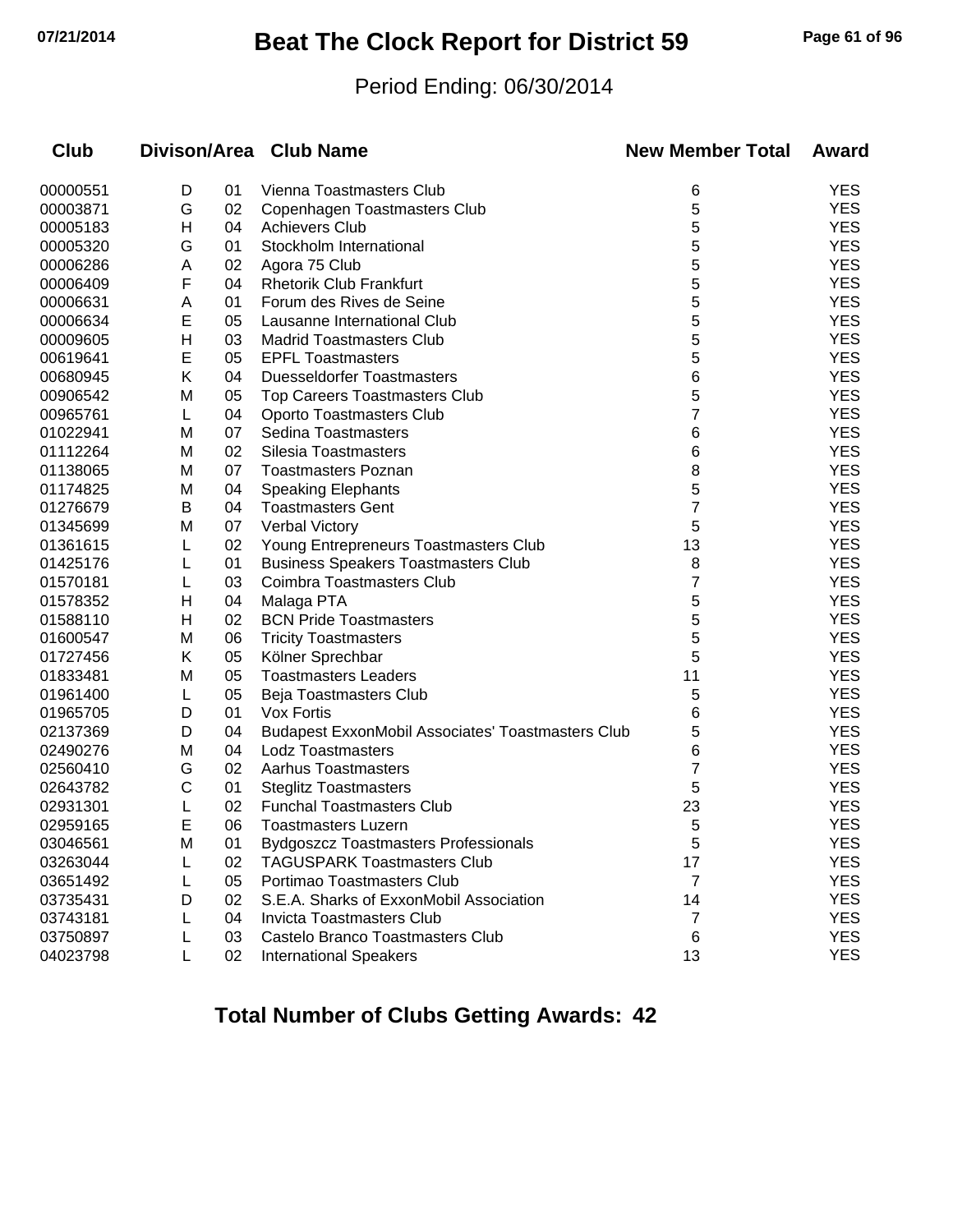## **07/21/2014 Beat The Clock Report for District 60 Page 62 of 96**

#### Period Ending: 06/30/2014

| Club     |   |    | Divison/Area Club Name                      | <b>New Member Total</b> | Award      |  |
|----------|---|----|---------------------------------------------|-------------------------|------------|--|
| 00003057 | н | 72 | <b>Annex Toastmasters Club</b>              | 6                       | <b>YES</b> |  |
| 00004473 | A | 03 | <b>AFCA Toastmasters Club</b>               | 5                       | <b>YES</b> |  |
| 00006016 | н | 71 | <b>Transit Toastmasters Club</b>            | 5                       | <b>YES</b> |  |
| 00008065 | B | 11 | <b>Uptown Toastmasters</b>                  | 10                      | <b>YES</b> |  |
| 00008529 | С | 22 | <b>Metro Hall Toastmasters</b>              | 5                       | <b>YES</b> |  |
| 00009204 | A | 01 | St. Vladimir Toastmasters Club              | 5                       | <b>YES</b> |  |
| 00590213 | A | 04 | <b>Toronto Debate Club</b>                  | 5                       | <b>YES</b> |  |
| 00720925 | С | 26 | <b>CPA GTA Toastmasters Club</b>            | 9                       | <b>YES</b> |  |
| 00806301 | F | 54 | EY Lightly Toasted (EYLT) Toastmasters Club | 8                       | <b>YES</b> |  |
| 00810941 | G | 65 | Humber #1 Toastmasters                      | 5                       | <b>YES</b> |  |
| 00912549 | A | 05 | The Simcoe Toastmasters Club                | 8                       | <b>YES</b> |  |
| 01188896 | A | 04 | University Health Network Toastmasters      | 6                       | <b>YES</b> |  |
| 01393181 | A | 02 | Club 77 Toastmasters                        | 6                       | <b>YES</b> |  |
| 01393193 | Η | 73 | <b>Bay Bloor Speakers</b>                   | 9                       | <b>YES</b> |  |
| 01395645 | B | 12 | <b>Deloitte TNT</b>                         |                         | <b>YES</b> |  |
| 01580273 | F | 55 | <b>Royal Frontiers</b>                      | 5                       | <b>YES</b> |  |
| 01582196 | B | 15 | <b>Cricket Club Toastmasters</b>            | 5                       | <b>YES</b> |  |
| 01600539 | D | 33 | <b>Dynamic Advanced Toastmasters</b>        |                         | <b>YES</b> |  |
| 02219526 | C | 26 | Shellbusters                                | 5                       | <b>YES</b> |  |
| 02397401 | F | 53 | <b>OMERS Toastmasters Club</b>              | 5                       | <b>YES</b> |  |
| 02666972 | С | 21 | Alpha Beta Toastmasters                     | 5                       | <b>YES</b> |  |
| 03206544 | G | 61 | Advanced 60 Speakers                        | 6                       | <b>YES</b> |  |
| 03257912 | F | 52 | <b>CFA Society Toronto Toastmasters</b>     | 9                       | <b>YES</b> |  |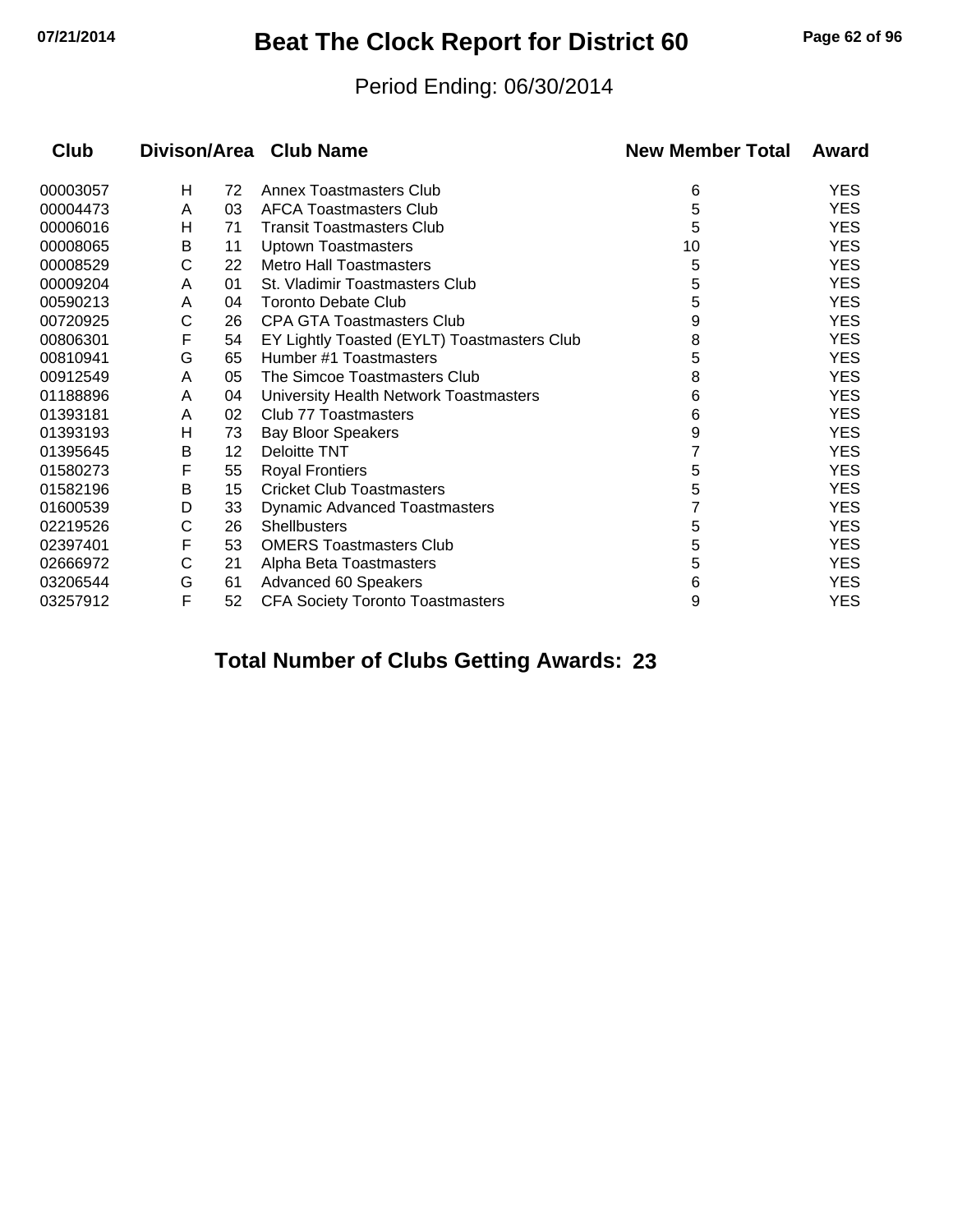## **07/21/2014 Beat The Clock Report for District 61 Page 63 of 96**

#### Period Ending: 06/30/2014

| Divison/Area Club Name<br>Club |   |    |                                             | <b>New Member Total</b> | Award      |  |
|--------------------------------|---|----|---------------------------------------------|-------------------------|------------|--|
| 00003200                       | F | 54 | Club Moderateur/Moderator Club              | 5                       | <b>YES</b> |  |
| 00003221                       | С | 26 | Odyssea                                     | 6                       | <b>YES</b> |  |
| 00004311                       | G | 64 | McGill Club                                 | 9                       | <b>YES</b> |  |
| 00004319                       | н | 70 | Les Communicateurs de la Rive-Nord          | 6                       | <b>YES</b> |  |
| 00004673                       | F | 52 | Canadair Employees Toastmasters Club        | 5                       | <b>YES</b> |  |
| 00006207                       | G | 64 | Concordia Toastmasters Club                 | 6                       | <b>YES</b> |  |
| 00006232                       | С | 24 | Pearson Club                                |                         | <b>YES</b> |  |
| 00006236                       | В | 15 | Health Canada Club                          | 6                       | <b>YES</b> |  |
| 00006432                       | С | 21 | <b>EDC Ottawa Toastmasters Club</b>         | 5                       | <b>YES</b> |  |
| 00006705                       |   | 91 | St-Georges de Beauce Toastmasters Club      | 6                       | <b>YES</b> |  |
| 00007027                       | G | 62 | Club Toastmasters Les Orateurs Centre-Ville | 6                       | <b>YES</b> |  |
| 00007618                       | D | 34 | Dows Lake Toastmasters Club                 | 6                       | <b>YES</b> |  |
| 00008585                       | С | 22 | Rockcliffe Aerodites Club                   | 6                       | <b>YES</b> |  |
| 00009415                       | В | 11 | <b>Hitech Toastmasters Club</b>             |                         | <b>YES</b> |  |
| 00613576                       | G | 60 | Speak with Style Toastmasters Club          | 8                       | <b>YES</b> |  |
| 00684093                       | н | 72 | Club Avance Select Club                     | 6                       | <b>YES</b> |  |
| 00700580                       | D | 30 | Club Interaction                            | 6                       | <b>YES</b> |  |
| 00813731                       | G | 63 | Leaders En Action                           |                         | <b>YES</b> |  |
| 01296822                       | н | 72 | Les Explosifs De Laval                      | 5                       | <b>YES</b> |  |
| 01588450                       | F | 54 | <b>Morgan Stanley Toastmasters</b>          | 5                       | <b>YES</b> |  |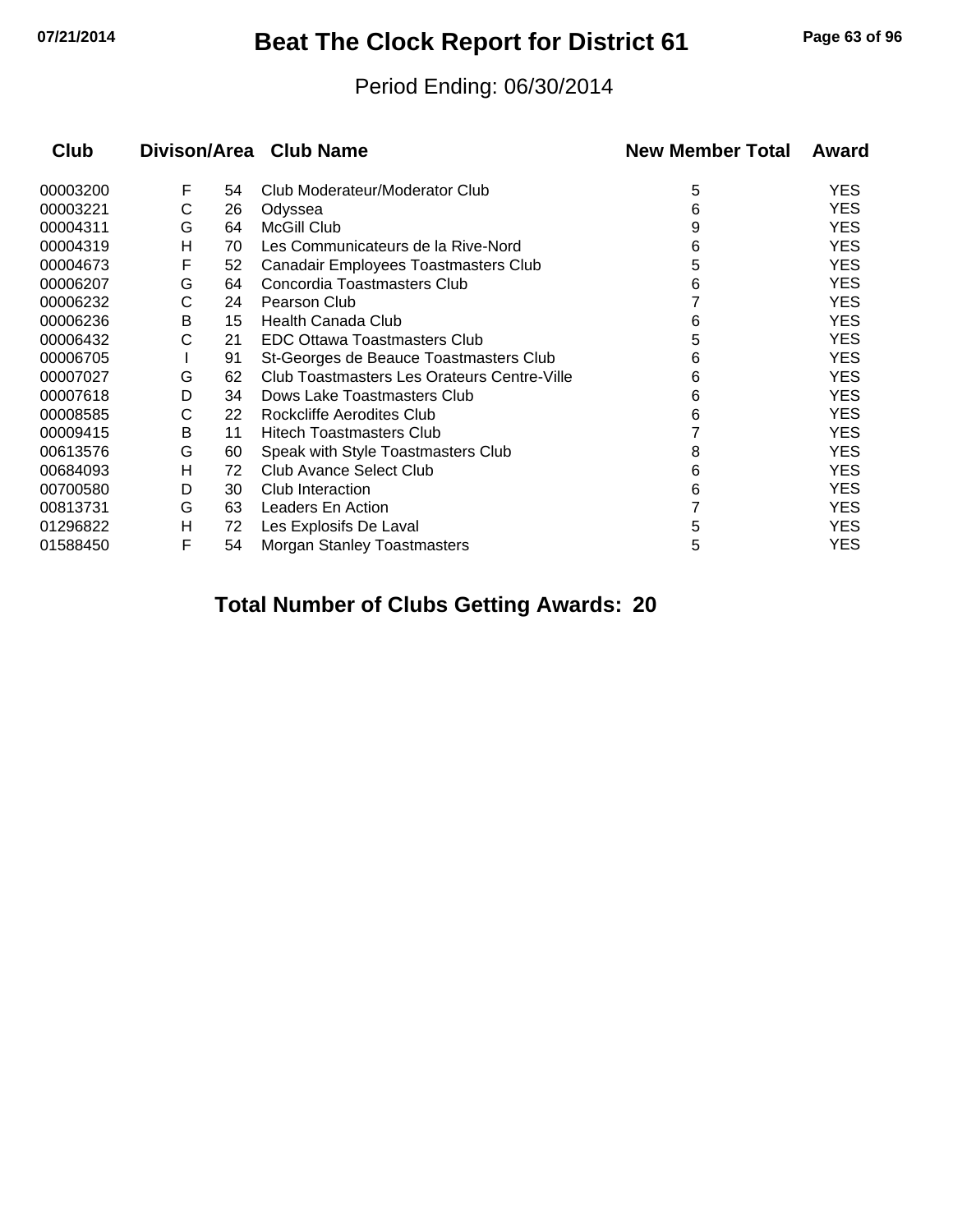## **07/21/2014 Beat The Clock Report for District 62 Page 64 of 96**

#### Period Ending: 06/30/2014

| Club     |   |    | Divison/Area Club Name                            | <b>New Member Total</b> | Award      |
|----------|---|----|---------------------------------------------------|-------------------------|------------|
| 00000352 | W | 02 | Cascade Engineering Club                          | 6                       | YES        |
| 00000404 | W | 01 | <b>Grand Rapids Toastmasters</b>                  | 5                       | <b>YES</b> |
| 00000781 | Е |    | 16 Saginaw Harvey Spaulding Toastmasters Club 781 | 11                      | <b>YES</b> |
| 00005470 |   | 11 | <b>HealthPlus Toastmasters</b>                    | 5                       | <b>YES</b> |
| 00007307 |   | 03 | <b>Eloquents</b>                                  | 5                       | <b>YES</b> |
| 00699671 |   | 10 | Fenton Area Toastmasters Club                     | 5                       | <b>YES</b> |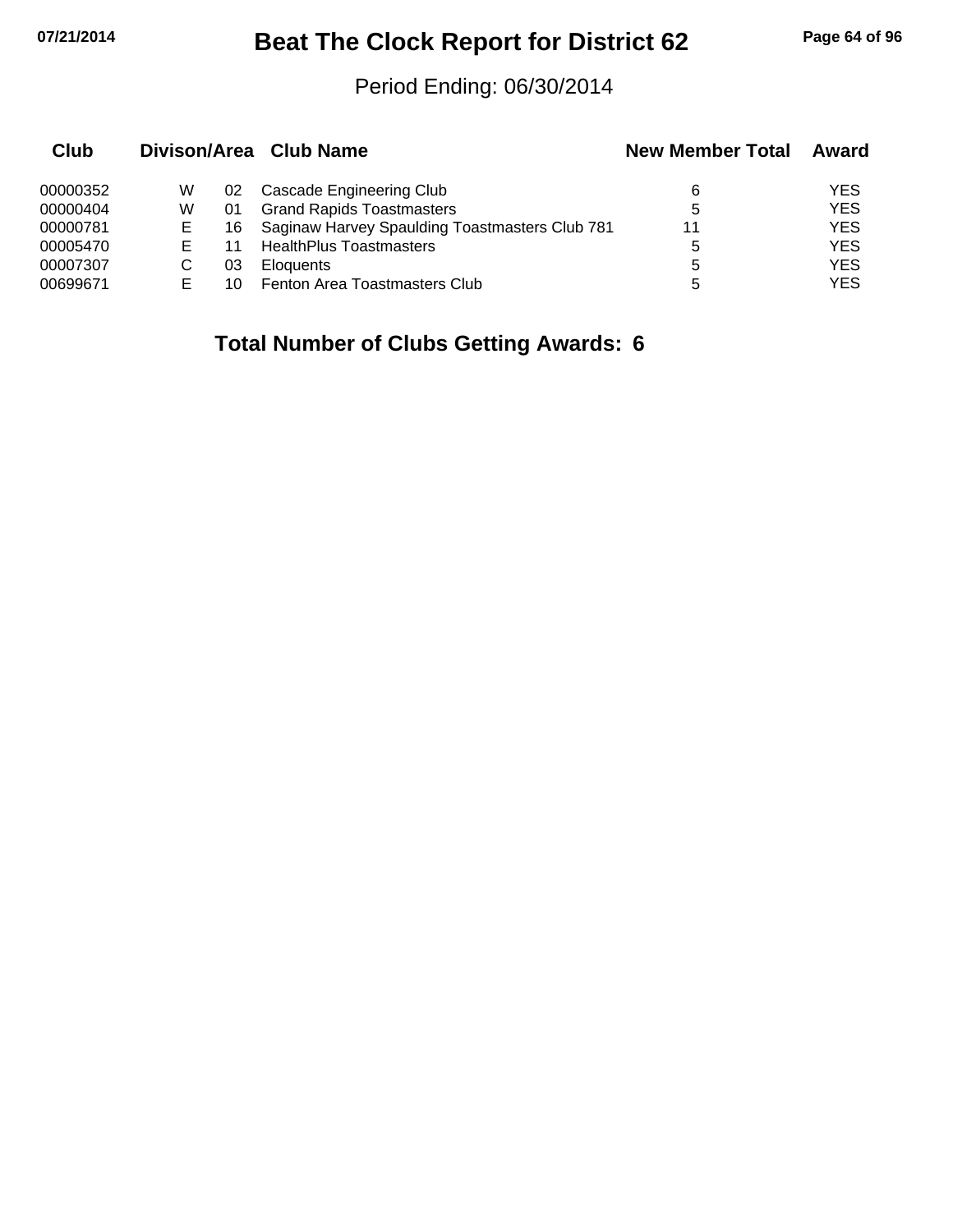## **07/21/2014 Beat The Clock Report for District 63 Page 65 of 96**

#### Period Ending: 06/30/2014

| Club     |   |     | Divison/Area Club Name                | <b>New Member Total</b> | Award      |
|----------|---|-----|---------------------------------------|-------------------------|------------|
| 00000432 | Е | 54  | Deloitte & Touche Articulators Club   | 6                       | <b>YES</b> |
| 00003114 | Е | 51  | Caterpillar FPD Club                  | 5                       | <b>YES</b> |
| 00005925 | Е | 51  | <b>HCA Creative Articulators Club</b> |                         | <b>YES</b> |
| 00007931 | F | 60  | Thoroughbred Toastmasters Club        | 5                       | <b>YES</b> |
| 01228505 |   | 43. | <b>Healthways Toastmasters</b>        | 5                       | <b>YES</b> |
| 01588574 | Α |     | <b>Big A Toastmasters Club</b>        | 5                       | <b>YES</b> |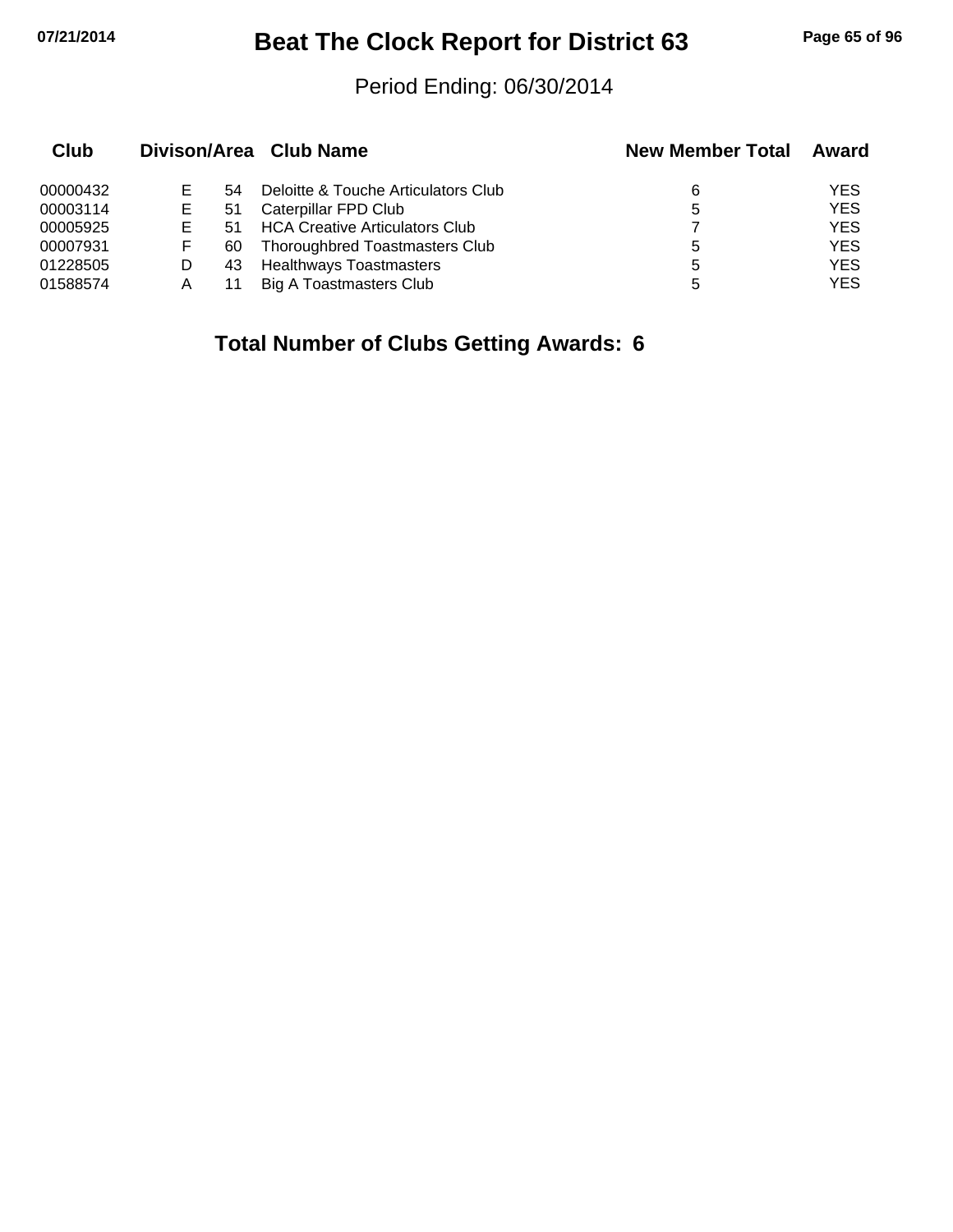# **07/21/2014 Beat The Clock Report for District 64 Page 66 of 96**

#### Period Ending: 06/30/2014

| Club     |    |    | Divison/Area Club Name                 | <b>New Member Total</b> | Award      |
|----------|----|----|----------------------------------------|-------------------------|------------|
| 00001522 | D  | 42 | <b>Confidently Speaking</b>            | 9                       | <b>YES</b> |
| 00003207 | Е  | 54 | Louis Riel Club                        | 5                       | <b>YES</b> |
| 00004228 | Α  | 14 | CI (Communications International) Club | 6                       | <b>YES</b> |
| 00004866 | A  | 12 | <b>UM Masters Club</b>                 | 8                       | <b>YES</b> |
| 01325458 | A  | 11 | <b>Start Communicating</b>             | 12                      | <b>YES</b> |
| 01565610 | С  | 31 | Crow Wing                              | 6                       | <b>YES</b> |
| 01825757 | E. | 51 | Nor' Westers Canoe It!                 | 5                       | <b>YES</b> |
| 02959098 | А  |    | Island Shore Toastmasters              | 12                      | <b>YES</b> |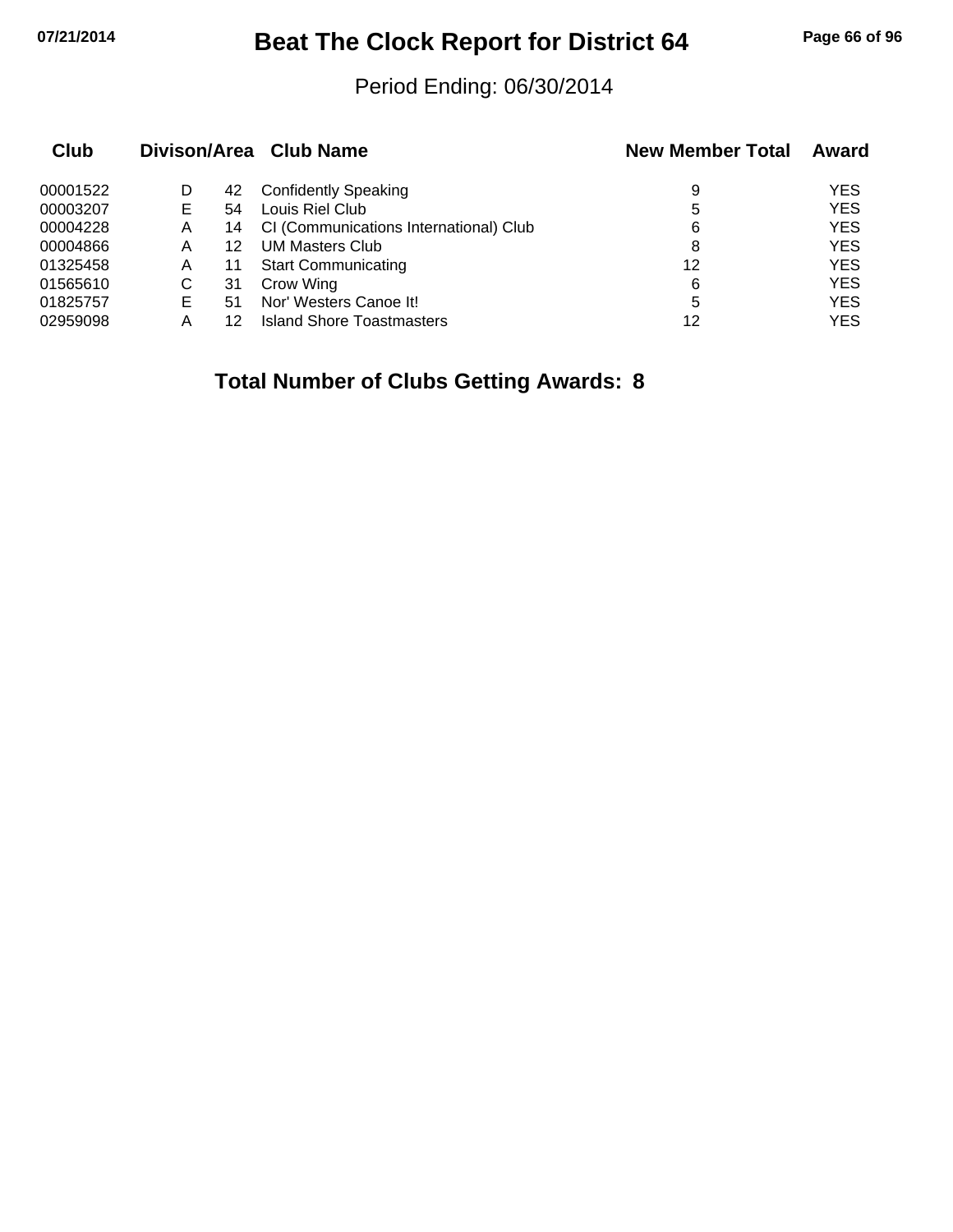# **07/21/2014 Beat The Clock Report for District 65 Page 67 of 96**

#### Period Ending: 06/30/2014

|   |    |                                    | <b>New Member Total</b>                                      | Award      |
|---|----|------------------------------------|--------------------------------------------------------------|------------|
| С | 04 | <b>TNT Toastmasters Club</b>       | 8                                                            | <b>YES</b> |
| Е | 07 | Talk-Eaze Club                     | 5                                                            | <b>YES</b> |
| E | 19 | Port City Toastmasters Club        | 8                                                            | <b>YES</b> |
| W | 14 | Moog Club                          | 6                                                            | <b>YES</b> |
| С | 16 | <b>Toasted Sage Club</b>           | 5                                                            | <b>YES</b> |
| E | 12 | Orange Orators                     | 6                                                            | <b>YES</b> |
| S | 09 |                                    | 5                                                            | <b>YES</b> |
| W | 17 | The Larkin Leaders                 | 5                                                            | <b>YES</b> |
| С | 21 | <b>Inspired Speakers</b>           | 10                                                           | <b>YES</b> |
| W | 14 | Chautauqua Talks Toastmasters      | 5                                                            | <b>YES</b> |
| С | 01 | Toastchex                          |                                                              | <b>YES</b> |
| S | 09 | Speakers of the House              | 15                                                           | <b>YES</b> |
| E | 12 | Spartan Speakers Toastmasters Club | 23                                                           | <b>YES</b> |
| С | 04 | Geneseo Toastmasters               |                                                              | <b>YES</b> |
| W | 02 | Geico Toastmasters                 | 12                                                           | <b>YES</b> |
|   |    |                                    | Divison/Area Club Name<br>Lockheed Martin Owego Toastmasters |            |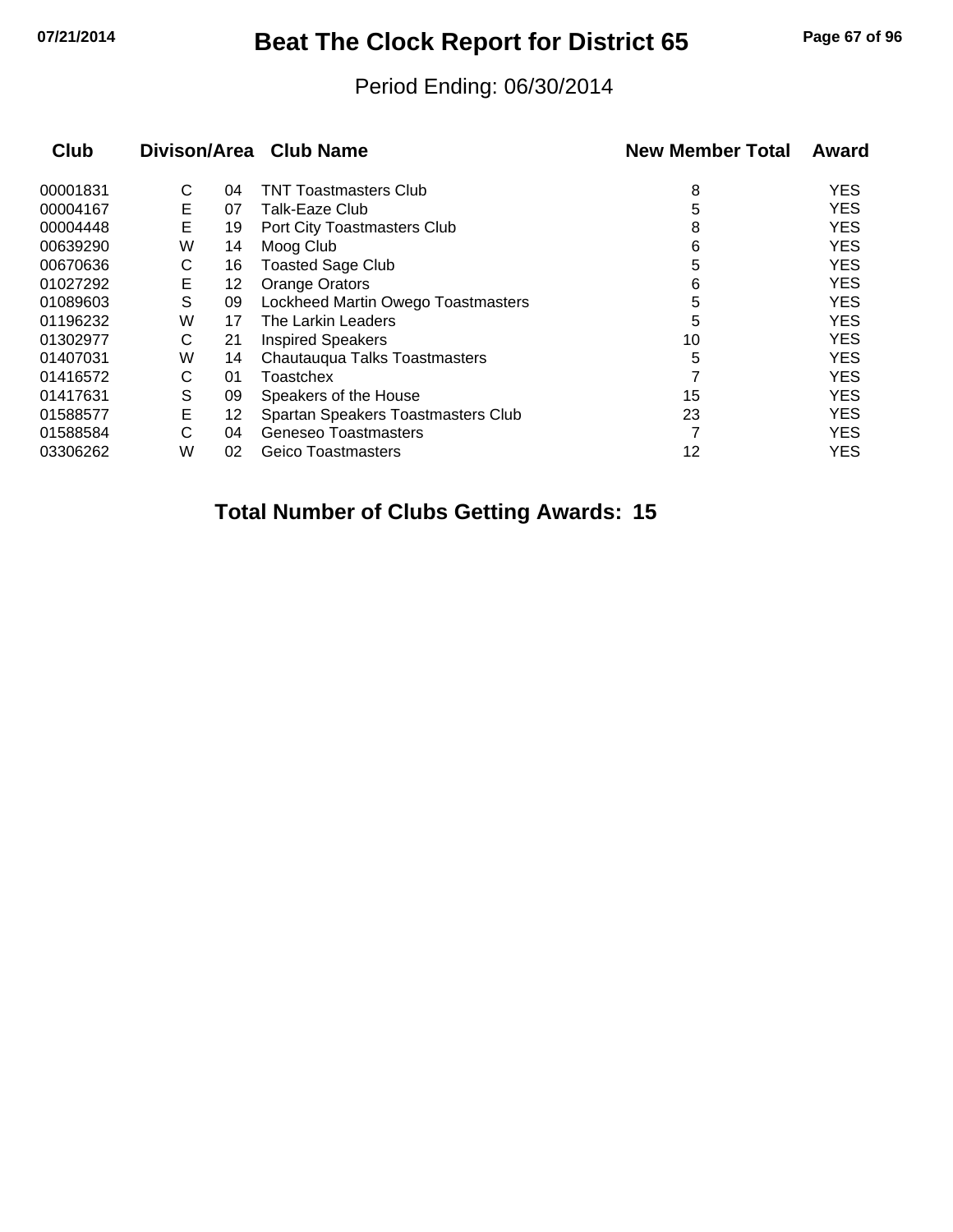# **07/21/2014 Beat The Clock Report for District 66 Page 68 of 96**

#### Period Ending: 06/30/2014

| Club     |   |    | Divison/Area Club Name                 | <b>New Member Total</b> | Award      |
|----------|---|----|----------------------------------------|-------------------------|------------|
| 00001397 | B | 22 | Richmond Club                          |                         | <b>YES</b> |
| 00001961 | B | 23 | St. James Platinum Speakers Club       | 5                       | <b>YES</b> |
| 00002675 | A | 14 | <b>GE Salem Toastmasters</b>           | 5                       | <b>YES</b> |
| 00003351 | A | 12 | <b>Blacksburg Club</b>                 | 6                       | <b>YES</b> |
| 00003715 | A | 12 | Christiansburg Club                    | 5                       | <b>YES</b> |
| 00006822 | Е | 53 | <b>City of Norfolk Toastmasters</b>    | 8                       | <b>YES</b> |
| 00007537 | A | 13 | Vinegar Hill Toastmasters Club         | 5                       | <b>YES</b> |
| 00009166 | B | 22 | <b>Generally Speaking Toastmasters</b> | 6                       | <b>YES</b> |
| 00608355 | D | 45 | Langley Toastmasters Club              |                         | <b>YES</b> |
| 02257779 | Α | 16 | <b>Carilion Clinic Toastmasters</b>    | 5                       | <b>YES</b> |
| 03151028 | D | 44 | Tidewater Advanced Toastmasters Club   | 8                       | <b>YES</b> |
| 03284469 | E | 52 | <b>Speaking Eagles</b>                 | 8                       | <b>YES</b> |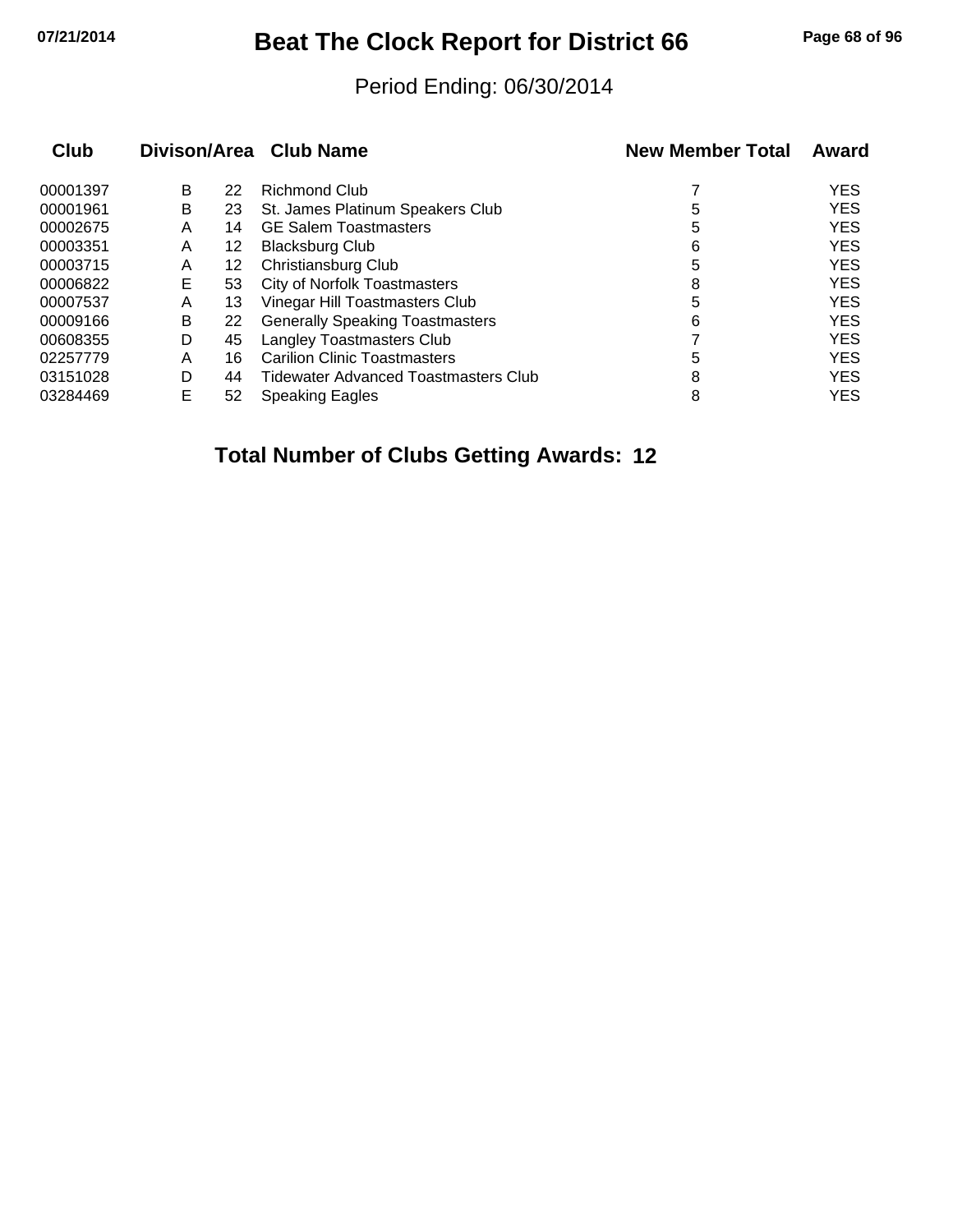## **07/21/2014 Beat The Clock Report for District 67 Page 69 of 96**

#### Period Ending: 06/30/2014

| Club     |   |    | Divison/Area Club Name                 | <b>New Member Total</b> | Award      |
|----------|---|----|----------------------------------------|-------------------------|------------|
| 00002725 | A | 02 | <b>Premium Toastmasters Club</b>       | 5                       | <b>YES</b> |
| 00003635 | G | 02 | <b>NTOU Professionals Club</b>         | 6                       | <b>YES</b> |
| 00007638 | F | 03 | Pu-Shin Bilingual Club                 | 5                       | <b>YES</b> |
| 00008896 | Е | 03 | <b>YZU Toastmasters Club</b>           |                         | <b>YES</b> |
| 00009917 | A | 04 | Ta Ren Toastmasters                    | 6                       | <b>YES</b> |
| 00009995 | Е | 01 | Longtan Club                           | 5                       | <b>YES</b> |
| 00654073 | G | 03 | Yang Ming University Toastmasters Club |                         | <b>YES</b> |
| 01024720 | н | 01 | <b>MOFA</b>                            |                         | <b>YES</b> |
| 01121719 |   | 02 | Taichung Advanced                      | 6                       | <b>YES</b> |
| 01349560 | н | 03 | Leadership Village Toastmasters        | 6                       | <b>YES</b> |
| 01498820 | A | 01 | Far Eastern Int'L Bank                 | 5                       | <b>YES</b> |
| 02851455 | A | 02 | Ferina                                 | 5                       | <b>YES</b> |
| 03154640 | D | 02 | <b>NKUHT</b>                           | 9                       | <b>YES</b> |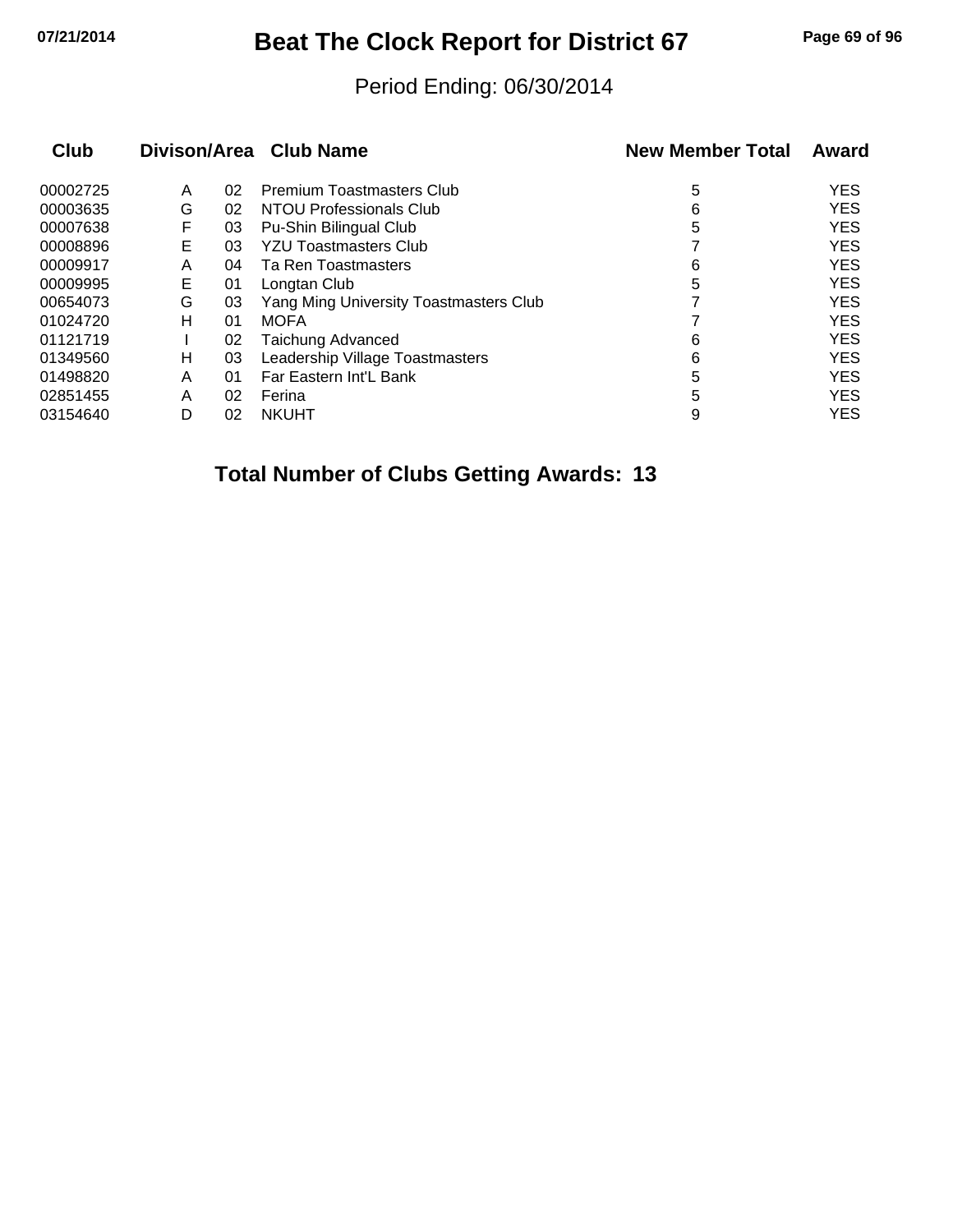## **07/21/2014 Beat The Clock Report for District 68 Page 70 of 96**

#### Period Ending: 06/30/2014

| Club     |   |    | Divison/Area Club Name                          | <b>New Member Total</b> | Award      |
|----------|---|----|-------------------------------------------------|-------------------------|------------|
| 00000234 | D | 13 | New Orleans Toastmasters                        |                         | <b>YES</b> |
| 00001169 | D | 12 | <b>Business &amp; Professional Toastmasters</b> |                         | <b>YES</b> |
| 00002455 | B | 07 | Downtown Toastmasters Club                      | 5                       | <b>YES</b> |
| 00004897 | B | 08 | <b>GSU Baton Rouge Toastmasters Club</b>        | 5                       | <b>YES</b> |
| 00005379 | С | 10 | Northshore Club                                 | 8                       | <b>YES</b> |
| 00006571 | B | 06 | Forgotten Voices Toastmasters Club              | 8                       | <b>YES</b> |
| 00007233 | B | 07 | Rabble Rousers Club                             | 5                       | <b>YES</b> |
| 00007747 | D | 15 | <b>Twice As Significant Club</b>                | 10                      | <b>YES</b> |
| 00008870 | D | 12 | <b>APAS Toastmasters</b>                        | 8                       | <b>YES</b> |
| 00857245 | в | 08 | Miracle Place Toastmasters Club                 |                         | <b>YES</b> |
| 01146941 | D | 14 | Elmwood Toastmasters                            | 5                       | <b>YES</b> |
| 01551226 | B | 08 | <b>Blue Note Speakers</b>                       | 6                       | <b>YES</b> |
| 03907633 | С | 09 | <b>Toast of NOLA Toastmasters Club</b>          | 8                       | <b>YES</b> |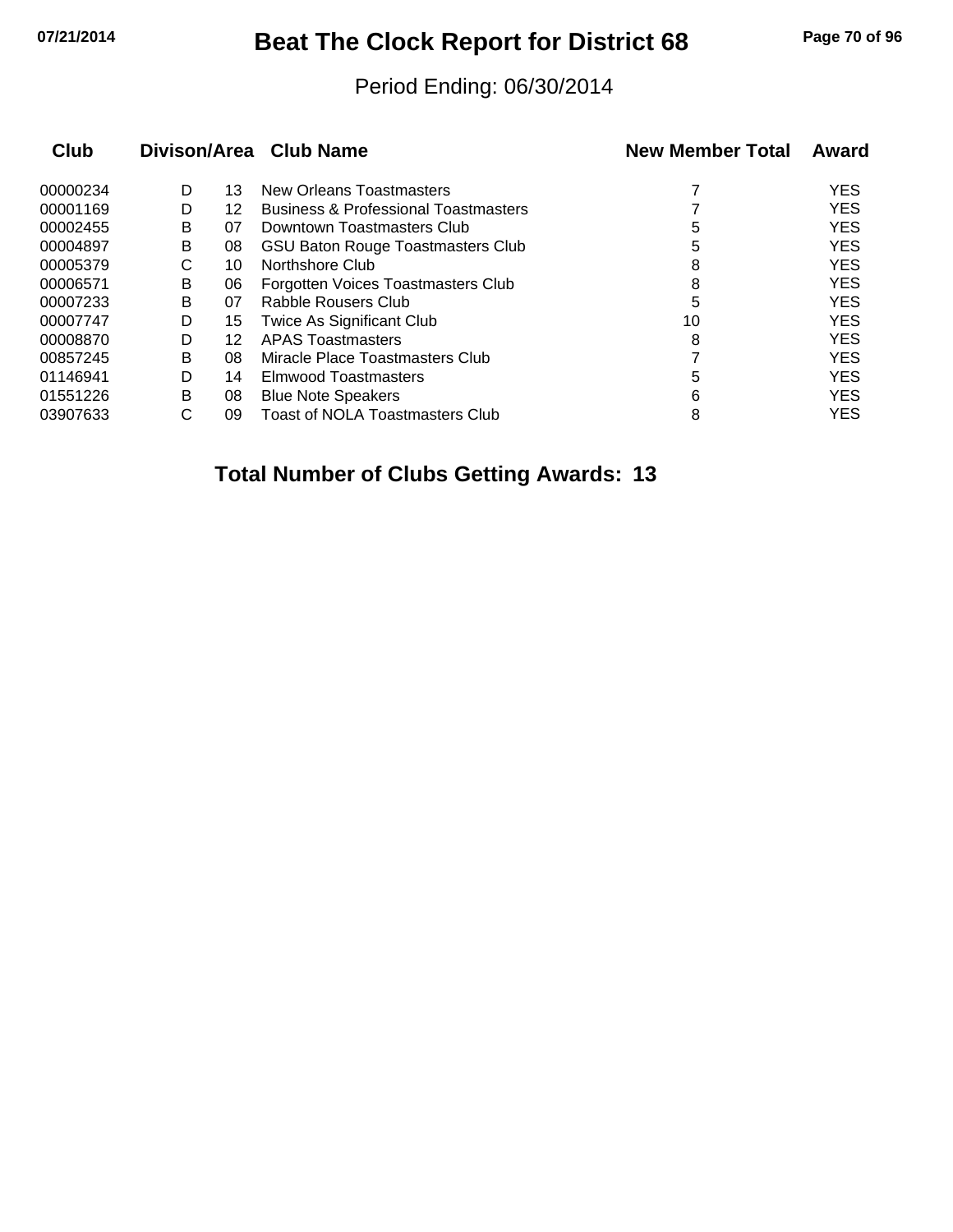# **07/21/2014 Beat The Clock Report for District 69 Page 71 of 96**

#### Period Ending: 06/30/2014

| Club     | Divison/Area Club Name |    |                                    | <b>New Member Total</b> | Award      |
|----------|------------------------|----|------------------------------------|-------------------------|------------|
| 00000372 | Е                      | 07 | Downunder Club                     | 5                       | <b>YES</b> |
| 00002163 | N                      | 39 | Darwin Club                        | 5                       | <b>YES</b> |
| 00003110 | Е                      | 26 | Sunnybank Club                     |                         | <b>YES</b> |
| 00003338 | W                      | 12 | Toowoomba Toastmasters Club        | 5                       | <b>YES</b> |
| 00005843 | N                      | 14 | Pioneer Club                       | 5                       | <b>YES</b> |
| 00006030 | S                      | 24 | Nerang Toastmasters Club           | 5                       | <b>YES</b> |
| 00007222 | С                      | 10 | Speak Easy Toastmasters Club       |                         | <b>YES</b> |
| 00720912 | N                      | 09 | Marlin Coast Club                  |                         | <b>YES</b> |
| 00790457 | м                      | 18 | <b>Chermside Communicators</b>     | 6                       | <b>YES</b> |
| 01061283 | С                      | 04 | <b>Country Valleys</b>             | 5                       | <b>YES</b> |
| 01994252 | S                      | 34 | <b>Griffith Guild Toastmasters</b> | 5                       | <b>YES</b> |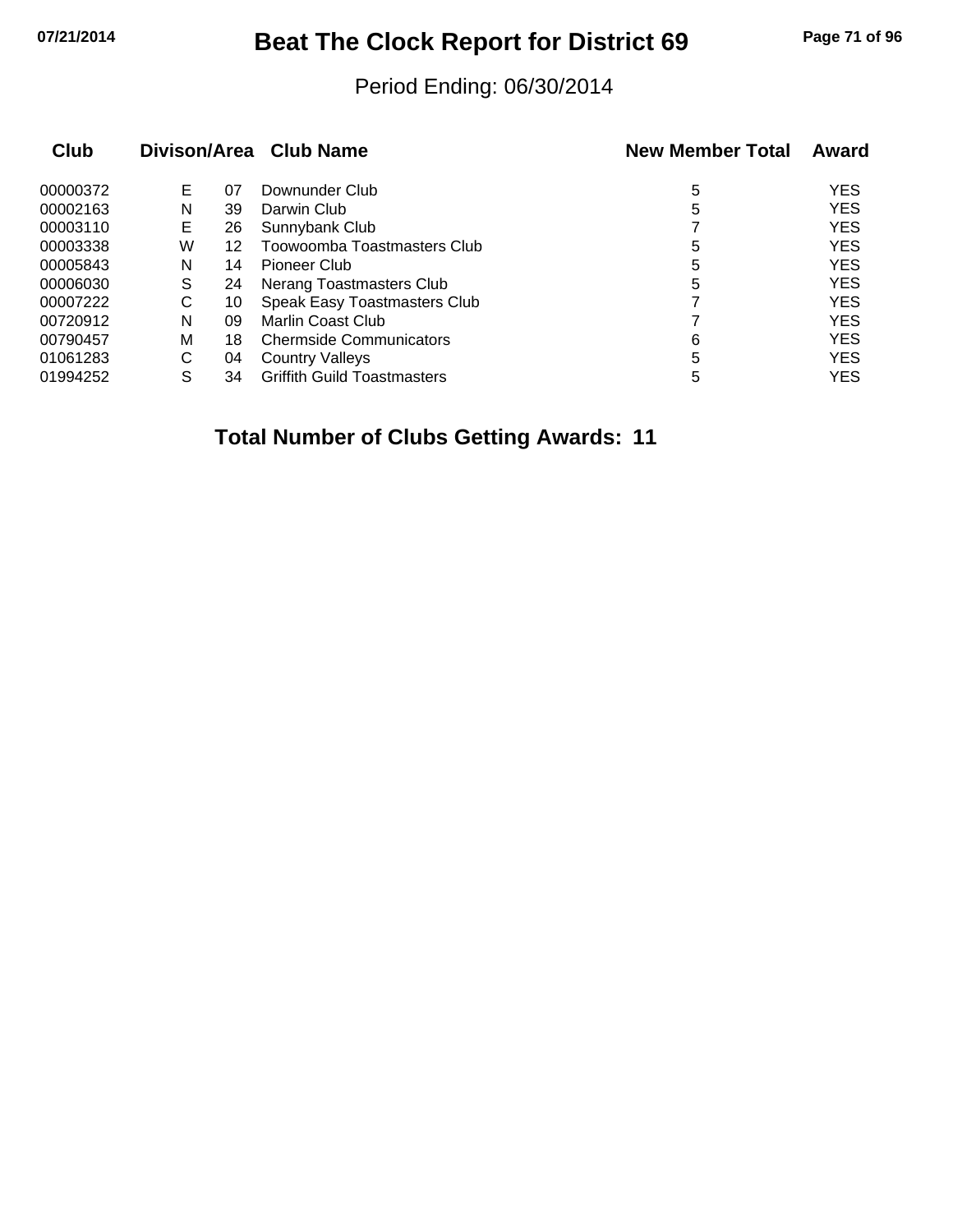## **07/21/2014 Beat The Clock Report for District 70 Page 72 of 96**

#### Period Ending: 06/30/2014

| Club     |   |    | Divison/Area Club Name                 | <b>New Member Total</b> | Award      |
|----------|---|----|----------------------------------------|-------------------------|------------|
| 00000986 | м | 27 | <b>Canberra City Toastmasters Club</b> | 5                       | <b>YES</b> |
| 00001930 | м | 27 | Civic Toastmasters Club                | 6                       | <b>YES</b> |
| 00002054 | L | 31 | Drummoyne Toastmasters Club            | 5                       | <b>YES</b> |
| 00004140 | н | 16 | <b>Hornsby District Toastmasters</b>   | 5                       | <b>YES</b> |
| 00004213 | Р | 35 | Ingleburn Toastmasters Club            | 6                       | <b>YES</b> |
| 00004870 | н | 34 | Killara Club                           | 8                       | <b>YES</b> |
| 00004875 | W | 04 | Kings Langley Toastmasters Club        | 5                       | <b>YES</b> |
| 00006964 | W | 45 | Parramatta Midday Toastmasters Club    | 5                       | <b>YES</b> |
| 00006975 | М | 07 | Woden Lunchtime Club                   | 5                       | <b>YES</b> |
| 00007010 | P | 35 | Wattle Grove Toastmasters Club         | 6                       | <b>YES</b> |
| 00007123 | Н | 60 | <b>Chatswood Early Risers Club</b>     | 5                       | <b>YES</b> |
| 00008991 | S | 03 | University of Wollongong Toastmasters  | 6                       | <b>YES</b> |
| 00583927 | E | 23 | Wallsend Toastmasters Club             | 6                       | <b>YES</b> |
| 00665889 |   | 59 | The Corporate Toastmasters Club        | 13                      | <b>YES</b> |
| 00731299 | N | 55 | <b>Singleton Toastmasters Club</b>     | 5                       | <b>YES</b> |
| 00847707 | н | 08 | Avalon Beach Club                      | 7                       | <b>YES</b> |
| 00859883 | H | 25 | FX North Ryde Toastmasters             | 8                       | <b>YES</b> |
| 01033231 | С | 54 | Lion Hearted Toastmasters Club         | 5                       | <b>YES</b> |
| 01174686 | Е | 44 | <b>Wyong Toastmasters</b>              | 6                       | <b>YES</b> |
| 01552371 | E | 44 | Erina Toastmasters                     | 6                       | <b>YES</b> |
| 01564912 | C | 12 | Aon Sydney Toastmasters                | 5                       | <b>YES</b> |
| 02474474 | W | 13 | Parramatta Pioneers Toastmasters Club  | 5                       | <b>YES</b> |
| 02833987 |   | 41 | Allianz Australia Toastmasters Club    | 13                      | <b>YES</b> |
| 03332144 |   | 41 | Westpac Women in Technology            | 7                       | <b>YES</b> |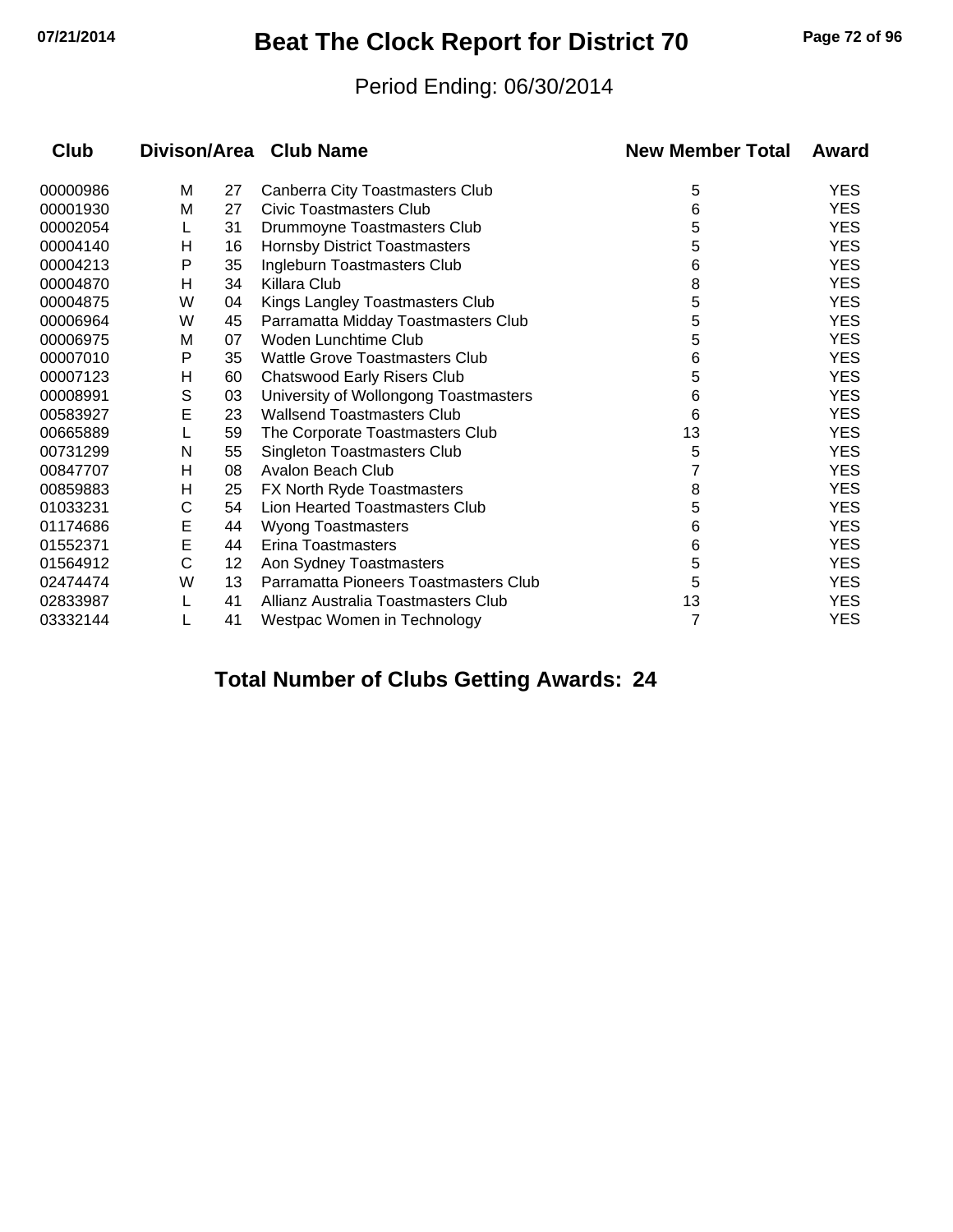# **07/21/2014 Beat The Clock Report for District 71 Page 73 of 96**

#### Period Ending: 06/30/2014

| Club     |   |    | Divison/Area Club Name                      | <b>New Member Total</b> | Award      |
|----------|---|----|---------------------------------------------|-------------------------|------------|
| 00000501 | L | 47 | London Communicators Club                   | 6                       | <b>YES</b> |
| 00002027 | Κ | 58 | City of London Toastmasters Club            | 6                       | <b>YES</b> |
| 00002731 | В | 29 | <b>Riverside Communicators</b>              | 9                       | <b>YES</b> |
| 00004173 | D | 27 | <b>Thurles Toastmasters Club</b>            | 5                       | <b>YES</b> |
| 00004824 |   | 47 | London Business School Public Speaking Club | 9                       | <b>YES</b> |
| 00005161 | J | 22 | <b>Thamesdown Speakers Club</b>             | 5                       | <b>YES</b> |
| 00005235 | B | 06 | London Olympian Speakers Toastmasters Club  | 11                      | <b>YES</b> |
| 00006496 | M | 18 | <b>Power Talk Toastmasters Club</b>         | 5                       | <b>YES</b> |
| 00007365 | B | 29 | London Athenian Speakers Toastmasters Club  | 7                       | <b>YES</b> |
| 00007951 | В | 06 | <b>London Corinthians Toastmasters</b>      | 6                       | <b>YES</b> |
| 00008105 | G | 41 | Cambridge Speakers Club                     |                         | <b>YES</b> |
| 00008580 | J | 62 | Northavon Speakers Toastmasters Club        | 6                       | <b>YES</b> |
| 00009834 | Η | 14 | <b>Guildford Speaker's Club</b>             |                         | <b>YES</b> |
| 00743192 | F | 13 | Kilrush & District Toastmasters Club        | 8                       | <b>YES</b> |
| 01053038 | J | 04 | <b>Berkhamsted Speakers Club</b>            | 5                       | <b>YES</b> |
| 01200787 | Е | 39 | East Midlands Speakers                      | 6                       | <b>YES</b> |
| 01205233 | G | 41 | <b>Cambridge City Communicators</b>         | 10                      | <b>YES</b> |
| 01227757 | E | 48 | <b>Advanced Orators</b>                     | 5                       | <b>YES</b> |
| 01279299 | J | 46 | Hamwic Speakers                             | 5                       | <b>YES</b> |
| 01588776 | M | 54 | Dublin South                                | 5                       | <b>YES</b> |
| 01591173 | Е | 39 | Pick Everard Present And Speak (PEPS)       | 5                       | <b>YES</b> |
| 01706871 | E | 48 | <b>Warrington Toastmasters</b>              | 13                      | <b>YES</b> |
| 02173536 | S | 43 | <b>Perth Toastmasters</b>                   | 6                       | <b>YES</b> |
| 02205990 | J | 62 | <b>Cardiff Toastmasters</b>                 | 5                       | <b>YES</b> |
| 02451576 | A | 49 | <b>EMC Ireland Toastmasters Forum</b>       | 7                       | <b>YES</b> |
| 03025177 | L | 33 | <b>BAML London Toastmasters</b>             | 8                       | <b>YES</b> |
| 03634010 | S | 30 | <b>State Street Edinburgh Toastmasters</b>  | $\overline{7}$          | <b>YES</b> |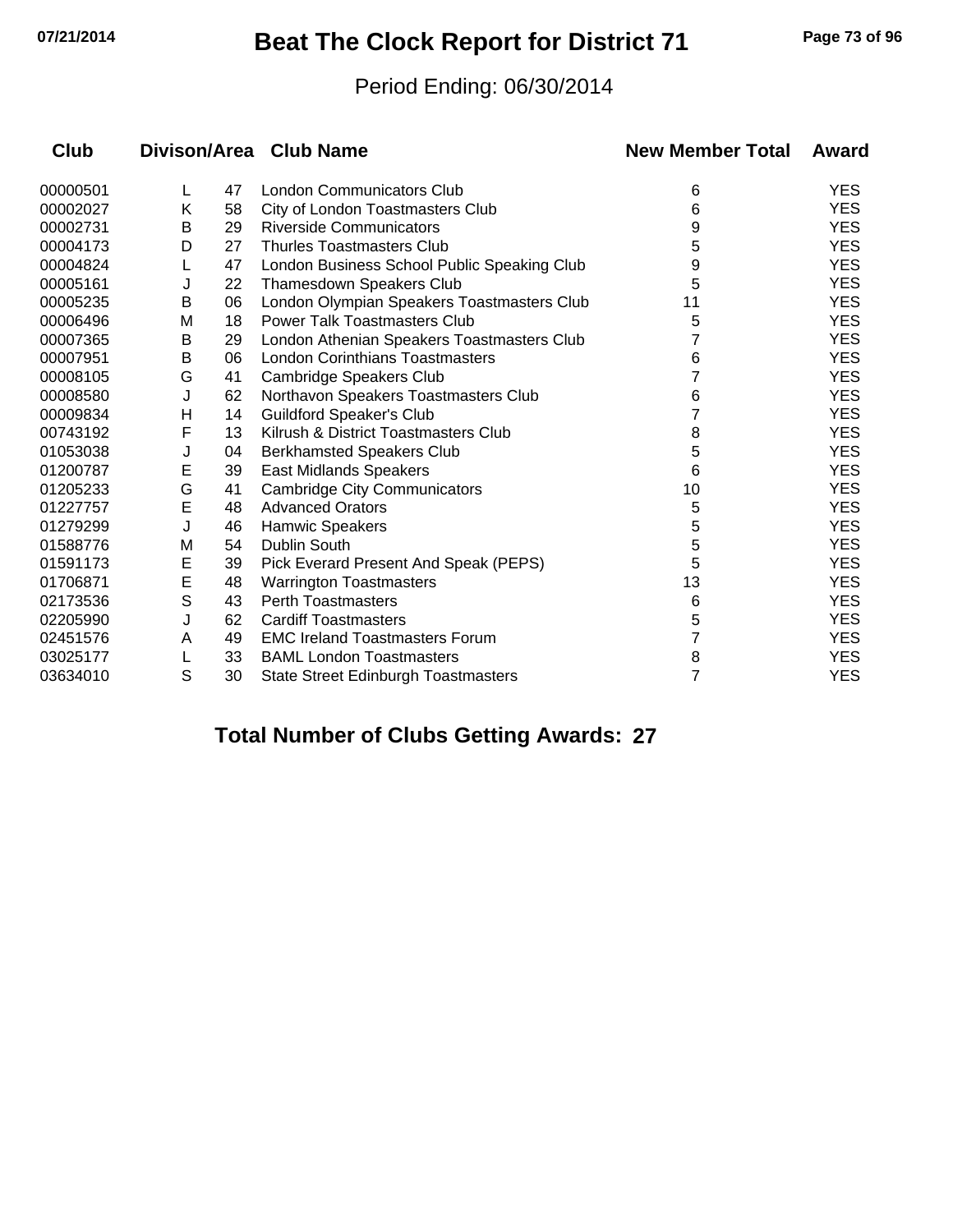## **07/21/2014 Beat The Clock Report for District 72 Page 74 of 96**

#### Period Ending: 06/30/2014

| Club     |   |    | Divison/Area Club Name                    | <b>New Member Total</b> | Award      |
|----------|---|----|-------------------------------------------|-------------------------|------------|
| 00000938 | F | 02 | <b>Vodafone Club</b>                      | 6                       | <b>YES</b> |
| 00001893 | В | 04 | <b>Hamilton Club</b>                      | 5                       | <b>YES</b> |
| 00002176 | в | 02 | Pukekura Toastmasters Club                | 5                       | <b>YES</b> |
| 00005208 | A | 05 | <b>Auckland West</b>                      | 6                       | <b>YES</b> |
| 00005333 | F | 02 | <b>Shortland Street Toastmasters Club</b> | 6                       | <b>YES</b> |
| 00005493 | Β | 04 | Dinsdale Club                             | 5                       | <b>YES</b> |
| 00005781 | G | 05 | <b>Wider Horizons</b>                     | 5                       | <b>YES</b> |
| 00006944 | G | 02 | <b>Southern Cities Club</b>               | 6                       | <b>YES</b> |
| 00007725 | D | 04 | Geyserland Club                           | 6                       | <b>YES</b> |
| 00008309 | D | 06 | Geyser Gourmet Club                       |                         | <b>YES</b> |
| 00008550 | D | 08 | <b>Excel Toastmasters Club</b>            | 6                       | <b>YES</b> |
| 00008931 | A | 01 | Twilight Talkers Toastmasters Club        | 5                       | <b>YES</b> |
| 00593865 | н | 03 | Speechcraft Club                          | 10                      | <b>YES</b> |
| 00650034 | E | 10 | <b>Mid City Toastmasters</b>              | 5                       | <b>YES</b> |
| 00710654 | E | 03 | Up Top Club                               | 5                       | <b>YES</b> |
| 00711054 | Η | 05 | <b>MITe Speakers Club</b>                 | 5                       | <b>YES</b> |
| 01043619 | G | 04 | <b>ACE Toastmasters</b>                   | 8                       | <b>YES</b> |
| 01196100 | F | 05 | Taka-Talkers                              | 6                       | <b>YES</b> |
| 01219767 | D | 03 | <b>City Early Start</b>                   | 5                       | <b>YES</b> |
| 01394512 | E | 10 | Wellington Professional Toastmasters Club | 7                       | <b>YES</b> |
| 02284399 | E | 10 | Wellington Speechcraft Toastmasters Club  | 12                      | <b>YES</b> |
| 02383390 | E | 09 | <b>NZX Wordstock</b>                      | 5                       | <b>YES</b> |
| 02677176 | F | 04 | Filipino NZ Toastmasters Club             | 8                       | <b>YES</b> |
| 02906557 | Е | 01 | <b>Assurity Testmasters</b>               | 5                       | <b>YES</b> |
| 03287373 | E | 03 | <b>BNZ Harbour Quays Toastmasters</b>     | 6                       | <b>YES</b> |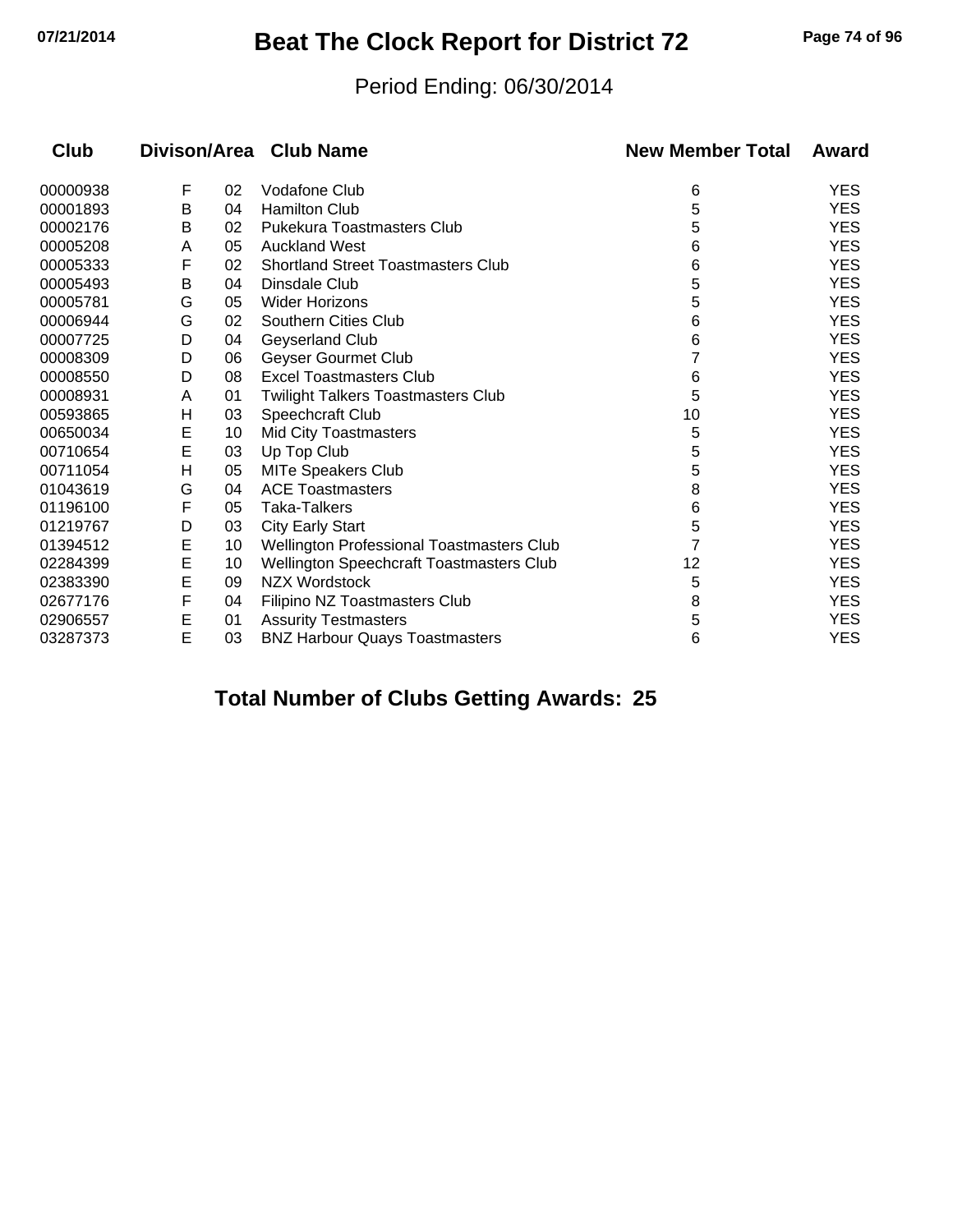## **07/21/2014 Beat The Clock Report for District 73 Page 75 of 96**

#### Period Ending: 06/30/2014

| Club     |    |    | Divison/Area Club Name                    | <b>New Member Total</b> | Award      |
|----------|----|----|-------------------------------------------|-------------------------|------------|
| 00001060 | E. | 14 | Whitehorse Club                           | 5                       | <b>YES</b> |
| 00001851 | в  | 01 | <b>Frankston Club</b>                     | 5                       | <b>YES</b> |
| 00002322 | М  | 21 | PostMasters Club                          | 5                       | <b>YES</b> |
| 00003901 | S  | 40 | National Australia Bank Toastmasters      | 5                       | <b>YES</b> |
| 00005028 | Е  | 15 | Hawthorn Toastmasters Club Inc.           | 8                       | <b>YES</b> |
| 00005792 | S  | 42 | South Yarra Toastmasters                  |                         | <b>YES</b> |
| 00714166 | C  | 09 | Raconteurs Toastmasters Club              | 5                       | <b>YES</b> |
| 01537765 | C  | 11 | Adelaide Central                          | 5                       | <b>YES</b> |
| 02154516 | C  | 08 | <b>Mawson Lakes Toastmasters</b>          | 8                       | <b>YES</b> |
| 02187971 | М  | 23 | WorleyParsons Melbourne Toastmasters Club | 6                       | <b>YES</b> |
| 02991848 | м  | 22 | Carlton Toastmasters Club                 | 5                       | YES        |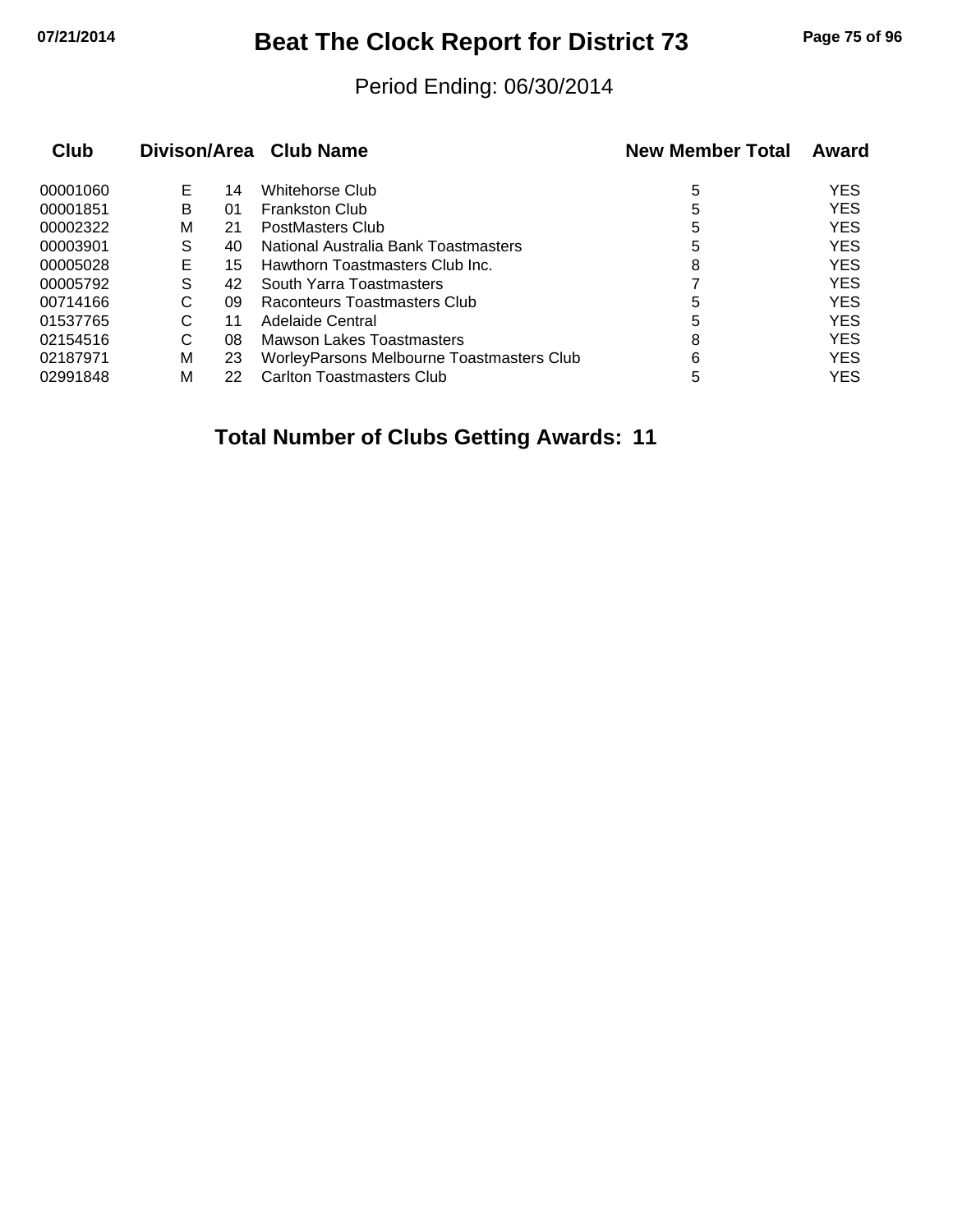# **07/21/2014 Beat The Clock Report for District 74 Page 76 of 96**

#### Period Ending: 06/30/2014

| <b>Club</b> |              |    | Divison/Area Club Name                     | <b>New Member Total</b> | Award      |
|-------------|--------------|----|--------------------------------------------|-------------------------|------------|
| 00000920    | S            | 03 | <b>Florida Club</b>                        | 7                       | <b>YES</b> |
| 00004500    | н            | 04 | <b>Transformers Toastmasters Club</b>      | 5                       | <b>YES</b> |
| 00005966    |              | 02 | Mbabane Club                               | 6                       | <b>YES</b> |
| 00006117    | R            | 03 | <b>Paarl Toastmasters Club</b>             | 10                      | <b>YES</b> |
| 00006889    | S            | 04 | <b>Sharpeville Toastmasters Club</b>       | 5                       | <b>YES</b> |
| 00007098    | R            | 01 | Ernst & Young Cape Town Club               | 10                      | <b>YES</b> |
| 00008699    |              | 06 | Gaborone Club                              | 5                       | <b>YES</b> |
| 00824752    | D            | 02 | Cape Communicators Club                    | 5                       | <b>YES</b> |
| 00907573    | S            | 02 | Maputo Toastmasters Club                   |                         | <b>YES</b> |
| 00931973    | E            | 02 | Soaring Eagles                             | 8                       | <b>YES</b> |
| 00933048    | S            | 04 | <b>Changed People</b>                      | 9                       | <b>YES</b> |
| 01246559    | S            | 04 | <b>Senwes Toastmasters</b>                 | 17                      | <b>YES</b> |
| 01444260    | $\mathsf{R}$ | 01 | <b>Vodacom Cape Town Toastmasters</b>      | 5                       | <b>YES</b> |
| 01498322    | S            | 04 | <b>Riverine Toastmasters Club</b>          | 10                      | <b>YES</b> |
| 01523926    | A            | 02 | <b>Central Centurion Toastmasters Club</b> | 5                       | <b>YES</b> |
| 01591291    | A            | 05 | <b>Open Society Toastmasters</b>           | 6                       | <b>YES</b> |
| 02028745    | D            | 01 | The Breakfast Club                         | 5                       | <b>YES</b> |
| 02355273    | A            | 01 | <b>Engineers Toastmasters Club</b>         | 6                       | <b>YES</b> |
| 02357896    |              | 01 | <b>CIMA Toastmasters Gauteng</b>           | 8                       | <b>YES</b> |
| 03000453    |              | 02 | Rio Illovo                                 | 10                      | <b>YES</b> |
| 03186586    |              | 04 | <b>WBS Toastmasters Club</b>               | 6                       | <b>YES</b> |
| 03223276    | A            | 02 | <b>Centurion Eagles Toastmasters</b>       | 6                       | <b>YES</b> |
| 03278861    |              | 02 | <b>Illovo Lions</b>                        | 5                       | <b>YES</b> |
| 03338251    |              | 03 | Sasol Synfuels Toastmasters                |                         | <b>YES</b> |
| 03643387    | A            | 04 | eMalahleni                                 | 6                       | <b>YES</b> |
| 03945172    |              | 02 | <b>BPL Innovation</b>                      | 16                      | <b>YES</b> |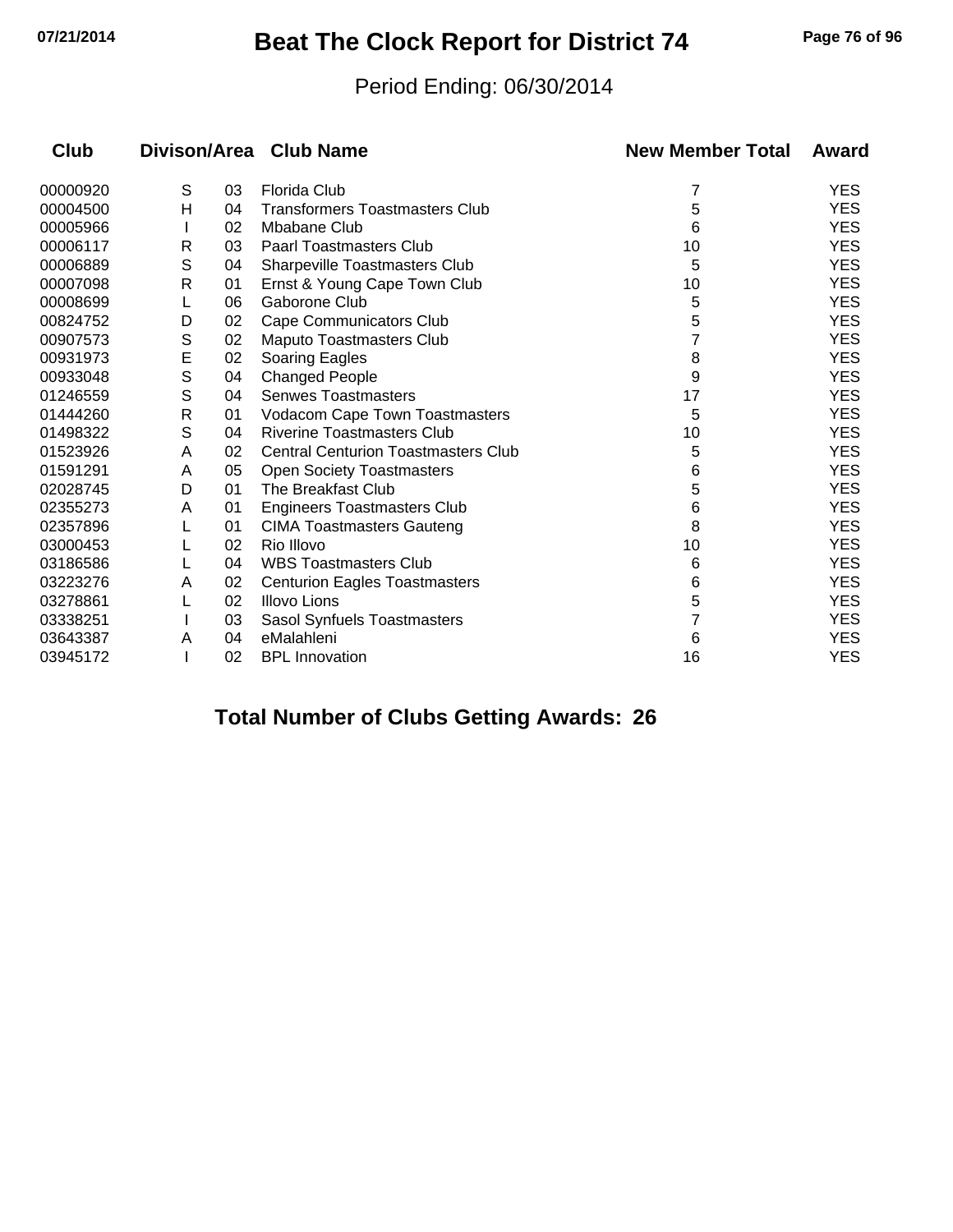# **07/21/2014 Beat The Clock Report for District 75 Page 77 of 96**

#### Period Ending: 06/30/2014

| <b>Club</b> |   |    | Divison/Area Club Name                             | <b>New Member Total</b> | Award      |
|-------------|---|----|----------------------------------------------------|-------------------------|------------|
| 00000035    | С | 21 | Cebu Toastmasters Club                             | 6                       | <b>YES</b> |
| 00001010    | L | 92 | <b>Philamlife Club</b>                             | 5                       | <b>YES</b> |
| 00001119    | A | 02 | Metro Manila Toastmasters Club                     | 5                       | <b>YES</b> |
| 00001480    | Ε | 42 | Davao Noontime Toastmasters Club                   | 5                       | <b>YES</b> |
| 00002036    | A | 02 | <b>IGSL LeaderSpeaker Toastmasters Club</b>        | 7                       | <b>YES</b> |
| 00002962    |   | 93 | United Evangelical Church Of The Philippines Club  | 10                      | <b>YES</b> |
| 00003789    | F | 53 | <b>Butuan Club</b>                                 | 8                       | <b>YES</b> |
| 00003854    | E | 42 | TM Club Of Davao Club                              | 5                       | <b>YES</b> |
| 00004982    |   | 82 | <b>TMX Toastmasters Club</b>                       | 6                       | <b>YES</b> |
| 00005406    | С | 21 | Queen City Toastmasters Club                       | 5                       | <b>YES</b> |
| 00005703    | Κ | 77 | Harbor Toastmasters Club                           | 11                      | <b>YES</b> |
| 00006688    | A | 04 | El Presidente Toastmasters Club                    | 6                       | <b>YES</b> |
| 00007447    | С | 23 | <b>Cebu South Toastmasters Club</b>                | 5                       | <b>YES</b> |
| 00007630    | Н | 73 | Metro Lipa Toastmasters Club                       | 7                       | <b>YES</b> |
| 00008188    | B | 15 | <b>Managers For Christ Toastmasters Club</b>       | 6                       | <b>YES</b> |
| 00008298    | A | 03 | <b>ELITE Toastmasters Club</b>                     | 12                      | YES.       |
| 00008512    | C | 25 | Cebu Harbor Club                                   | 8                       | <b>YES</b> |
| 00009442    |   | 82 | <b>Mactan Toastmasters Club</b>                    | 7                       | <b>YES</b> |
| 00788895    | A | 03 | Camanava Brunch Toastmasters Club                  | 5                       | <b>YES</b> |
| 00946971    | Κ | 78 | STMicroelectronics Calamba                         | 5                       | <b>YES</b> |
| 00977542    | Κ | 76 | Fort Bonifacio Toastmasters Club                   | 5                       | <b>YES</b> |
| 01204168    | Κ | 76 | <b>PHILCOMAN Toastmasters Club</b>                 | 6                       | <b>YES</b> |
| 01329433    | D | 31 | Sparkle Toastmasters Club                          | 5                       | <b>YES</b> |
| 01346670    | L | 92 | Premiere Business & Professional Toastmasters Club | 5                       | <b>YES</b> |
| 02128361    | C | 23 | Dumaguete Toastmasters Club                        | 9                       | <b>YES</b> |
| 02497524    | Κ | 78 | Los Banos Community Toastmasters Club              | 9                       | <b>YES</b> |
| 03265919    | В | 14 | <b>Pioneer Trailblazers</b>                        | 7                       | YES.       |
| 03332266    | C | 22 | Langrich Toastmasters Club                         | 5                       | <b>YES</b> |
| 03357121    | Κ | 78 | Dasmarinas City Toastmasters Club                  | 6                       | <b>YES</b> |
| 03376613    | В | 12 | <b>AES Masters Toastmasters Club</b>               | 28                      | <b>YES</b> |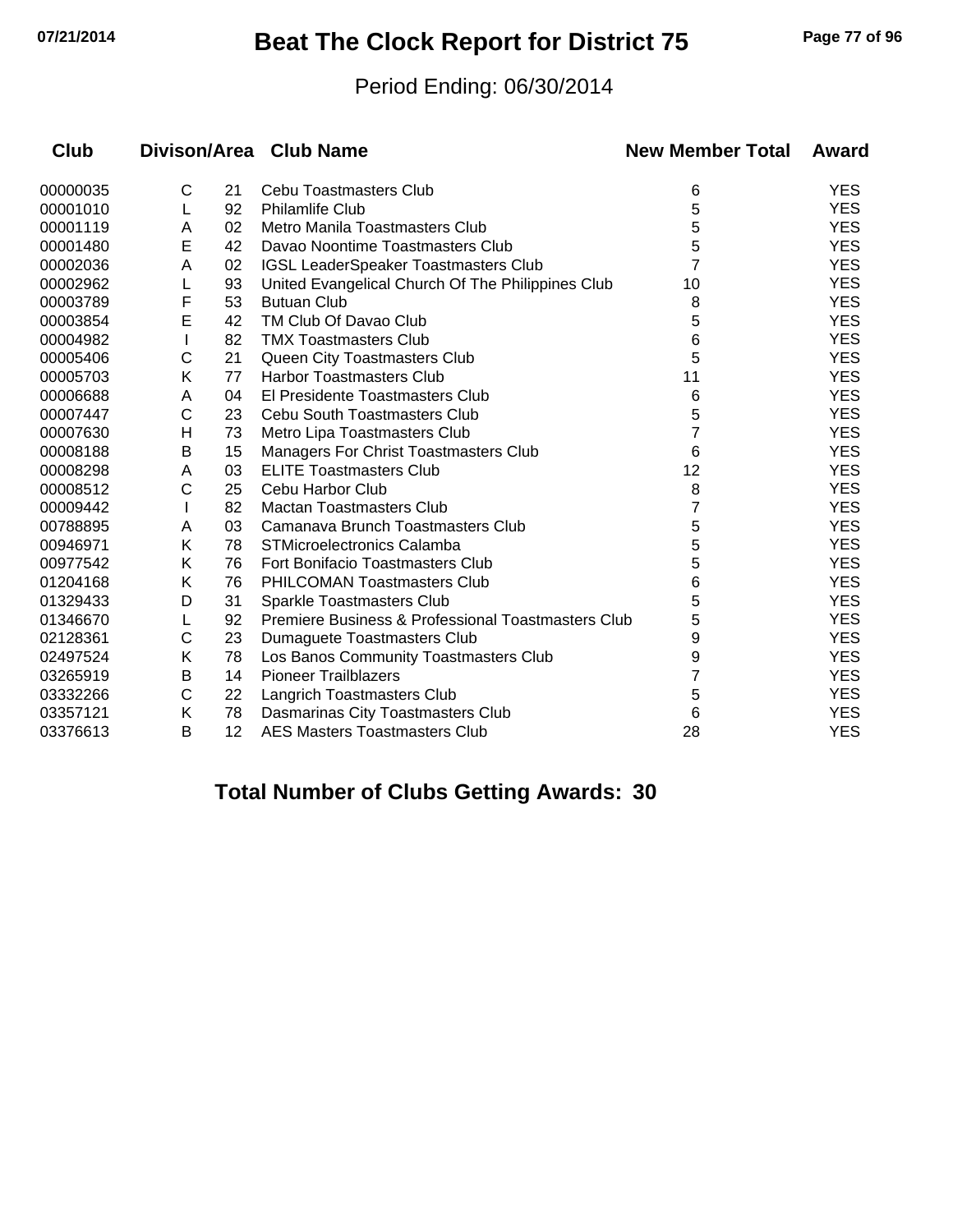# **07/21/2014 Beat The Clock Report for District 76 Page 78 of 96**

#### Period Ending: 06/30/2014

| Club     |   |     | Divison/Area Club Name              | <b>New Member Total</b> | Award      |
|----------|---|-----|-------------------------------------|-------------------------|------------|
| 00008514 |   | 15  | Urawa Toastmasters Club             | 5                       | YES.       |
| 00598416 |   | 16  | Hibiki Club                         | 5                       | YES        |
| 00888053 | в |     | 26 Kagayaki Toastmasters Club       | 5                       | YES.       |
| 01174302 |   | 43. | Yokohama Frontier Toastmasters Club | 5                       | YES.       |
| 01189198 |   | 25  | lidabashi Toastmasters Club         |                         | <b>YES</b> |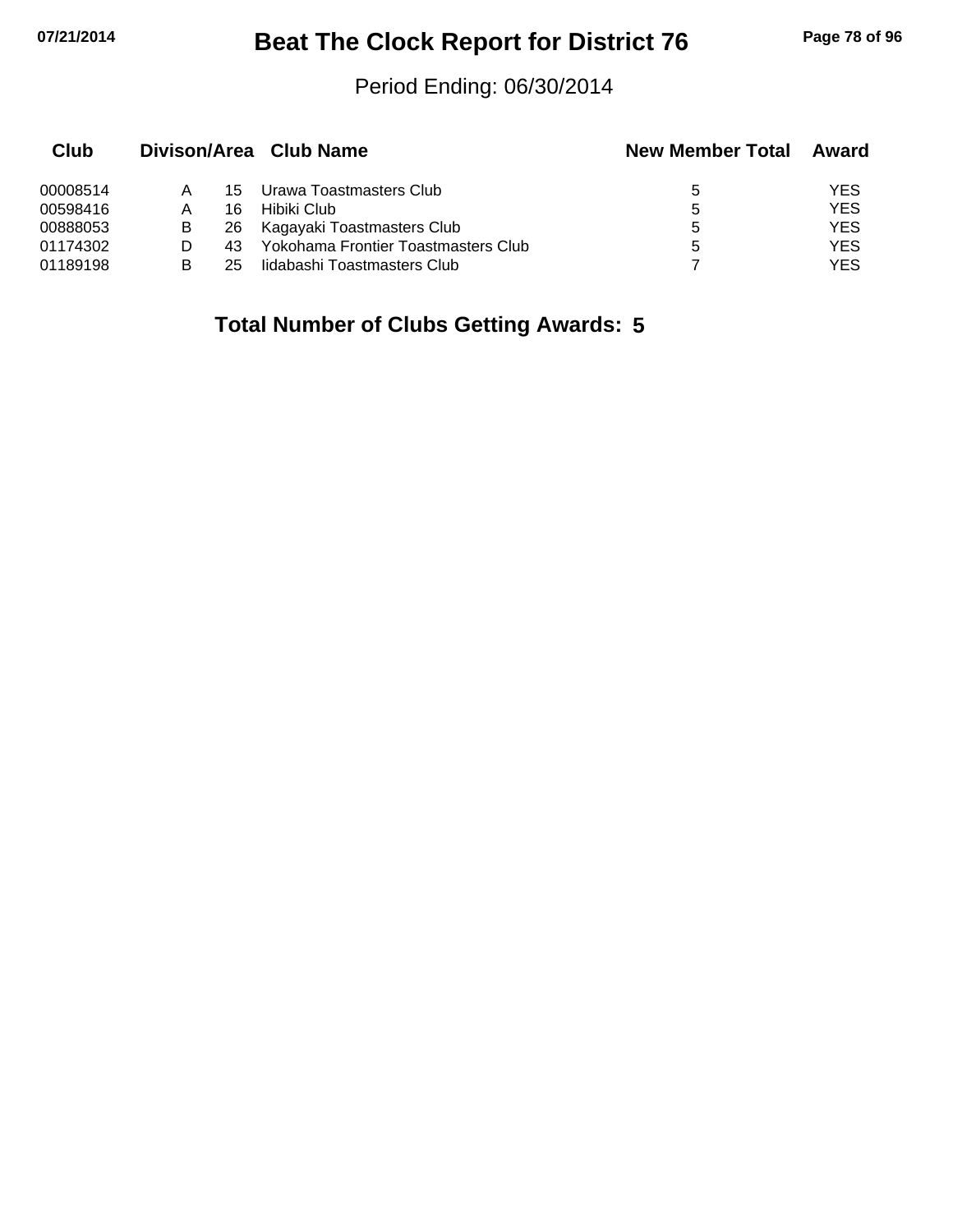# **07/21/2014 Beat The Clock Report for District 77 Page 79 of 96**

#### Period Ending: 06/30/2014

| <b>Club</b> |   |    | Divison/Area Club Name                | <b>New Member Total</b> | Award      |
|-------------|---|----|---------------------------------------|-------------------------|------------|
| 00000960    | A | 11 | <b>Tennessee Valley Club</b>          | 6                       | <b>YES</b> |
| 00001334    | С | 31 | <b>Montgomery Toastmasters</b>        | 9                       | <b>YES</b> |
| 00002806    | В | 21 | Southern Style Speaker Club           | 5                       | <b>YES</b> |
| 00002974    | B | 23 | Vestavia Club                         | 6                       | <b>YES</b> |
| 00003934    | В | 24 | Round Table Advance Toastmasters Club | 5                       | <b>YES</b> |
| 00006221    | A | 12 | The Nooners                           | 5                       | <b>YES</b> |
| 00009990    | D | 41 | <b>Bienville Toastmasters Club</b>    |                         | <b>YES</b> |
| 01235772    | B | 23 | Sixth Avenue Toastmasters             | 6                       | <b>YES</b> |
| 01408286    | B | 21 | Healthsouth Toastmasters Club         | 6                       | <b>YES</b> |
| 01422738    | A | 13 | <b>Confidentially Speaking</b>        |                         | <b>YES</b> |
| 02199554    | B | 22 | <b>Summit Speakers</b>                | 8                       | <b>YES</b> |
| 02600138    | A | 13 | Von Braun Speakers                    | 5                       | <b>YES</b> |
| 03119737    | B | 25 | Alabama IT Toastmasters               | 9                       | <b>YES</b> |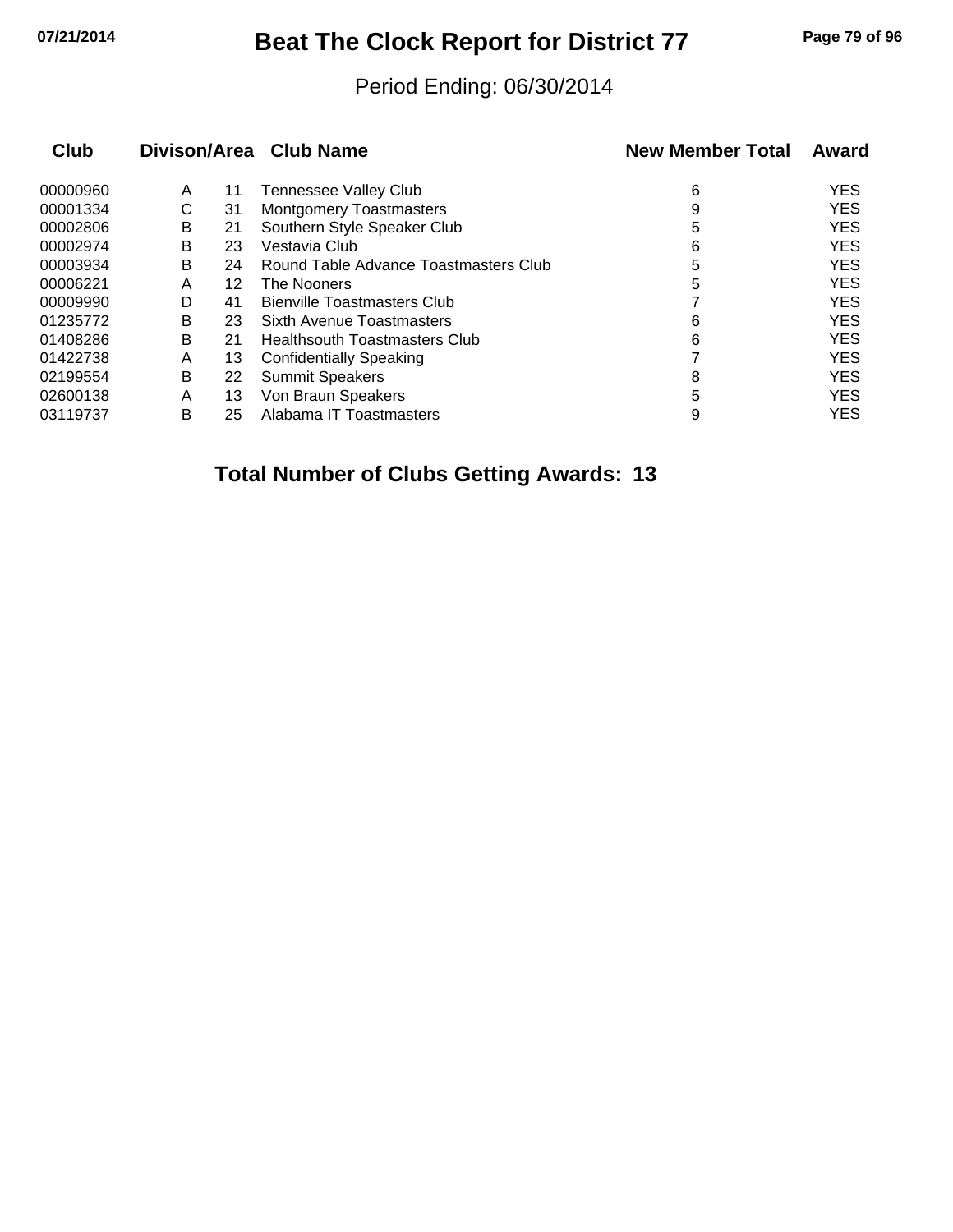## **07/21/2014 Beat The Clock Report for District 78 Page 80 of 96**

#### Period Ending: 06/30/2014

| Club     |     | Divison/Area Club Name      | <b>New Member Total</b> | Award |
|----------|-----|-----------------------------|-------------------------|-------|
| 00002781 | 22. | Last Word Toastmasters Club | 11                      | YES   |
| 00004571 | 26. | Toastmasters 78 Skills Club |                         | YES   |
| 02912927 | 23  | The Speakers Connection     | 11                      | YES.  |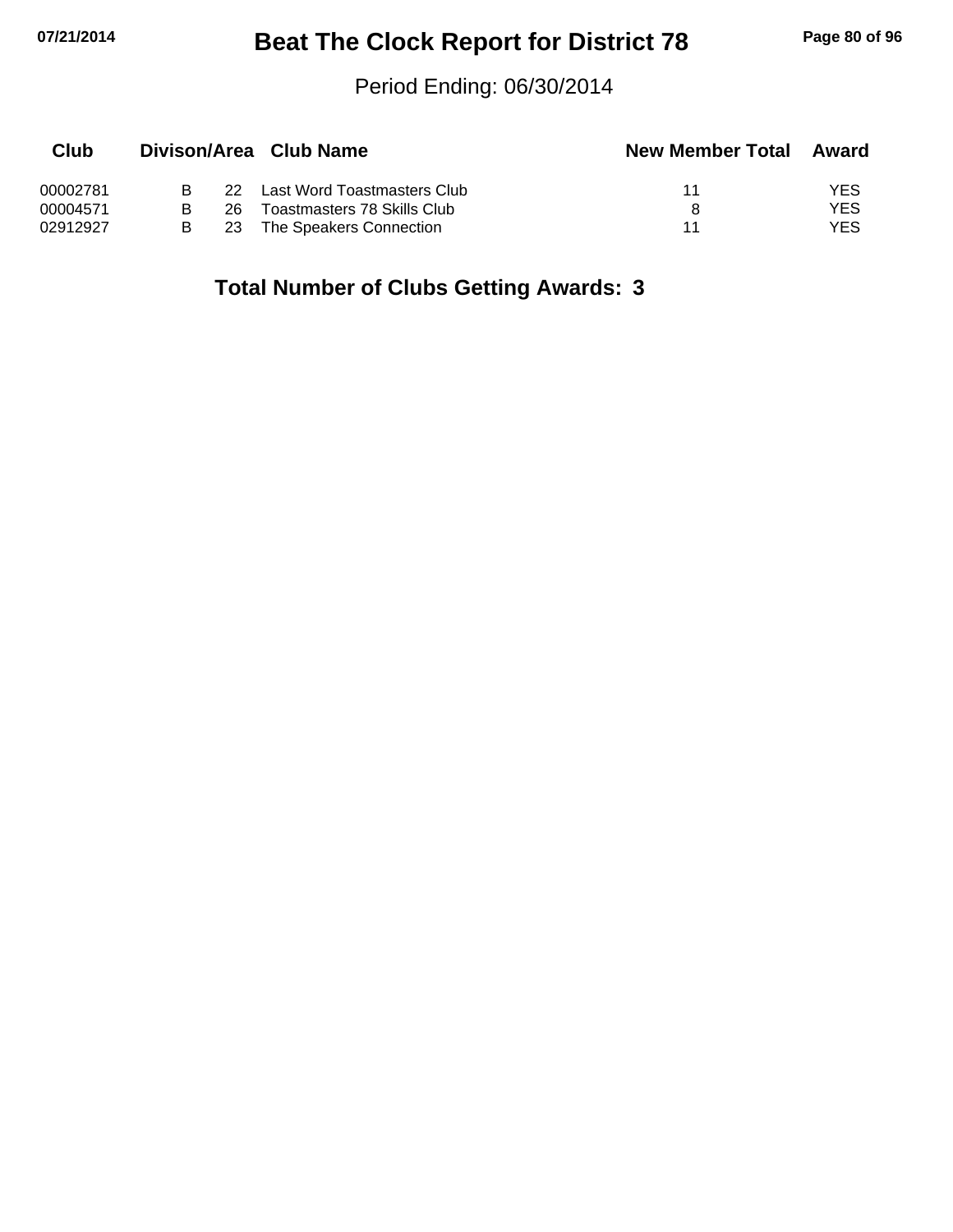## **07/21/2014 Beat The Clock Report for District 79 Page 81 of 96**

#### Period Ending: 06/30/2014

| Club     |              |    | Divison/Area Club Name                      | <b>New Member Total</b> | <b>Award</b> |
|----------|--------------|----|---------------------------------------------|-------------------------|--------------|
| 00001157 | A            | 02 | <b>Toast of COMSOFIL</b>                    | 5                       | <b>YES</b>   |
| 00002496 | B            | 06 | Serendib Toastmasters Club                  | 5                       | <b>YES</b>   |
| 00002789 | Β            | 22 | <b>Sand Dunes Toastmasters Club</b>         | 8                       | <b>YES</b>   |
| 00005762 | L            | 53 | Arabian Toastmasters Club                   | 11                      | <b>YES</b>   |
| 00006897 | A            | 01 | <b>Riyadh Toastmasters Club</b>             | 5                       | <b>YES</b>   |
| 00009462 | Β            | 38 | <b>Desert Diamonds Toastmasters Club</b>    | 5                       | <b>YES</b>   |
| 00586780 | O            | 09 | Sahara Toastmasters Club                    | 5                       | <b>YES</b>   |
| 00753319 | M            | 54 | Al-Hasa Club                                | 5                       | <b>YES</b>   |
| 00782168 | Н            | 16 | <b>IIEE-WR Club</b>                         | 11                      | <b>YES</b>   |
| 00889524 | C            | 08 | Nesma Holding Toastmasters Club             | 8                       | <b>YES</b>   |
| 01009364 | F            | 32 | <b>Discovery Toastmasters Club</b>          | 5                       | <b>YES</b>   |
| 01068334 | O            | 71 | <b>OKADH</b>                                | 8                       | <b>YES</b>   |
| 01267758 | O            | 71 | Asharqia Chamber Toastmasters               | 8                       | <b>YES</b>   |
| 01357359 | F            | 15 | Alif Advanced Toastmasters                  | 5                       | <b>YES</b>   |
| 01462289 | D            | 12 | Al-Madina                                   | 5                       | <b>YES</b>   |
| 01533981 | Α            | 02 | FILCOM-IT Toastmasters Club                 | 8                       | <b>YES</b>   |
| 01600041 | C            | 10 | <b>RPL</b>                                  | $\overline{7}$          | <b>YES</b>   |
| 01871183 | G            | 26 | Abha Toasmasters Club                       | 6                       | <b>YES</b>   |
| 01936003 | L            | 19 | <b>Marafiq Toastmasters Club</b>            | 5                       | <b>YES</b>   |
| 02040331 | Α            | 01 | Speakers of PICE Riyadh                     | 5                       | <b>YES</b>   |
| 02071927 | G            | 24 | KaMFi                                       | 10                      | <b>YES</b>   |
| 02100086 | $\mathsf{C}$ | 10 | Malayalam Toastmasters Club                 | 5                       | <b>YES</b>   |
| 02188362 | G            | 07 | Al Mowhiba International School             | 10                      | <b>YES</b>   |
| 02268967 | E            | 21 | <b>Hadeed Toastmasters Club</b>             | 8                       | <b>YES</b>   |
| 02345107 | G            | 24 | <b>OPM Toastmasters Club</b>                | 9                       | <b>YES</b>   |
| 02346972 | H            | 16 | MYX JEDDAH TOASTMASTERS CLUB                | 10                      | <b>YES</b>   |
| 02504578 | G            | 26 | Abha English Toastmasters Club              | 9                       | <b>YES</b>   |
| 02746333 | G            | 07 | The Council Toastmasters Club               | 9                       | <b>YES</b>   |
| 02906464 | D            | 44 | Marafiq Yanbu Toastmaster Club              | 13                      | <b>YES</b>   |
| 02960073 | G            | 26 | <b>JAZAN TAFE ARABIA</b>                    | 9                       | <b>YES</b>   |
| 03025886 | M            | 41 | <b>Explorers Toastmasters</b>               | 10                      | <b>YES</b>   |
| 03201345 | В            | 06 | Riyadh Tamil Toastmasters Club              | 6                       | <b>YES</b>   |
| 03246878 | G            | 24 | <b>ANC Toastmasters Club</b>                | 7                       | <b>YES</b>   |
| 03301593 | G            | 07 | The GREAT Advanced Toastmasters Club        | 14                      | <b>YES</b>   |
| 03332177 | G            | 37 | Abdul Latif Jameel Giants Toastmasters Club | 5                       | <b>YES</b>   |
| 03487887 | G            | 07 | <b>Green Toastmasters Club</b>              | 5                       | <b>YES</b>   |
| 03522222 | F            | 32 | Marathi Toastmasters Club                   | 6                       | <b>YES</b>   |
| 03639719 | $\circ$      | 23 | Gherass                                     | 5                       | <b>YES</b>   |
| 04015060 | M            | 41 | Radhwa Toastmasters                         | 5                       | <b>YES</b>   |
| 04027533 | M            | 41 | New Discovery Toastmasters                  | 10                      | <b>YES</b>   |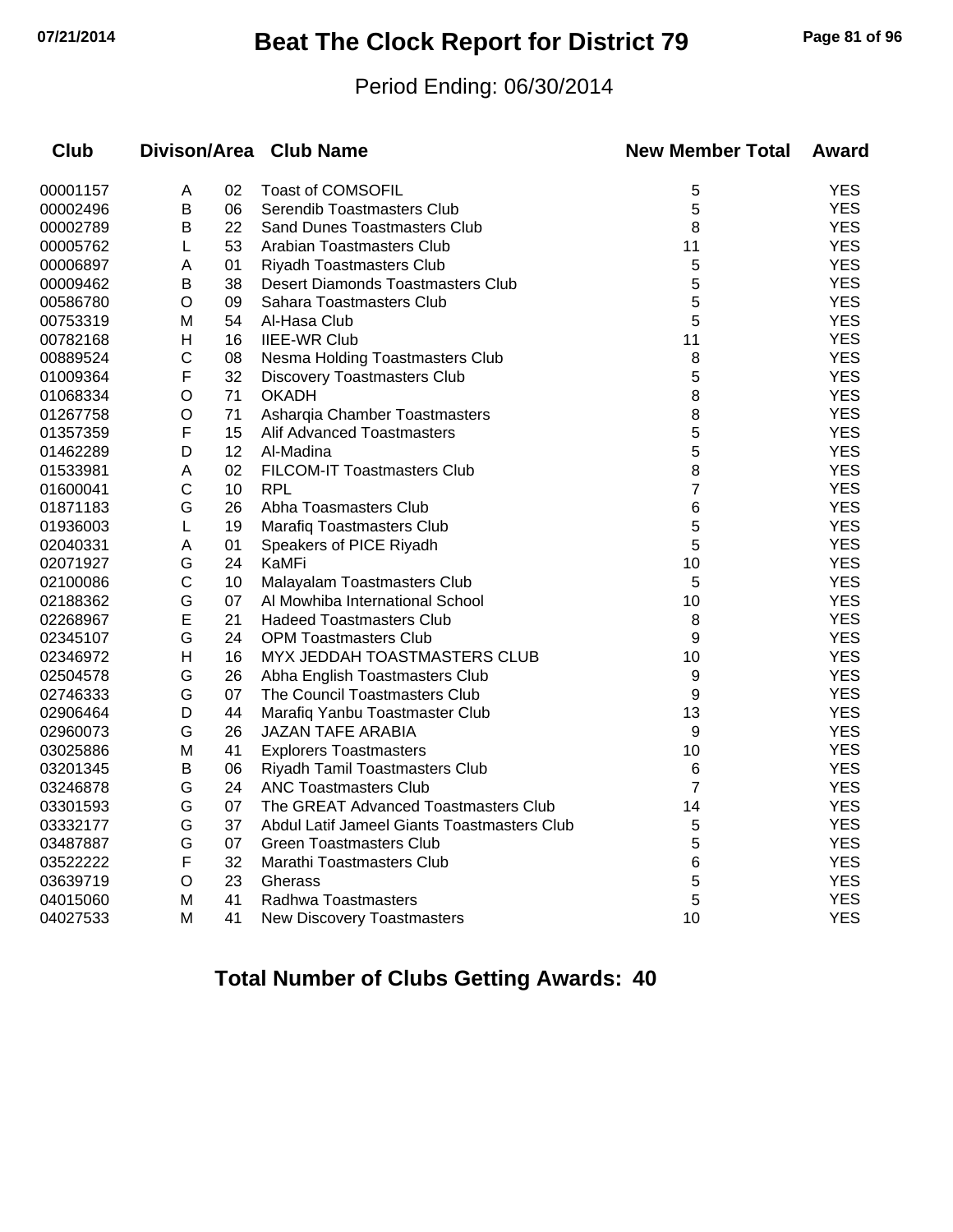## **07/21/2014 Beat The Clock Report for District 80 Page 82 of 96**

#### Period Ending: 06/30/2014

| <b>Club</b> |   |    | Divison/Area Club Name                    | <b>New Member Total</b> | Award      |
|-------------|---|----|-------------------------------------------|-------------------------|------------|
| 00000357    | U | 02 | <b>Toastmasters Club Of Singapore</b>     | 8                       | <b>YES</b> |
| 00000483    | Α | 01 | <b>YMCA Toastmasters Club</b>             | 9                       | <b>YES</b> |
| 00002010    | Т | 06 | <b>Bangkok Club</b>                       | 6                       | <b>YES</b> |
| 00002086    | D | 05 | Lion City Toastmasters Club               | 5                       | <b>YES</b> |
| 00002092    | Τ | 02 | <b>Capitol Toastmasters Club</b>          | 12                      | <b>YES</b> |
| 00003348    | A | 05 | Geylang Serai Toastmasters Club           | 10                      | <b>YES</b> |
| 00005110    | B | 04 | <b>SIM II Toastmasters Club</b>           | 5                       | <b>YES</b> |
| 00005334    | Z | 02 | <b>NOL Toastmasters Club</b>              | 5                       | <b>YES</b> |
| 00005753    | U | 01 | Fort Canning Toastmasters Club            | 7                       | <b>YES</b> |
| 00006251    |   | 01 | Joo Chiat CC Mandarin Club                | 5                       | <b>YES</b> |
| 00006917    | Т | 01 | Fun For Friday                            |                         | <b>YES</b> |
| 00007498    | B | 02 | The Open Alumni Toastmasters Club         | 5                       | <b>YES</b> |
| 00007544    | V | 04 | Queenstown Mandarin Club                  | 6                       | <b>YES</b> |
| 00009479    | Z | 03 | <b>Bishan Toastmasters Club</b>           |                         | <b>YES</b> |
| 00009689    | S | 02 | <b>Braddell Heights Advanced Club</b>     | 6                       | <b>YES</b> |
| 00675325    | Т | 01 | <b>Saturday Toastmasters</b>              | 7                       | <b>YES</b> |
| 00682319    | B | 05 | <b>Faith Toastmasters Club</b>            | 6                       | <b>YES</b> |
| 00696734    | U | 05 | Hong Kah North Toastmasters Club          | 9                       | <b>YES</b> |
| 00925535    | Т | 07 | First Northern Thailand Toastmasters Club |                         | <b>YES</b> |
| 01196035    | A | 02 | <b>Marine Parade</b>                      | 6                       | <b>YES</b> |
| 01270323    | T | 03 | <b>C&amp;G Toastmasters Club</b>          | 8                       | <b>YES</b> |
| 01344656    | D | 02 | Vietnam Toastmasters Club                 | 6                       | <b>YES</b> |
| 01481742    | A | 02 | Anchorvale CC                             | 9                       | <b>YES</b> |
| 01499647    | D | 01 | <b>EASB Henderson Hawks</b>               | 15                      | <b>YES</b> |
| 02538551    | U | 05 | <b>IBM Toastmasters Club Singapore</b>    | 5                       | <b>YES</b> |
| 03300083    | Α | 01 | <b>EMinent Communicators Club</b>         | 5                       | <b>YES</b> |
| 03308113    | S | 04 | <b>Barclays Singapore Toastmasters</b>    | 14                      | <b>YES</b> |
| 03720686    | Т | 05 | St. Theresa Toastmasters Club             | 37                      | <b>YES</b> |
| 03956577    | Z | 01 | <b>SAP Singapore Toastmasters</b>         | 40                      | <b>YES</b> |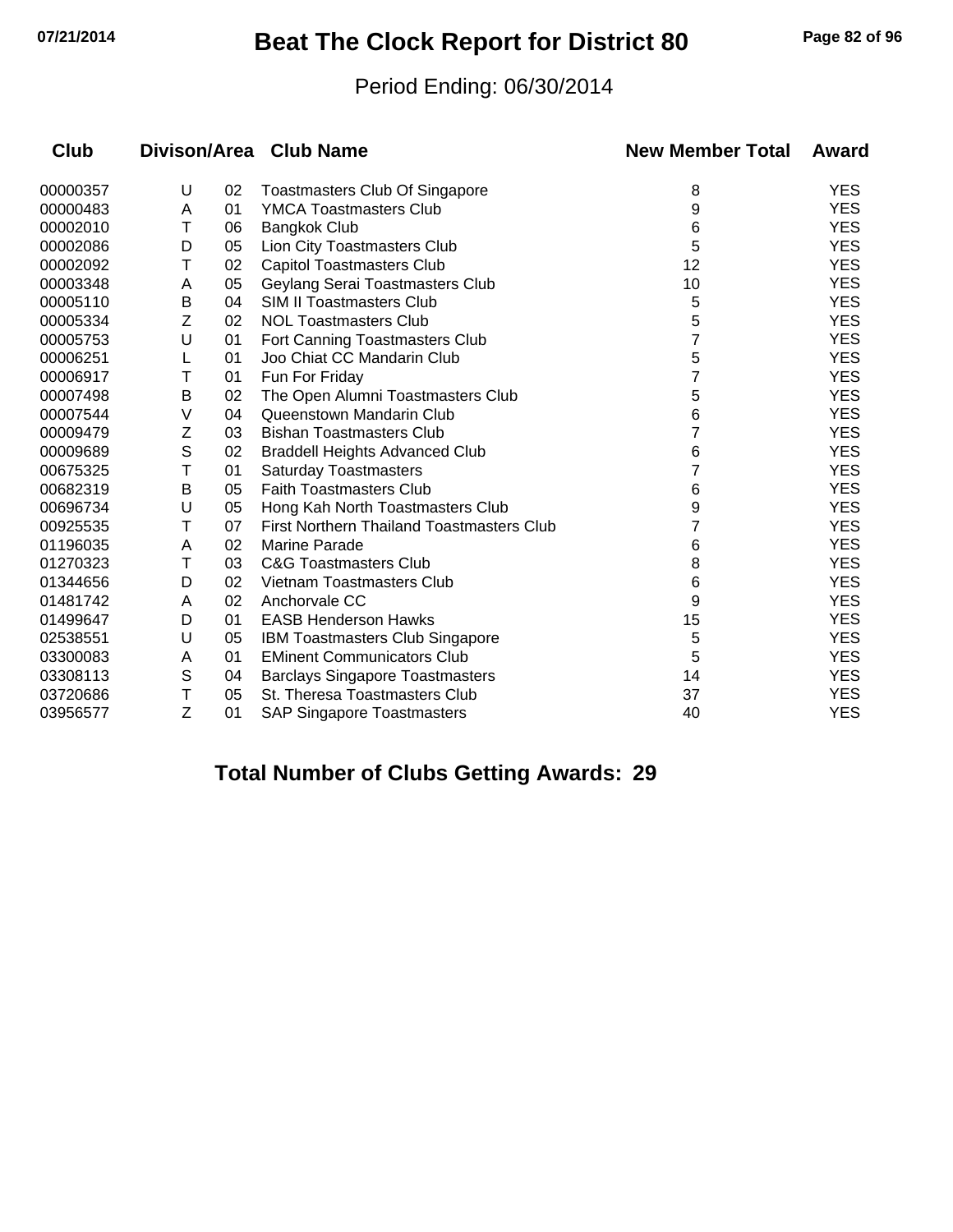# **07/21/2014 Beat The Clock Report for District 81 Page 83 of 96**

#### Period Ending: 06/30/2014

| Club     |   |    | Divison/Area Club Name          | <b>New Member Total</b> | Award      |
|----------|---|----|---------------------------------|-------------------------|------------|
| 00008260 | B | 12 | Dynamic Speakers Club           | 5                       | <b>YES</b> |
| 00657958 | F | 31 | Cacique Toastmasters Club       | 5                       | <b>YES</b> |
| 00778468 | B | 08 | <b>UCC Toastmasters Club</b>    | 6                       | <b>YES</b> |
| 00834480 | D | 22 | Safran Toastmasters Club        |                         | <b>YES</b> |
| 00974627 | D | 19 | <b>IMPACT Club</b>              | 5                       | <b>YES</b> |
| 01036674 | D | 21 | Club Phare                      | 5                       | <b>YES</b> |
| 01036731 | Е | 23 | The Disciples Toastmasters Club | 6                       | <b>YES</b> |
| 01056072 | С | 13 | The Police Alliance             | 6                       | <b>YES</b> |
| 01129499 | F | 30 | Talk Fluor So                   |                         | <b>YES</b> |
| 01269967 | D | 18 | Lotus                           |                         | <b>YES</b> |
| 01805892 | B | 10 | <b>JN Toastmasters Club</b>     | 5                       | <b>YES</b> |
| 02187863 | В | 07 | Jamerican Toastmasters Club     | 5                       | <b>YES</b> |
| 02223990 | Е | 26 | <b>Elite Advanced Speakers</b>  |                         | <b>YES</b> |
| 02532147 | Α | 06 | Yamanota Toastmasters Club      | 6                       | <b>YES</b> |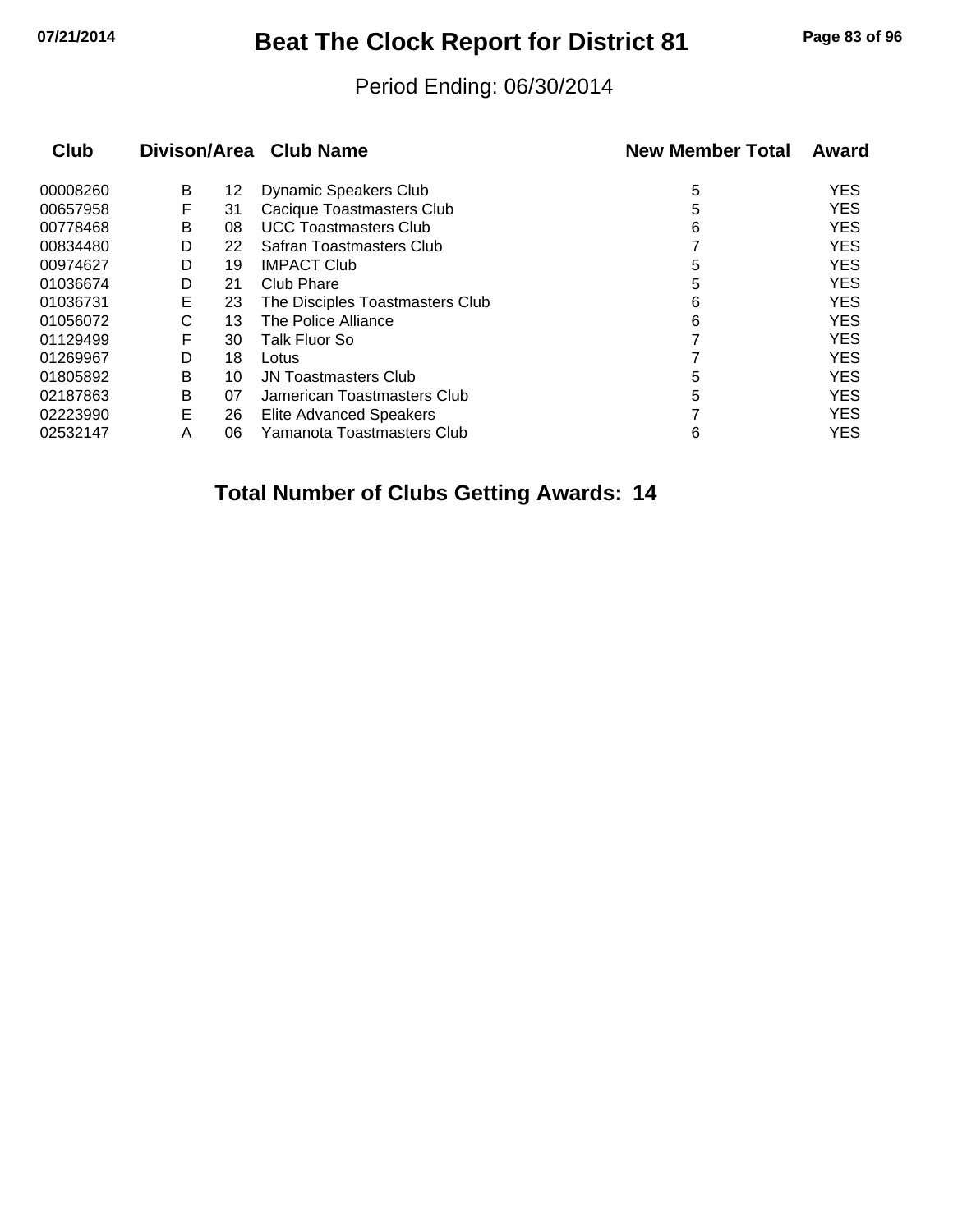# **07/21/2014 Beat The Clock Report for District 82 Page 84 of 96**

### Period Ending: 06/30/2014

| Club     |              |    | Divison/Area Club Name                                 | <b>New Member Total</b> | Award      |
|----------|--------------|----|--------------------------------------------------------|-------------------------|------------|
| 00001766 | Β            | 02 | Daffodils Toastmasters Club                            | 5                       | <b>YES</b> |
| 00002773 | С            | 02 | Sampath Bank Toastmasters Club                         | 11                      | <b>YES</b> |
| 00009206 | L            | 01 | BANGALORE TOASTMASTERS CLUB                            | 6                       | <b>YES</b> |
| 00009639 | E            | 03 | <b>Mecon Communication Club</b>                        | 6                       | <b>YES</b> |
| 00009713 | В            | 01 | Sunshine Club                                          | 5                       | <b>YES</b> |
| 00614737 | O            | 02 | <b>IESLToastmasters Club</b>                           | 6                       | <b>YES</b> |
| 00630851 | O            | 03 | Smedley Club                                           | 5                       | <b>YES</b> |
| 00649172 | A            | 02 | Serendib Toastmasters Club                             | 6                       | <b>YES</b> |
| 00665905 | G            | 01 | <b>Chennai Toastmasters Club</b>                       | 6                       | <b>YES</b> |
| 00698816 | Α            | 01 | <b>ICASL Toastmasters Club</b>                         | 5                       | <b>YES</b> |
| 00777976 | Ρ            | 01 | <b>FTZ Toastmasters Club</b>                           | 6                       | <b>YES</b> |
| 00822324 | Н            | 01 | Kandy Toastmasters Club                                | 5                       | <b>YES</b> |
| 00968050 | M            | 03 | <b>CSC Chennai Chapter</b>                             | 12                      | <b>YES</b> |
| 00976727 | F            | 04 | <b>CSC Bangalore Chapter</b>                           | 5                       | <b>YES</b> |
| 00985587 | P            | 04 | <b>Holcim Colombo Toastmasters</b>                     | 6                       | <b>YES</b> |
| 01016391 | C            | 04 | <b>Braybrooke Toastmasters Club</b>                    | 5                       | <b>YES</b> |
| 01050359 | M            | 01 | Chennai Wordsmiths Toastmasters Club                   | 6                       | <b>YES</b> |
| 01122025 | J            | 03 | Panadura Toastmasters                                  | 5                       | <b>YES</b> |
| 01128480 | N            | 02 | <b>Medley Toastmasters Club</b>                        | 11                      | <b>YES</b> |
| 01134620 | L            | 03 | Capgemini Toastmasters Club                            | 6                       | <b>YES</b> |
| 01167473 | G            | 01 | <b>CAT-EDCI Club</b>                                   | 6                       | <b>YES</b> |
| 01195211 | Α            | 04 | <b>DFCC Toastmasters</b>                               | 6                       | <b>YES</b> |
| 01290125 | Α            | 02 | <b>CIM Toastmasters Club</b>                           | 5                       | <b>YES</b> |
| 01357117 | Н            | 03 | HILL CAPITAL TOASTMASTERS                              | 6                       | <b>YES</b> |
| 01363550 | M            | 02 | <b>Madras Toastmasters Club</b>                        | 5                       | <b>YES</b> |
| 01373947 | G            | 01 | <b>TCS Maitree Chennai Toastmasters Club</b>           | 7                       | <b>YES</b> |
| 01378869 | L            | 01 | <b>Blue Expression Toastmasters Club</b>               | 5                       | <b>YES</b> |
| 01378886 | H            | 04 | Omega Line                                             | 5                       | <b>YES</b> |
| 01401641 | $\mathbf{I}$ | 02 | Infosys Toastmasters, Mangalore SEZ                    | 6                       | <b>YES</b> |
| 01418339 | Κ            | 03 | Assisi Toastmasters                                    | 5                       | <b>YES</b> |
| 01424892 | P            | 04 | Union Assurance Toastmasters                           | 5                       | <b>YES</b> |
| 01449300 | $\mathbf{I}$ | 03 | <b>Mysore Toastmasters</b>                             | 6                       | <b>YES</b> |
| 01500977 | Е            | 03 | <b>HGS Toastmasters Club</b>                           | 5                       | <b>YES</b> |
| 01507489 | N            | 01 | Foster Wheeler Chennai Chapter                         | 16                      | <b>YES</b> |
| 01515466 | O            | 01 | <b>BEPZ Toastmasters</b>                               | 7                       | <b>YES</b> |
| 01600941 | G            | 03 | Terra VIT                                              | 10                      | YES        |
| 01939295 | J            | 03 | Lyceum Toastmasters Club Panadura                      | 5                       | <b>YES</b> |
| 02162685 | N            | 02 | <b>Nokia Toastmasters</b>                              | 5                       | <b>YES</b> |
| 02188958 | L            | 04 | Koramangala Toastmasters Club                          | 14                      | <b>YES</b> |
| 02221629 | G            | 05 | <b>TCS Insurance Toastmasters Club</b>                 | 8                       | <b>YES</b> |
| 02339915 | C            | 01 | Seethawaka Toast Masters                               | 12                      | <b>YES</b> |
| 02435760 | M            | 01 | Infosys Toastmasters, Chennai                          | 5                       | <b>YES</b> |
| 02549382 | H            | 03 | Anuradhapura Toastmasters Club                         | 9                       | <b>YES</b> |
| 02560442 | G            | 02 | <b>TCS Maitree Alpha Toastmasters Club</b>             | 5                       | <b>YES</b> |
| 02568195 | J            | 02 | <b>Fusion Toastmasters Club</b>                        | 5                       | <b>YES</b> |
| 02677376 | G            | 03 | <b>Brisa VIT</b>                                       | 11                      | <b>YES</b> |
| 02677403 | G            | 03 | Clima VIT                                              | 13                      | <b>YES</b> |
| 02721508 | F            | 02 | Speakers' Den                                          | 9                       | <b>YES</b> |
| 02784801 | M            | 02 | <b>BACI Chennai Silver Tongue Toastmasters Chapter</b> | 5                       | <b>YES</b> |
| 02995796 | F            | 01 | <b>NB Toastmasters Club</b>                            | 8                       | <b>YES</b> |
| 03078424 |              | 03 | Toastmasters Indiranagar Pride                         | 6                       | <b>YES</b> |
| 03295314 | G            | 03 | Agua VIT                                               | 14                      | <b>YES</b> |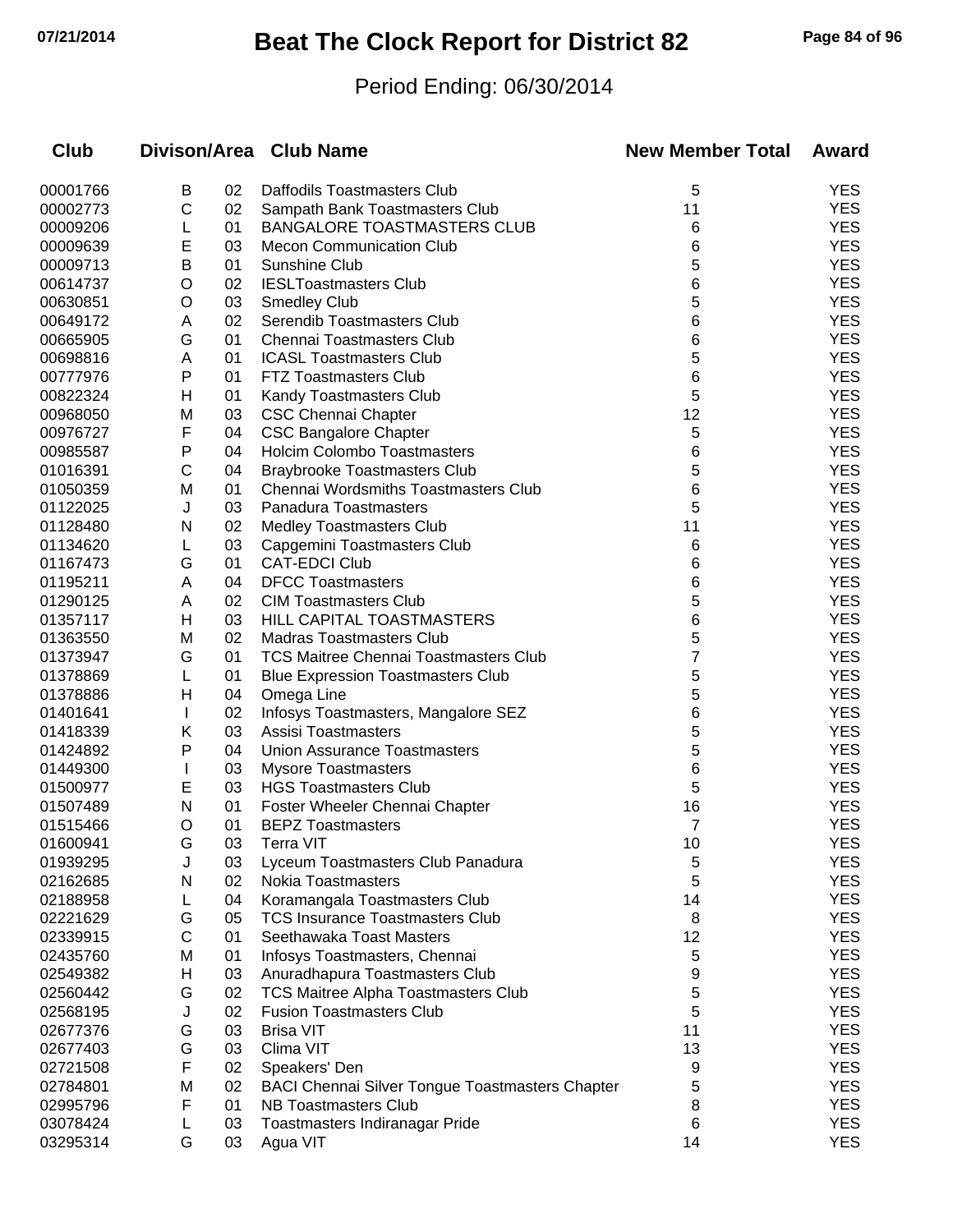# **07/21/2014 Beat The Clock Report for District 82 Page 85 of 96**

#### Period Ending: 06/30/2014

| Club     |   |    | Divison/Area Club Name               | <b>New Member Total</b> | Award      |
|----------|---|----|--------------------------------------|-------------------------|------------|
| 03295556 | G | 03 | <b>FOGO VIT</b>                      | 15                      | YES.       |
| 03365542 | Р | 03 | Linea Aqua Toastmasters Club         | 5                       | <b>YES</b> |
| 03560488 | N |    | 02 HCL Expressions Toastmasters Club |                         | YES.       |
| 03578140 |   | 03 | <b>NDB</b> Toastmasters              | 5                       | <b>YES</b> |
| 03839372 | М | 03 | Servion Toastmasters Club            | 20                      | <b>YES</b> |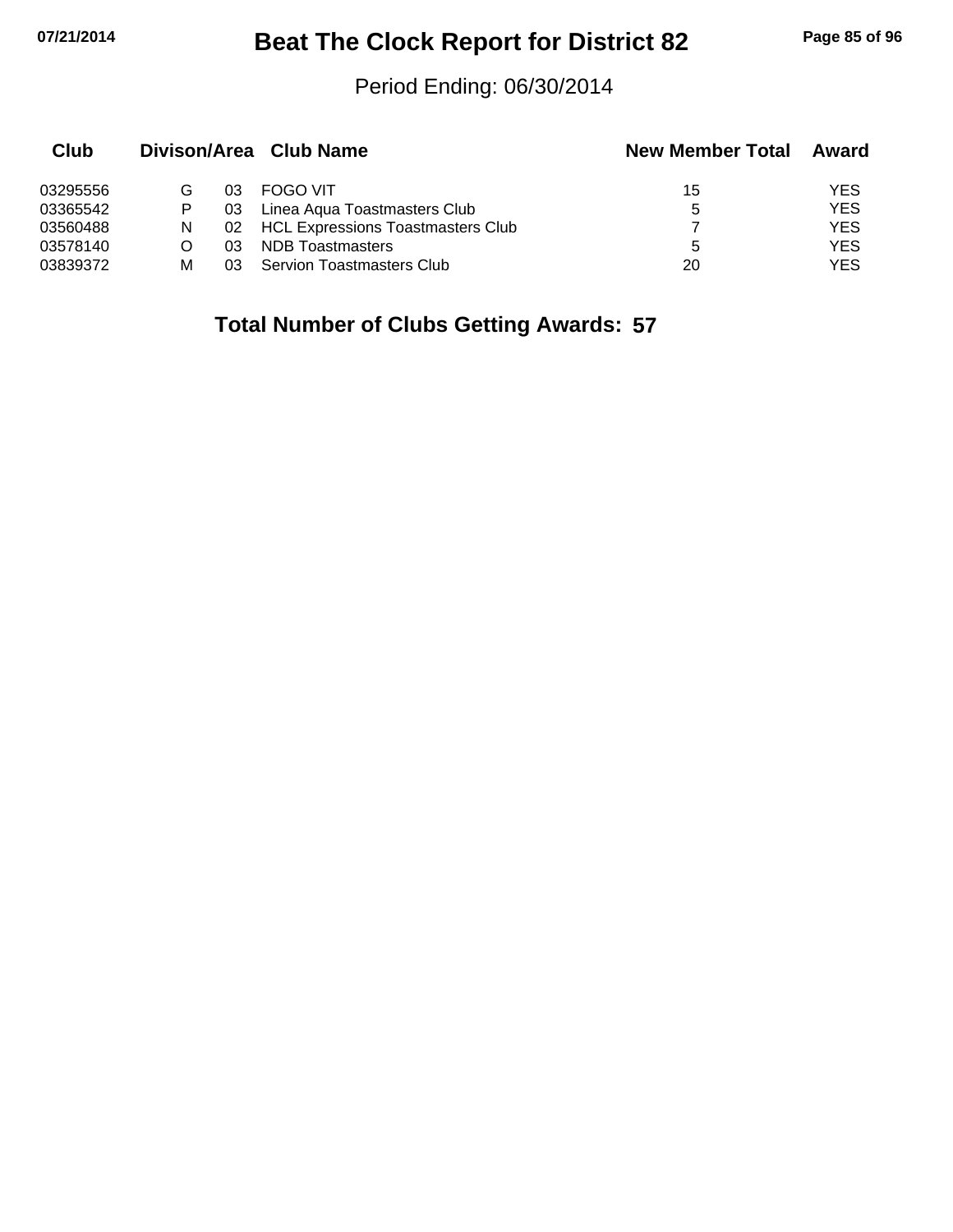# **07/21/2014 Beat The Clock Report for District 83 Page 86 of 96**

#### Period Ending: 06/30/2014

| Club     | Divison/Area Club Name |    |                                    | <b>New Member Total</b> | Award      |  |
|----------|------------------------|----|------------------------------------|-------------------------|------------|--|
| 00002634 | D                      | 41 | AT&T Middletown Club               | 6                       | YES        |  |
| 00002664 | F                      | 64 | <b>Clifton Toastmasters Club</b>   |                         | <b>YES</b> |  |
| 00003260 | С                      | 32 | Murray Hill Speakers Club          | 6                       | <b>YES</b> |  |
| 00004646 | D                      | 44 | <b>Brunswick Toastmasters Club</b> |                         | <b>YES</b> |  |
| 00004722 | С                      | 31 | Midtown Toastmasters Club          | 5                       | <b>YES</b> |  |
| 00006101 | A                      | 14 | Mile Square Toastmasters           | 6                       | <b>YES</b> |  |
| 00006445 | A                      | 14 | Union City Club                    | 10                      | YES        |  |
| 00006511 | В                      | 26 | <b>BASF Toastmasters Club</b>      | 5                       | <b>YES</b> |  |
| 00008143 | F                      | 62 | <b>Storytelling Club</b>           | 8                       | YES        |  |
| 00009922 | В                      | 22 | <b>Bayer Toastmasters Club</b>     | 6                       | <b>YES</b> |  |
| 00692522 | A                      | 14 | Toastmasters en Español Club       | 8                       | <b>YES</b> |  |
| 01076360 | F                      | 63 | Summit Achievers Toastmasters Club | 6                       | <b>YES</b> |  |
| 01146892 | D                      | 43 | Speakers of the House              | 5                       | <b>YES</b> |  |
| 01446661 | F                      | 66 | Park Avenue                        | 6                       | <b>YES</b> |  |
| 01455543 | F                      | 64 | Good Souls Toastmasters            | 14                      | YES.       |  |
| 02859025 | В                      | 23 | <b>F&amp;M Toastmasters</b>        | 6                       | YES        |  |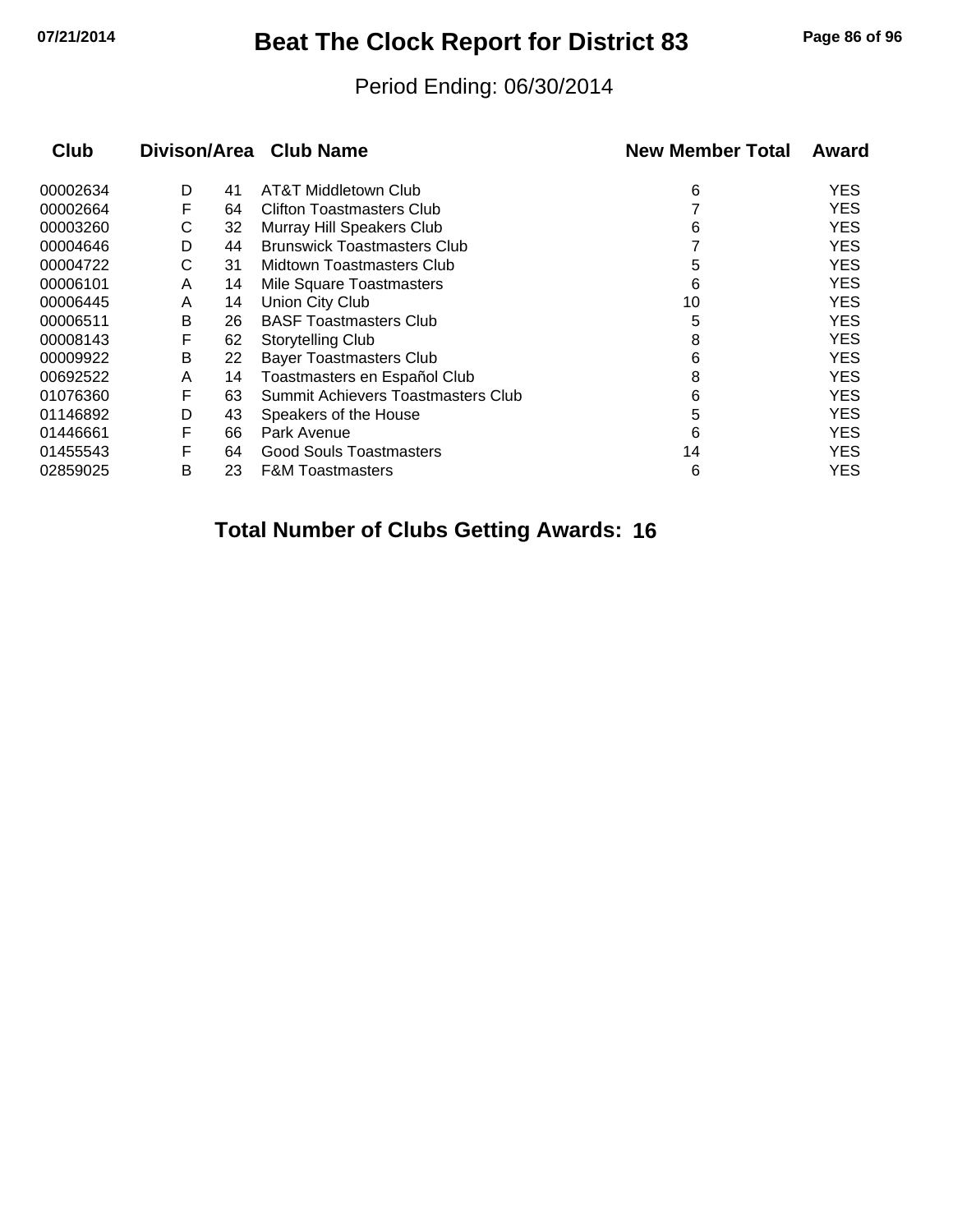# **07/21/2014 Beat The Clock Report for District 84 Page 87 of 96**

#### Period Ending: 06/30/2014

| <b>Club</b> |   |    | Divison/Area Club Name                    | <b>New Member Total</b> | Award      |
|-------------|---|----|-------------------------------------------|-------------------------|------------|
| 00000028    | С | 31 | <b>Orlando Toastmasters Club</b>          | 6                       | <b>YES</b> |
| 00000892    | A | 11 | <b>Arlington Club</b>                     | 5                       | <b>YES</b> |
| 00000976    | н | 81 | <b>Capital City Club</b>                  | 6                       | <b>YES</b> |
| 00000984    | B | 23 | <b>Advanced Communicators Club</b>        | 8                       | <b>YES</b> |
| 00002138    | D | 43 | West Volusia Toastmasters                 | 6                       | <b>YES</b> |
| 00003042    | B | 23 | <b>Harbor City Toastmasters Club</b>      | 5                       | <b>YES</b> |
| 00003661    | A | 13 | Toastmasters at UF & Shands               |                         | <b>YES</b> |
| 00004823    | С | 32 | Florida Hospital Toastmasters Club        | 5                       | <b>YES</b> |
| 00006084    | С | 31 | Downtown Toastmasters Club                | 5                       | <b>YES</b> |
| 00006690    | B | 23 | <b>Collins Club</b>                       |                         | <b>YES</b> |
| 00007911    | F | 61 | Speak Up America Club                     | 5                       | <b>YES</b> |
| 00008947    | G | 70 | <b>Blue Frame Speakers</b>                |                         | <b>YES</b> |
| 00009269    | B | 23 | <b>Toast-Stars Club</b>                   | 6                       | <b>YES</b> |
| 00009443    | G | 71 | Ocala Noon Toastmasters Club              | 9                       | <b>YES</b> |
| 00607265    | A | 12 | Toastmasters at JEA                       | 5                       | <b>YES</b> |
| 00686584    | В | 21 | South Beach Toastmasters Club             | 6                       | <b>YES</b> |
| 00817767    | G | 70 | <b>Talking Gators</b>                     |                         | <b>YES</b> |
| 01326948    | A | 13 | Global Leaders Advanced Toastmasters Club | 5                       | <b>YES</b> |
| 01377184    | G | 71 | Talk of the World                         |                         | <b>YES</b> |
| 01600130    | C | 30 | East Orlando Alafaya Articulators         | 6                       | <b>YES</b> |
| 01948459    | G | 72 | <b>Clermont Toastmasters</b>              | 9                       | <b>YES</b> |
| 03403477    | С | 30 | Knights Toast At UCF                      | 6                       | <b>YES</b> |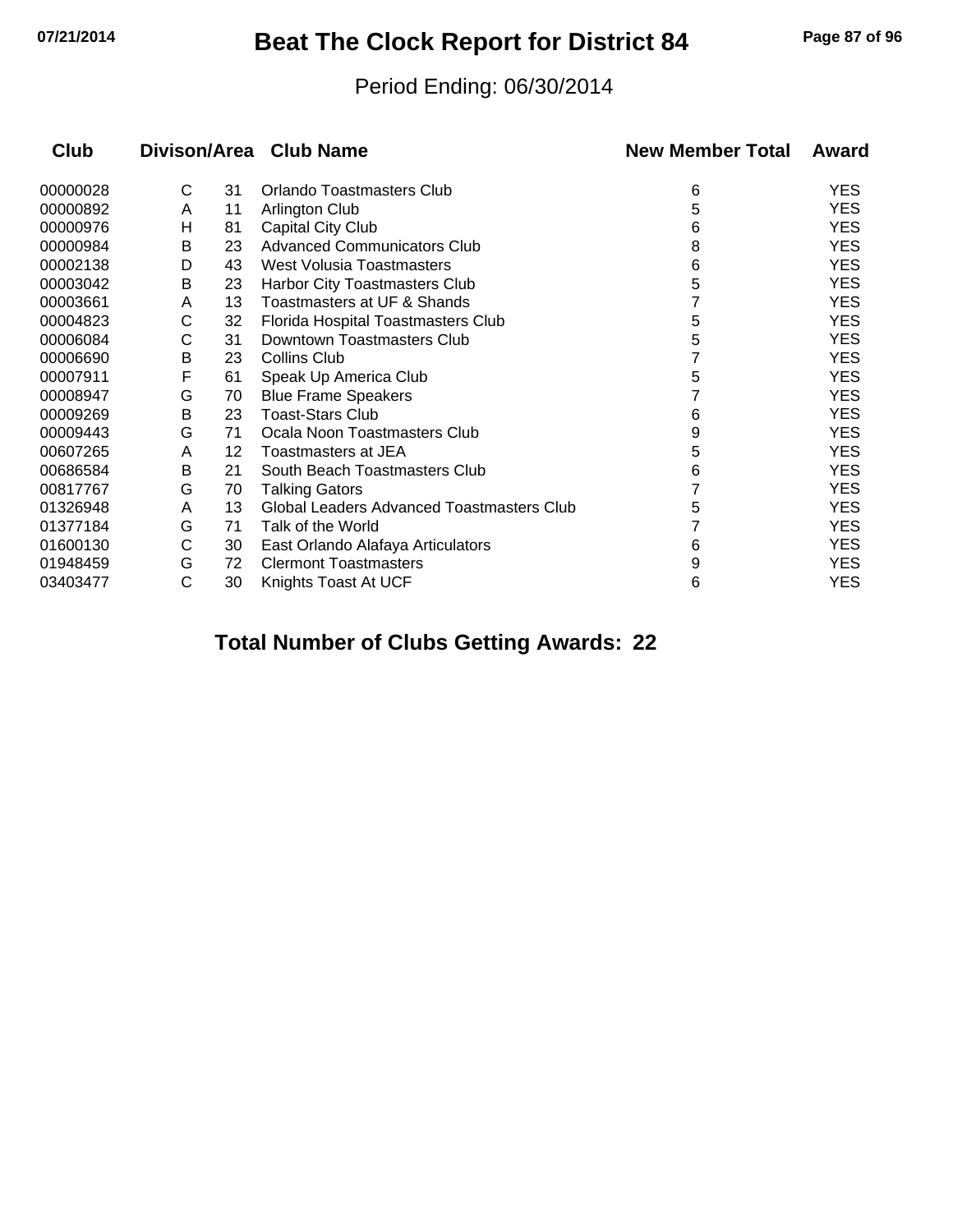## **07/21/2014 Beat The Clock Report for District 85 Page 88 of 96**

#### Period Ending: 06/30/2014

| Club     | Divison/Area Club Name |    |                                                | <b>New Member Total</b> | Award      |  |
|----------|------------------------|----|------------------------------------------------|-------------------------|------------|--|
| 00000585 | н                      | 02 | Shanghai People's Square Club                  | 6                       | <b>YES</b> |  |
| 00009796 | G                      | 02 | Shanghai No 1 Toastmasters Club                | 5                       | <b>YES</b> |  |
| 00996251 |                        | 03 | 1st Bilingual Zhangjiang                       | 9                       | <b>YES</b> |  |
| 00998733 | G                      | 02 | Shanghai Humor Bilingual Toastmasters Club     | 6                       | <b>YES</b> |  |
| 01015193 | Н                      | 01 | Lighthouse Shanghai Toastmasters Club          | 6                       | <b>YES</b> |  |
| 01039858 | G                      | 03 | China Advanced Toastmasters Club               | 6                       | <b>YES</b> |  |
| 01199621 | J                      | 01 | Hangzhou METALK Toastmasters Club              |                         | <b>YES</b> |  |
| 01216218 |                        | 01 | Novartis First Toastmasters Club               | 6                       | <b>YES</b> |  |
| 01422665 |                        | 04 | <b>Micron Toastmasters Club</b>                |                         | <b>YES</b> |  |
| 01428410 | D                      | 03 | Qingdao Toastmasters Club                      |                         | <b>YES</b> |  |
| 01524822 | E                      | 04 | Alcatel-Lucent Smart Speakers Nanjing          | 5                       | <b>YES</b> |  |
| 01803802 | J                      | 01 | Qiantang Bilingual Toastmasters Club           | 13                      | <b>YES</b> |  |
| 01853359 | С                      | 03 | <b>NSN Beijing Toastmasters Club</b>           | 5                       | <b>YES</b> |  |
| 01995564 | E                      | 03 | <b>Wuxi Advanced Toastmasters Club</b>         | 14                      | <b>YES</b> |  |
| 02013325 | Н                      | 03 | Morgan Stanley SH                              | 8                       | <b>YES</b> |  |
| 02326871 | G                      | 02 | <b>GTD Mandarin Toastmasters Club</b>          | 6                       | YES.       |  |
| 02332959 | J                      | 03 | <b>ZUCC Toastmasters Club</b>                  | 11                      | <b>YES</b> |  |
| 02732063 | Η                      | 03 | <b>UP Star Toastmasters Club</b>               | 5                       | <b>YES</b> |  |
| 02771670 |                        | 04 | Lenovo Le-Sharing Bilingual Toastmasters Club  | 10                      | <b>YES</b> |  |
| 02833642 | D                      | 01 | Xi'an Toastmasters Club                        |                         | <b>YES</b> |  |
| 03029655 | C                      | 01 | ShareWithU                                     | 5                       | <b>YES</b> |  |
| 03264922 | F                      | 02 | <b>Starbucks Coffee Toastmasters</b>           | 6                       | YES.       |  |
| 03443002 | B                      | 04 | AmCham China Toastmasters Club                 |                         | <b>YES</b> |  |
| 03945031 | Н                      | 03 | Light On The Stage Bilingual Toastmasters Club | 5                       | <b>YES</b> |  |
| 03966285 |                        | 01 | Hai Pfi Toastmasters Club                      | 8                       | <b>YES</b> |  |
| 03979631 | F                      | 03 | Ericsson Shanghai Toastmasters Club            | 26                      | <b>YES</b> |  |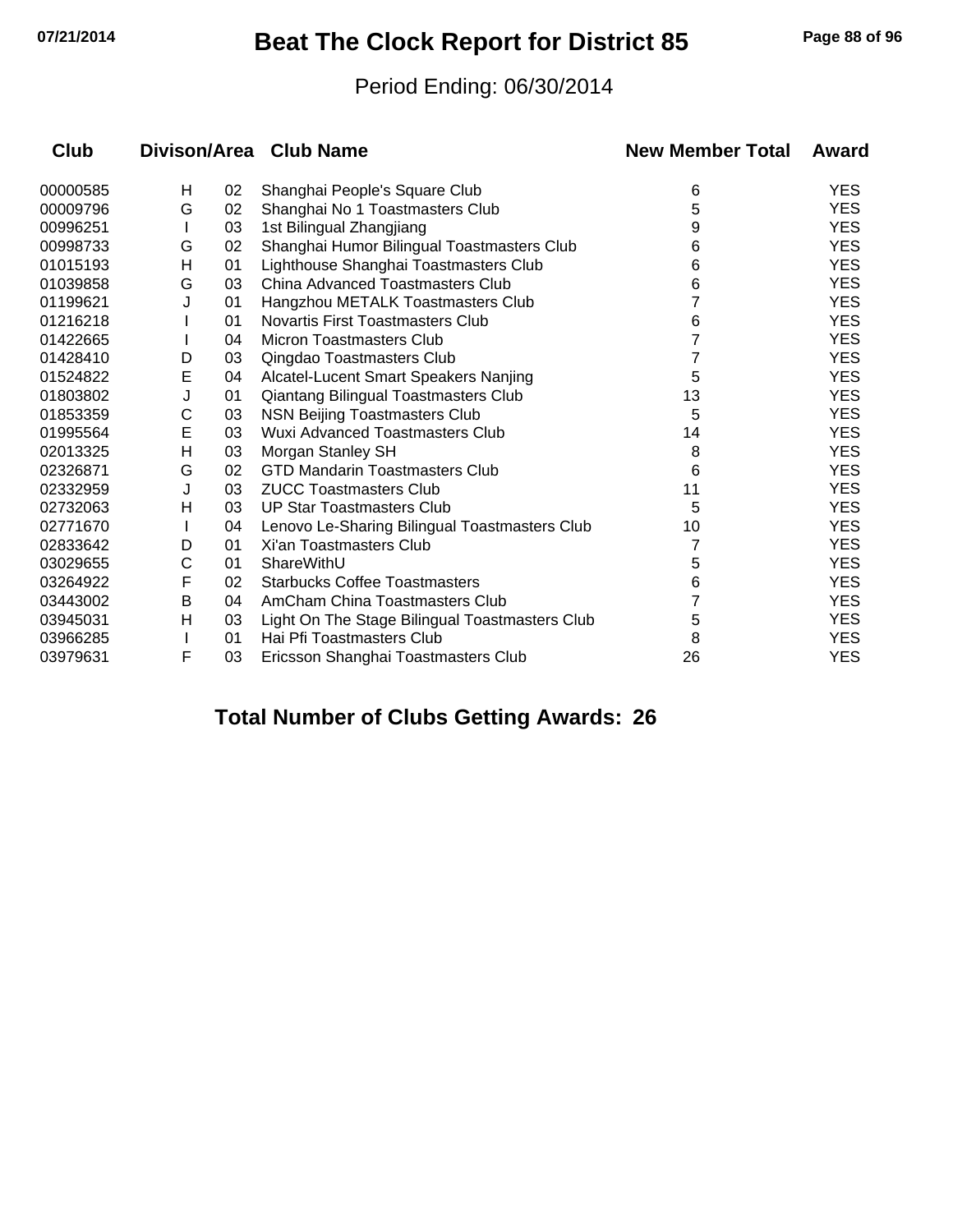## **07/21/2014 Beat The Clock Report for District 86 Page 89 of 96**

#### Period Ending: 06/30/2014

| Club     | Divison/Area Club Name |    |                                                 | <b>New Member Total</b> | Award      |  |
|----------|------------------------|----|-------------------------------------------------|-------------------------|------------|--|
| 00001474 | C                      | 43 | Port Credit Club                                | 7                       | <b>YES</b> |  |
| 00002347 | В                      | 31 | <b>Brampton Club</b>                            | 5                       | <b>YES</b> |  |
| 00003206 | W                      | 67 | <b>Guelph Public Speakers</b>                   |                         | <b>YES</b> |  |
| 00003320 | W                      | 61 | <b>Black Walnut Toastmasters Club</b>           | 5                       | <b>YES</b> |  |
| 00004189 | S                      | 71 | London Western Club                             | 5                       | <b>YES</b> |  |
| 00005139 | Β                      | 33 | <b>Risky Business Club</b>                      | 5                       | <b>YES</b> |  |
| 00005456 | В                      | 37 | <b>Confidently Speaking Toastmasters Club</b>   | 8                       | <b>YES</b> |  |
| 00005961 | B                      | 31 | <b>Hershaw Toastmasters Club</b>                | 6                       | <b>YES</b> |  |
| 00007310 |                        | 57 | <b>MTO St Catharines Toastmasters Club</b>      | 5                       | <b>YES</b> |  |
| 00009024 | A                      | 22 | <b>IBM Toronto Lab Club</b>                     | 6                       | <b>YES</b> |  |
| 00585043 | B                      | 32 | Meadowvale Toastmasters Club                    | 6                       | <b>YES</b> |  |
| 00640216 | A                      | 24 | Unionville Toastmasters Club                    | 5                       | <b>YES</b> |  |
| 00932543 | С                      | 43 | <b>Candu Toastmasters</b>                       | 9                       | <b>YES</b> |  |
| 01015141 | A                      | 21 | <b>Woodbridge Toastmasters</b>                  | 6                       | <b>YES</b> |  |
| 01040360 | C                      | 41 | <b>IPC Toastmasters Club</b>                    | 5                       | <b>YES</b> |  |
| 01120086 | С                      | 45 | <b>Comfortably Speaking</b>                     |                         | <b>YES</b> |  |
| 01244822 | W                      | 62 | University of Waterloo Toastmasters             | 13                      | <b>YES</b> |  |
| 01460785 | В                      | 37 | <b>Brampton Speakeasy Toastmasters</b>          | 6                       | <b>YES</b> |  |
| 02196748 |                        | 57 | NextNiagara                                     | 6                       | <b>YES</b> |  |
| 02197340 |                        | 57 | <b>Brock Toastmasters</b>                       | 5                       | <b>YES</b> |  |
| 02490773 |                        | 57 | The Executive Yacht Club for Toastmasters       |                         | <b>YES</b> |  |
| 02587834 | A                      | 23 | <b>AMEX Centurion Leaders Toastmasters Club</b> | 5                       | <b>YES</b> |  |
| 03278518 | B                      | 36 | Atos Toastmasters Club                          | 5                       | <b>YES</b> |  |
| 03815463 | B                      | 35 | <b>GE Toasters</b>                              | 6                       | <b>YES</b> |  |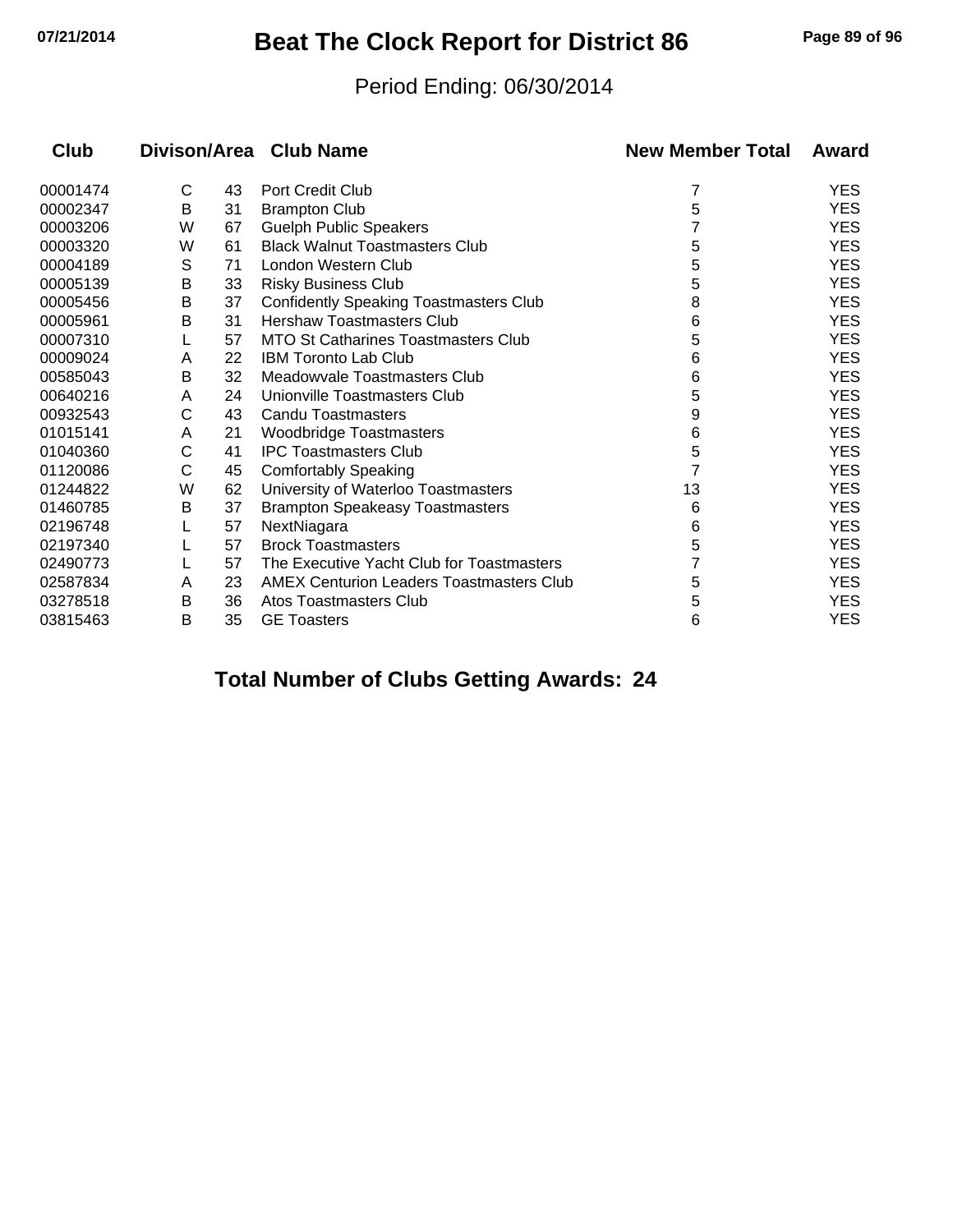## **07/21/2014 Beat The Clock Report for District 87 Page 90 of 96**

#### Period Ending: 06/30/2014

| Divison/Area Club Name<br><b>Club</b> |   |    |                                     | <b>New Member Total</b> | Award      |  |
|---------------------------------------|---|----|-------------------------------------|-------------------------|------------|--|
| 00000754                              | J | 03 | <b>Essential Club</b>               | 5                       | YES        |  |
| 00004067                              |   | 01 | Jakarta Toastmasters Club           | 13                      | YES        |  |
| 00004336                              | Κ | 03 | Keningau Mandarin Club              | 5                       | YES        |  |
| 00004517                              | J | 01 | Lippo Karawaci Toastmasters Club    | 6                       | YES        |  |
| 00006192                              | Κ | 05 | Tawau Mandarin Club                 |                         | YES        |  |
| 00006313                              | н | 01 | Deli Toastmasters Club              |                         | YES        |  |
| 00007853                              | J | 04 | The Catalyst Toastmasters Club      | 8                       | YES        |  |
| 00008651                              | Κ | 05 | Sandakan Mandarin Toastmasters Club | 6                       | <b>YES</b> |  |
| 00692744                              | G | 03 | Surabaya Toastmasters Club          |                         | YES        |  |
| 00763432                              |   | 03 | <b>SCBD Toastmasters Club</b>       |                         | YES        |  |
| 00824173                              |   | 04 | <b>Experd Toastmasters Club</b>     |                         | <b>YES</b> |  |
| 01450084                              | K | 07 | Sabah Ports                         | 6                       | YES        |  |
| 01896554                              | Κ | 06 | <b>Brunei Advanced Speakers</b>     | 6                       | YES        |  |
| 01982760                              | D | 01 | <b>UCSI Toastmasters Club</b>       | 6                       | <b>YES</b> |  |
| 02137592                              | J | 04 | The Red Bricks Toastmasters Club    |                         | YES        |  |
| 02387265                              | J | 03 | Pertamina Toastmasters Club         | 6                       | YES        |  |
| 02928105                              | G | 03 | Surabaya Heroes                     | 5                       | YES        |  |
| 03291206                              | K | 07 | <b>IFCA KK</b>                      |                         | YES        |  |
| 03576434                              | E | 03 | <b>UCTS Toastmasters Club</b>       | 10                      | YES        |  |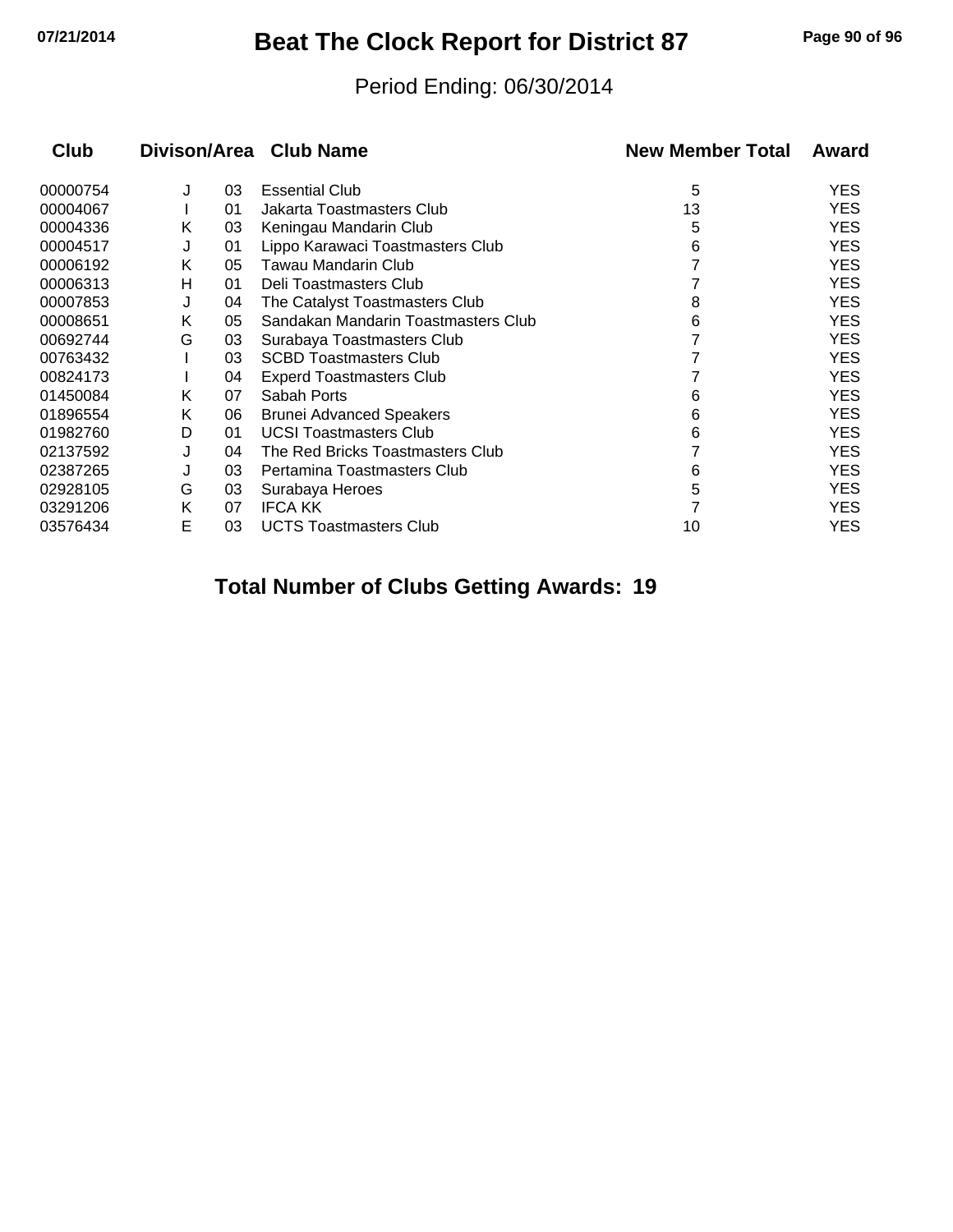# **07/21/2014 Beat The Clock Report for District 89 Page 91 of 96**

#### Period Ending: 06/30/2014

| Club     |   |    | Divison/Area Club Name                           | <b>New Member Total</b> | Award |
|----------|---|----|--------------------------------------------------|-------------------------|-------|
| 00009151 | K | 01 | <b>Centraler Toastmasters Club</b>               | 5                       | YES   |
| 00009567 | н | 02 | Hong Kong Achievers Toastmasters Club            | 6                       | YES   |
| 00622722 |   | 01 | Shenzhen Mandarin Toastmasters Club              | 5                       | YES   |
| 00733706 |   | 01 | New Experience Toastmasters Club                 |                         | YES   |
| 00992873 | N | 03 | <b>GZ Galaxy Toastmasters Club</b>               | 6                       | YES   |
| 01373522 |   | 02 | Chang Yan Mandarin Toastmasters Club             |                         | YES   |
| 01539373 | A | 02 | <b>PRO Toastmasters Club</b>                     | 5                       | YES   |
| 01976054 | P | 02 | <b>Spring City Toastmasters</b>                  | 5                       | YES   |
| 01992071 | Е | 04 | Elite Chinese Toastmasters Club                  | 5                       | YES   |
| 02435466 | M | 03 | Fuzhou A+ Toastmasters Club                      | 6                       | YES   |
| 02541596 |   | 03 | Dongguan Toastmasters Club                       | 5                       | YES   |
| 03110526 | Е | 03 | Sun Yat-Sen University Medical Toastmasters Club | 9                       | YES   |
| 03121160 | N | 03 | <b>JNU Skyland Toastmasters Club</b>             |                         | YES   |
| 03648504 |   | 02 | Happy Family 1                                   | 6                       | YES   |
| 03652527 |   | 02 | Happy Family 2                                   |                         | YES   |
| 03692031 | P | 02 | <b>Wavy Toastmasters Club</b>                    | 6                       | YES   |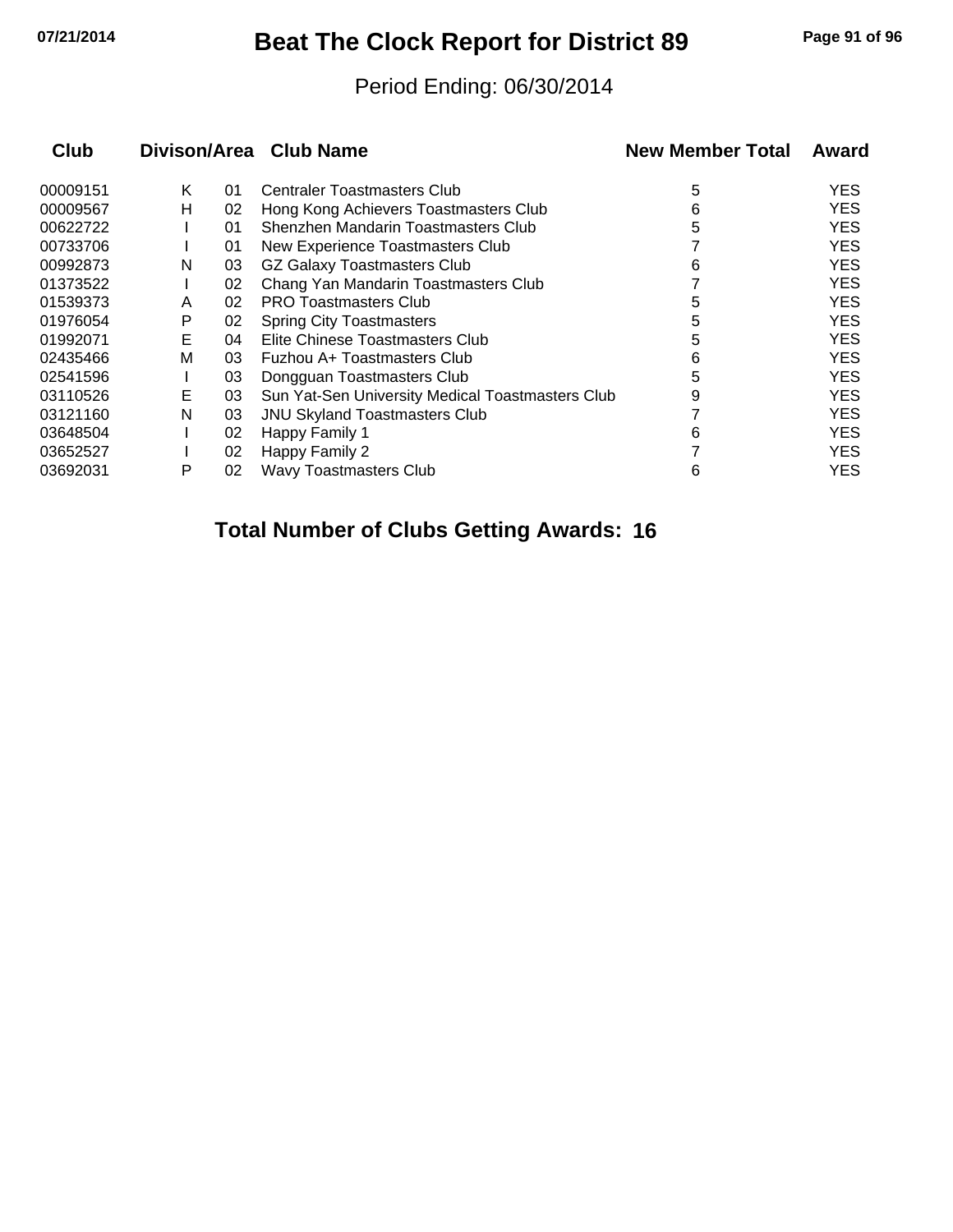## **07/21/2014 Beat The Clock Report for District 93 Page 92 of 96**

#### Period Ending: 06/30/2014

| Club     |   |    | Divison/Area Club Name                          | <b>New Member Total</b> | Award      |
|----------|---|----|-------------------------------------------------|-------------------------|------------|
| 00000758 | A | 10 | Seoul Toastmasters Club                         | 6                       | <b>YES</b> |
| 00583329 | С | 50 | Daedeok Toastmasters Club (DTC)                 | 6                       | <b>YES</b> |
| 01103551 | A | 10 | Korea University Toastmasters Club              | 6                       | <b>YES</b> |
| 01327707 | С | 60 | <b>Busan Toastmasters</b>                       | 5                       | <b>YES</b> |
| 01529131 | В | 30 | Gangnam Hills                                   | 8                       | <b>YES</b> |
| 01537908 | В | 30 | Mashinnun Korean Toastmasters (Korean Language) | 9                       | <b>YES</b> |
| 01713603 | Α | 10 | Roastmasters                                    | 6                       | <b>YES</b> |
| 02087896 | В | 31 | <b>Jamsil Toastmasters</b>                      | 5                       | <b>YES</b> |
| 02239775 | А | 40 | <b>Bundang Toastmasters</b>                     | 6                       | <b>YES</b> |
| 02335264 | Α | 20 | Itaewon Toastmasters Club                       | 6                       | <b>YES</b> |
| 03420364 | С | 60 | Korea Carpe Diem                                | 5                       | <b>YES</b> |
|          |   |    |                                                 |                         |            |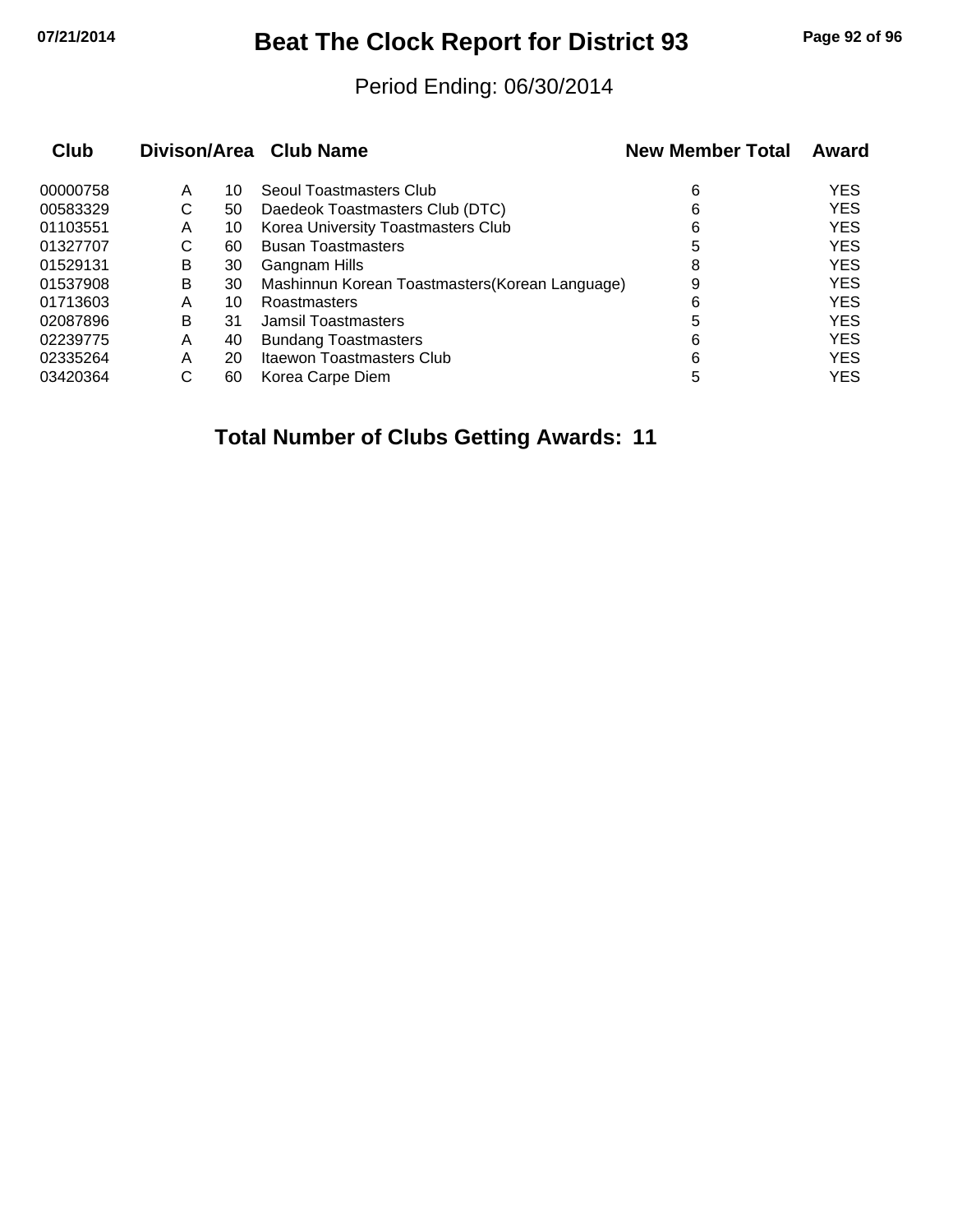## **07/21/2014 Beat The Clock Report for District 94 Page 93 of 96**

#### Period Ending: 06/30/2014

| Club     |   |    | Divison/Area Club Name                    | <b>New Member Total</b> | Award      |
|----------|---|----|-------------------------------------------|-------------------------|------------|
| 00005196 | A | 11 | Logos Toastmasters Club                   | 6                       | <b>YES</b> |
| 00670876 | В | 02 | <b>Ouaga Forum Toastmasters Club</b>      | 6                       | <b>YES</b> |
| 00855814 | С | 07 | Eagle Club                                | 8                       | <b>YES</b> |
| 00877555 | B | 02 | 2IE Toastmasters Club                     | 5                       | <b>YES</b> |
| 01025377 | С | 08 | <b>Lighthouse Toastmasters</b>            |                         | <b>YES</b> |
| 01161374 | С | 08 | Surulere Toastmasters Club                | 5                       | <b>YES</b> |
| 01373532 | B | 01 | Emeraude                                  | 5                       | <b>YES</b> |
| 01498379 | B | 01 | Tengue Toastmasters Club De Parakou       | 5                       | <b>YES</b> |
| 01523659 | С | 08 | <b>Merit Toastmasters</b>                 | 5                       | <b>YES</b> |
| 01790982 | B | 05 | Planet-Mali                               |                         | <b>YES</b> |
| 01953187 | C | 06 | Ahmadu Bello University Toastmasters Club | 11                      | <b>YES</b> |
| 03612127 | A | 11 | <b>Club Ivoire Toastmasters</b>           | 5                       | <b>YES</b> |
| 03720308 | С | 06 | TZI Toastmasters Club Abuja               | 8                       | <b>YES</b> |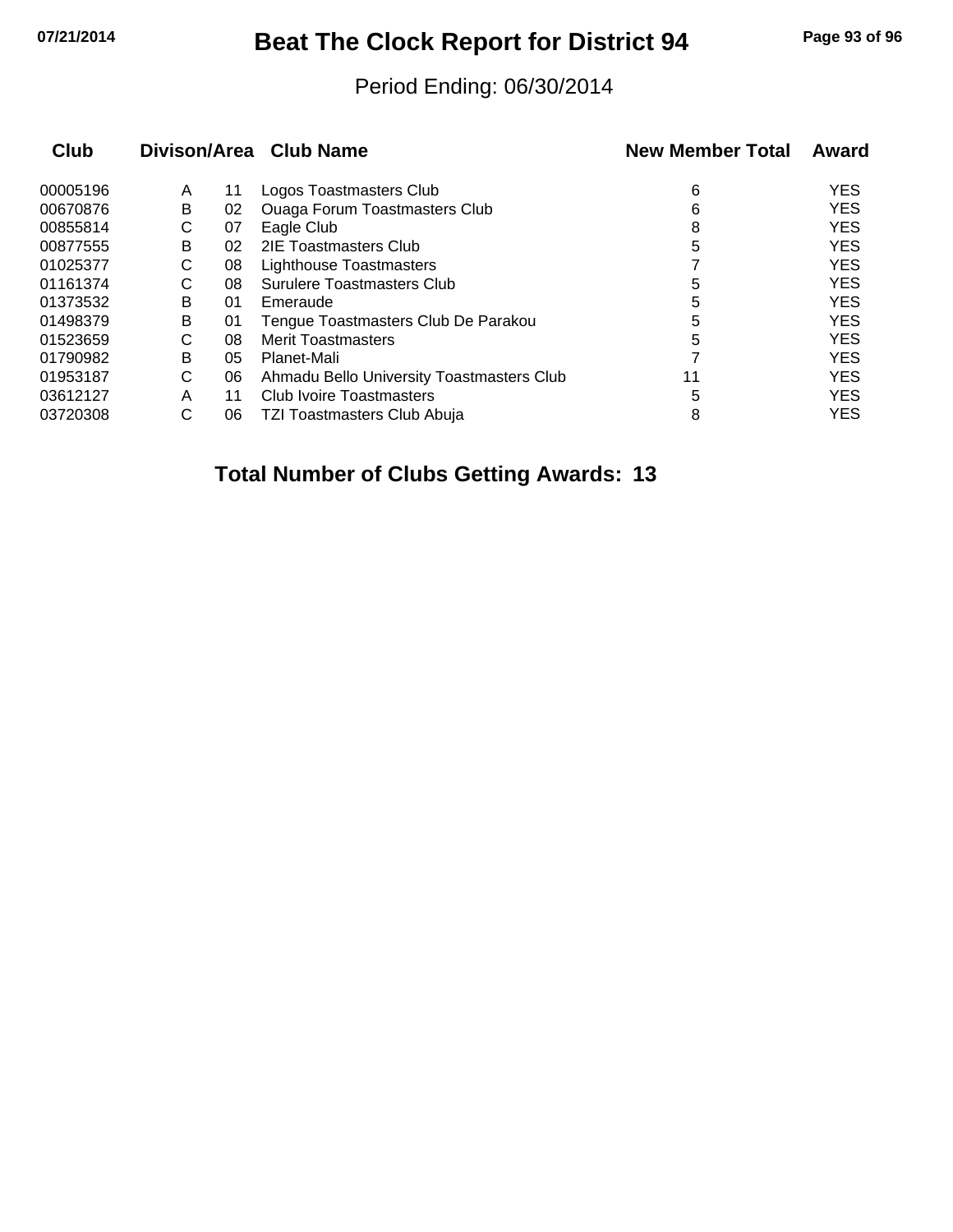## **07/21/2014 Beat The Clock Report for District F Page 94 of 96**

#### Period Ending: 06/30/2014

| Club     | Divison/Area Club Name |    |                                         | <b>New Member Total</b> | Award      |
|----------|------------------------|----|-----------------------------------------|-------------------------|------------|
| 00000006 | B                      | 05 | Pasadena Club 6                         | 6                       | <b>YES</b> |
| 00000219 | F                      | 03 | Irvine Lunchtime Toastmasters Club      | 8                       | YES        |
| 00001707 | G                      | 02 | Dana Harbor Toastmasters                | 6                       | <b>YES</b> |
| 00001880 | Е                      | 02 | L. A. County Orators Club               |                         | <b>YES</b> |
| 00002151 | B                      | 02 | Parsons Toastmasters Club               | 6                       | <b>YES</b> |
| 00005410 | A                      | 05 | <b>Experian Club</b>                    | 5                       | <b>YES</b> |
| 00006366 | Е                      | 03 | <b>Indian Professional Toastmasters</b> | 5                       | <b>YES</b> |
| 00006463 | G                      | 02 | San Clemente Toastmasters               | 5                       | <b>YES</b> |
| 00007097 | G                      | 04 | <b>Irvine Toastmasters Club</b>         | 10                      | <b>YES</b> |
| 00008735 | B                      | 02 | <b>Kaiser Toastmasters</b>              | 6                       | <b>YES</b> |
| 00009811 | н                      | 04 | Irwindale Chamber of Commerce Club      | 6                       | <b>YES</b> |
| 01126127 | Е                      | 03 | <b>Cypress Expressionists</b>           | 5                       | <b>YES</b> |
| 01580285 | F                      | 02 | <b>Heart Talk</b>                       | 6                       | <b>YES</b> |
| 02635079 | D                      | 01 | <b>Express and Impress</b>              |                         | <b>YES</b> |
| 02982484 | F                      | 01 | Lensmasters                             | 5                       | <b>YES</b> |
| 03299399 | F                      | 01 | <b>CBRE Toastmasters</b>                | 16                      | YES        |